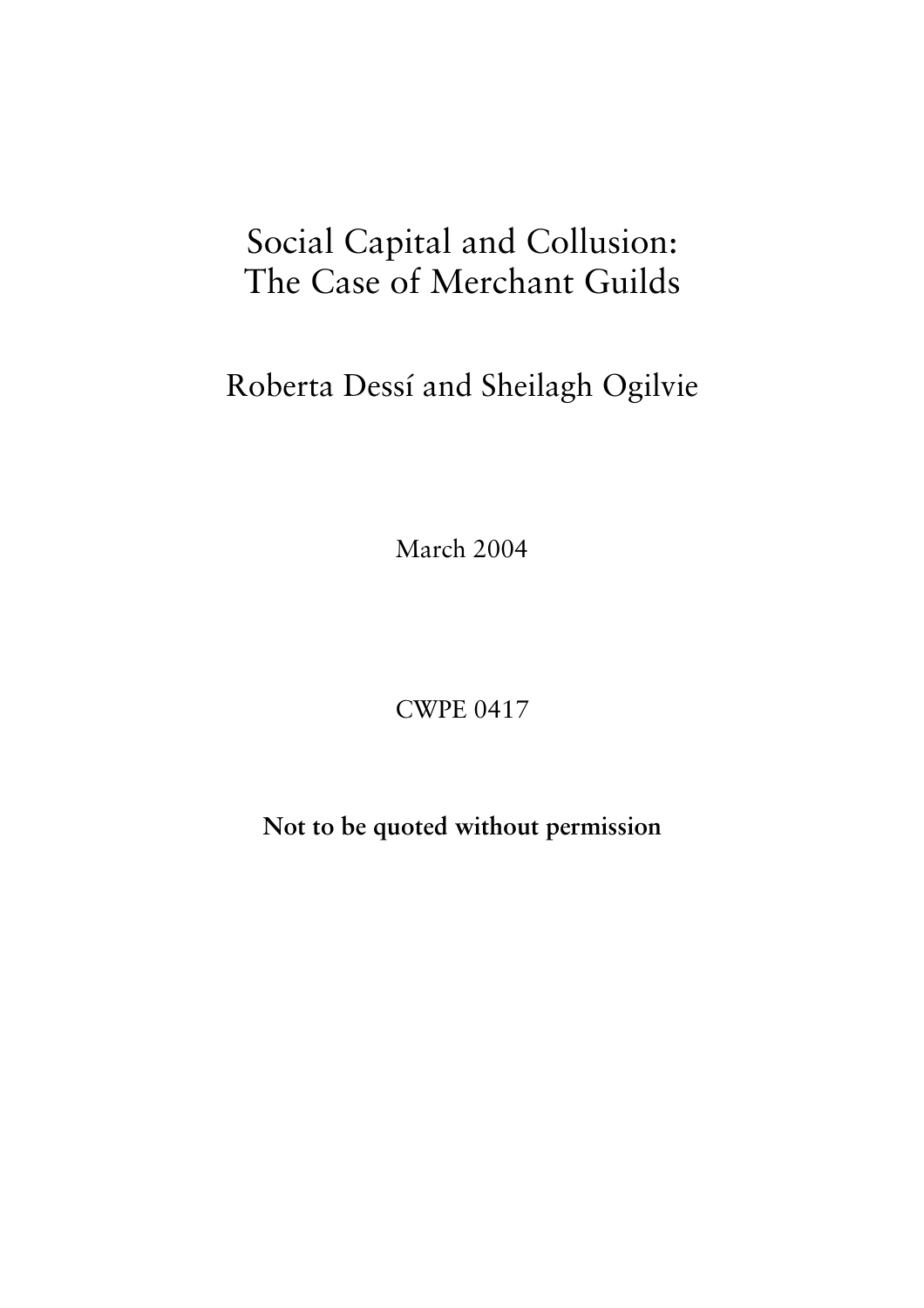# Social Capital and Collusion: The Case of Merchant Guilds  $(Long Version)*$

Roberta Dessí<sup>†</sup>and Sheilagh Ogilvie<sup>‡</sup>

GREMAQ and IDEI, University of Toulouse Faculty of Economics, University of Cambridge

#### Abstract

Merchant guilds have been portrayed as "social networks" that generated beneficial "social capital" by sustaining shared norms, effectively transmitting information, and successfully undertaking collective action. This social capital, it is claimed, benefited society as a whole by enabling rulers to commit to providing a secure trading environment for alien merchants. But was this really the case? We develop a new model of the emergence, rise, and eventual decline of European merchant guilds, which explores the collusive relationship between rulers and guilds, and calls into question the prevailing positive view of merchant guilds. We then confront the model's predictions with the available historical data. The empirical evidence strongly supports our model, and refutes existing theories. Our findings show that merchant guilds used their social capital for socially harmful as well as beneficial ends.

Keywords: merchant guild, collusion, social capital, social networks, monopoly, taxation, rents.

<sup>§</sup>A shorter version of this paper is available from the authors on request. The long version includes more empirical examples, a fuller discussion, and precise page references to a more copious secondary literature. For comments on both versions, we would like to thank Dirk Bergemann, Jeremy Edwards, Tim Guinnane, Denis Hilton, Sven Rady, Klaus Schmidt, Jean Tirole, and seminar participants in Munich (CES) for helpful comments and suggestions.

<sup>&</sup>lt;sup>†</sup>IDEI, Université de Toulouse, Manufacture des Tabacs, Bât. F, 21 Allée de Brienne, 31000 Toulouse, France (dessi@cict.fr). http://www.idei.asso.fr.

<sup>&</sup>lt;sup>‡</sup>Faculty of Economics, University of Cambridge, Sidgwick Avenue, Cambridge CB3 9DD, UK (Sheilagh.Ogilvie@econ.cam.ac.uk). http://www.econ.cam.ac.uk/faculty/ogilvie/index.htm.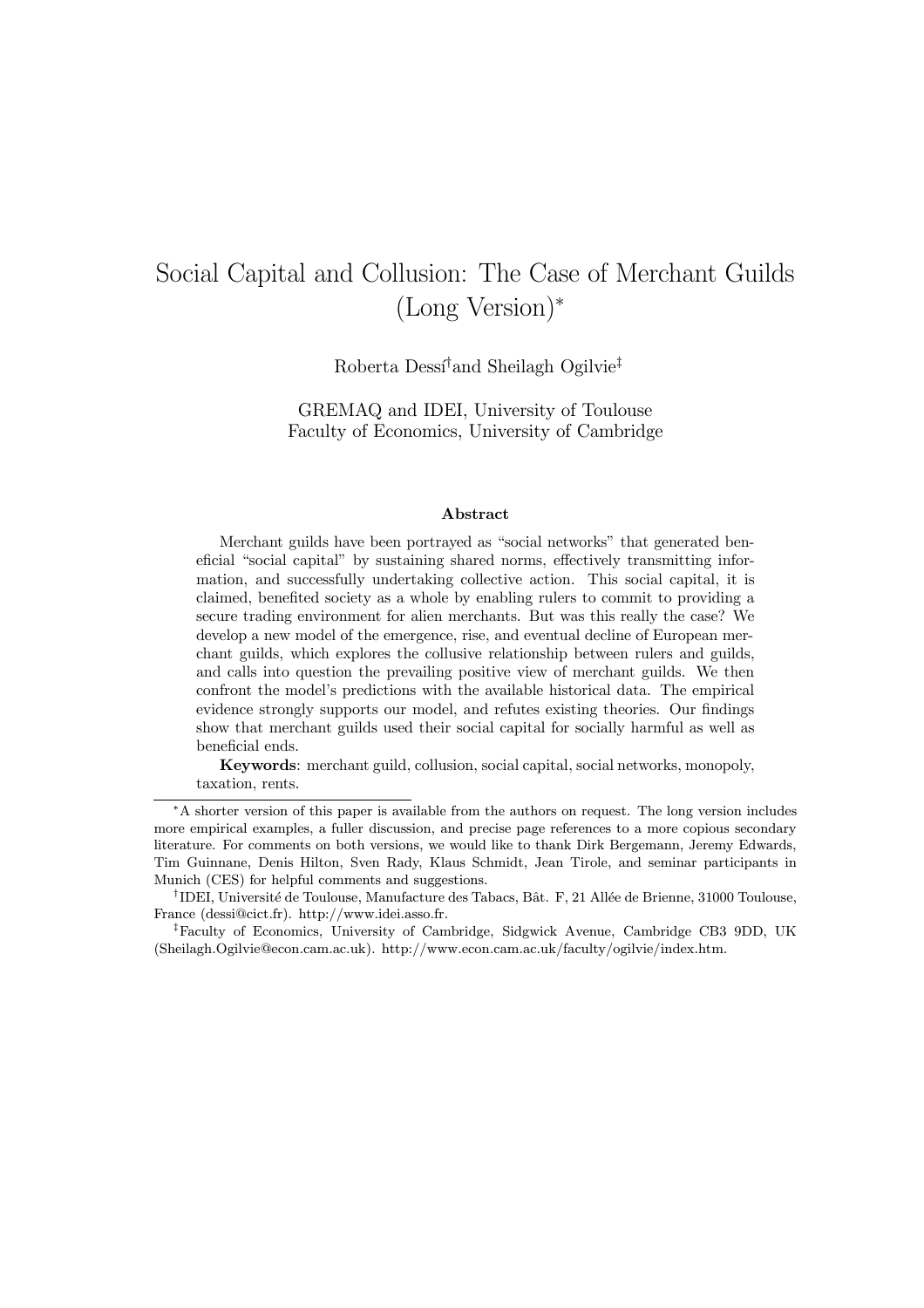#### 1. Introduction

The merchant guild is unquestionably the most important historical institution adduced as evidence that social networks and "social capital" benefit the entire economy.<sup>1</sup> It is therefore often used as a leading example by those advocating investment in social capital and social networks to solve problems of social exclusion and regional disparities in the rich West, economic transition in Eastern Europe, and development challenges in the Third World. Thus, for instance, in a speech to the World Bank, Joseph Stiglitz lists "guilds" among those institutions which, by generating social capital, could "support" entrepreneurial efforts" in Eastern European transition economies.<sup>2</sup> Robert Putnam identifies the social capital created by northern Italy's medieval guild tradition as a major determinant of its modern economic success, and argues that social capital produces "aggregate economic growth".<sup>3</sup> Pranab Bardhan claims that merchant guilds have benefited commerce historically and urges more studies of how social capital can benefit commerce in modern developing economies.<sup>4</sup> In a survey of social capital and economic development, Partha Dasgupta refers to the merchant guild as a social network whose social capital facilitated commercial growth.<sup>5</sup>

These views are based on a particular model of medieval European merchant guilds, advanced by Greif, Milgrom and Weingast (1994) (henceforth GMW). GMW argue that \merchant guilds emerged during the late medieval period to allow rulers of trade centers to commit to the security of alien merchants", thereby "laying an important institutional foundation for the growing trade of that period". Their argument is based on the following idea. Individual merchants engaging in long-distance international trade faced high risks resulting from general commercial insecurity and arbitrary confiscations by rulers. Without a credible commitment by the ruler of a given trade center to provide a secure trading environment and himself refrain from confiscations, individual alien merchants might have been deterred from trading there. GMW show that if alien merchants belonged to an organization which could act in their collective interest and which had the power to enforce compliance by each individual member, the ruler's commitment problem could be solved. In particular, the merchant organization could threaten a trade boycott if the ruler \misbehaved", and this (credible) threat could

<sup>&</sup>lt;sup>1</sup>For definitions and discussion of the concept of social capital, see Bourdieu (1986); Coleman (1988, 1990); Dasgupta and Serageldin (2000); Glaeser, Laibson and Sacerdote (2002); Lin (2001); Ogilvie (2003); Putnam (2000); Putnam et al. (1993); Sobel (2002).<br><sup>2</sup>Stiglitz (1999). On the relevance of merchant guilds and social capital to modern transition

economies, see also Raiser (2001), p. 231.<br><sup>3</sup>Putnam et al. (1993), pp. 163-85; Putnam (2000), pp. 319, 322-3 (quotation), 325, 346-7. On

how merchant associations in the modern diamond trade are an example of beneficial social capital, see Coleman (1989), pp. S97-S99. <sup>4</sup>Bardhan (1996), pp. 6-7.

<sup>5</sup>Dasgupta (2000), pp. 351-2.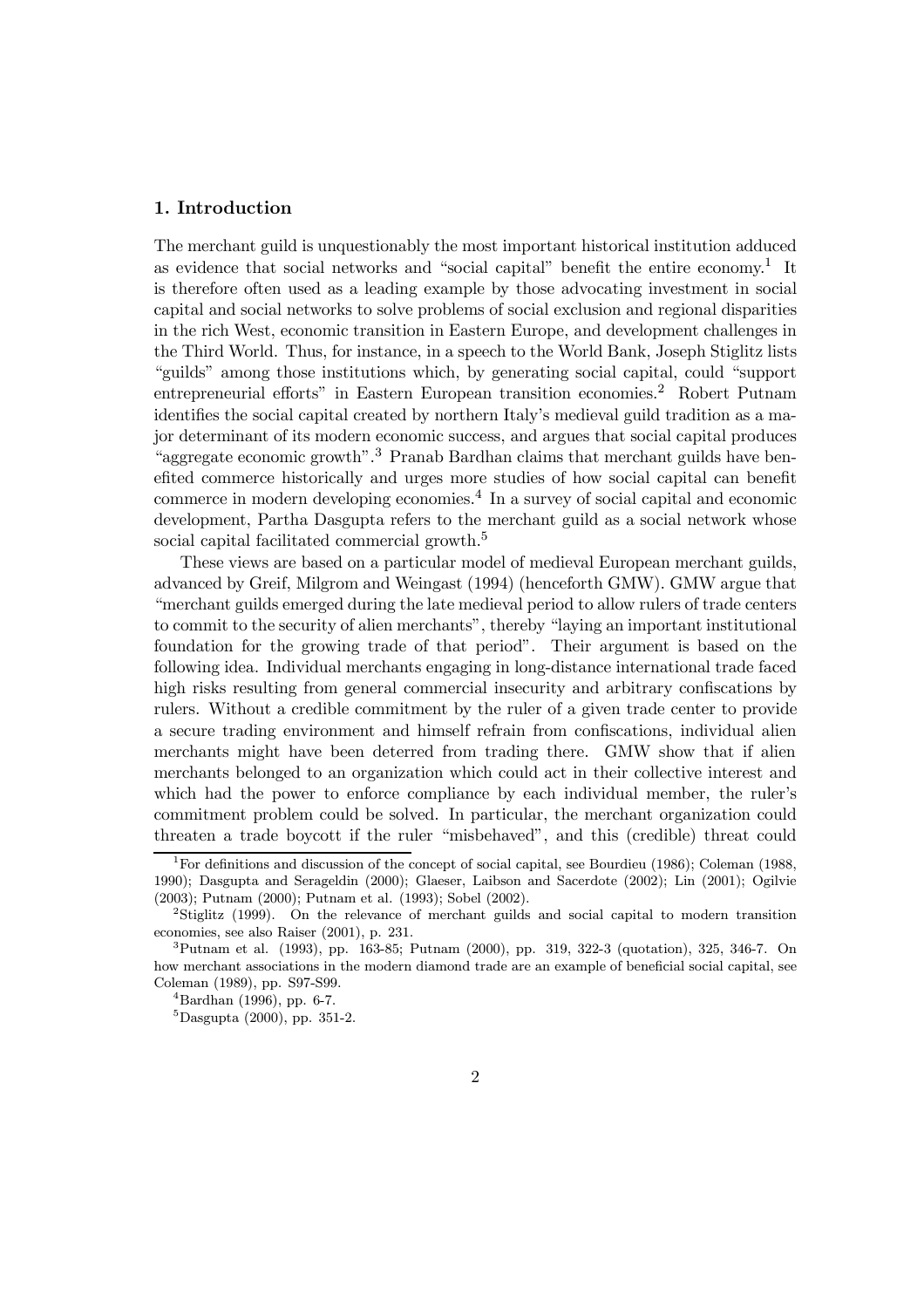induce the ruler to behave well by providing security. GMW then argue that merchant guilds emerged with the support of alien rulers of trade centers in order to overcome their commitment problem. Although GMW was published in 1994, before "social capital" attained its current vogue, it is easy to see why this has led so many economists to regard the merchant guild as an exemplar of social capital: these guilds fostered shared norms, transmitted information effectively, punished deviants swiftly, and organized collective action efficiently. And in GMW's story, they used this shared capital in ways that benefited the whole society.

A slightly different theory is advanced by Volckart and Mangels (1999) (henceforth VM). VM characterize the later medieval merchant guilds - discussed by GMW - as "cartellistic" and hence not beneficial to the economy at large. In the search for beneficial merchant guilds, they shift their own focus back to the so-called \elder" merchant guilds of the *early* Middle Ages (the tenth and eleventh centuries).<sup>6</sup> These, they argue, were formed by long-distance merchants \to protect the property rights of their members vis-à-vis non-members" by enabling traders to travel together and provide each other with mutual security against raiders and plunderers. A subsidiary function was to provide contract enforcement for their members by generating mercantile law and the institutions to enforce it. VM thus argue that merchant guilds provided mutual security and legal contract enforcement as "club goods", thereby substituting for the "public goods" the undeveloped states of the period were incapable of supplying. By so doing, these "elder" merchant guilds are held to have been responsible for \the emergence of nonsimultaneous transactions" (both trade and credit) in eleventhand twelfth-century Europe.<sup>7</sup> In their account, VM explicitly describe merchant guilds as constituting "communities of mutual trust" of the sort James Coleman regards as generating social capital.<sup>8</sup>

Both of these recent theories portray merchant guilds as solving problems of commercial security and mutual commitment in long-distance trade, whether between merchants and rulers in the late medieval period (as in GMW) or between merchants and other merchants in the early medieval period (as in VM). According to both theories, merchant guilds used their close internal relationships to generate benefits not just for their own members, but also for the wider society.

But were merchant guilds really like this? In this paper, we advance a different view of merchant guilds, which shows that the social capital created by closely-knit relationships within a social network can have negative rather than positive externalities. We demonstrate that both the GMW and the VM models of merchant guilds are inconsistent with the historical evidence. We propose an alternative model which is borne out by the empirical findings. This model explains why merchant guilds arose in medieval

 $6$ Volckart and Mangels (1999), p. 437.

 $7$ Volckart and Mangels (1999), esp. pp. 437-9, 442.

 $8$ Volckart and Mangels (1999), p. 437, quoting Coleman (1990), pp. 188-9.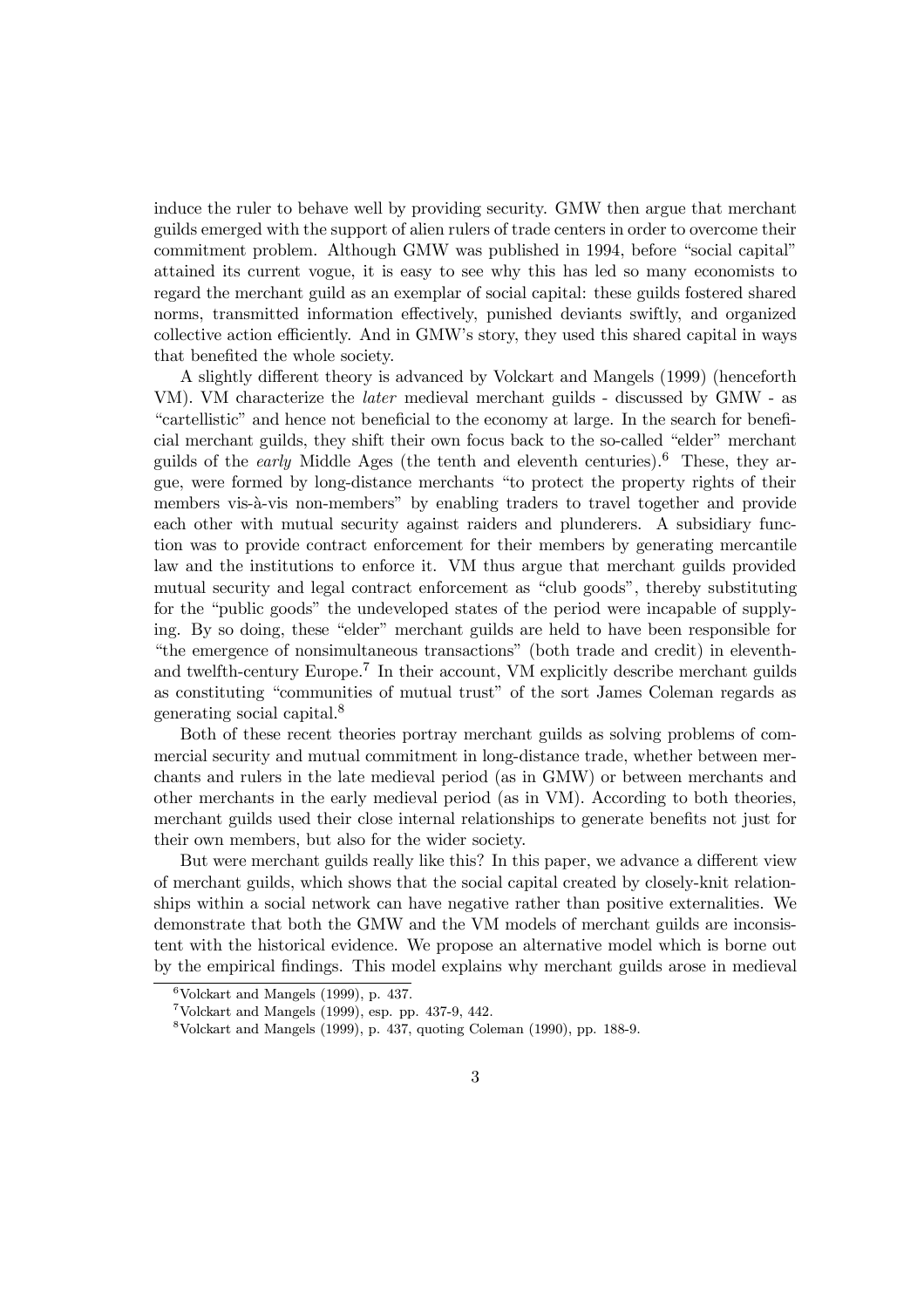Europe, how they evolved over time, and why they ultimately declined in some societies and survived in others. We show that merchant guilds indeed did generate social capital, but used it in ways that were not "social", in the sense of benefiting society as a whole. Merchant guilds harmed both non-members and the wider economy. We conclude that it is important to analyze the "dark side" of social capital.

We show in Section 2 that the GMW and the VM models of merchant guilds are inconsistent with four important bodies of empirical evidence. First, the vast majority of merchant guilds were local associations of traders in a particular urban community, enjoying privileges from their *local* rulers. Only a minority were active in alien polities, and even these only enjoyed recognition from *alien* rulers by virtue of support by their own local rulers. This is inconsistent with the view that merchant guilds arose and survived because they overcame risks and commitment problems in long-distance trade in alien polities. Second, merchant guilds actually contributed to commercial insecurity by engaging in legal conflicts and violent struggles with other merchant guilds over economic privileges from rulers. Third, far from being able to enforce complete boycotts against offending rulers, most alien merchant guilds operated in international trading centers containing half a dozen other merchant guilds; the inter-guild conflicts mentioned above made agreement on a joint boycott very unlikely if the ruler chose to discriminate against a particular guild, and severely limited the eÆectiveness of any unilateral boycott by a cheated guild. Fourth, merchant guilds obtained legal privileges to exclude outsiders from membership and thus from the right to trade, in return for which they rendered lump-sum transfers, advantageous loans, military assistance, and other benefits to rulers; neither the GMW nor the VM model accounts for this universal feature of merchant guilds and their relationships with local and alien rulers. Merchant guilds may have generated social capital - and this paper will show they did so - but the rosy view of its deployment and effects relies upon models that lack empirical foundation.

We therefore need a new theory of the emergence and rise of merchant guilds, which must be able to account for the stylized facts just listed, notably merchant guilds' primarily local focus and rulers' willingness to grant them privileges, particularly monopoly rights over trade. This new model should also account for the main stylized fact addressed by GMW, namely the willingness of rulers of international trade centers to welcome the establishment of alien guilds. As we shall see, all these stylized facts are closely related and can be understood within a single framework. The theory we propose identifies a key benefit which medieval rulers derived from the establishment of merchant organizations endowed with monopoly rights over local trade: these organizations enabled rulers to tax local trade much more efficiently. In the absence of merchant organizations, rulers would have had to delegate the collection of taxes on local trade to agents who would have been able to earn substantial rents from their superior knowledge of local conditions. By negotiating directly with merchant guilds, rulers were able to circumvent the need to give away a significant share of the total surplus from trade to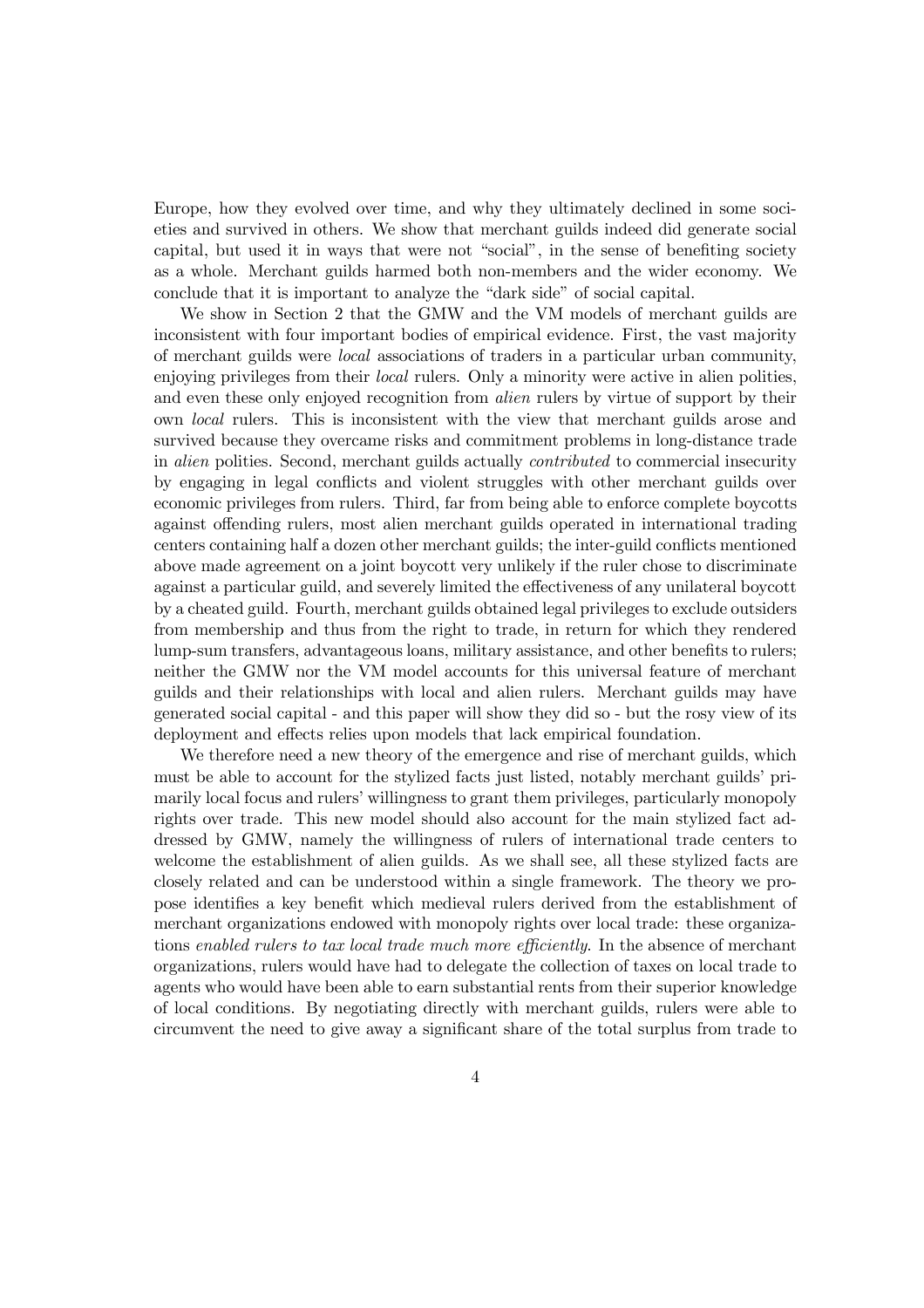third parties. Most importantly for rulers, merchant organizations, unlike tax collectors, could afford to "pay" ex ante for their ex-post informational rents.<sup>9</sup>

The ruler could therefore maximize his revenue from the taxation of local trade, as we demonstrate in Section 4, by requiring the guild to make regular fixed payments, in return for exemption from other forms of taxation, together with the legal right to exclude non-members from trade, to levy dues from members, and to sanction members who "misbehaved". There is ample historical evidence that this is exactly what took place. Our theory can therefore explain not only the emergence of merchant guilds, but also their relationship with rulers, including the specific *privileges* they were granted and the transfers they made in return.

Once a guild was established in a given city, enjoying local monopoly rights and considerable power, it clearly had an incentive to use that power to become entrenched, thereby increasing its bargaining power relative to the ruler. In Section 5 we consider the implications of this for the evolution of ruler-guild relations. We show how this could generate support by rulers for alien merchant guilds, and why this often evoked considerable opposition from local merchant guilds. We also identify two further ways in which the establishment of merchant guilds benefited medieval rulers: first, by alleviating rulers' financial constraints, which could be severe (particularly in times of war); and second, by providing a countervailing power to that exercised by the landed nobility. We review the historical evidence on this, which strongly supports our analysis.

As Section 6 discusses, our model provides an account of merchant guilds that explains the historical evidence, including the diÆerential pattern of guild decline, more satisfactorily than the existing models of GMW and VM. But our model has very different implications. Merchant guilds did generate a "social capital" of shared norms, information transmission, effective sanctions, and collective action. But they used this social capital to secure rents for their members, at the cost of outsiders and the wider society. Our analysis of merchant guilds suggests strongly that social capital has negative, as well as positive, externalities.

The paper proceeds as follows. Section 2 reviews the historical evidence on merchant guilds and motivates our search for a new theoretical model. Section 3 presents the basic version of this model. Section 4 contains the main results, while Section 5 explores some extensions of the analysis. Section 6 presents our conclusions.

<sup>9</sup>Individuals willing to act as tax collectors possessed very little capital as a rule, as shown by the historical evidence discussed in Section 3. Thus they could not have "paid" ex ante for their ex-post rents by making transfers to the ruler. The merchants themselves, on the other hand, typically possessed sufficient capital, by pooling their resources, to make the required payments to the ruler, as documented in Section 4.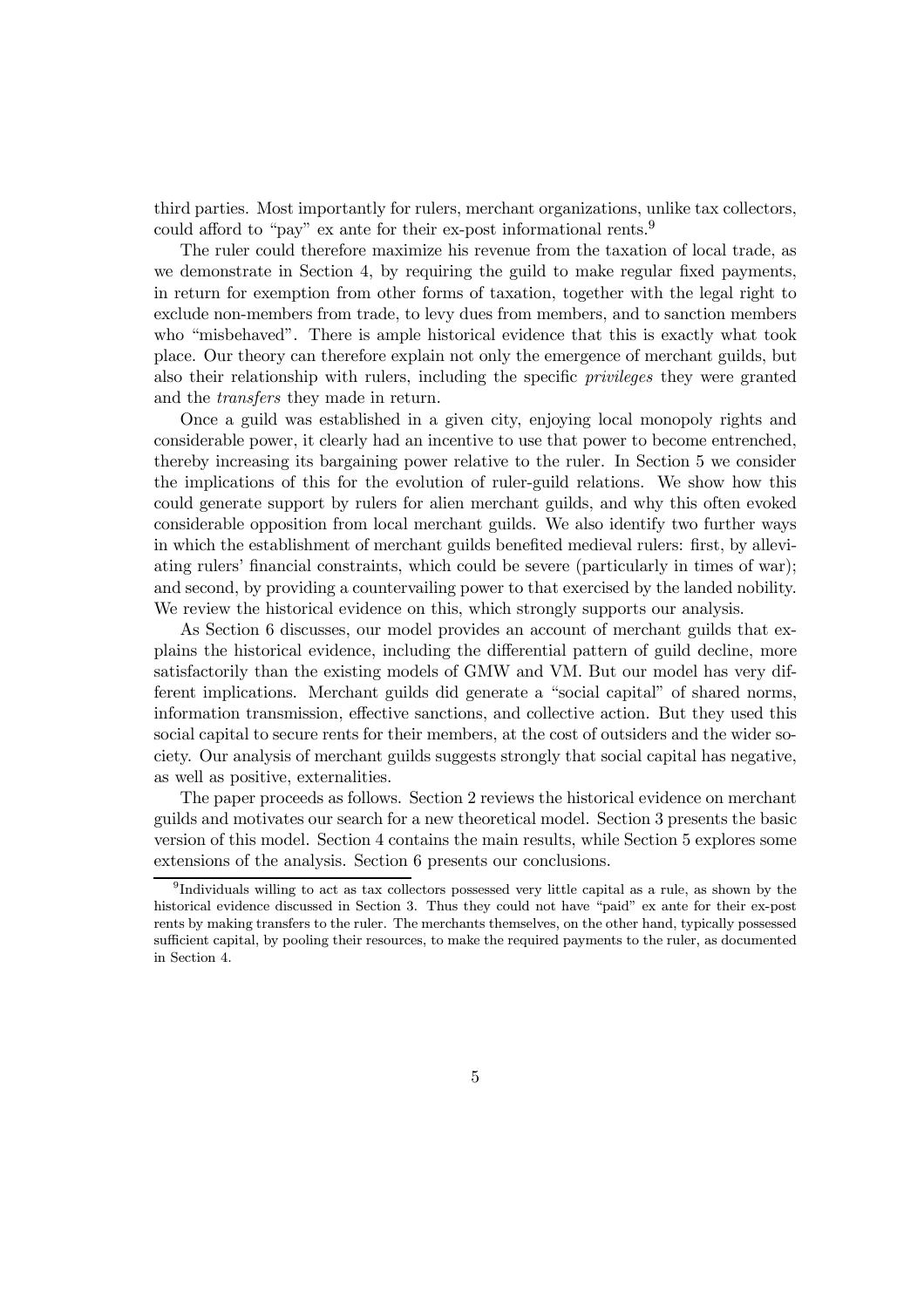#### 2. The need for a new model of merchant guilds

Four major bodies of empirical evidence cast doubt on the GMW and the VM models of merchant guilds which have hitherto been widely accepted by economists. This evidence motivates our search for an alternative model that can account for the available historical data.

#### 2.1. The local nature of most merchant guilds

The first body of evidence which contradicts the GMW and VM theories is the fact that the vast majority of merchant guilds were local associations of the traders of a particular urban community, which initially obtained privileges from their local rulers.<sup>10</sup>

#### 2.1.1. Local merchant guilds

The origins of medieval merchant guilds are lost in the Dark Ages (c. 500 - c. 1000 AD) because of a severe lack of documentation, and modern scholars are now somewhat doubtful about whether there was much continuity between the local merchant *collegia* of ancient Roman towns and the merchant guilds of the Middle Ages.<sup>11</sup> Despite the paucity of documentation, however, it is clear that among the *collegia, schola*, and ministeria attested in towns during the Dark Ages, local merchant organizations predominated. The same was true of the merchant \guilds" proper which emerged in England from the tenth century, in northern France, the Low Countries, and northern Germany from the eleventh century, Italy from the twelfth century, and Iberia from the thirteenth.<sup>12</sup> These were associations among the merchants of a particular locality, which initially obtained privileges from their *local* rulers, giving them exclusive rights to practise certain types of *local* commercial activity.<sup>13</sup> Thus, for example, the local merchant guild of the town of Tiel in Flanders was described by the cleric Albert of Metz in 1020 as engaging in corporate activities that threatened the common good.<sup>14</sup>

 $10$ On this, see, for instance, Bernard (1972), p. 304; Ehbrecht (1985), pp. 430, 449; Schütt (1980), p. 411.<br> $11F$ or the view that there was such continuity between ancient Roman collegia and medieval guilds,

see Waltzing (1895/1900); for a comprehensive criticism of this view, based on evidence from the period c. 600 - c. 1200, see Racine (1985), pp. 127-8, 143-9.<br><sup>12</sup>Dilcher (1984), pp. 72-6; Kohn (2003), p. 3, referring to Reynolds (1997); Woodward (2003), pp.

<sup>1-3.&</sup>lt;br><sup>13</sup>Bernard (1972), p. 304; Dilcher (1984), pp. 72-6; Ehbrecht (1985), pp. 430, 449; Schütt (1980), p.<br>79; Schütt (1985), p. 411; Racine (1985), pp. 131-2, 134-8.

 $14}$ Volckart and Mangels (1999), pp. 437-8; Schütt (1980), p. 87; Johanek (1999), pp. 82-3. Members of this guild were also active in long-distance trading, but the guild enjoyed legal recognition from Tiel's own ruler (the Emperor), and there is no record of its relations with alien rulers.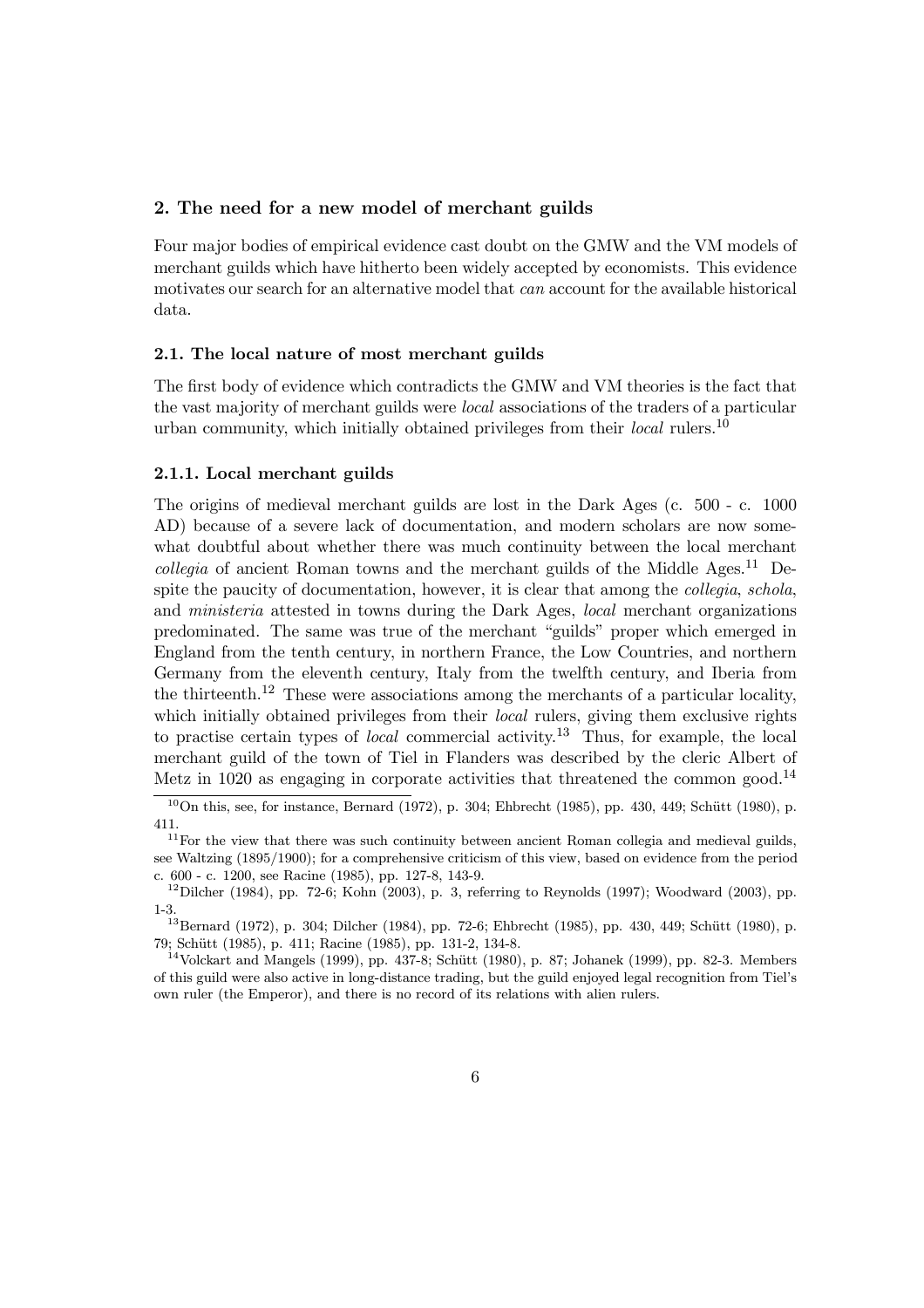At around the same period, "the merchants resident in Magdeburg" obtained a freedom from tolls from the Emperor, a privilege granted to them "as a corporation".<sup>15</sup> In 1075, the merchants of Pisa established a local merchant guild with its own \consular court"; only in the twelfth century did the Pisan merchant guild begin to name consuls in foreign ports as well.<sup>16</sup> The merchants of Genoa established a local merchant guild with its own "sea consulate" in 1206, and after that began to establish overseas branches with their own consuls in foreign polities.<sup>17</sup> For most Italian cities, the earliest records of merchant guilds and merchant "consuls" date from the period 1154-83, and refer to local organizations formed by the merchants of each city to represent their own corporate interests in the regulation of *local* trade and industry.<sup>18</sup>

Although local trade left many fewer records and was much less glamorous than long-distance trade, it is now widely recognized as having made up a significant share of medieval European commerce, and hence as offering rents to those who could obtain monopolies within it.<sup>19</sup> Even when trading abroad, merchants often "specialised in commodities closely linked to their mother-city's economic fortunes".<sup>20</sup> Many of the local merchant guilds which enjoyed privileges over local commerce never became important players in international trade - not even after about 1200, when growth in long-distance trade accelerated.<sup>21</sup> But all of them enjoyed considerable economic privileges in their own cities, including monopoly rights over local trade.<sup>22</sup>

Only a minority of merchants expanded their operations beyond their own local area and traded in alien polities. Most of the smaller medieval cities were hardly at all involved in long-distance trade. In German-speaking central Europe, for instance, \the economic influence of most individual towns and cities was limited to their immediate locality. Only a small number of towns succeeded in extending their influence to the whole of central Europe and beyond."<sup>23</sup> In Scandinavian towns, the vast majority of merchants engaged in local or, at most, regional trade; imports were almost wholly in the hands of foreign, especially north German merchants.<sup>24</sup> The same predominantly local orientation can be observed in most French cities: the guilded merchants of Toulouse and

<sup>&</sup>lt;sup>15</sup>Johanek (1999), p. 82.<br><sup>16</sup>Woodward (2003), p. 1.<br><sup>17</sup>Woodward (2003), p. 1.<br><sup>18</sup>Racine (1985), pp. 142, 146, points out that the first merchant consuls are mentioned for Piacenza in 1154, Milan in 1159, Pisa in 1162, Verceil in 1165, Verona in 1178, and Brescia in 1183.<br><sup>19</sup>Abulafia (1995), p. 2; Abulafia (1999), pp. 25-6, 29-32, 34; Abulafia (1997), pp. 50, 53, 57, 59,

<sup>61;</sup> Ashtor (1983), p. 8; Bernard (1972), pp. 302-5; Blockmans (2000), pp. 411-12; Epstein (1992), pp. 243-5, 268-313; Prevenier (2000), p. 593; Spufford (2000), pp. 155-7; Theuerkauf (1996), pp. 179, 189.<br><sup>20</sup> Abulafia (1993b), p. 55.<br><sup>21</sup> Bernard (1972), p. 299, 304-5.<br><sup>21</sup> Bernard (1972), p. 299, 304-5.<br><sup>22</sup> Bernard (19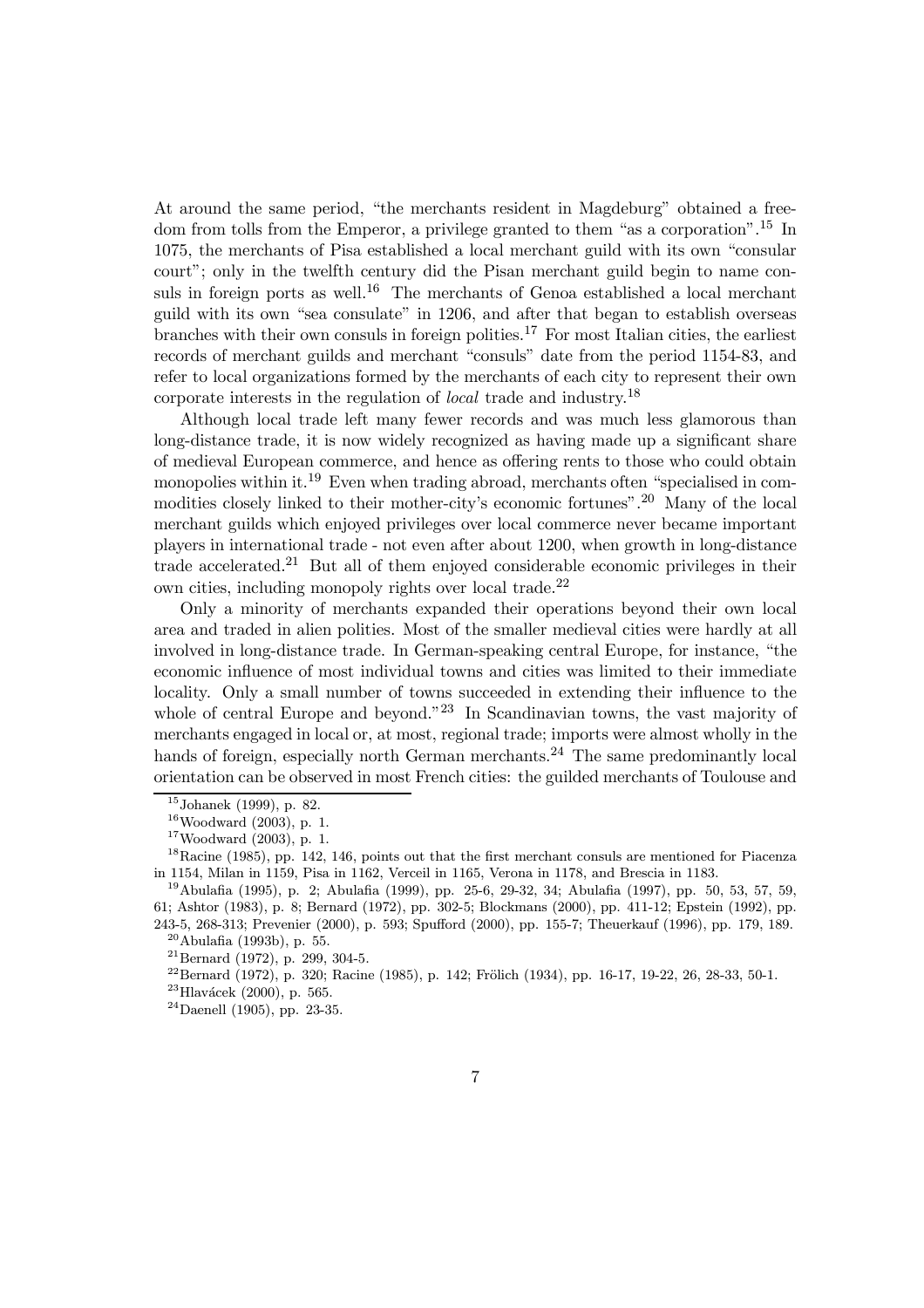Bordeaux, for instance, were engaged almost exclusively in local and regional trade.<sup>25</sup> This was even the case for the largest city in Europe, Paris, whose merchants had their own guild, "The Society of the 'Marchands de l'Eau"', but whose activities were "primarily directed to satisfying the needs of  $[the city's]$  own population".<sup>26</sup> In the Low Countries, famous for its many urban centers attracting long-distance traders, there nevertheless were important cities such as Liège whose guilded merchants exercised local economic and political influence but were not involved in international trade.<sup>27</sup> Bruges itself, the "undisputed fulcrum" of long-distance trade in northern Europe, had an exceptionally powerful merchant guild, but its members drew their profits not from long-distance trade but from their "staple" rights through which they obliged alien merchants to trade through their sole intermediation.<sup>28</sup> Even in Italy, the undenied center of European long-distance trade, there were very large cities, such as Rome, whose merchants, although they formed a guild, did not participate in international trade.<sup>29</sup> The towns of Sicily, especially Messina, lay in a favoured position en route from northern Italy to the Levant, but only a minority of local Sicilian merchants engaged in long-distance trade, so much so that they failed to form their own merchant colonies in alien polities such as Acre or Alexandria: the few Messinese merchants who traded in the Levant had to seek guest membership in the colonies of the Pisans, other north Italians, or Catalans.<sup>30</sup> The Byzantine Empire suffered much less than northern and western Europe from the decline in trade during the Dark Ages, yet by the thirteenth century the guilded merchants of the numerous Byzantine provincial cities were trading mainly with the hinterlands of these cities, at most with neighbouring regions; they did not participate in long-distance trade.<sup>31</sup> The same can be said for the majority of urban centers throughout Europe: almost every town had a local guild of merchants active primarily in local trade; only a minority of towns had merchants active in long-distance trade requiring security guarantees from alien rulers.

Even in towns with some involvement in long-distance trade, it was only a subset of its guilded merchants who were active abroad. Thus the local merchant guild of St Omer in France, first attested at the end of the eleventh century, was later supplemented by a "Hansa" of those of its members who had interests in long-distance trade.<sup>32</sup> The German city of Stendal had a local merchant guild, the Gewandschneider, with privileges over local trade reaching back into the twelfth century, and an affiliated Seefahrergilde

<sup>&</sup>lt;sup>25</sup>Bernard (1972), p. 299, 304-5; Epstein (2000), pp. 27, 29.<br><sup>26</sup>Bernard (1972), p. 299, 304-5; Epstein (2000), pp. 27, 29.<br><sup>27</sup>Prevenier (2000), pp. 581-2.<br><sup>28</sup>Prevenier (2000), p. 593 (quotation); Dollinger (1970), pp (1905), pp. 15-16.<br><sup>29</sup>Johanek (1999), pp. 76-7.<br><sup>30</sup>Abulafia (1986a), pp. 198, 201-2; Ashtor (1983), pp. 31, 239-40.<br><sup>31</sup>Johanek (1999), p. 72; Laiou (2000), pp. 811-13.<br><sup>32</sup>Dilcher (1984), p. 70.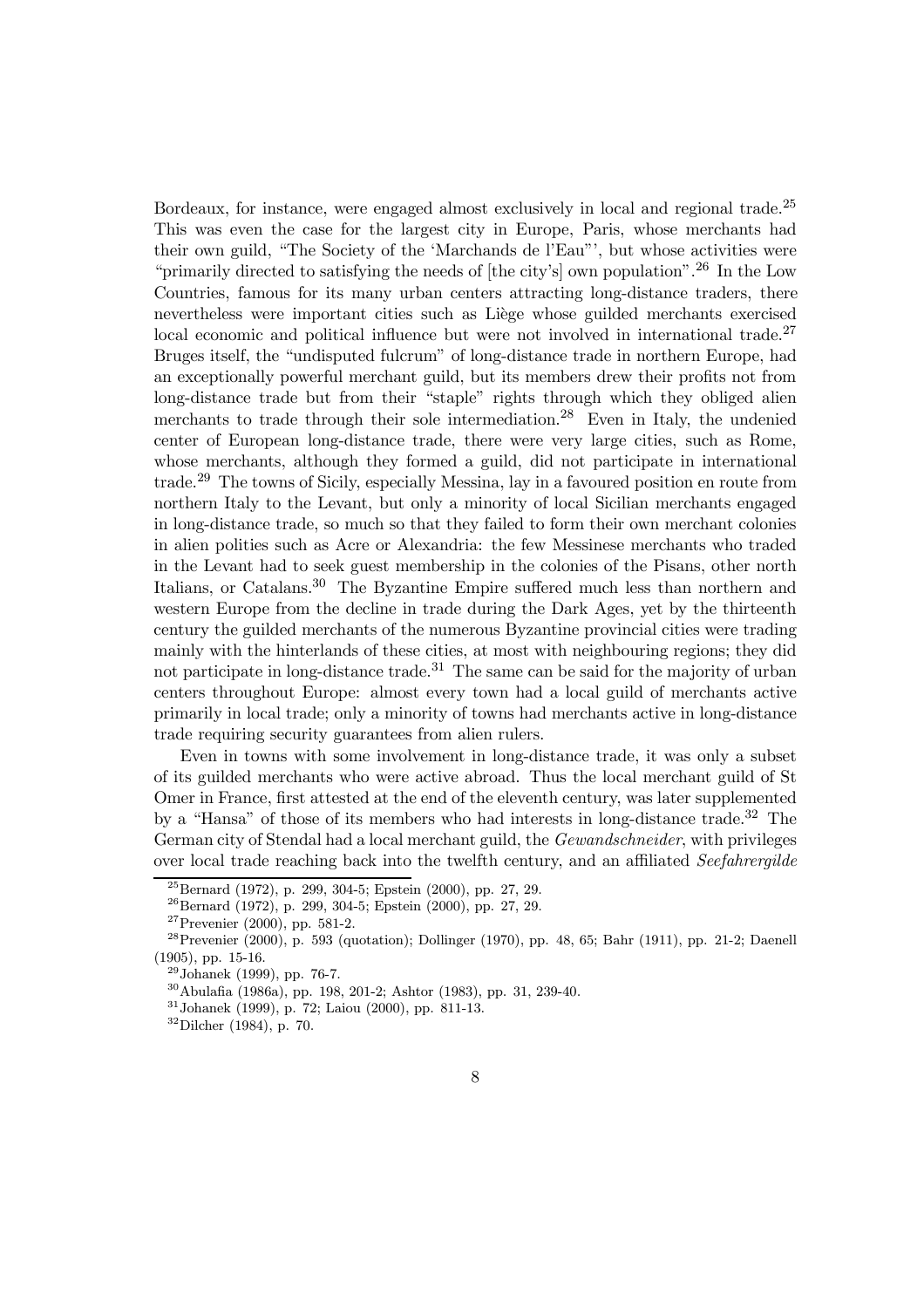whose members consisted of "a smaller circle of long-distance traders who were still going out personally on trading voyages"; interestingly, the sub-guild of the overseas traders consisted of a somewhat less prestigious subset of individuals than the larger merchant guild to whom they belonged.<sup>33</sup>

# $2.1.2.$  Alien merchant guilds as "colonies" of local merchant guilds

The minority of merchants who engaged in long-distance trade had always - even in the Dark Ages - obtained privileges, especially guarantees of protection, from alien rulers through whose territories they travelled.<sup>34</sup> In many cases, rulers simply granted privileges to individual merchants on an ad hoc basis. But as trade picked up in the early twelfth century, that subset of a city's merchants who were active abroad began to establish "colonies" or "consulates" of their local merchant guild by obtaining legal recognition from alien rulers.<sup>35</sup> Paucity of documentation makes it difficult to date the origins of diÆerent types of merchant guild, but it appears to be the case that whereas the first *local* merchant guilds date from the tenth and eleventh centuries, as we saw above, the first *alien* merchant guilds or "colonies" date from somewhat later: "Alien merchants first established colonies in the early twelfth century in the markets of the East - such as Acre, Antioch, Alexandria, and Constantinople - and soon after that in Rome, Naples, and Palermo. By the end of the thirteenth century, colonies of alien merchants were to be found in cities throughout Europe."<sup>36</sup>

However, alien merchant guilds continued to be dependent, to a greater or lesser extent, on the decision-making and privileges of the local merchant guild at home. Most alien merchant guilds were closely monitored by their home cities. Thus Florentine merchant colonies abroad had their consuls appointed by the Arte di Calimala, the local merchant guild in Florence.<sup>37</sup> Barcelona's merchant colonies had their consuls appointed by the Barcelona Consulate of the Sea.<sup>38</sup> Flemish merchant guilds in Champagne and England were accompanied on trading expeditions by officers from their own local merchant guilds at home - "guild wardens and inspectors who had absolute authority over them".<sup>39</sup> In 1224, the Italian city of Ancona was formally held by the Emperor to be responsible for controlling the actions of its merchant guild as far away to the east as Acre.<sup>40</sup> Venetian merchant colonies in the Levant "were closely watched, and their local

<sup>&</sup>lt;sup>33</sup>Schulze (1985), pp. 384-5.<br><sup>34</sup>Sprandel (1985), pp. 11-13, 27-8; Racine (1985), pp. 131-2, 134-5; Planitz (1940), pp. 19-20.<br><sup>35</sup>Schütt (1980), p. 79; Racine (1985), pp. 134-5; Planitz (1940), p. 19.<br><sup>35</sup>Schütt (1980)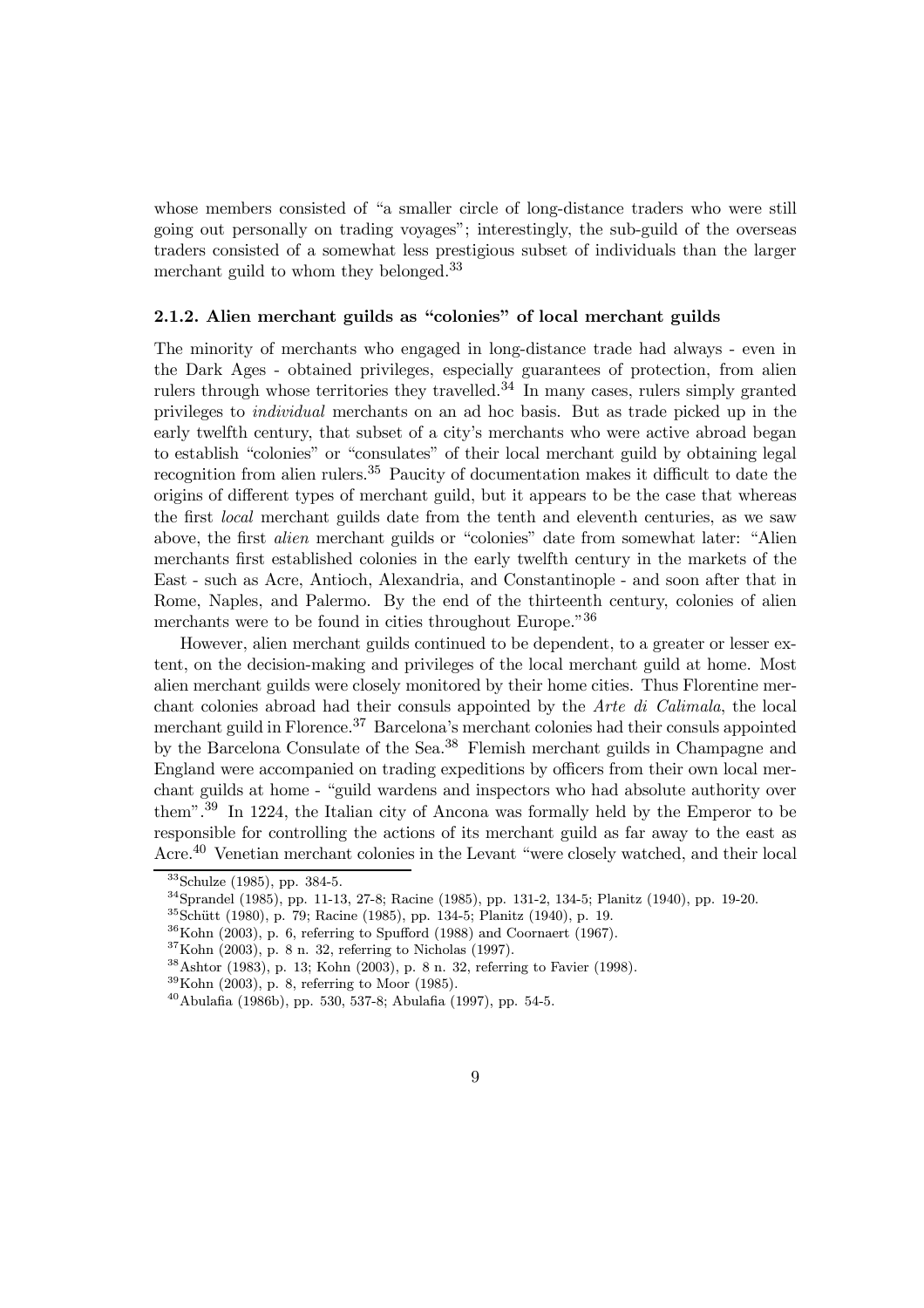authorities strictly supervised by the government of the Serenissima".<sup>41</sup> Some merchant colonies abroad had a certain amount of autonomy. The Genoese merchant colonies in the Levant were much more independent of their home cities than were those of the other trading nations, but even so, by 1400 the commercial activities of the Genoese merchant guild in Damascus were supervised by the "Officium Alexandriae", a supervisory body based at home in Genoa.<sup>42</sup> Moreover, precisely the autonomy of Genoese merchant colonies from the metropolis is held to have given rise to unpredictable and conflictual actions which contributed to their gradual decline.<sup>43</sup>

Furthermore, alien merchant colonies succeeded in obtaining recognition and privileges from alien rulers only by virtue of their legal recognition by their own rulers as guilded merchants in their home cities. Thus the Italian merchant \colonies" in the Levant and Africa secured "important judicial, fiscal and customs privileges" from rulers there, which meant that "they were ... privileged merchants, just as they were in their home cities".<sup>44</sup> In 1257 the rulers of Acre confirmed the trade privileges of the Anconitan merchant guild only on condition that the ruling body of their home town seal the agreement within two years. $45$  The merchant guild of Barcelona was able to obtain its privileges from the rulers of Tunis and Alexandria between 1250 and 1264 only thanks to the recognition it enjoyed locally in Barcelona from King James I of Catalonia.<sup>46</sup> In the 1380s, the Catalan merchant guilds in Alexandria and in Damascus secured privileges from the Mamluk rulers by virtue of the recognition they enjoyed from their own ruler at home in Catalonia.<sup>47</sup> Members of Norwegian merchant guilds in England enjoyed their privileges from English rulers by virtue of the recognition they enjoyed from the King of Norway.<sup>48</sup>

Alien merchant colonies also remained strongly dependent on the political support of their home rulers to sustain the privileges they were granted by alien rulers. Early medieval Danish merchants on trading voyages relied primarily on their legal status vis-à-vis their own ruler to prevent alien rulers from attacking them; their own internal corporate powers played a secondary role.<sup>49</sup> In the 1170s and again in the 1230s, the German merchant guilds in Danish towns relied on their privileges from the German emperor to sustain them against attacks from Danish rulers and local Danish merchant guilds.<sup>50</sup> From the twelfth century on, alien merchant guilds from Italian

<sup>&</sup>lt;sup>41</sup> Ashtor (1983), pp. 68-9, 78, 411 (quotation).<br><sup>42</sup> Ashtor (1983), p. 228.<br><sup>43</sup> Ashtor (1983), pp. 83, 411, 485.<br><sup>44</sup> Bernard (1972), p. 293.<br><sup>45</sup> Abulafia (1986b), pp. 530, 537-8; Abulafia (1997), pp. 54-5.<br><sup>46</sup> Abul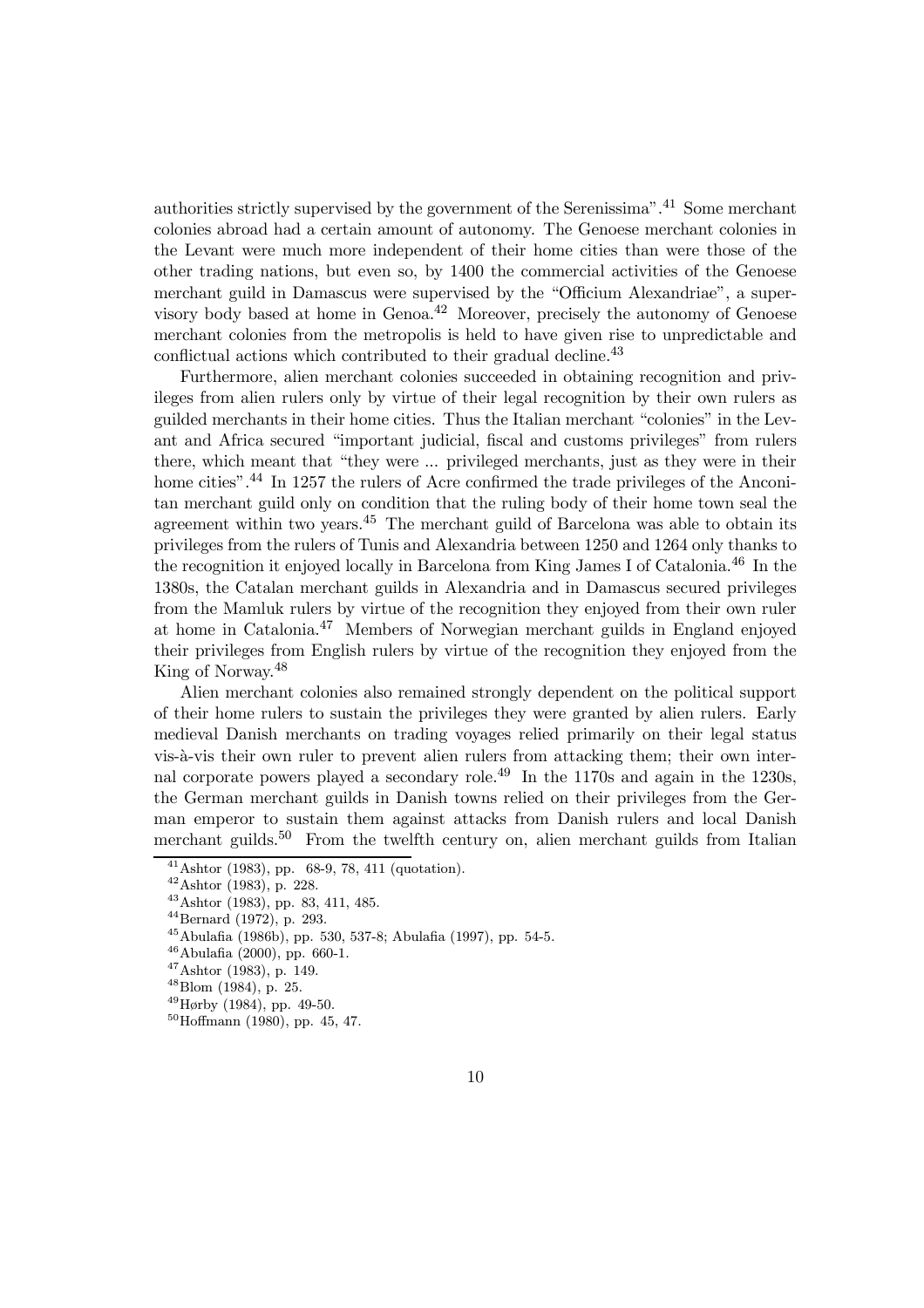city-states trading in eastern Mediterranean polities enjoyed commercial security because of treaties of friendship concluded between their home governments and eastern Mediterranean rulers - and threats of violent reprisals from their home navies if alien rulers mistreated them.<sup>51</sup> In 1231, for instance, after the ruler of Cueta confiscated Genoese merchants' goods, he was penalized not by an embargo by the Genoese merchant guild there, but by being attacked by the Genoese fleet.<sup>52</sup> The merchant guild of Barcelona was able to maintain its privileges from the rulers of Tunis and Alexandria between 1250 and 1264 only thanks to the diplomacy and military threats its home ruler, King James I of Catalonia, was willing to exercise on their behalf with Muslim rulers.<sup>53</sup> The Sicilian merchant colony in Armenia secured trading privileges in 1331 "as a direct reward to King Frederick of Sicily for his willingness to make real [his] promises of alliance".<sup>54</sup> The Genoese merchant guild in Champagne enjoyed safe conduct because the government of Genoa negotiated a treaty with the Duke which included guarantees of commercial security for Genoese merchants.<sup>55</sup> Venetian merchant colonies abroad enjoyed particularly consistent support from their home government, which drove hard bargains with alien rulers to secure them privileges and threatened alien rulers with naval retribution if they violated these privileges.<sup>56</sup> The limits to the ability of alien merchant "consuls" to secure commercial security for guild members are illustrated by Venice's repeated reliance after about 1360 on government ambassadors to negotiate for trading privileges with the Egyptian sultans on the grounds that \the intervention of the consuls did not carry enough weight" or \the question seemed to be too important to be dealt with by a consul".<sup>57</sup>

# 2.1.3. "Hansas" as associations of local merchant guilds for purposes of longdistance trade

Even the famous "Hansas" of long-distance merchants were simply associations among the *local* merchant guilds of several cities for the purposes of foreign trade.<sup>58</sup> The prime example is that of the German Hansa, an association among the merchant guilds of 70 north German, Dutch, and Baltic cities (with another 130 in looser association).<sup>59</sup> However, there were also less important associations such as that formed by the merchant

<sup>&</sup>lt;sup>51</sup>Kohn (2003), p. 11; De Roover (1971).<br><sup>52</sup>Kohn (2003), p. 13; Reynolds (1945), p. 12.<br><sup>53</sup>Abulafia (2000), pp. 660-1.<br><sup>54</sup>Abulafia (1986a), p. 211.<br><sup>55</sup>Kohne (2003), p. 11, referring to Scammell (1981), ch. 4.<br><sup>55</sup>Koh (2000), p. 68; Planitz (1940), pp. 20-1.<br><sup>59</sup>Dollinger (1970); Daenell (1905); Bernard (1972), p. 299.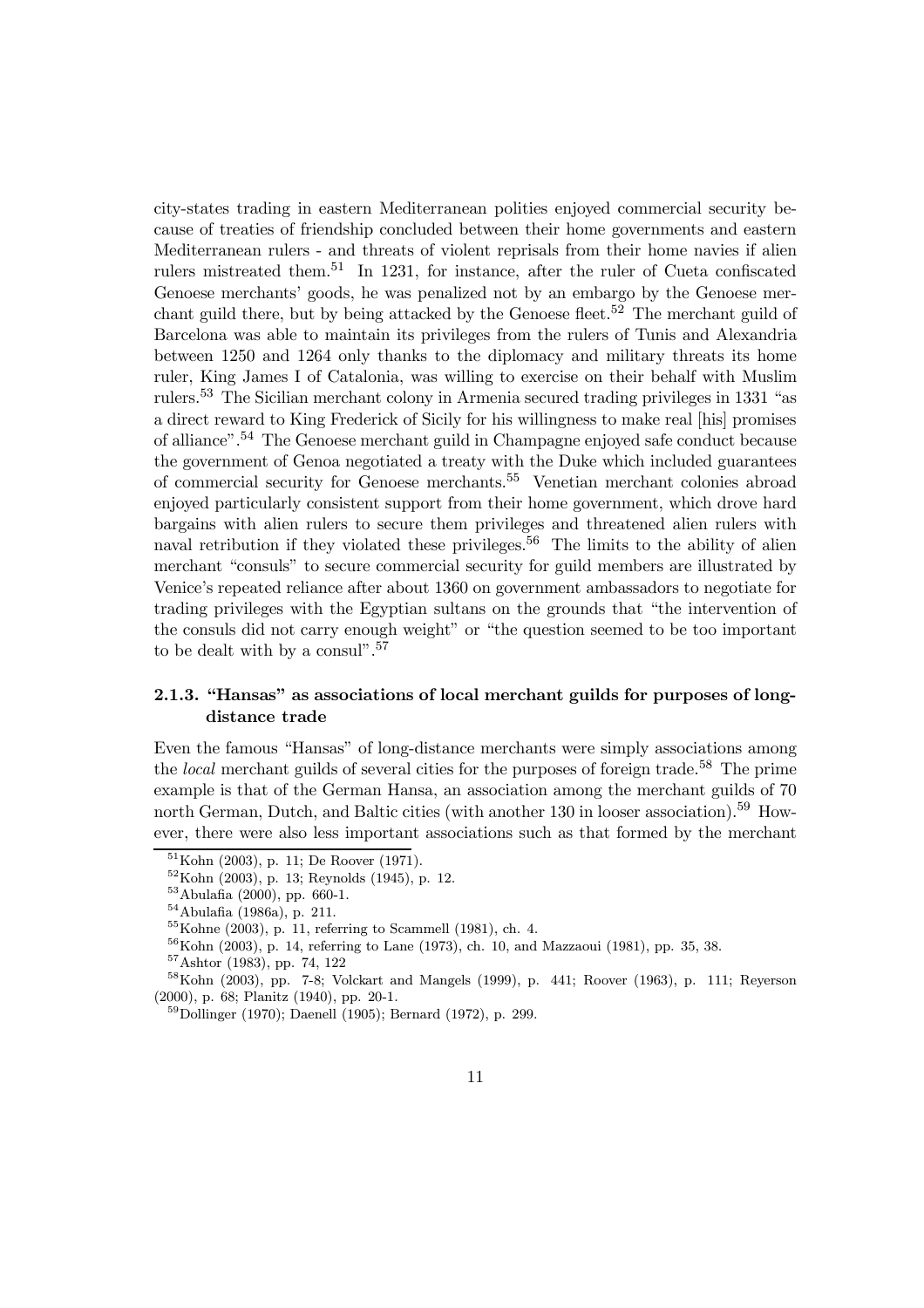guilds of 17 Flemish and French towns in the thirteenth century,  $60$  and the coalitions of the merchant guilds of certain Italian cities for the purposes of trading in France<sup>61</sup> or the Levant.<sup>62</sup>

It is important to recognize, however, that "Hansas" were pre-dated by their constituent local guilds and derived their power and legitimacy from their recognition by local rulers in their localities of origin.<sup>63</sup> Thus, for instance, the German Hansa "gradually grew out of merchant corporations [and] in later years ... was ... transformed from a merchant gild into a confederation of towns".<sup>64</sup> This meant that membership in the local merchant guild of a member city was a precondition for enjoying the privileges of the Hansa abroad. Thus in England, \by the thirteenth century it was impossible to join the London 'Hanse' directly; admission was granted only to those who had first been enrolled in the gilds of constituent towns, and these erected stiff obstacles to the recruitment of craftsmen".<sup>65</sup> Likewise in Germany, "membership in the local merchant guild was the precondition for claiming rights in a Hanse".<sup>66</sup>

Hansas in alien polities continued to derive their legitimacy from the privileges and recognition their constituent *local* merchant guilds enjoyed from their *local* rulers. Thus members of the German merchant Hansas in medieval Oslo and Tönsberg enjoyed their privileges from the Norwegian ruler by virtue of their membership in their local merchant guilds in Rostock and Wismar.<sup>67</sup> Members of the German merchant Hansa in twelfthcentury Novgorod derived their by-laws from the guilds of the individual home towns, paid annual dues which were sent back to their home guilds, and continued to regard their home aldermen as the highest court.<sup>68</sup>

Hansas in alien polities also continued to depend heavily on political support from the rulers of the towns in which their constituent guilds were located. Thus members of the German merchant Hansa in twelfth-century Novgorod appealed back to their home towns for support and assistance in conflicts with the Novgorod ruler.<sup>69</sup> Likewise in the 1350s the German Hansa in Bruges only began to be able to put serious pressure on the Flemish rulers to sustain its privileges \when the domestic cities themselves took in hand the representation of their merchants' interests".<sup>70</sup> The cooperative merchant

<sup>&</sup>lt;sup>60</sup>Verlinden (1979); Bernard (1972), p. 301; Blockmans (2000), pp. 412-3.<br><sup>61</sup>Goldschmidt (1891), p. 199.<br><sup>62</sup>Abulafia (1988), p. 185.<br><sup>63</sup>See Daenell (1905), pp. 6, 9, 19. According to Planitz (1940), p. 19, the term "h from the beginning of the twelfth century.<br>
<sup>64</sup>De Roover (1963), p. 111.<br>
<sup>65</sup>Hibbert (1963), pp. 201-2.<br>
<sup>66</sup>Irsigler (1985), p. 58.<br>
<sup>67</sup>Blom (1984), p. 20.<br>
<sup>68</sup>Choroskevic (1996), pp. 71-2, 78, 86.<br>
<sup>69</sup>Choroskevic (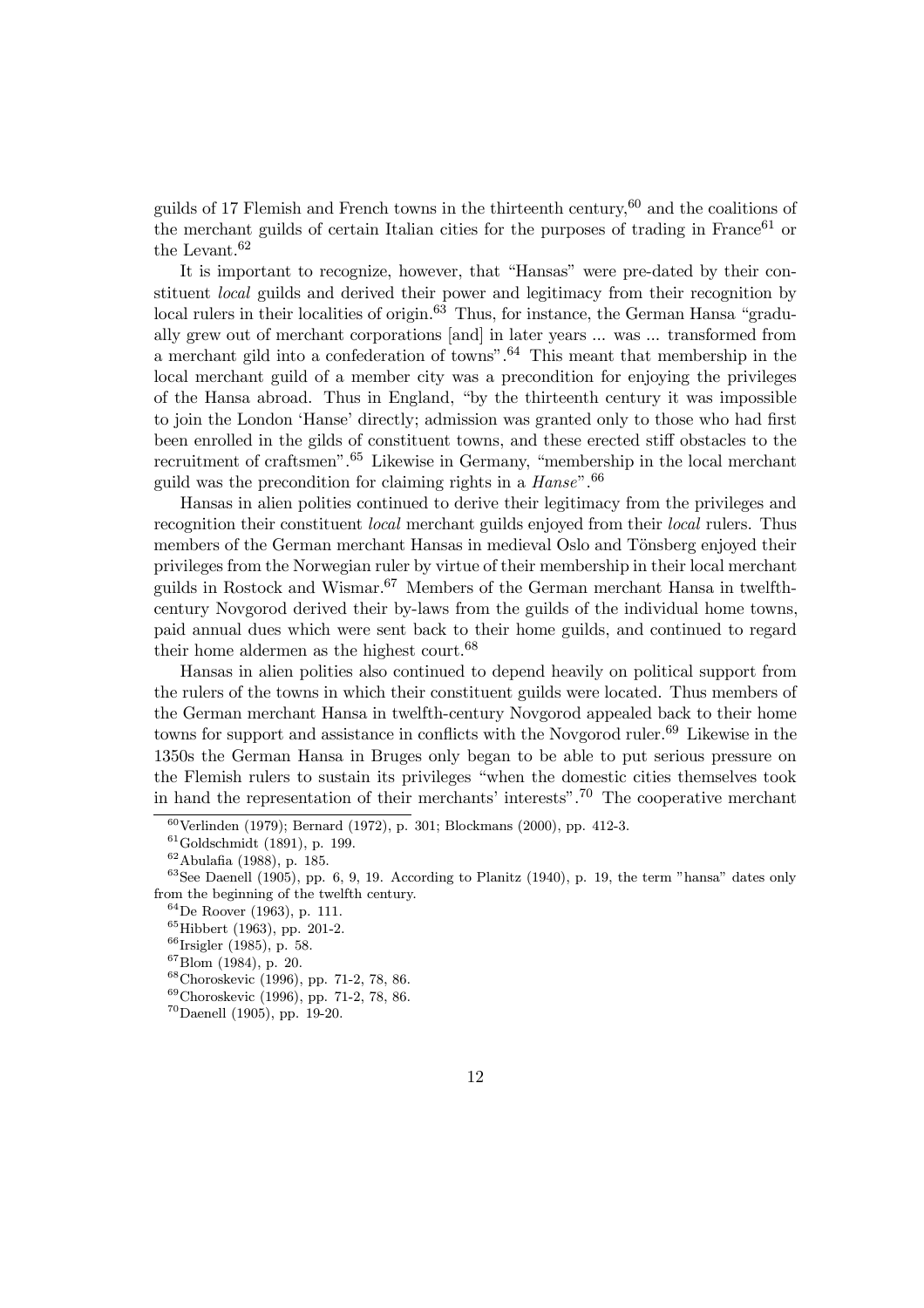colonies of the Mediterranean \minor nations" enjoyed privileges from Muslim rulers in the medieval Levant by virtue of the diplomatic negotiations undertaken by their home rulers.<sup>71</sup>

Thus some local merchant guilds - though certainly a minority - formed "colonies" or joined "Hansas" abroad in order to transact in alien polities. But all local merchant guilds had their origins in the privileges granted by their own local rulers. This is not consistent with the theory that merchant guilds emerged and survived because they overcame problems of security in alien polities, as argued by VM and GMW.

#### 2.2. Commercial insecurity

A second body of evidence casting doubt on the theories of GMW and VM relates to the effect merchant guilds actually exerted on commercial insecurity. GMW argue that merchant guilds increased commercial security by enabling rulers to commit to provide a secure trading environment for alien merchants. VM argue that merchant guilds increased commercial security by enabling guild members to commit to one another to provide security as a \club good". Certainly, the privileges secured from alien rulers by long-distance merchants - both individually and as guilds - generally included guarantees of security, although they also generally included reductions in trade taxes and other commercial privileges. But there is no evidence that when these security guarantees were issued to *quilds* rather than to *individual merchants* it actually had the effect of increasing the overall level of commercial security. The only support for this view is theoretical: it is contained in the GMW and VM models, not in the evidence they present. Essentially it amounts to a counterfactual argument that there are theoretical reasons to believe that a guild might help increase commercial security, and hence that without merchant guilds insecurity would have been higher.

Hard evidence, by contrast, exists for the opposite view: namely, that merchant guilds were significant *contributors* to commercial insecurity. Most major centers of longdistance trade had several merchant guilds, and conflicts between them were a source of commercial insecurity for merchants. Indeed, an important function of merchant guilds was to assist their members in their vicious competition with the members of rival merchant guilds: \the rivalry for trade was a rivalry among merchants and, in particular, among merchant associations".<sup>72</sup>

There were frequent violent conflicts in foreign cities among the guilds of rival alien merchants, such as those among the merchant guilds of the various Italian cities in twelfth-century Constantinople,<sup>73</sup> those between the Pisan and Genoese merchant guilds

<sup>&</sup>lt;sup>71</sup>Abulafia (1988), pp. 184-5.<br><sup>72</sup>Kohn (2003), pp. 9-10, 14 (quotation).<br><sup>73</sup>Greif, Milgrom & Weingast (1994), p. 750; De Roover (1963), p. 62; Pryor (2000), p. 422.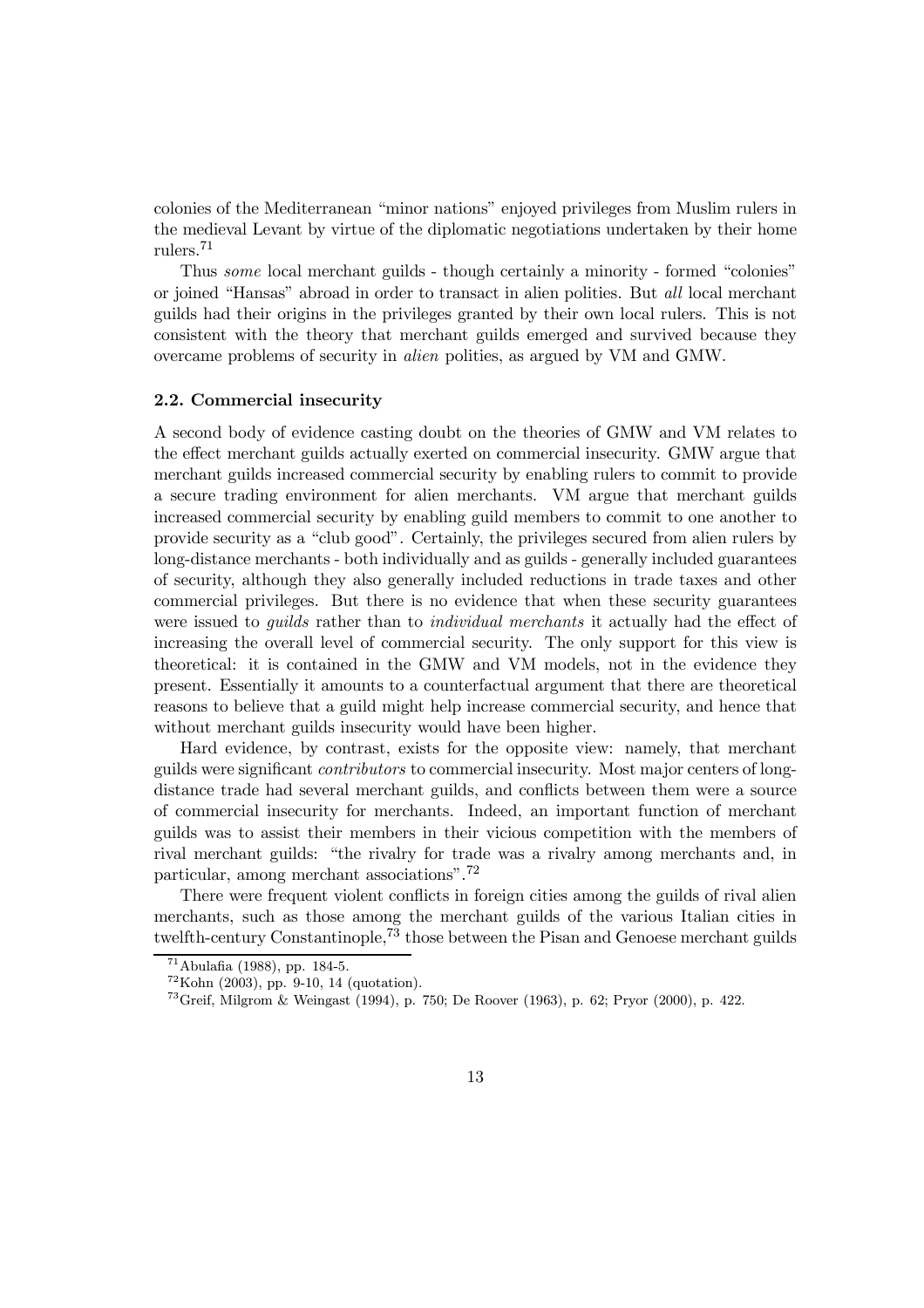in Messina in 1129,<sup>74</sup> those between the Genoese and the Pisan merchant guilds in Acre in 1222-4 (which threatened the merchants of Ancona who were trading there),<sup>75</sup> those between the Venetian and Genoese merchant guilds in Acre in 1256-7,<sup>76</sup> those between the Pisan, Venetian, and Genoese merchant guilds in Cairo in the late  $1280s$ ,  $77$  those between the Genoese and Venetian merchant guilds in the Levant in the thirteenth, fourteenth, and fifteenth centuries,<sup>78</sup> and those among the guilds of different Spanish cities in fifteenth-century Bruges.<sup>79</sup> In the fourteenth century, the Genoese went so far as to claim "that the Black Sea was an area where they had a privileged position and that other trading nations should pay them a tax for the right of conducting activities there"; to this end, their merchant colonies on the Black Sea actively obstructed trade by merchants from other nations, especially the Venetians.<sup>80</sup>

Even more frequent were conflicts between a guild of alien merchants and the guild (or other organization) of the local merchants. Many cases in which merchants operating in a foreign city were attacked by mobs, failed to obtain fair legal treatment, or suffered from acts of piracy occurred precisely because of rivalry with the local merchant guild over privileges from the ruler. Thus conflicts between local and alien merchants over commercial privileges from rulers lay behind attacks on German merchant guilds in the Danish city of Roskilde circa 1157, 81 attacks on Hansa merchants in London and other English towns from the late thirteenth century on,<sup>82</sup> conflicts between the Hansa and Bruges in 1280,<sup>83</sup> attacks on German Hansa merchants in Norway in 1284,<sup>84</sup> a violent attack on Venetian merchants by Egyptians in Alexandria in 1327 (in which several people were killed),  $85$  the Hansa embargo on Bruges in  $1358$ ,  $86$  insecurity for English merchants in Danzig in the fourteenth century,  $87$  and acts of piracy against both English and German merchants in the fourteenth century.<sup>88</sup>

Indeed, one reason long-distance merchants so consistently applied to alien rulers for security guarantees was precisely because they expected to be legally harassed or violently attacked by local merchant guilds which regarded themselves as entitled to

<sup>&</sup>lt;sup>74</sup>Abulafia (1993: "Pisan commercial colonies"), p. 72.<br>
<sup>75</sup>Abulafia (1986b), p. 530; Pryor (2000), pp. 427-8.<br>
<sup>76</sup>Pryor (2000), p. 435-6.<br>
<sup>77</sup>Ashtor (1983), p. 14.<br>
<sup>78</sup>Ashtor (1983), p. 128-9; Reyerson (2000), p. 61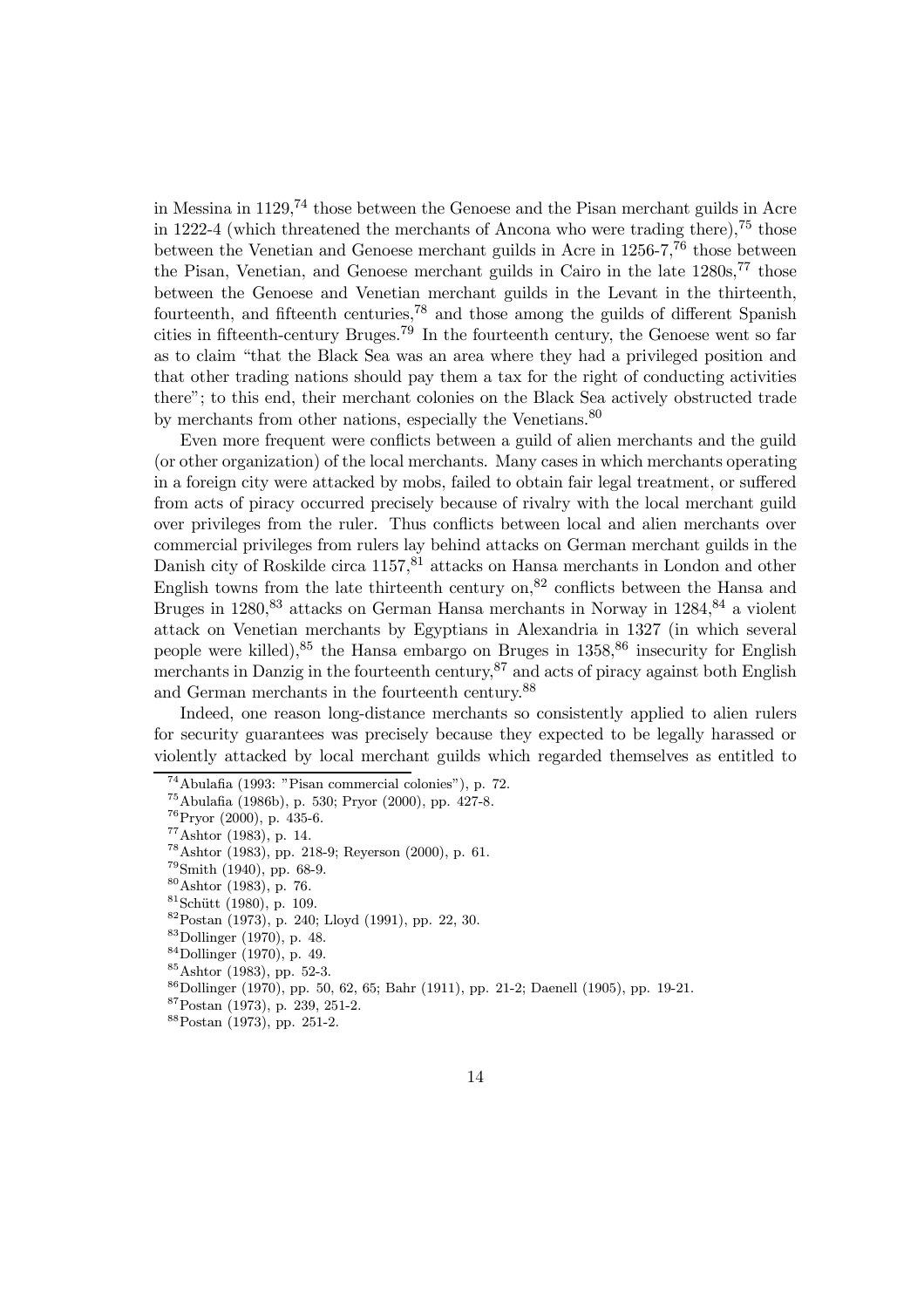exclusive rights to trade in particular territories or particular lines of business.<sup>89</sup> Part of the problem was due to the \incompleteness" of the \contracts" between rulers and merchant guilds: the legal privileges originally granted by rulers to local guilds typically did not specify with sufficient precision and detail the exact nature of their rights in all possible contingencies, which left significant scope for subsequent interpretation and conflict, as well as renegotiation between rulers and guilds. Such conflicts were good business for rulers: "governments could generate revenue by intervening in the rivalry between merchant and merchant".<sup>90</sup>

In short, merchant organizations themselves, and the privileges granted to them by rulers, were often the source of - not the solution to - commercial insecurity.

#### 2.3. Non-viability of guild boycotts

The theory of merchant guilds advanced by GMW in particular depends crucially on the guild's assumed ability to enforce a complete boycott of trade with an alien ruler who "misbehaves". This may be a reasonable assumption for a single, monolithic guild endowed with coercive powers over its members, the case GMW consider in their model. But in practice most international trading centers had at least half a dozen alien guilds trading there.<sup>91</sup> To give just one example, by the 1320s the rulers of Cyprus had granted recognition and trading privileges to the alien merchant guilds of the Genoese, the Venetians, the Pisans, the Narbonnais, the Provencaux, the Catalans, and the Anconitans - and Cyprus was by no means the most popular long-distance trading center in the Mediterranean; larger centers typically had even larger numbers of alien merchant guilds.<sup>92</sup> While each of these guilds was normally a "big" player (it accounted for a significant share of total trade in that center), the different guilds were typically competitors, as shown by the frequent conflicts between them noted in the preceding section. Thus if a ruler chose to discriminate against a particular guild while maintaining good relations with the others, any initiative by the cheated guild to boycott trade would have been unlikely to be matched by the other guilds.

The historical evidence confirms that this is what actually happened. When the Pisan merchant guild placed an embargo on Sicily in 1137 in response to confiscations by the ruler, the Genoese and Venetian merchant guilds continued to trade there.<sup>93</sup> When the Venetian merchants boycotted Alexandria and Beirut in the thirteenth and fourteenth centuries because of quarrels with the Sultans, the merchants of the \minor nations" kept the trade flowing.<sup>94</sup> When the German Hansa boycotted Bruges in

<sup>&</sup>lt;sup>89</sup>Kohn (2003), pp. 15-16.<br><sup>90</sup>Kohn (2003), p. 10.<br><sup>91</sup>See Abulafia (1978, 1995); Bernard (1972); De Roover (1963).<br><sup>92</sup>Abulafia (1986a), p. 210.<br><sup>93</sup>Abulafia (1978), p. 72.<br><sup>94</sup>Abulafia (1988), p. 184.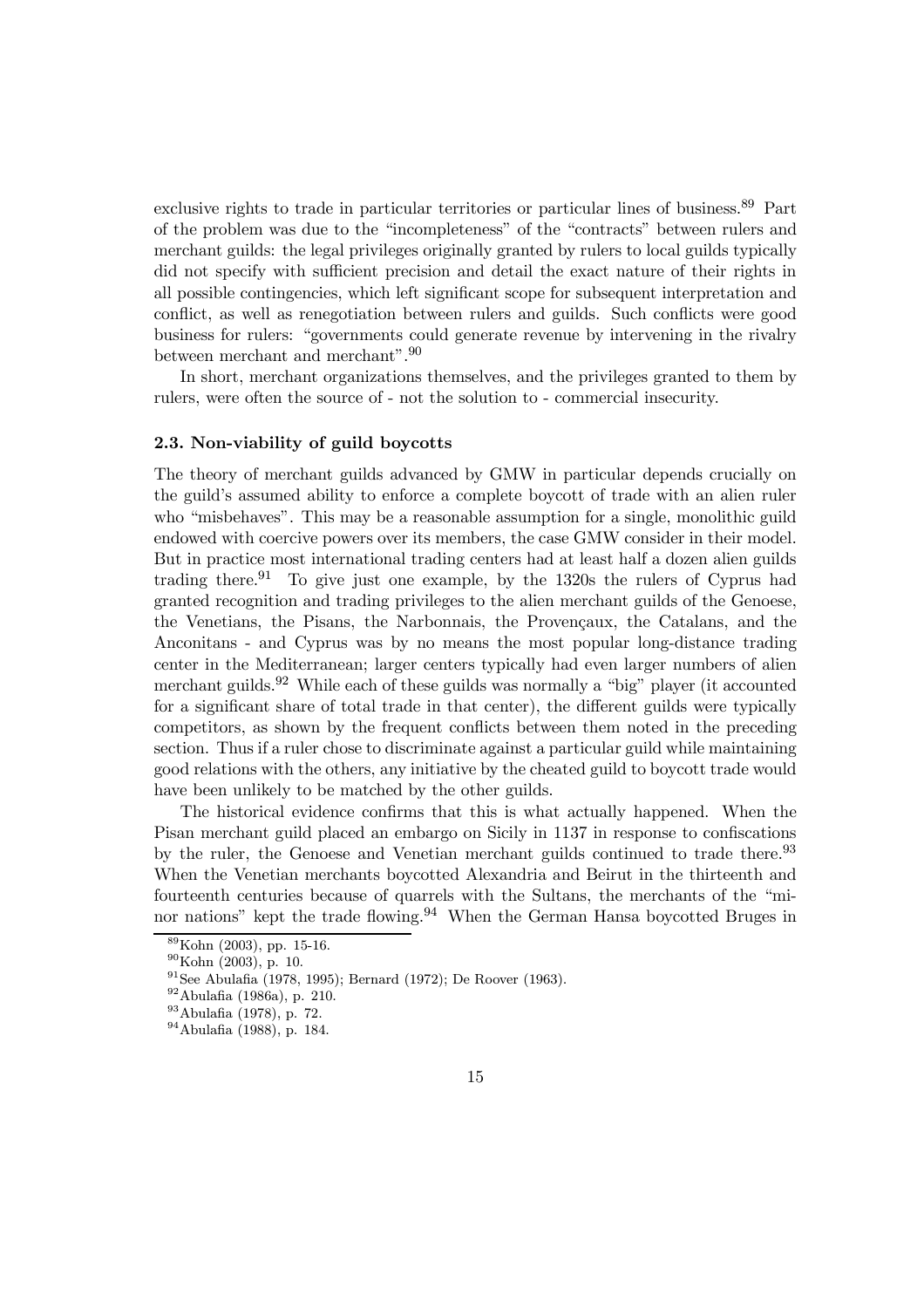1358 to put pressure on the ruler to maintain the Hansa's privileges against the local merchant guild, smuggling by merchants both from individual Hansa cities and from non-Hansa cities weakened its impact.<sup>95</sup> The incentive to violate future embargoes was increased by the fact that once the embargo was lifted, the Flemish rulers rewarded the merchant guilds of Kampen and Nuremberg, the chief embargo-breakers, with extensive commercial privileges. $96$  As a general rule, in fact, "the Hanseatic League's relatively weak control over German merchants made its embargoes largely ineffective, and this may have been why it resorted so often to violence instead".<sup>97</sup>

This is not to say that even a partial embargo on trade, by a sufficiently big player, would have been completely ineffectual.<sup>98</sup> As discussed in Section 4.2, guilded merchants from a given location typically had monopoly rights over local trade in that location, including exports of locally produced goods. In those cases where locally produced goods had no close substitutes, the potential impact of competition with other guilds was considerably diminished. Thus the granting of monopoly rights over local trade by local rulers must have increased some guilds' bargaining power in their negotiations with alien rulers. However, in view of the evidence (noted above and discussed in detail in Section 4.3) on the very widespread granting of such monopoly rights to local merchant guilds, and the very limited role played by the majority of these guilds in international trade, we argue that the benefits in terms of increased bargaining power relative to alien rulers were a consequence of, and not the primary reason for, the formation of merchant guilds endowed with monopoly rights over local trade.

#### 2.4. Payments and transfers from guilds to rulers

Finally, the theories of merchant guilds advanced by GMW and VM do not account for a universal feature of merchant guilds - namely, that they made payments to rulers in exchange for legal privileges that gave their members rents. GMW present an internally contradictory picture of the commercial privileges enjoyed by merchant guilds. At one point they acknowledge that local merchant guilds "had quasi-monopoly rights in their own territories" and that alien merchant guilds had certain features that \were utilized during the premodern period to restrict trade".<sup>99</sup> GMW actually justify merchant guilds' local rights to restrict trade on the grounds that \this type of monopoly rights generated a stream of rents that depended on the support of other members and so served as a bond, allowing members to commit themselves to collective action".<sup>100</sup>

<sup>&</sup>lt;sup>95</sup>Dollinger (1963), p. 67; Daenell (1905), pp. 21-3.<br><sup>96</sup>Daenell (1905), p. 23.<br><sup>97</sup>Kohn (2003), pp. 13-14.<br><sup>98</sup>Indeed, Flanders suffered economically during the Hansa embargo of 1358-60; see Daenell (1905), p. 22.<br><sup>99</sup>Greif, Milgrom, and Weingast (1994), p. 749.<br><sup>100</sup>Greif, Milgrom, and Weingast (1994), pp. 749 (quotation), 758.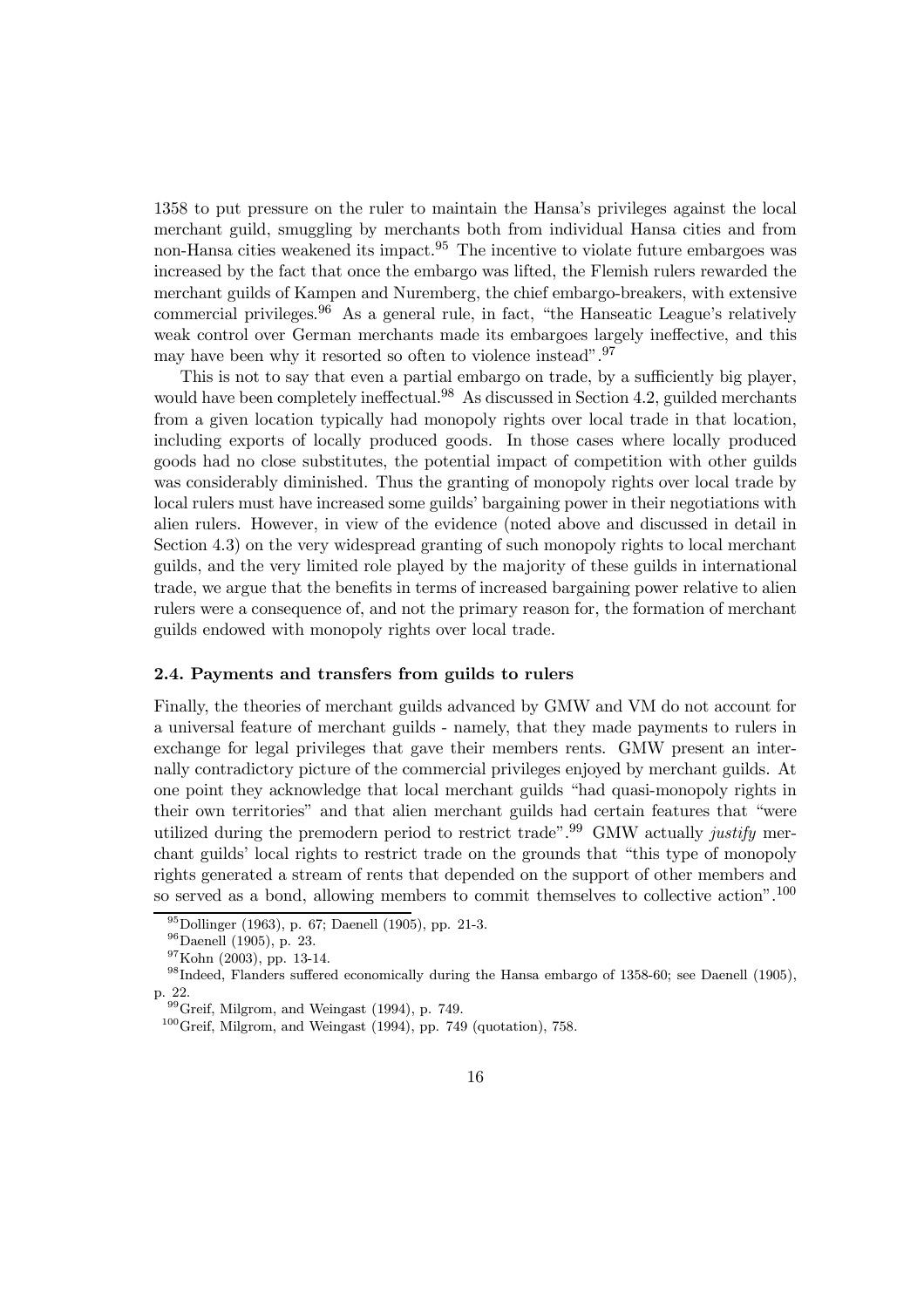Elsewhere in their paper, however, GMW deny that merchant guilds enjoyed monopolies, claiming that although "a local guild usually had exclusive trading privileges in its own town, typically including monopoly rights over retail trade within the town, exclusive exemption from tolls, and so forth, as well as the right to exclude, under certain circumstances, members from the guild", this did not actually amount to a monopoly, since "entry into the guild was permitted".<sup>101</sup> VM clearly recognize the existence of the monopoly rents enjoyed by the *late* medieval merchant guilds, which they dismiss as "cartellistic", but assume that the "elder" merchant guilds of the early medieval period did not seek or obtain monopoly rents.<sup>102</sup>

In Sections 4.3 and 5.2, we present rich evidence showing that rulers granted to both local and alien merchant guilds a wide array of legal privileges enabling them to exclude outsiders from trading, restrict admission to their own ranks, and secure economic rents. They did so both in the early medieval period discussed by VM and the late medieval period discussed by GMW. The privileges rulers granted to merchant guilds included rights to exercise monopolies over certain lines of business, exclude non-members from trade, limit membership numbers, and limit price and quantity competition among members. Counter to the argument of GMW, entry into merchant guilds was severely restricted. As Sections 4.3 and 5.2 document in detail, merchant guilds made admission contingent on a range of requirements, including approval by a sufficient proportion of existing members, payment of entry fees (sometimes set at prohibitively high levels for particular categories, e.g. craftsmen), satisfaction of catch-all "reputation clauses", and requirements based on gender, ethnicity, religion, residence, citizenship, and property ownership. Those who were excluded, particularly large strata of craftsmen, engaged in bitter sociopolitical struggle against the legal privileges of merchant guilds, and formed their own craft guilds partly as lobbying organizations to defend their interests against the favoured position merchant guilds enjoyed vis- $\alpha$ -vis rulers.<sup>103</sup> These conflicts strongly imply that the monopolies enjoyed by merchant guilds were effective, since people do not expend resources to attack or defend valueless economic privileges.

Sections 4.3 and 5.2 also provide a wealth of evidence showing that, in return for their commercial privileges, both local and alien merchant guilds made transfers to rulers. These included lump-sum payments, advantageous loans, military assistance, and other benefits. Merchant guilds' willingness to make such payments strongly implies that merchant guilds' rights to restrict entry created valuable rents for existing members. The GMW and the VM models fail to account for this behaviour, despite the fact that it was a universal feature of merchant guilds and their relationships with rulers.

<sup>&</sup>lt;sup>101</sup>Greif, Milgrom, and Weingast (1994), p. 757 with n. 12.<br><sup>102</sup>Volckart and Mangels (1999), p. 437.<br><sup>103</sup>See Dilcher (1985), pp. 88-9; Dollinger (1970), p. 161; Frölich (1934), pp. 26-33, 36-7, 40, 50-1; Hibbert (1963), pp. 201-2; Hilton (1984), pp. 145, 149; Irsigler (1985), p. 64; Planitz (1940), p. 25; Schütt (1985), pp. 379-81, 394; Smith (1940), p. 38.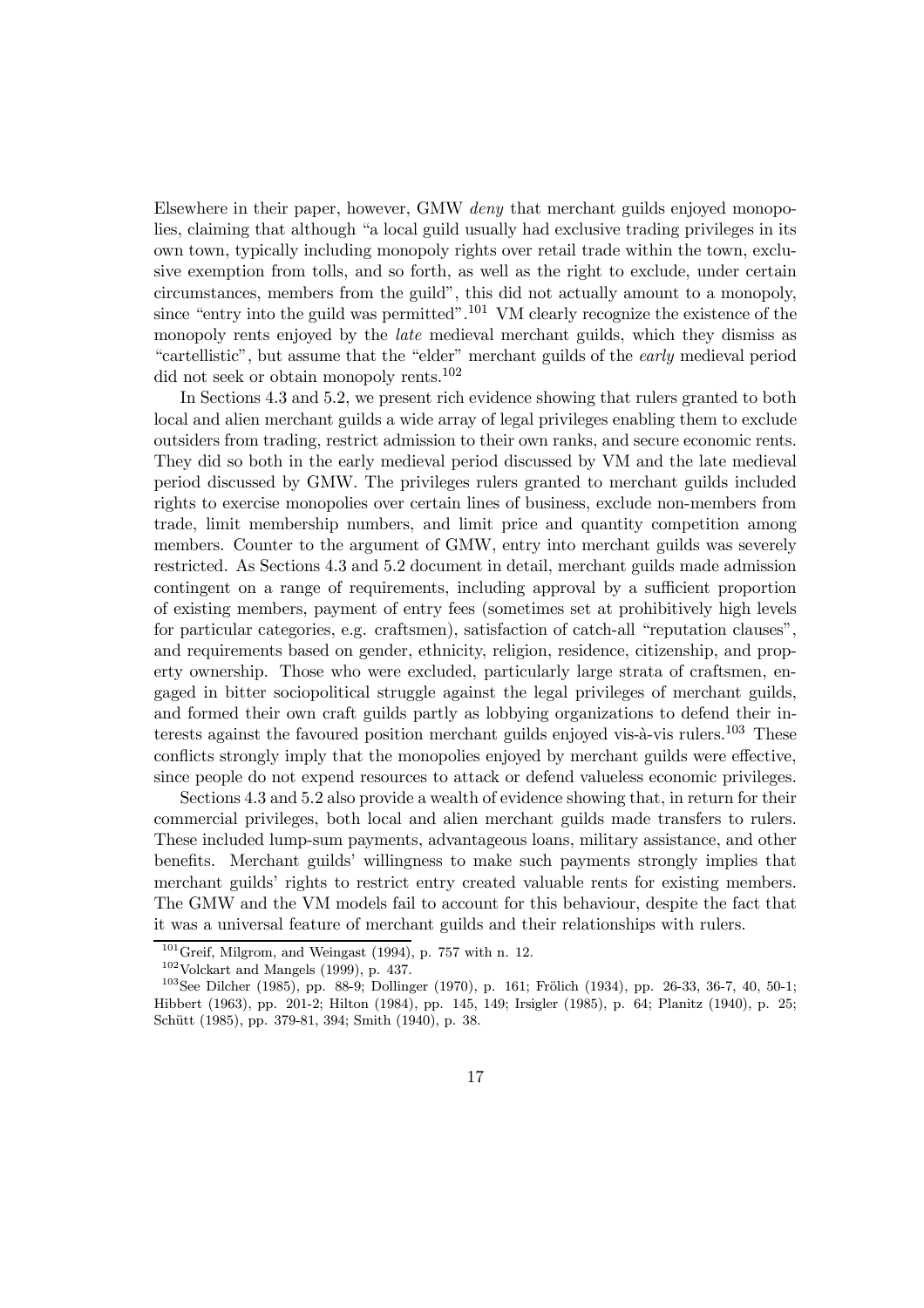#### 3. The model

The existing GMW and VM models of merchant guilds are thus inconsistent with major bodies of empirical evidence. Here we propose an alternative theory of merchant guilds, which can account for the available historical evidence. The theory identifies a key benefit which medieval rulers derived from the establishment of merchant organizations endowed with monopoly rights over local trade: these organizations enabled rulers to tax local trade much more efficiently.

This section introduces the simplest version of our model; several extensions are examined in Sections 4 and 5. We consider a medieval polity with four types of player: a ruler, merchants, consumers, and a tax collector. For simplicity, we assume that all players are risk-neutral.

#### 3.1. Merchants

There is a large number  $X$  of small identical individual merchants who can sell a homogeneous good at a cost  $c > 0$  per unit of the good. The set of all merchants is denoted by A. Each merchant is endowed with capital  $K > 0$ .

#### 3.2. Consumers

Consumers are represented by the inverse demand function for the good, given by  $P(\theta, q) \equiv \theta(a - bq)$ , where a and b are positive constants  $(a > 0, b > 0)$ , while  $\theta$  is a random variable taking the value  $\theta_L$  with probability  $\pi$  and the value  $\theta_H$  with probability  $1 - \pi (\theta_H > \theta_L > 0)$ . Thus  $\theta$  represents a variety of possible factors affecting local demand, including income and preference shocks linked, for example, to changes in demographic and environmental conditions (e.g. disease, weather, pests). This formulation has the advantage of capturing in an extremely simple and parsimonious way the importance of "local conditions", which are observed either not at all or only imperfectly by the ruler.

#### 3.3. The ruler

The ruler governs the polity: he provides certain public goods, such as law enforcement and defence, and finances these with various sources of revenue, including the taxation of trade. For the purpose of our analysis it is sufficient to treat his expenditures and his other sources of revenue as given exogenously, and to focus on the revenue he can raise from the taxation of local trade. We assume that the ruler's objective is simply to maximize his revenues from this source. This can be justified by noting that, during the historical period we are considering, consumer welfare had relatively little weight in the typical ruler's preferences, subject only to the constraint that it should not fall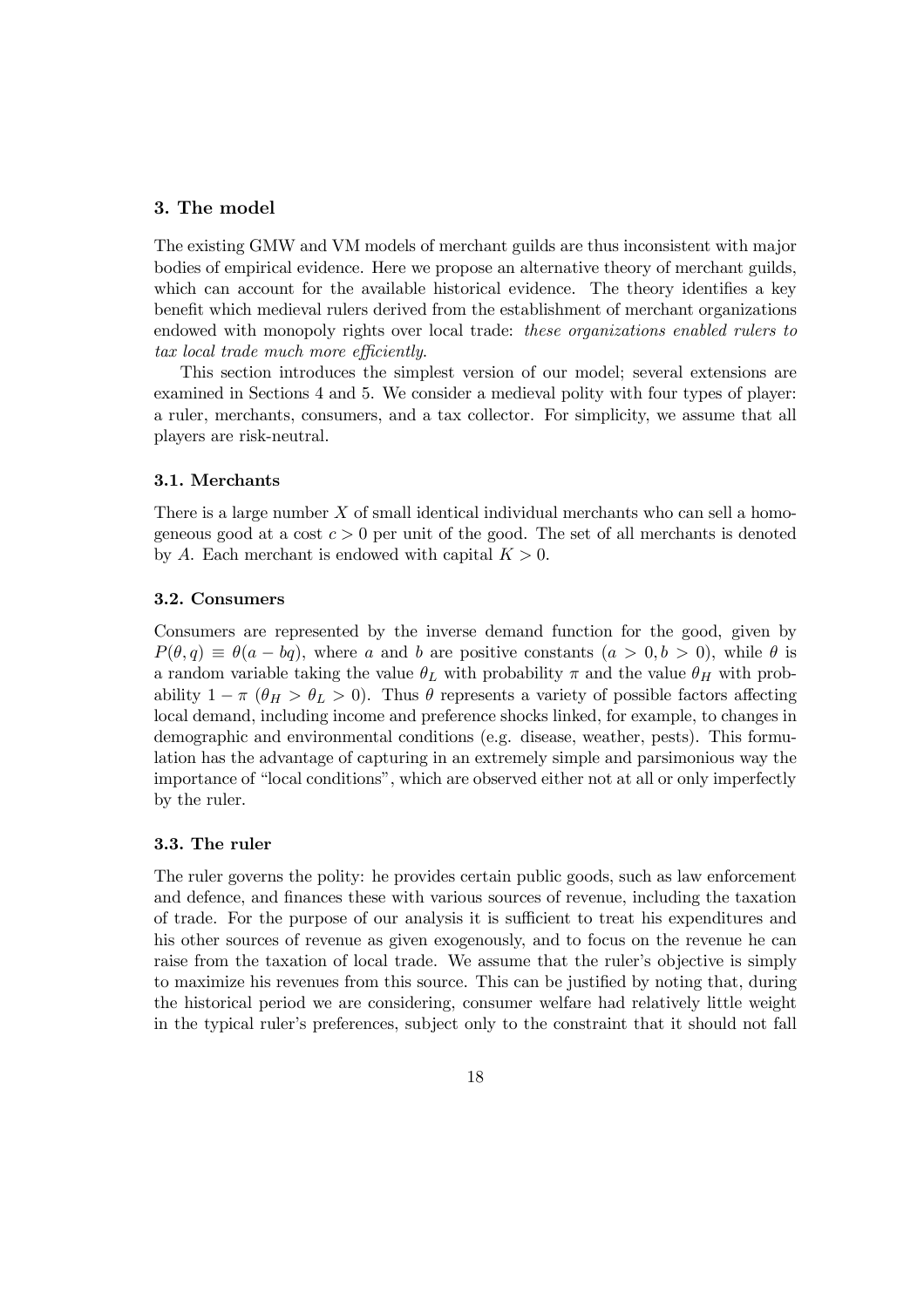so low as to provoke a popular revolt. We can then think of the taxation of the one good in our model as representing the taxation of all those commodities for which this constraint was not binding.

We assume that the ruler has the power to tax trade and to grant economic privileges to merchants; these privileges are discussed in greater detail in Section 4.3.

These assumptions are consistent with the historical evidence. Medieval rulers in both Europe and the Levant derived significantly large sums from taxing trade.<sup>104</sup> The typical way that rulers obtained these revenues was through imposing ad valorem taxes such as customs dues, tolls, purchase taxes, staples, brokerage dues, anchorage, cranage, and keelage.<sup>105</sup> By the thirteenth century, toll stations were a source of significant revenues for most European rulers.<sup>106</sup> Even the Count-Kings of Catalonia, a territory by no means in the forefront of European commercial development, were by the twelfth century collecting significant sums through market taxes on local trade and tolls and *albergae* on the growing inter-regional trade.<sup>107</sup> From 1275 onward, English rulers greatly increased their revenues through customs duties on wool exports, and by the 1330s the English crown was raising 50 per cent more through its duties on overseas trade than through direct taxation.<sup>108</sup> By the later thirteenth century, the Mamluk government in Egypt was collecting significant sums from customs charges imposed on European spice merchants, with the advantage that revenues from taxing long-distance trade came directly to the crown rather than being granted as fiefs to the military or the nobility.<sup>109</sup> Furthermore, as we shall see in detail below, it was an almost universal practice for medieval rulers to grant fiscal privileges and exemptions to both local and foreign merchants.<sup>110</sup>

#### 3.4. The tax collector

The tax collector is an agent who can be hired by the ruler to impose and collect an ad valorem tax on trade  $\tau$ . The agent, unlike the ruler, can observe the state of nature,  $\theta$ , and make the tax rate depend on it. We assume that the tax collector, being a single agent and not wealthy, is endowed with very little capital, which is normalized to zero. The zero capital assumption is made purely for expositional simplicity, as will become clear in Section 4: all we need for our results is that the tax collector be

 $104$ See Abulafia (1999), p. 27; Ashtor (1983), p. 9; Bernard (1972), pp. 309-10; Blockmans (2000), pp. 408-10.

 $^{105}\text{For a survey of the variety and origin of these various taxes on trade, see Bernard (1972), p. 313.}\n $^{106}\text{Reyerson}$  (2000), p. 57.\n $^{107}\text{Bisson}$  (1984), pp. 35, 38, 46, 48.\n $^{108}\text{Carpenter}$  (2000), pp. 347-8; Ormrod (2000), p. 284.\n $^{108}\text{Ashtor}$  (1983), pp. 9, 110.\n $^{110}\text{See Bernard}$  (1$ 

merchants in London.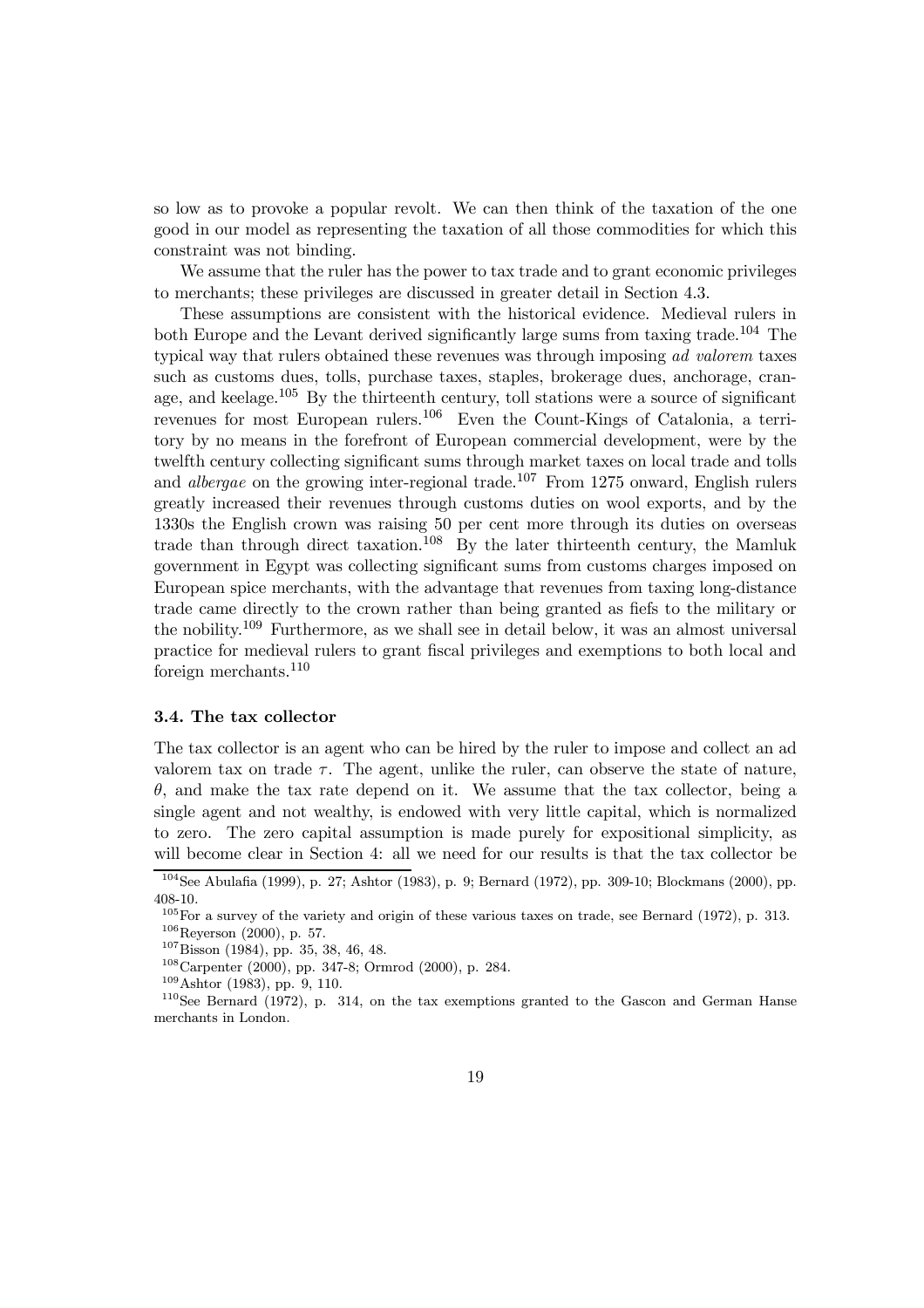capital-constrained.

This assumption is also motivated by the historical evidence. In twelfth-century Catalonia, for instance, rulers appointed as local tax-gatherers "vicars", "bailiffs", and "saigs", recruited from the ranks of minor knights, unimportant creditors, local notables, priests, agrarian entrepreneurs, even working peasants. All of these agents were capitalconstrained.<sup>111</sup> In medieval England, rulers lacked civil servants to collect the valuable customs fees on exports of wool; instead, they granted the right to collect these fees to private "customs farmers". One analysis of a series of consortia which purchased the English customs farms in the late 1340s shows that these "customs farmers" were less well-oÆ merchants who relied on a shadowy group of rich merchant backers to provide them with the Ønancial support necessary to purchase the customs farm from the crown.<sup>112</sup> Sometimes rulers sold the right to collect certain taxes to wealthy "tax farmers", but this simply transferred to the tax farmers the problem of delegating tax collection, and was presumably reflected in the purchase "price" they were willing to pay.

#### 3.5. Information

To summarize, our key informational assumption is the following: consumers, merchants, and the tax collector (if hired) are aware of local conditions  $(\theta)$ , but these are not observed by the ruler.

This assumption about information asymmetry between rulers and other agents concerning fiscally relevant data is consistent with the historical evidence. Medieval rulers did not possess a civil service which could be trusted to provide accurate information on local Øscal conditions of which consumers and merchants were aware, but rather employed a variety of agents who proved, to a greater or lesser degree, unreliable. The fiscal accounts of medieval Catalonia, for instance, show an unceasing struggle on the part of the Count-Kings to recruit more reliable agents to impose and collect taxes, and to devise more effective mechanisms for controlling the frequent fiscal malfeasance of their castellans, vicars, bailiffs, and saigs, resulting from the latter's superior information about local conditions.<sup>113</sup> When the Catalan rulers began imposing extraordinary taxes after 1196, they appointed bailiffs under the management of bishops, who received part of the revenues: \the bishops were enlisted because only the cathedral churches possessed lists of parishes to give something like complete census of population".<sup>114</sup>

The historical evidence also confirms the widespread scarcity of information in the

<sup>&</sup>lt;sup>111</sup>Bisson (1984), pp. 24, 57, 61, 64-8, 71-2, 114.<br><sup>112</sup>Fryde (1958), pp. 4-5, 8-9; Ormrod (2000), pp. 284-5.<br><sup>113</sup>Bisson (1984), pp. 24-5, 66-7, 71-6, 98-9, 106-7, 111-13.<br><sup>114</sup>Bisson (1984), pp. 134-5.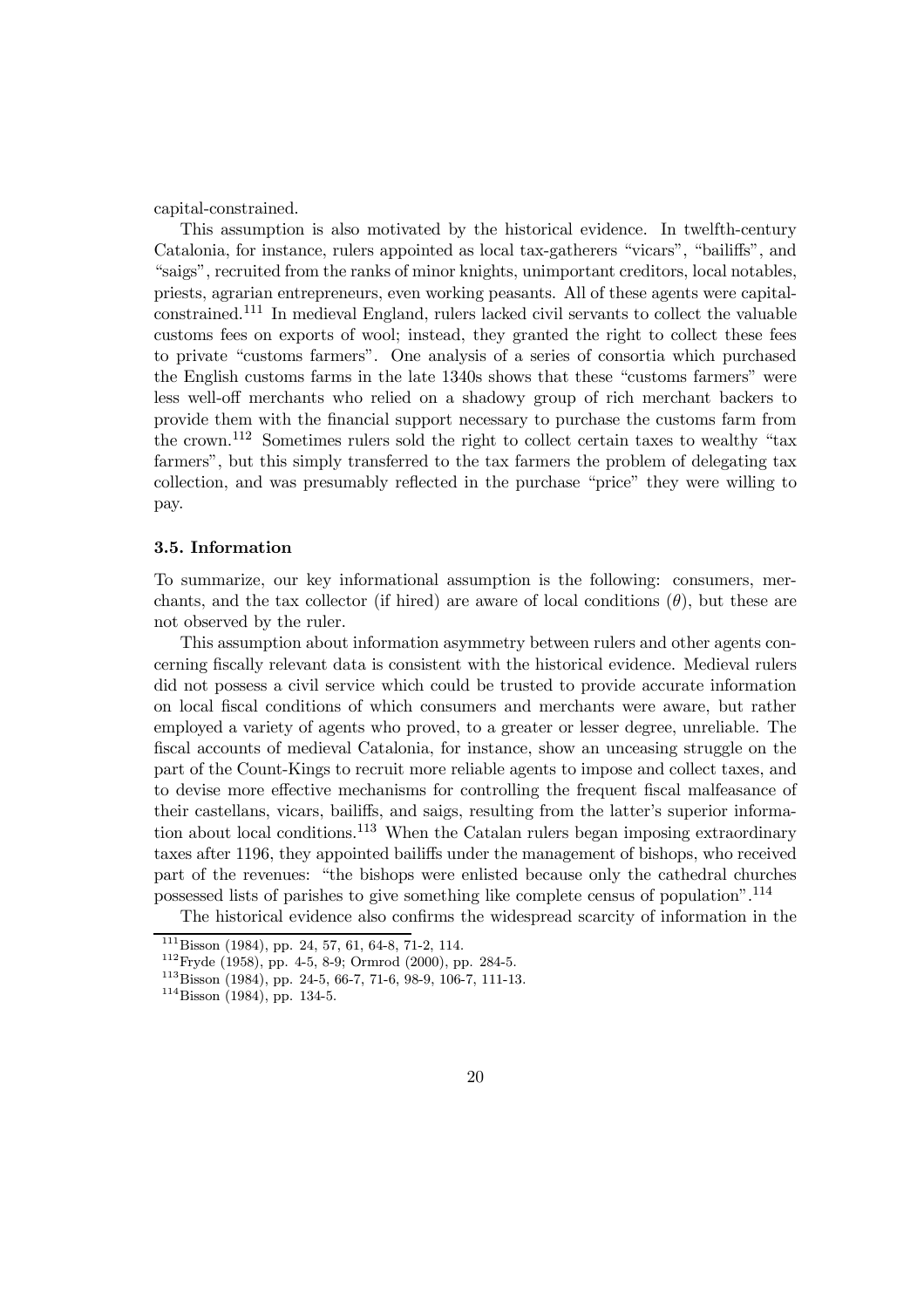medieval period about commercially relevant factors.<sup>115</sup> Merchants themselves had the greatest incentive to obtain such information, and spent substantial resources doing so. Thus individual Italian merchants and their factors set up "correspondent relationships" in other cities, agreeing to keep each other informed on all matters concerning their respective markets. As the representative of a Florentine merchant in Venice wrote to the factor of a merchant in Pisa in 1383, "I shall keep you posted on news from [Venice and] Alexandria and you do the same for all news from Pisa and Genoa; write regarding any change and write often; it can only be advantageous".<sup>116</sup> It has been argued on theoretical grounds that merchant guilds could facilitate the provision of commercial information to their members, although empirical evidence is lacking; if so, this would have increased merchants' information advantage over rulers even further.<sup>117</sup> Some doubt is cast on the superior information-gathering abilities of merchant guilds as opposed to private merchant firms by archival evidence showing that the German Hansa obtained information about commercial changes in Bruges later than the private firms within the Italian colonies there, relayed it with greater delay to its members, and reacted in ways indicating a misunderstanding of the implications of the information in question.<sup>118</sup>

#### 3.6. Timing

The timing of the model is as follows:

 $\cdot$  at  $t = 0$ , the ruler decides whether to grant recognition to a merchant guild (see the detailed discussion in Section 4 below) and whether to hire an agent as tax collector. Ex ante transfers between the ruler and the guild or the agent, if any, take place at this stage.

 $\cdot$  at  $t = 1$ , the state of nature  $\theta$  is realized. Trade takes place and taxes, if any, are levied. Ex post transfers between the ruler and the guild or the agent, if any, take place after trade.

#### 3.7. Bargaining power

We assume that the ruler has all the bargaining power at  $t = 0$ . Thus if he hires an agent to collect taxes, he can do so by making him a take-it-or-leave-it offer. Indeed,

 $115$  For a vivid illustration of this lack of information, see the hesitations and doubts it caused among Venetian merchants re-establishing trade to Egypt in the mid-1340s, described in Ashtor (1983), pp. 69-70.

<sup>&</sup>lt;sup>116</sup>Quoted in Mueller (1997), p. 268.<br><sup>117</sup>Kohn (2003), pp. 17, 27-8.<br><sup>118</sup>See Jenks (1982), pp. 314-5, for a comparison of the responses of the German Hansa on the one hand and private Italian and Catalonian merchant companies on the other, to changes in financial regulations in Bruges in 1400.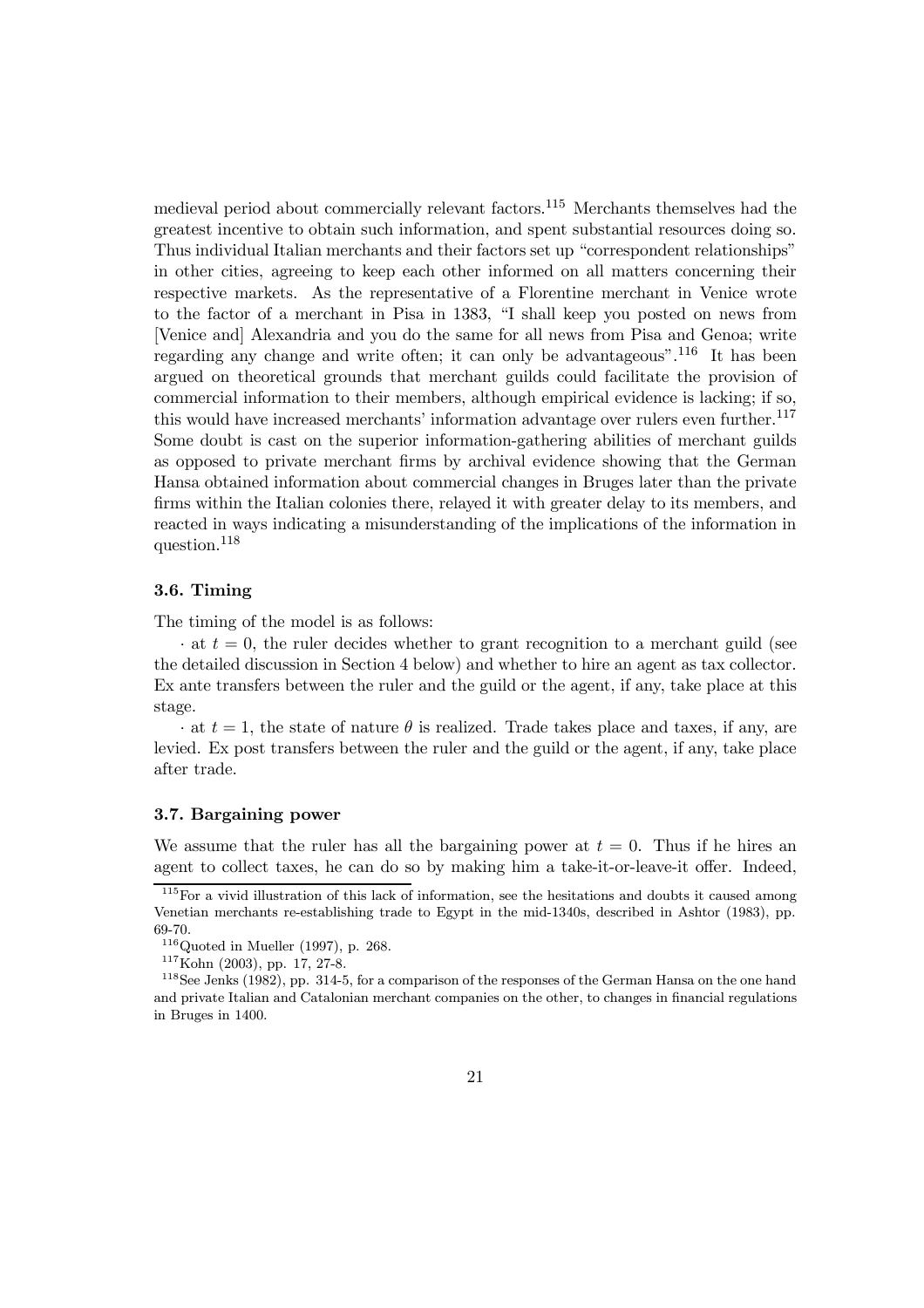it seems likely that an agent (ordinary individual) who refused the ruler's offer to work for him would have incurred some explicit and/or implicit sanction; moreover, the ruler could easily have found another agent willing to accept the offer.

Similarly, if the ruler decides to establish a subset of merchants as a merchant guild with a given set of privileges and obligations, he can do so by making them a takeit-or-leave-it offer. Merchants, before becoming organized in guilds, would have been in a poor position to exercise bargaining power in negotiating with the ruler. Thus, for instance, the merchants of Lombard and Carolingian Italy in the period c. 600 c. 1100 were only able to trade because they obtained privileges from the royal court, landowning nobles, or bishops; they were not yet able to form autonomous corporate organizations, and instead were heavily dependent on royal or aristocratic favour.<sup>119</sup>

Moreover, the set of all merchants  $A$  (taken to include all agents potentially willing and able to act as merchants) would have been rather large in most cases, implying that only a smaller subset was needed to sustain the optimal levels of trade from the ruler's point of view (see below). Indeed, merchant guilds devoted considerable attention to excluding large numbers of would-be traders among the ranks of craftsmen, peasants, Jews, women, migrants, and other outsiders, as shown by the evidence discussed in Section 4.3 below.

#### 4. Trade and taxation in the basic model

We begin by considering what the ruler can achieve when merchants are not organized in a guild, and then proceed to examine the role of guilds.

#### 4.1. Trade and taxation in the absence of merchant guilds

In the absence of merchant organizations, the ruler cannot negotiate directly with each merchant, as this would imply prohibitively high transactions costs.<sup>120</sup> He therefore has to delegate tax collection to an agent who, unlike the ruler, can observe local conditions  $(\theta)$ , as well as realized trade (quantities and price). The agent is given the power to impose and collect an ad valorem tax  $\tau$ : that is, for each unit of the good sold at price P, the tax collector takes  $\tau P$  and the merchant is left with  $(1 - \tau)P$ . In order to maximize tax revenue in each state of nature, the tax rate  $\tau$  should depend on  $\theta$ . The revenue-maximizing state-contingent tax rate  $\tau^*(\theta)$ , as well as equilibrium prices, trade levels and total tax revenues, are given by the following Proposition.

<sup>&</sup>lt;sup>119</sup>Racine (1985), pp. 134-43, 148-9.<br><sup>120</sup>The historical evidence suggests that before the appearance of merchant guilds, rulers did negotiate with individual merchants, but it was only worthwhile their incurring the costs to do so with the richest few; merchants operating on a smaller scale would yield too few taxes to be worth negotiating with. For suggestive evidence to this effect, see Racine (1985), p. 132; Abulafia (1978), p. 70.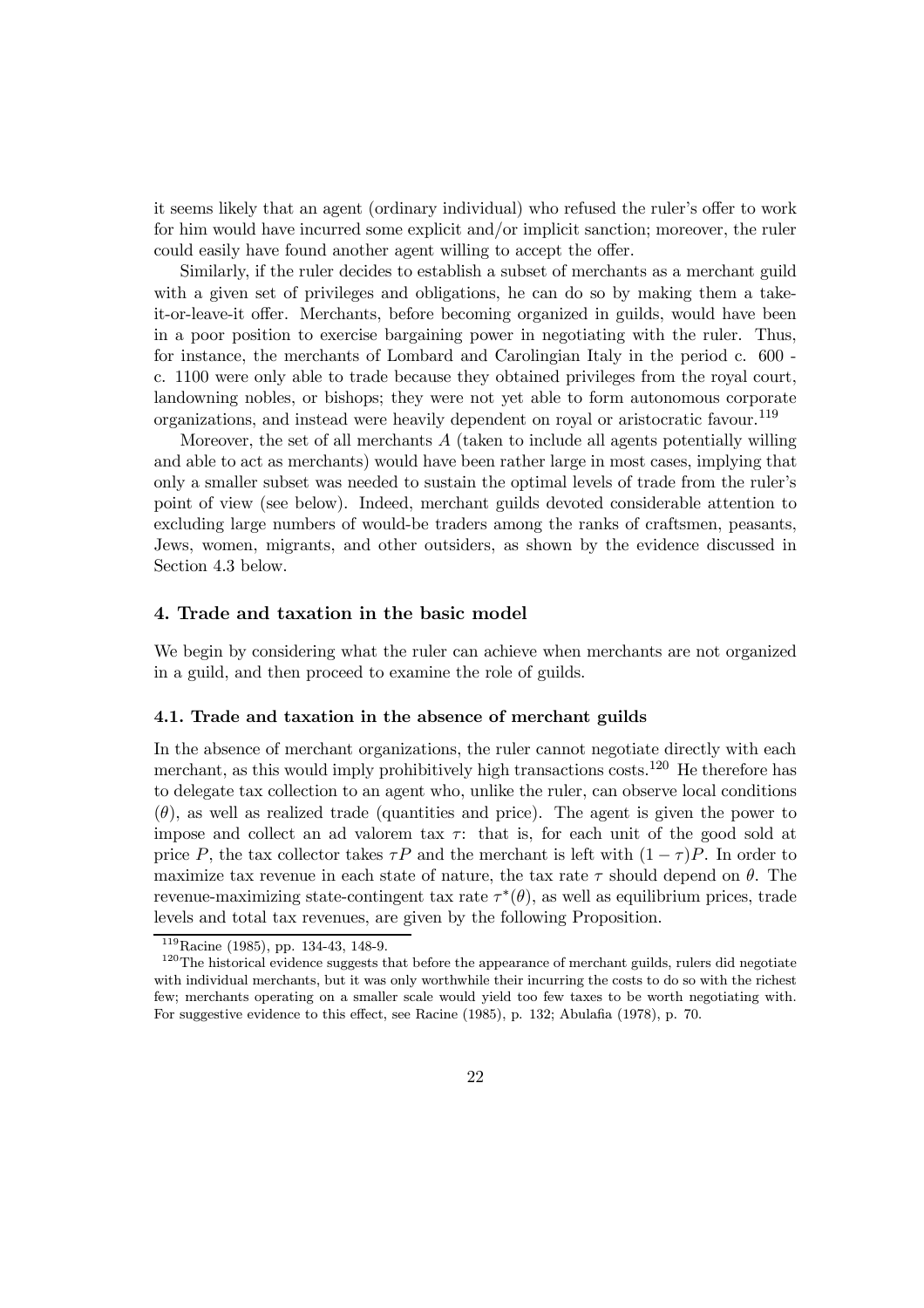Proposition 1 When individual merchants are not organized in guilds, the ad valorem tax on trade  $\tau^*(\theta)$  which maximizes tax revenue in each state of nature, is given by  $\tau^*(\theta)=(a\theta-c)/(a\theta+c)$ . When the tax rate is  $\tau^*(\theta)$ , equilibrium levels of trade, prices and total tax revenues are equal to  $q^*(\theta)=(a-c/\theta)/2b$ ,  $P(q^*(\theta), \theta)=(a\theta+c)/2$ ,  $T^*(\theta) = \tau^* P^* q^* = (a\theta - c)(a - c/\theta)/4b.$ 

Proof: see Appendix.

As might be expected, the revenue-maximizing tax rate, as well as the equilibrium price and quantity traded, and hence total tax revenues, are higher in the "good" state  $(\theta_H)$ .

The problem for the ruler is that, unlike the agent, he is not able accurately to observe either the state  $\theta$ , or the realized levels of trade  $(q^*)$ , or prices  $(P^*)$ . In what follows, we consider two possibilities. To begin with, we assume that the ruler can observe the tax rate  $\tau$  applied by the agent. We consider this case because it might have been possible for the ruler, at relatively low cost, to check (e.g. through occasional random inspections) whether the agent was applying the tax rate  $\tau$  rather than any arbitrary tax rate. However, as discussed below, there are also good reasons to think that the ruler would have found it difficult to observe the "true" tax rate applied by the tax collector. We shall therefore also examine the case where the ruler cannot observe  $\tau$ : delegating taxation in this case is even more costly for him, which only strengthens our results. But for now, assume the ruler can observe the tax rate  $\tau$  applied by the agent.

Thus the agent cannot simply apply a high tax rate and claim that he is applying the low tax rate. However, he can claim that the state is "bad"  $(\theta_L)$  even when in fact the state is "good"  $(\theta_H)$ . This is enough for him to capture some rents, as shown in Proposition 2 below. Denote by  $T^{\circ}(\tau,\theta)$  the total tax revenue that the agent can collect in state  $\theta$  by applying the tax rate  $\tau$ .

**Proposition 2** Assume that the ruler can observe the tax rate  $\tau$  applied by the agent, but cannot observe the true state of nature  $\theta$ , realized levels of trade, prices, or tax revenues. In this case the second-best agreement between the ruler and the agent will specify the following:

(a) the tax rate to be applied in state  $\theta_H$ ,  $\tau^{\circ}(\theta_H) = \tau^*(\theta_H);$ 

(b) the tax rate to be applied in state  $\theta_L$ ,  $\tau^{\circ}(\theta_L)=(\pi a - \alpha c)/(\pi a + \alpha c) < \tau^*(\theta_L)$ , where  $\alpha = 1/\theta_L - (1-\pi)/\theta_H;$ 

(c) the transfer the agent should make to the ruler in state  $\theta_H$ ,  $t(\theta_H) = T^{\circ}(\tau^{\circ}(\theta_H), \theta_H) T^{\circ}(\tau^{\circ}(\theta_L), \theta_H) + T^{\circ}(\tau^{\circ}(\theta_L), \theta_L) < T^*(\theta_H);$ 

(d) the transfer the agent should make to the ruler in state  $\theta_L$ ,  $t(\theta_L) = T^{\circ}(\tau^{\circ}(\theta_L), \theta_L)$  $T^*(\theta_L)$ .

The ruler's expected utility from this agreement is given by  $U^{DM} = \pi T^{\circ}(\tau_L, \theta_L) +$  $(1 - \pi)[T^{\circ}(\tau_H, \theta_H) - T^{\circ}(\tau_L, \theta_H) + T^{\circ}(\tau_L, \theta_L)].$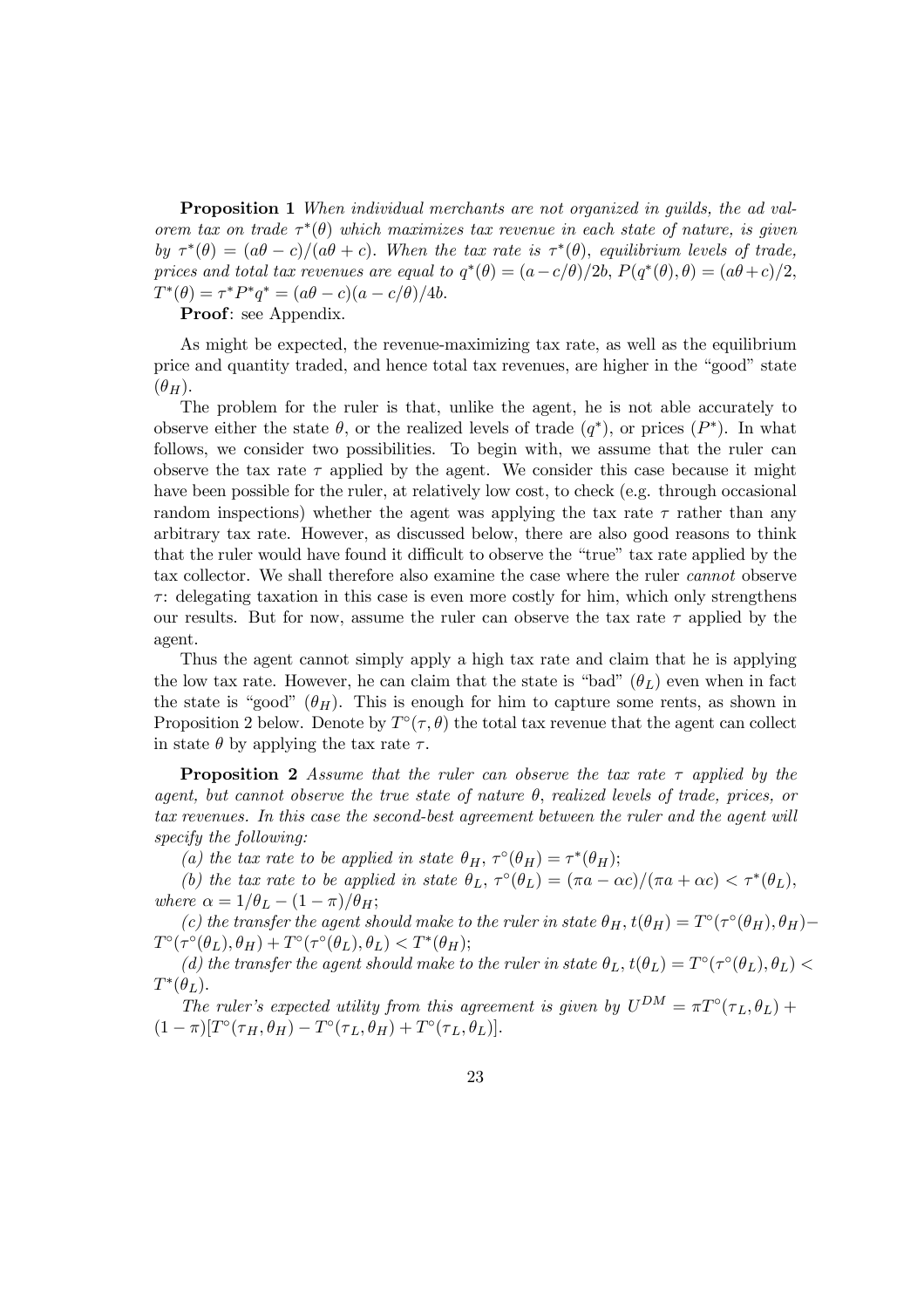#### Proof: see Appendix.

The intuition for this result is the following. If the ruler simply required the agent to pay him a transfer equal to the maximum (first-best) tax revenues that can be collected in each state (i.e.  $T^*(\theta_H)$  in state  $\theta_H$  and  $T^*(\theta_L)$  in state  $\theta_L$ ), the agent would have an incentive to cheat in state  $\theta_H$ , claiming that the state was  $\theta_L$ , even though he would then be obliged to apply the lower tax rate,  $\tau^*(\theta_L)$ . By doing so, he could earn strictly positive rents; moreover, this outcome would be very inefficient from the point of view of the ruler-agent coalition, since the lower tax rate would be applied all the time, even in the good state when a higher tax rate is much more profitable. Proposition 2 describes the second-best outcome, taking into account the constraint due to asymmetric information between the ruler and the agent. As is well-known in standard adverse selection models of this kind, the second-best outcome entails no distortion in the \good" state, implying that the tax rate is set at its first-best level, whereas there is a distortion in the "bad" state, implying that the tax rate is set at a level strictly below the first-best: this is needed to discourage cheating, by making it very costly to claim that the state is  $\theta_L$ when in fact it is  $\theta_H$ .

We can compare this second-best outcome with the first-best outcome, defined from the ruler's point of view; that is, the outcome in which tax revenues are maximized in each state and entirely appropriated by the ruler. In this case, the ruler's expected utility is given by  $U^{FB} = \pi T^{\circ}(\tau_L^*, \theta_L) + (1 - \pi) T^{\circ}(\tau_H^*, \theta_H) > U^{DM}$ . The second-best outcome entails a loss for the ruler, for two reasons: first, because total tax revenues are "too low" in the bad state; second, because even in the good state, although tax revenues are maximized, the ruler receives only a fraction of them - the remainder is kept by the agent, and represents the agent's informational rents.

If we now relax the assumption that the ruler can observe the tax rate applied by the tax collector, the loss relative to the first-best outcome is correspondingly greater. The best the ruler can do in this case is to set the transfer  $t = T^*(\theta_L)$ , irrespective of the state  $\theta$ . Why would the ruler be unable to observe the tax rate applied, even allowing for the possibility of random checks suggested earlier? Given the second-best scheme described by Proposition 2, the agent may be tempted to collude with merchants in the "good" state, applying the lower tax rate in exchange for a bribe. If such collusion is difficult to detect, the ruler will always receive the lower transfer,  $t(\theta_L) = T^{\circ}(\tau^{\circ}(\theta_L), \theta_L) < T^*(\theta_L)$ . Thus a scheme in which the transfer is set equal to  $t = T^*(\theta_L)$ , irrespective of the state  $\theta$ , will be preferred by the ruler.

Could the ruler ever achieve the first-best with delegated taxation? One simple way to solve the ruler's problem, if the agent had sufficient capital ex ante, would be for the agent to purchase the right to tax the merchants. He could then set the revenuemaximizing tax rate in each state of nature,  $\tau^*(\theta)$ . A simple contract that would work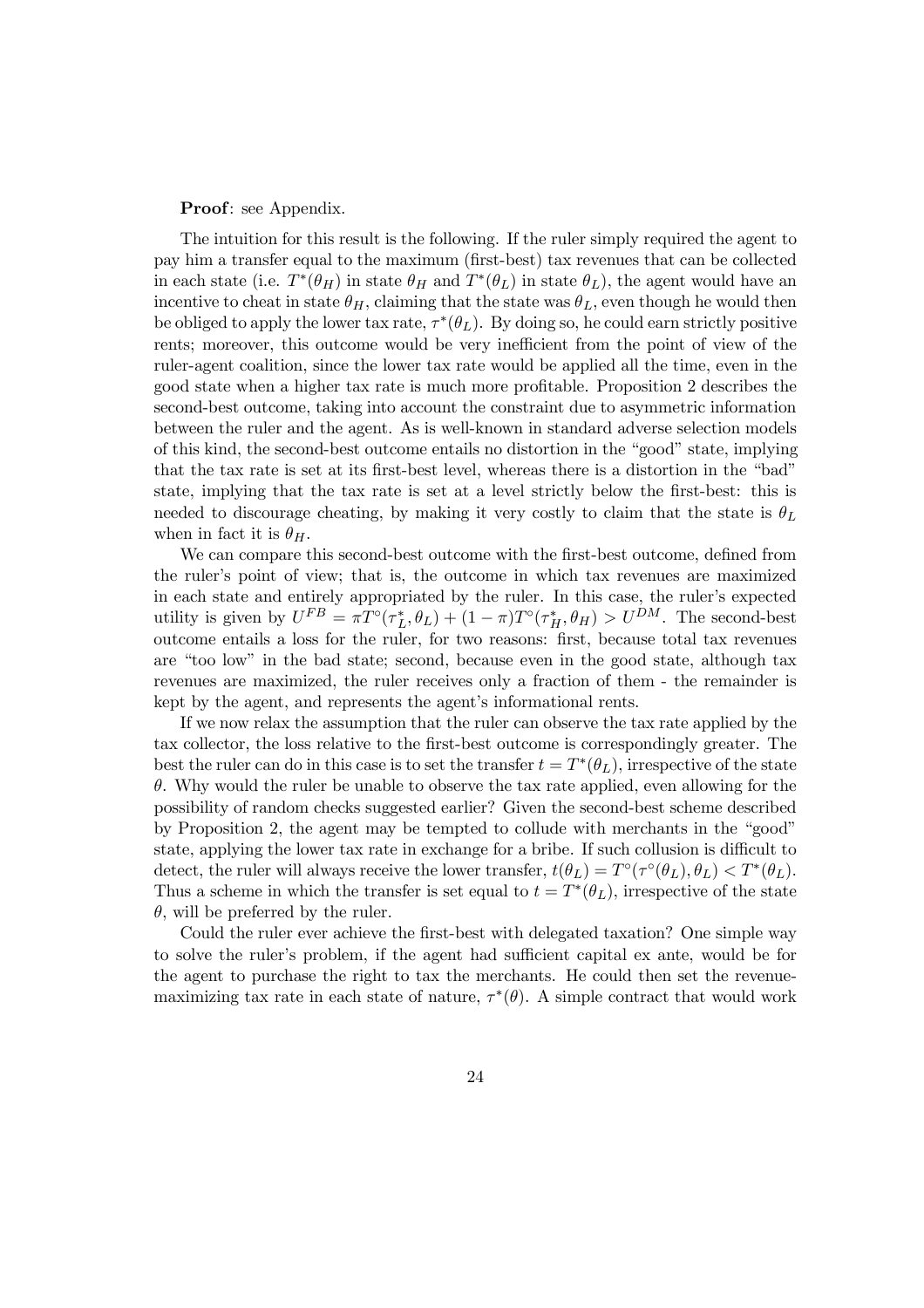(while minimizing the need for  $ex$  ante capital) is the following:<sup>121</sup>

ex ante (at  $t = 0$ ), the agent makes a payment L to the ruler, where  $L =$  $(1 - \pi)[T^*(\theta_H) - T^*(\theta_L)];$ 

 $\alpha$  ex post (at  $t = 1$ ), after he has collected tax revenues, the agent makes a second payment to the ruler, of value  $T^*(\theta_L)$ .

However, we have assumed that the agent has insufficient capital ex ante, and therefore cannot pay  $L$ . As we saw earlier, the assumption that the agent is capitalconstrained is consistent with available evidence on the socioeconomic origins of the men appointed to collect taxes by medieval rulers such as the twelfth- and thirteenthcentury Count-Kings of Catalonia, the thirteenth-century Counts of Flanders, and the fourteenth-century kings of England. This is where the establishment of a merchant guild can benefit the ruler, as will now be discussed.

#### 4.2. Merchant guilds: trade, taxation and privileges

A possible solution to the ruler's problem, enabling him to achieve the first-best, is the following. A subset of merchants S organize themselves as a group, able to act in the group members' collective interest: call this group "the guild". The guild pays  $L$  to the ruler ex ante and  $T^*(\theta_L)$  once trade has occurred, and is exempted from paying any other taxes.

Under what conditions can the guild be organized so as to implement the first-best solution? The answer to this question will shed light on the privileges that the ruler will be willing to grant to the guild. Clearly, the guild needs to be able to:

(a) enforce the profit-maximizing levels of trade,  $q^*(\theta)$ , and prices,  $P^*(\theta)$ . In particular, this means preventing non-members from trading, or obliging them to trade with guild members and not directly with consumers (so that the guild can earn monopoly profits from trade), and ensuring that individual members do not deviate from the group norms established to promote their collective interest (for example, by trading at prices below  $P^*(\theta)$ ).

(b) levy dues on members, so as to make the required payments to the ruler.

We therefore have the following result:  $122$ 

**Proposition 3** As long as  $KX \geq L$ , the ruler can achieve the first-best outcome, which gives him expected utility  $U^{FB}$ , by establishing a merchant guild endowed with monopoly rights over local trade, and the right to levy dues on its members. The guild

 $121$ This assumes that the ruler can commit not to "steal" L and then hire another agent to collect taxes - e.g. for reputational reasons.

 $122$ This result assumes implicitly that the ruler can commit not to "cheat" the guild by accepting the payment L at  $t = 0$  and then withdrawing its privileges and hiring an agent to levy taxes at  $t = 1$ . Section 5 will examine under what conditions the ruler can make such a (credible) commitment in a repeated game setting.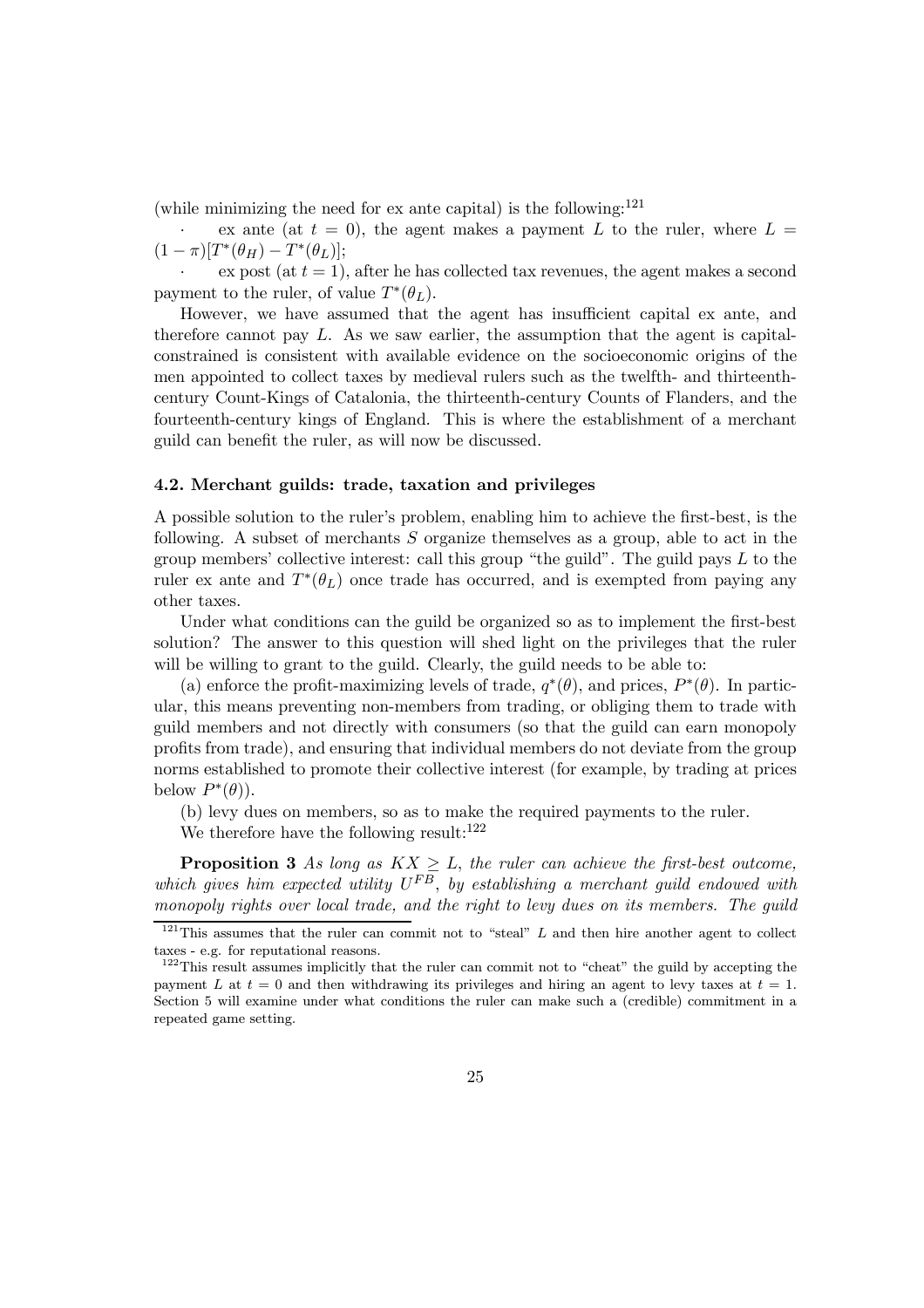makes a transfer of value L to the ruler ex ante and another transfer of value  $T^*(\theta_L)$ ex post.

**Proof:** The ruler at  $t = 0$  makes a take-it-or-leave-it offer to a subset of merchants S, requiring them to pay L ex ante and  $T^*(\theta_L)$  ex post. In return, the ruler establishes them as a merchant guild with monopoly rights over local trade and the right to levy dues on members; moreover, he exempts them from other forms of taxation. Since  $KX \geq L$ , the ruler can always find a subset of merchants S endowed with sufficient capital to accept the offer and make the required ex ante payment. $\Box$ 

#### 4.3. Historical evidence in support of our model

This model of the formation of merchant guilds has six key empirical implications. We should find that:

(1) Rulers were willing to establish and support local merchant guilds, and endow them with *monopoly rights* over local trade. These monopoly rights might take different forms, including the right to exclude non-members from trade altogether, as well as the requirement for non-members to trade only with members of the guild, or using guild members as intermediaries.

(2) Local merchant guilds were able to use legal privileges from rulers to prevent non-members from trading and to exclude applicants from membership.

(3) Local merchant guilds established norms to promote their collective interest, particularly relating to prices, volume of trade, transactions with non-members, etc.

(4) Local merchant guilds were able to impose sanctions to ensure that their members did not deviate from these norms.

(5) Local merchant guilds were able to levy dues from their members, which were used, at least partly, to make transfers to the ruler.

(6) Local merchant guilds were granted exemptions from other forms of taxation by the ruler.

The historical evidence strongly supports all six of these empirical implications of our model.

## 4.3.1. Rulers were willing to establish local merchant guilds with monopoly rights over local trade

From the late Dark Ages on, we know about merchant guilds precisely because of the legal recognition they were granted in charters from rulers, often alongside reductions in taxes and other economic privileges.<sup>123</sup> A typical charter from the English crown read: "We grant a Gild Merchant with a hanse and other customs belonging to the Gild,

 $123$ See, for instance, Frölich (1934), pp. 16-17; Kuske (1939), pp. 4-5; Choroskevic (1996), pp. 78-9.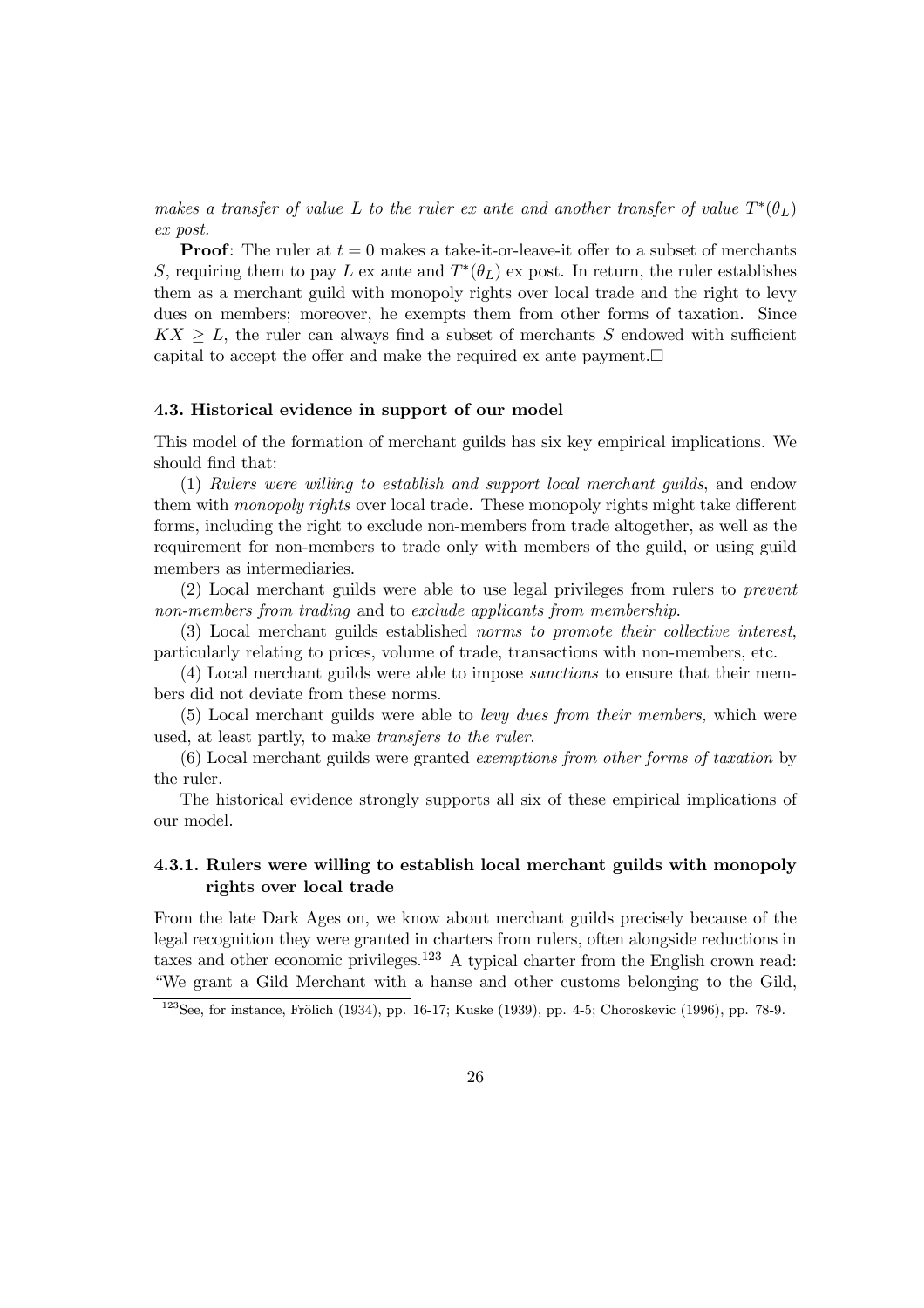so that no one who is not of the Gild may merchandise in the said town, except with the consent of the burgesses." $124$  One of the earliest surviving accounts of a merchant guild, dating from 1020, describes how the local merchant guild of the Flemish town of Tiel "claimed that an imperial charter empowered them to settle disputes not according to law but according to their own arbitrary will".<sup>125</sup> In the twelfth and thirteenth centuries, the rulers of Flanders granted wide-ranging privileges to Flemish towns and the merchant guilds that dominated them in return for financial aid; in the 1241 charter granted to Bruges, Countess Joan restricted eligibility for membership of the town council to members of the local merchant guild.<sup>126</sup> Such examples can be reduplicated throughout medieval Europe: all local merchant guilds secured charters or other forms of legal recognition from local rulers.

Some rulers were willing to establish multiple local merchant guilds in the same city, granting each guild privileges over a diÆerent sector of commerce. Thus, in tenthcentury Constantinople, four different merchant guilds respectively monopolized the trade in silk cloths, manufactured goods imported from Syria and Baghdad, raw silk, and linen cloths.<sup>127</sup> By 1218, Florence had separate guilds for the wool-merchants, the silk-merchants, and the merchants specializing in money-changing; by 1267 these had been joined by the guild of the leather-merchants.<sup>128</sup>

# 4.3.2. Local merchant guilds used legal privileges from rulers to prevent nonmembers from trading

Local merchant guilds were granted legal privileges by their rulers that enabled them to prevent non-members from engaging in many lines of commercial business. Rulers also granted them legal privileges to restrict the numbers and characteristics of those admitted to guild membership.

Exclusion of foreign merchants

For one thing, local merchant guilds enjoyed legal privileges from rulers enabling them to exclude alien merchants from many branches of commercial activity, both within the town itself and in the rural territory that was politically subject to it.<sup>129</sup> Some merchant guilds initially defined their membership loosely enough to admit some foreigners who did business in the town, but many did not, and soon most local merchant

<sup>&</sup>lt;sup>124</sup>Gross (1890), p. 8; quoted in Kohn (2003), p. 17.<br><sup>125</sup>Volckart and Mangels (1999), pp. 437-8 with n. 39.<br><sup>126</sup>Blockmans (2000), p. 414.<br><sup>127</sup>Racine (1985), p. 139; Freshfield (1938), pp. 16-23, 27-9 (Books 4, 5, 6, pp. 59-60; SpuÆord (2000), p. 177; Leguay (2000), p. 121; Schultze (1908), pp. 498-502, 506, 523, 526-7.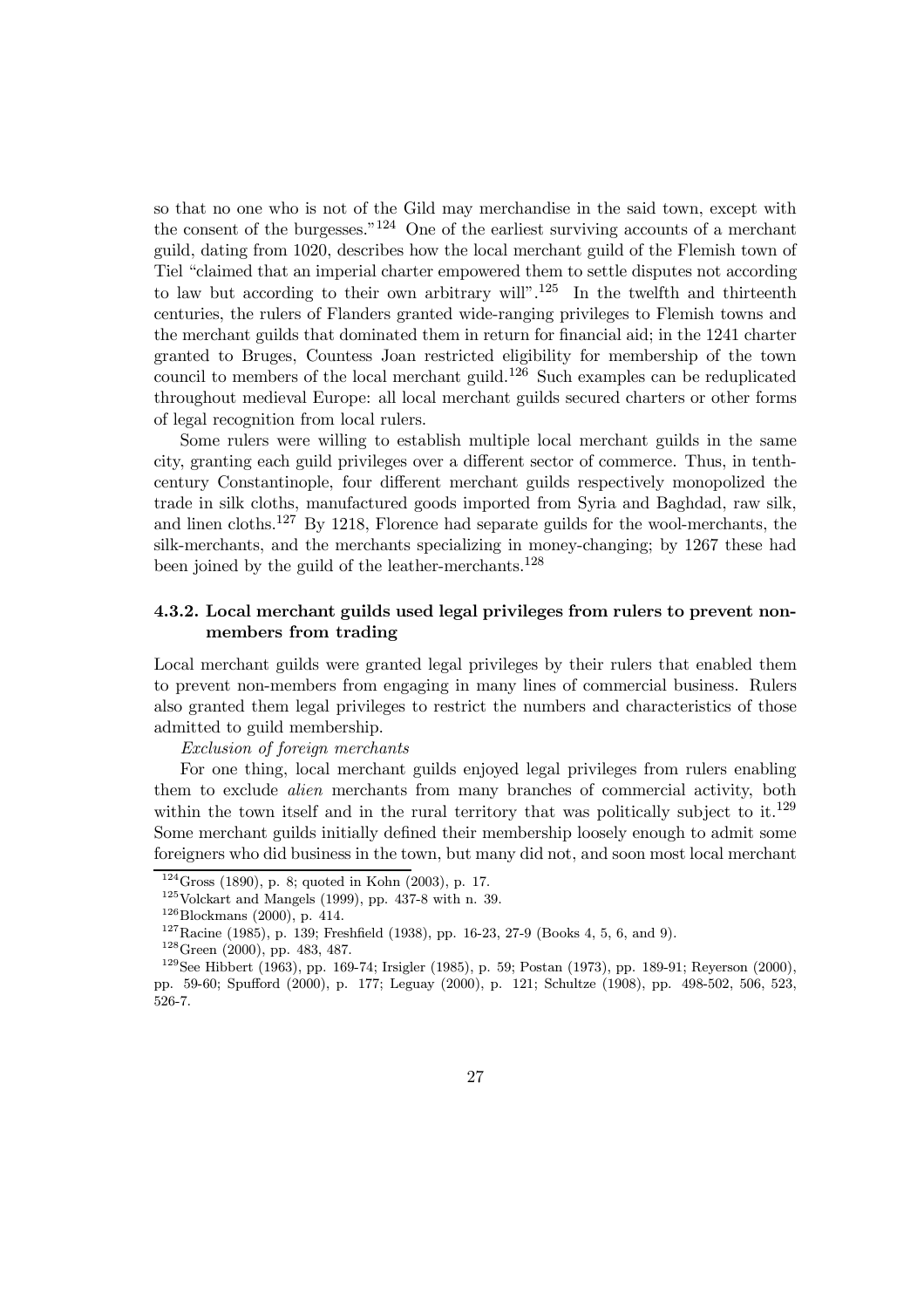guilds excluded foreigners.<sup>130</sup> In most medieval European towns, foreign merchants had to submit to so-called "rights of staple" (discussed in detail below) which required them to unload their wares in municipal warehouses where members of the local merchant guild had the right to purchase them at privileged prices.<sup>131</sup> Foreign merchants also had to pay special tolls and taxes from which the local merchant guild was exempt.<sup>132</sup> In most cities, the local merchant guild enjoyed rights of brokerage, which forbade alien merchants from trading directly with one another or with local customers, obliging them instead to trade through local brokers who were appointed by the local merchant guild from among its own membership.<sup>133</sup> Legal privileges from rulers enabling local merchant guilds to exclude aliens from trading are observed almost universally across medieval Europe.

Byzantine Empire: In Constantinople, by 911-12 the ruler was protecting the four local merchant guilds which had local monopolies over different branches of commerce by limiting the activities of foreign merchants, restricting their length of stay (maximum 3 months), compelling them to live in particular hostels where their activities could be monitored, setting the conditions of sale of their merchandise, and limiting the types and quantities of goods they could export.<sup>134</sup> Surviving records show that these privileges were actually enforced.<sup>135</sup>

Levant: In Alexandria, a powerful association of rich Egyptian wholesale traders called the Karimis enjoyed legal privileges from the Mamluk rulers which enabled them \to establish a trust of spice traders and to control other branches of Alexandria's international trade as well".<sup>136</sup>

Italian peninsula: All the great Italian city-states enacted protective legislation seeking to limit or exclude foreigners from membership in their merchant guilds, and thus from participation in many important branches of trade in their cities. The Genoese merchant guild, for instance, had a monopoly over exports of mastic from Chios to Egypt, which it farmed out to particular groups of Genoese merchants in exchange for lump-sum payments.<sup>137</sup> Venice, the most important international entrepot in Italy, was unique in not having a local merchant guild in the city. Instead, all "citizens" were allowed to trade. Consequently, however, Venice was very restrictive in admitting new

<sup>&</sup>lt;sup>130</sup>Kohn (2003), p. 3.<br><sup>131</sup>Volckart and Mangels (1999), p. 444; Reyerson (2000), p. 58; Bernard (1972), p. 302; Kuske (1939); Schultze (1908), p. 500.

<sup>&</sup>lt;sup>132</sup>Volckart and Mangels (1999), p. 444; Bernard (1972), p. 302; Schultze (1908), pp. 498-502, 506, 523, 526-7.

 $^{133}$ Bernard (1972), p. 302; Hibbert (1963), p. 170; Choroskevic (1996), pp. 84-6; Spufford (2000), p. 177; Schultze (1908), pp. 498-502, 506, 523, 526-7.

<sup>&</sup>lt;sup>134</sup>Freshfield (1938), pp. 16-17, 20, 28-9, 44-5.<br><sup>135</sup>Johanek (1999), pp. 72-3.<br><sup>136</sup>Ashtor (1983), p. 53.<br><sup>137</sup>Ashtor (1983), p. 229.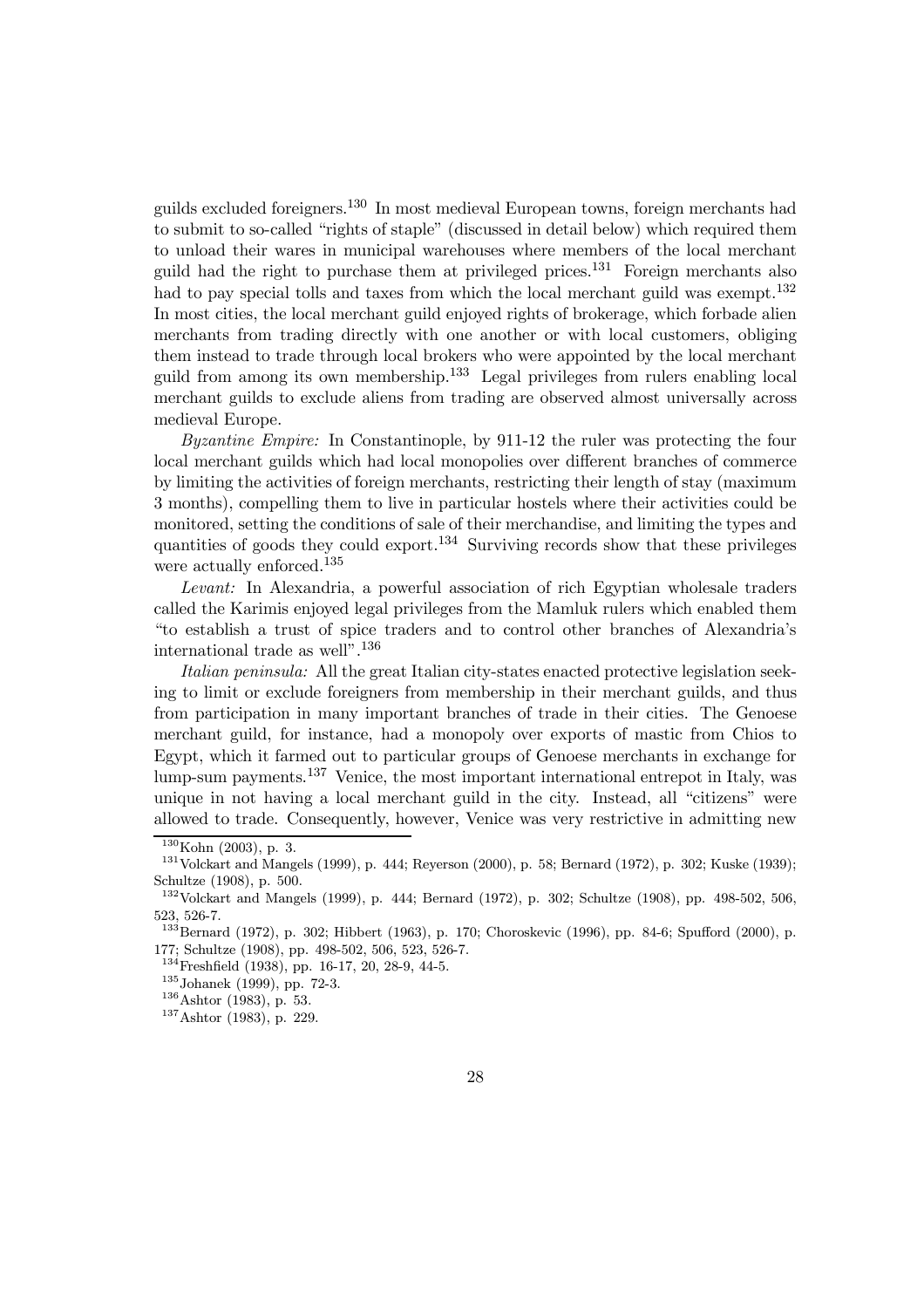citizens, and "defining foreigners and identifying who was really Venetian became a preoccupation of public policy".<sup>138</sup> Foreigners were excluded from many branches of trade in Venice, had to pay higher taxes on the branches of trade they were allowed to practise, were not permitted to transact business among themselves without employing Venetian middlemen (and paying a brokerage tax on the latter's services), were not allowed to export merchandise from the Venetian port, and were not allowed to form commercial companies with Venetians.<sup>139</sup> Only naturalization enabled a foreigner to trade and enjoy the "commercial privileges (especially tariff reductions) otherwise reserved for Venetians".<sup>140</sup> Even then, Venice placed a ceiling on the sums which new citizens were allowed to invest in maritime commerce.<sup>141</sup> Restrictions on the commercial activities of foreign merchants were only loosened in the period immediately following the high mortality of the Black Death, and in wartime when the Venetian government became desperate for financial assistance and was willing to sell naturalization to rich foreign merchants.<sup>142</sup>

Iberian peninsula: Throughout the later medieval period, the local merchant guilds of the Spanish cities of Burgos and Bilbao each obtained legal privileges from the Spanish crown to enable them legally to exclude each other's members from the wool trade, giving rise to continual conflict.<sup>143</sup>

Low Countries: The local merchant guild of Bruges secured from the ruler staple rights, customs privileges, and rights of brokerage which disadvantaged foreign merchants so much that the German Hansa suspended trade with the town in 1280 and again in 1358 to induce the ruler to reduce these privileges.<sup>144</sup>

England: Medieval English towns excluded foreign merchants from direct contact with local consumers and producers by limiting their residence and restricting their dealings.<sup>145</sup> Thus in 1281 a Flemish merchant was prosecuted in Leicester and banned from future legal trading with any guilded merchant there because he "travelled through the countryside in the county of Leicester, taking with him foreign merchants, and with the money of those merchants buying wool wherever he might find it, to the serious damage and contravention of the liberty [i.e. privilege] of the gild of the town".<sup>146</sup> The local merchant guilds in fourteenth-century London were in continual conflict with the alien merchant guilds of the Italian cities, since each guild sought privileges from the

<sup>&</sup>lt;sup>138</sup> Mueller (1997), p. 256.<br>
<sup>139</sup> Mueller (1997), pp. 89-90, 266-7 (quotation); Ashtor (1983), p. 71.<br>
<sup>140</sup> Mueller (1997), pp. 256-7 (quotation); Reyerson (2000), pp. 53, 59.<br>
<sup>141</sup> Mueller (1997), pp. 265-6.<br>
<sup>142</sup> 14.<br> $145$ Postan (1972), p. 240.

 $146B$ ateson (1899), pp. 205-7.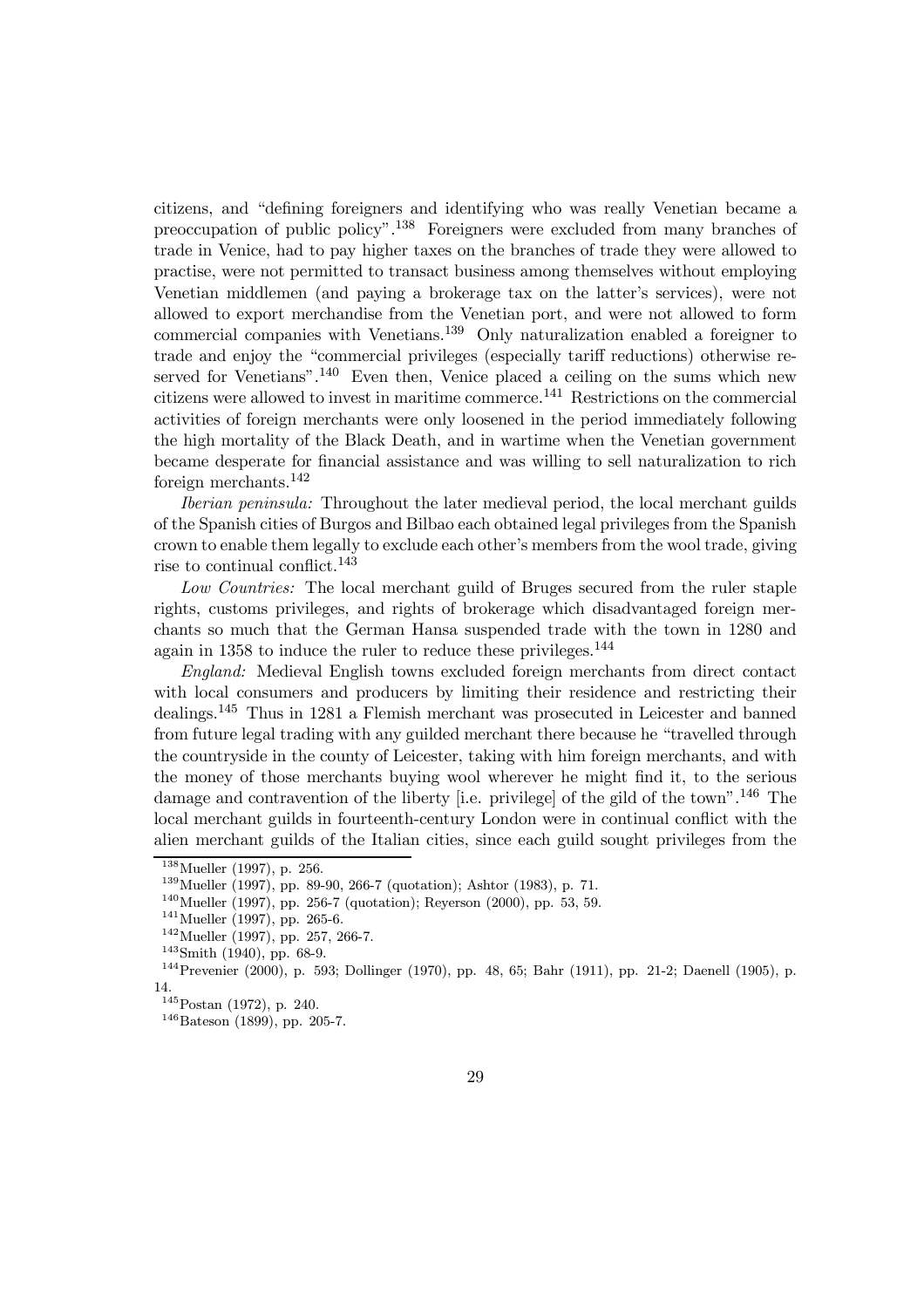ruler that would enable it "to exclude the other from the wool and the spice trades".<sup>147</sup>

France: The eleventh-century by-laws of the merchant guild of Valenciennes forbade existing members to enter into commercial associations with alien merchants or support applications for admission from such merchants, who were prohibited from trading in the city and within a one-mile circumference around it.<sup>148</sup>In 1151, the St Omer merchant guild was granted a charter by the ruler entitling them to build a guild hall, and declaring \that a foreign merchant shall never sell or expose his merchandise for sale except in that hall or its appendages or in the open market"; this enabled the guild to exercise close supervision over the precise commercial activities of foreign merchants, to ensure that they did not violate the various monopolies of the local guild, e.g. over retail selling.<sup>149</sup>

Scandinavia: In 1157, the Danish crown granted legal privileges establishing the local merchant guild as "the sole privileged guild" in the town of Roskilde, with the right to exclude alien merchants from trading; the local Roskilde guild later protested vehemently when the ruler granted privileges to alien merchant guilds from Germany.<sup>150</sup> In medieval Norway, local merchant guilds enjoyed monopoly privileges in many parts of the country because the ruler forbade foreign merchants to voyage north of Bergen.<sup>151</sup>

Slavic lands: The local merchants of Novgorod were \highly exceptional" in not being able to prevent the German Hansa merchants from trading directly with Russians without being obliged to employ the services of local merchants as was the standard practice in England and the Netherlands; this may have been because the Novgorod merchants "probably did not have guild associations like their western counterparts".<sup>152</sup> In the fourteenth century, the local merchant guild of Cracow obtained staple rights from King Casimir of Poland, "endeavouring to deny merchants from Torun access to Russian and Hungary and take control themselves of the trade between these countries and western Europe".<sup>153</sup>

German-speaking Central Europe: In medieval Cologne, the local merchant guild enjoyed legal rights entitling its members to rights of prior purchase of the goods of alien merchants at prices set by the town council, the exclusive right over onward transportation of goods brought by alien merchants to the town, and monopoly rights over brokerage between different alien merchants.<sup>154</sup> In medieval Lübeck, local merchants enjoyed legal privileges which "led to a systematic discrimination against foreign traders".<sup>155</sup>

<sup>&</sup>lt;sup>147</sup>De Roover (1963), p. 102.<br>
<sup>148</sup>Planitz (1940), p. 25.<br>
<sup>149</sup>Kemble (1876), vol. II, p. 533.<br>
<sup>150</sup>Schütt (1980), pp. 108-9.<br>
<sup>151</sup>Blom (1984), p. 19; Daenell (1905), p. 27.<br>
<sup>151</sup>SChoroskevic (1996), pp. 77-8, 83; K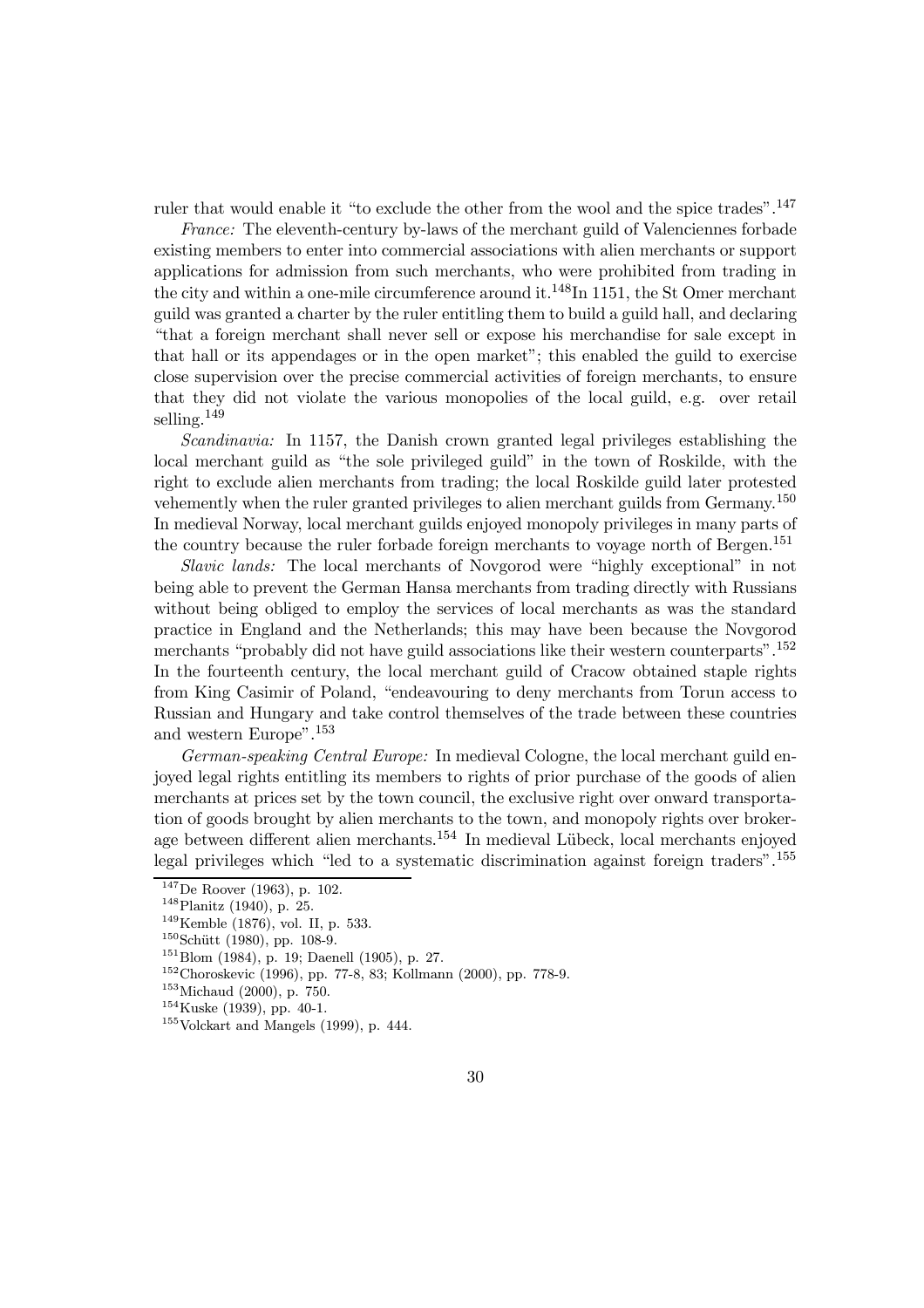The local merchant guilds in German Hansa cities enjoyed privileges from their town governments entitling them to exclude all Slavs from trading in their cities from 1309 on; from about 1370 on, they began to apply anti-alien laws against even other Hanseatic merchants.<sup>156</sup> The local merchant guild of Vienna obtained a privilege from the ruler in 1221 which enabled it to impose a "staple" regulation preventing merchants from Swabia, Regensburg and Passau from passing through the city with trade-goods destined for Hungary.<sup>157</sup>

In summary, throughout medieval Europe, the privileges granted by rulers to the local merchant guild "provided domestic merchants with the opportunity for rent seeking that was frequently directed against merchants from other towns".<sup>158</sup>

Exclusion of locals who wished to trade

Local merchant guilds also enjoyed privileges from rulers enabling them to exclude local individuals from guild membership and thus from the legal right to trade as merchants locally: "a monopoly position was an essential feature of the privileged merchant guild".<sup>159</sup> In some cases the local merchant guild (and hence alien colonies of that guild) defined its membership quite loosely, and was open to all "citizens"; this was the case particularly in the early medieval period, in Venice, and in some English towns.<sup>160</sup> However, full "citizenship" was an exclusive legal status held only by a subset of medieval urban inhabitants.<sup>161</sup> Venice, as we have seen, was very restrictive in admitting outsiders to citizenship; other ubran centres imposed at least a minimum property qualification.<sup>162</sup> In most medieval cities, such restrictions created significant (and growing) groups of inhabitants - females, Jews, peasants from the surrounding countryside, immigrants from other cities, pawnbrokers, wage-workers, slaves - who were excluded from citizenship and hence from the right to trade.<sup>163</sup>

In most medieval cities, moreover, privileges granted by the ruler meant that the local merchant guild (and its alien "colonies") was not open to all citizens, and excluded more and more categories of people as time passed. Membership was restricted to those who did not practise any other occupation than that of merchant (thereby excluding craftsmen), to sons of existing members, to those who could afford high entry fees, and to those who satisfied requirements of gender, ethnicity, religion, or reputation.<sup>164</sup> This

<sup>163</sup>Leguay (2000), p. 110-11, 121-2; Schütt (1980), p. 131; Dilcher (1985), pp. 88-9; Epstein (2000), pp. 35-6.

 $164$ Kohn (2003), p. 3.

<sup>&</sup>lt;sup>156</sup>Dollinger (1970), p. 132; Postan (1973), p. 198.<br>
<sup>157</sup>Störmer (1985), pp. 346-7. 359.<br>
<sup>158</sup>Volckart and Mangels (1999), p. 444.<br>
<sup>159</sup>Postan (1973), pp. 189-91; Schütt (1980), p. 121 (quotation).<br>
<sup>159</sup>Postan (1973 p. 316; Epstein (2000), p. 35.<br><sup>162</sup>Reyerson (2000), pp. 53, 59.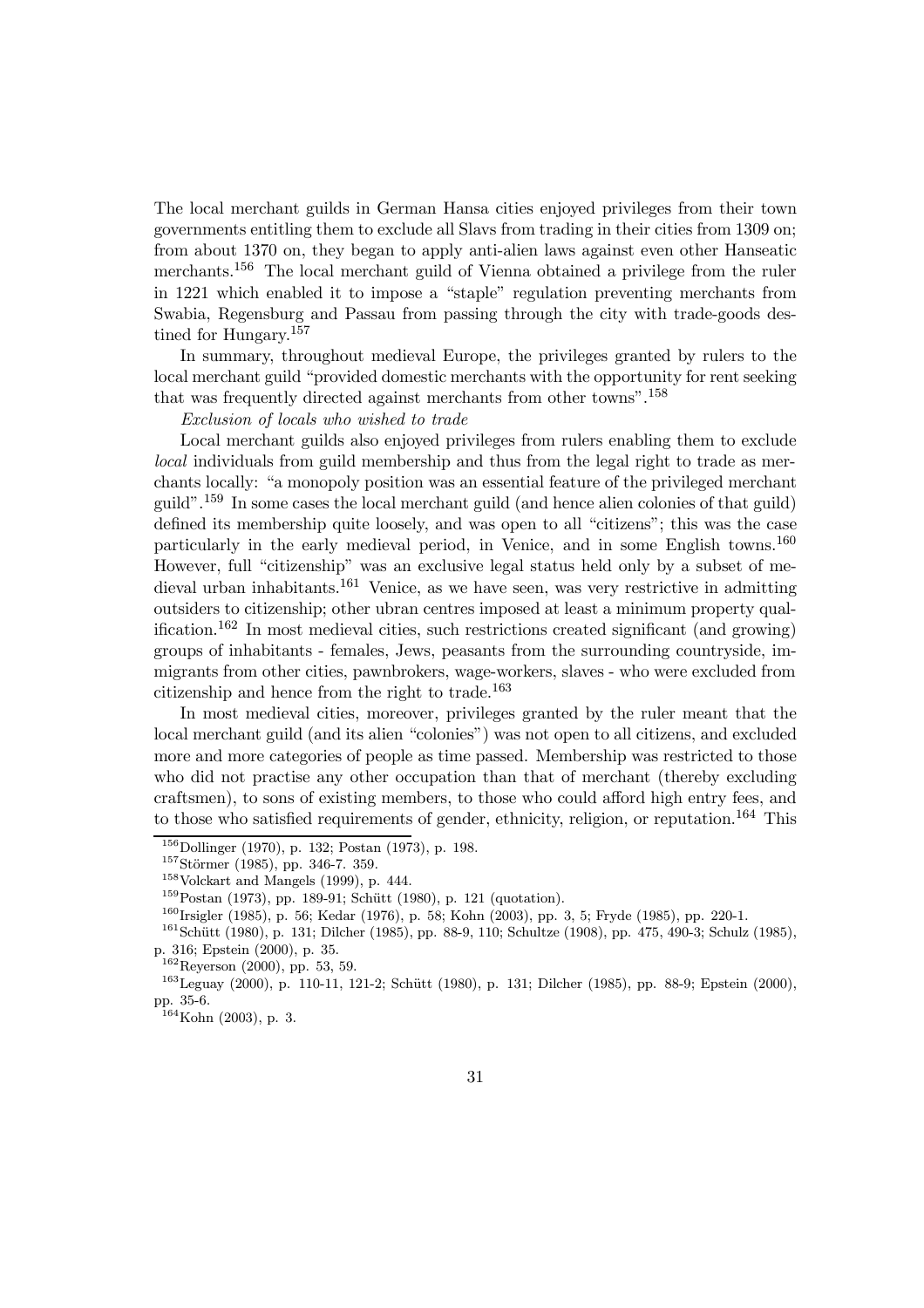increasing exclusiveness toward local non-members is is regarded as having been caused by the increasingly valuable monopolies and other rents acquired by merchant guilds.<sup>165</sup> It can be observed almost universally across medieval Europe.

Byzantine Empire: In tenth-century Constantinople, locals who were not members of the relevant merchant guild were excluded from trading in raw silk, silk cloths, linen cloths, and manufactured goods imported from Syria and Baghdad; a merchant of one guild could not trade in wares reserved to another guild.<sup>166</sup>

Italian peninsula: The local merchant guild of Piacenza, one of the earliest to be established in Italy (first recorded in 1154), was already in the late twelfth century imposing admissions restrictions, apprenticeship regulations, and maintaining "a monopoly situation" for its members.<sup>167</sup> In Prato, one could only practise the merchant trade if one could aÆord to pay the entrance fee to the merchant guild; for non-trivial groups among the inhabitants of the city this was out of the question.<sup>168</sup>

Iberian peninsula: The merchant guilds established in the Catalan and Aragonian towns of Barcelona (before 1243), Valencia (1283), Palma de Mallorca (1343), Tortosa  $(1363)$ , Girona  $(1385)$ , Perpignan  $(1388)$ , and San Feliú de Guixols  $(1443)$  received privileges from the ruler enabling them to restrict the right to trade locally to their own members, and to exclude members who did not meet "specific qualifications of age, property, occupation, and reputation".<sup>169</sup> In particular, the merchant guilds of Barcelona, Majorca, and Perpignan enjoyed privileges from the ruler entitling them to restrict entry to candidates who were local residents, were Christian by birth, could prove that they were active merchants, and succeeded in obtain the approval of two-thirds of the Council (i.e., of existing members of the merchant guild): \the matriculation committee often failed to admit merchants who considered themselves eligible. It is undeniable that the merchant class sought to take advantage of a restricted guild membership."<sup>170</sup>

Low Countries: In Ghent from 1199 on, no local inhabitant was allowed to trade as a merchant unless he obtained admission to the local merchant guild; to participate in the long-distance trade, one had to seek admission to the \Hansa" of the local merchant guild, which entitled one to trade abroad as a Ghent merchant.<sup>171</sup> From the thirteenth century on, the merchant guild of the \brokers" was the most powerful guild in Bruges, and enjoyed the right to compel even local citizens to trade through its sole intermediation in all commercial dealings.<sup>172</sup>

<sup>&</sup>lt;sup>165</sup>Kohn (2003), p. 3.<br>
<sup>166</sup>Racine (1985), p. 139; Freshfield (1938), pp. 16, 19, 21-3, 28.<br>
<sup>167</sup>Racine (1985), pp. 142, 148.<br>
<sup>168</sup>Woodward (2003), p. 3.<br>
<sup>169</sup>Woodward (2003), p. 3.<br>
<sup>170</sup>Smith (1940), p. 38.<br>
<sup>171</sup>P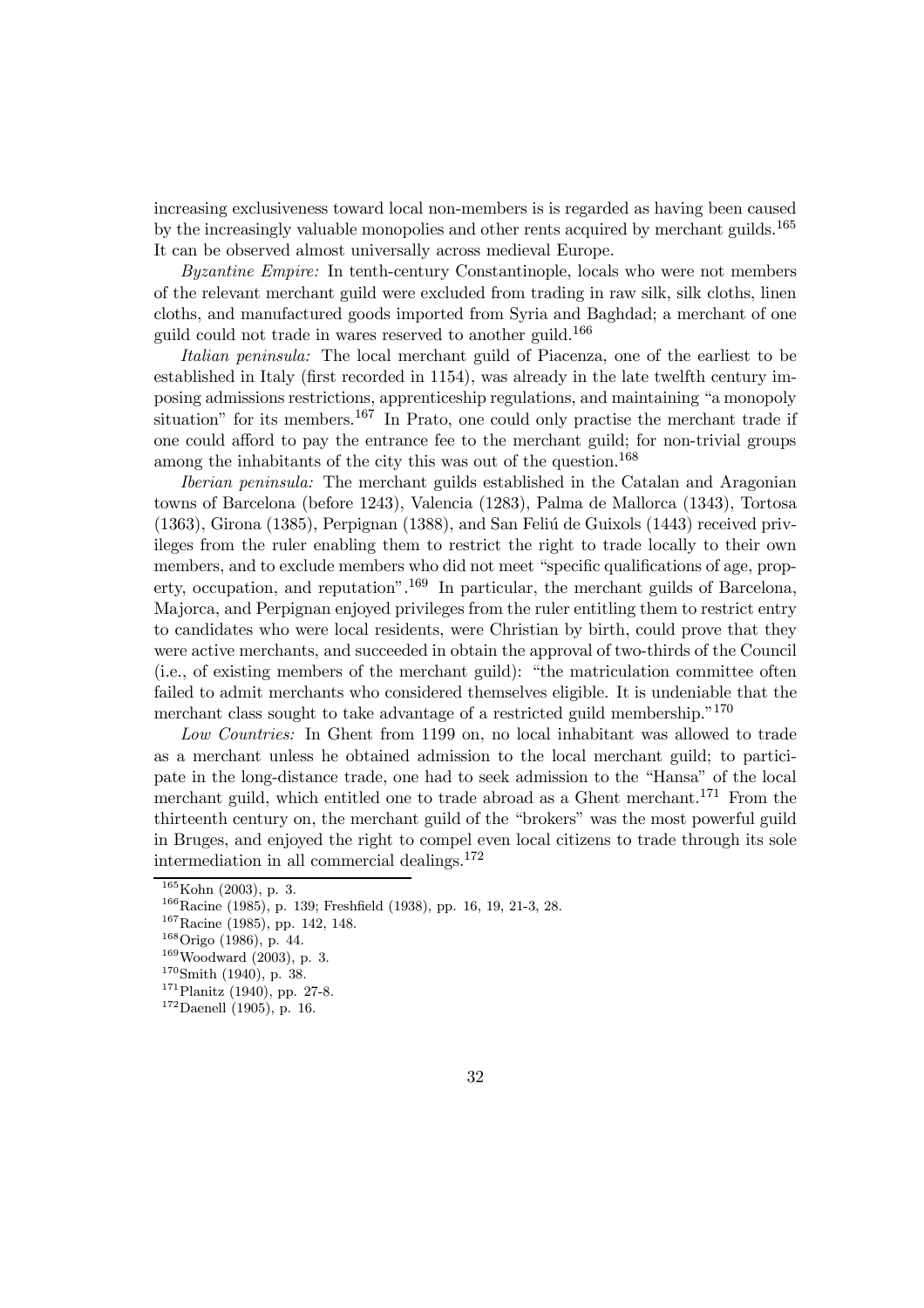England: In most English towns by the end of the twelfth century the merchant guild excluded craftsmen from most forms of commerce, excluded all non-members from any participation in certain types of trade (e.g., all the retail trade of a town, or the retail trade in finished and dyed cloths), and imposed high admissions barriers; these monopoly rights became more illiberal in the course of the thirteenth century.<sup>173</sup> Thus, for instance, in 1281 the Leicester merchant guild claimed a monopoly over buying wool in the surrounding countryside.<sup>174</sup> In 1355, the "poor burgesses" of Newcastle-on-Tyne complained that the "rich burgesses" of the Gild Merchant were preventing them from selling cloth, herrings, wine, groceries and wool retail.<sup>175</sup> In 1387, the merchant guild of Chipping Camden enjoyed privileges from the crown and from the town government entitling it to prevent a merchant from Northleach from trading in the countryside surrounding the town; when he violated these legal privileges, the merchant guild pursued him with threats of violence.<sup>176</sup> Fourteenth- and fifteenth-century English merchant companies were closed to outsiders.<sup>177</sup>

France: The eleventh-century by-laws of the Valenciennes merchant guild forbade existing members to support applications for admission from craftsmen, excluded craftsmen from admission unless they were rich and gave up their crafts, and prohibited trade by non-members in the city and within a one-mile circumference around it.<sup>178</sup> The 1156 privilege of the merchant guild of Rouen and the 1170 privilege of the merchant guild of Paris reserved solely for guild members the right to trade by ship on the Seine.<sup>179</sup>

German-speaking Central Europe: In German towns from the eleventh century on, the local mercatores (merchants) formed a guild-like grouping which was distinct from the wider populace (e.g., craftsmen, shopkeepers, victual-traders), enjoyed special legal privileges in the local market, and dominated the local town council.<sup>180</sup> In 1183, in the oldest surviving explicit documentary reference to a guild in central Europe, the local merchant guild of Magdeburg received from the town government an exclusive monopoly over trading in high-quality woollen broadcloth, the most important local trade good.<sup>181</sup> Its membership was distinct from (and socioeconomically superior to) the guilds of the shopkeepers and shoemakers which were granted privileges by the ruler at around the same time; in 1214 a new ruler confirmed the merchant guild's monopoly and the entry

<sup>&</sup>lt;sup>173</sup> Fryde (1985), pp. 220, 225; Hibbert (1963), pp. 194-6, 200-1.<br><sup>174</sup> Bateson (1899), pp. 205-7.<br><sup>175</sup> Hilton (1984), pp. 145, 149.<br><sup>176</sup> Fryde (1985), p. 224.<br><sup>176</sup> Fryde (1985), p. 224.<br><sup>178</sup> Planitz (1940), p. 25.<br> 88-9.

<sup>&</sup>lt;sup>181</sup>On exclusion from woollen-broadcloth trading as equivalent to "exclusion from the primary activity of medieval merchantry", see Schultze (1908), p. 493.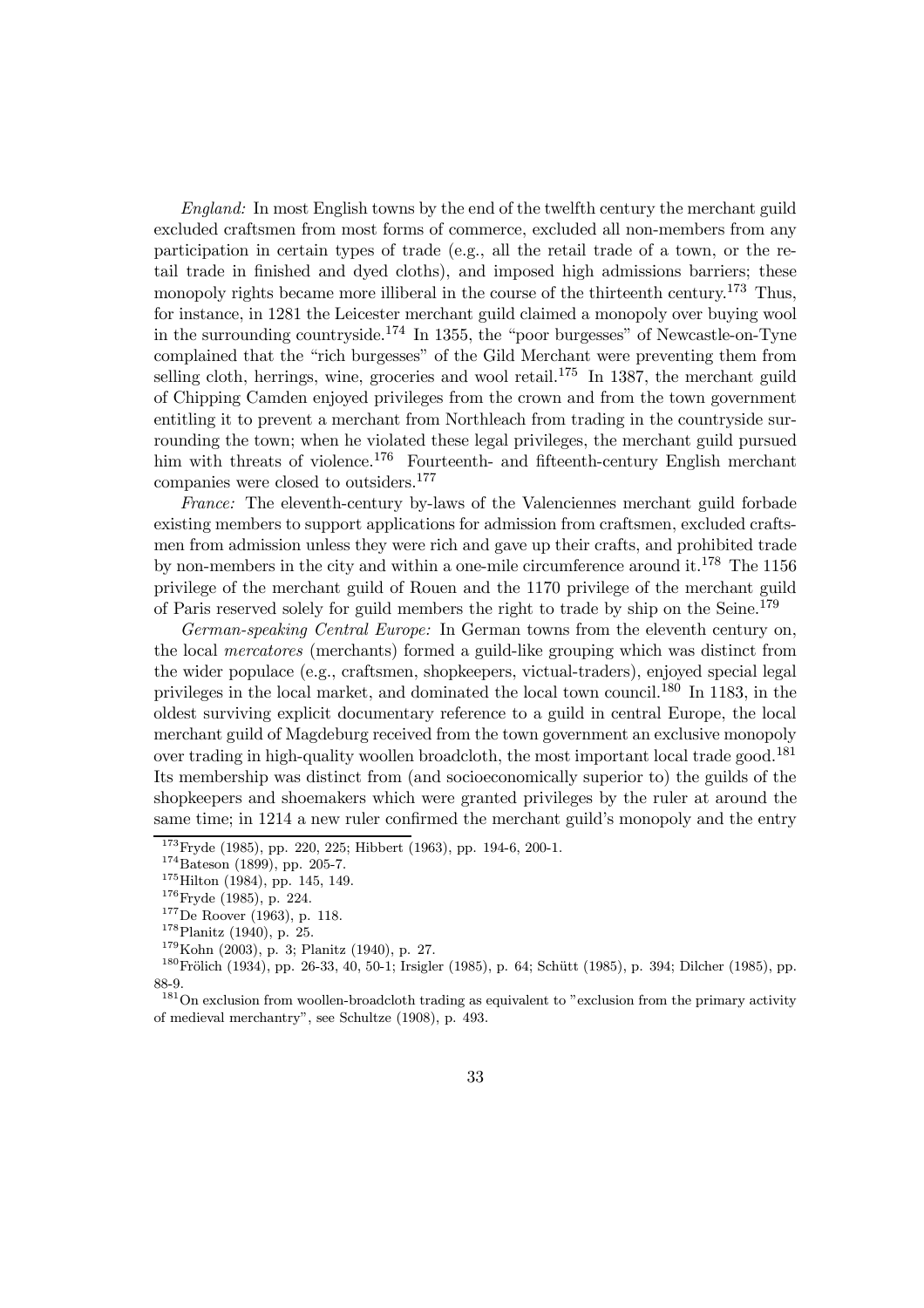fees it charged to new members.<sup>182</sup> In 1219, the Emperor confirmed the local merchant guild in Goslar in its monopoly over woollen-broadcloth trading and its right to exist despite a general prohibition on other guilds in the town, which is thought to have been issued by the Emperor in response to lobbying by the Goslar merchant guild itself.<sup>183</sup> By 1290, the merchant guild in Goslar was charging entry fees of 8 Marks; this was significantly higher than the 3 Marks charged by the richer craft guilds and only 1.5 Marks charged by the poorer craft guilds.<sup>184</sup> According to a detailed surviving charter of 1231, the merchant guild of Stendal enjoyed from the ruler an exclusive right to trade in the town's most important export, high-value woollen broadcloth. Local craftsmen were prohibited from trading altogether, and foreign merchants were permitted to trade only during the period of the annual fair. Admission could only be gained by paying a substantial admission fee, giving up any other occupation, and satisfying a catch-all "reputation clause". The entry fee for local craftsmen was "such a high sum that this provision meant the practical exclusion of all former craftsmen". In 1304 the guild adopted further restrictions to prevent the admission of minor clergy.<sup>185</sup> The Halberstadt merchant guild (first mentioned in the early thirteenth century) enjoyed a legal monopoly over all trade in woollen broadcloth. Its earliest surviving by-laws (dating from around 1300) lay down careful admissions requirements for new members.<sup>186</sup> In the German Hansa towns, members of the guilds of shopkeepers and retailers were denied admission to the guilds of the long-distance merchants.<sup>187</sup> In the Austrian town of Laufen in 1267, a local merchant guild consisting of 27 citizens drawn from 17 extended families enjoyed a monopoly over navigation on the Salzach river; in 1278 the ruler granted privileges to a new merchant guild with a fixed membership of 40 members and a monopoly over salt-trading.<sup>188</sup>

In summary, throughout medieval Europe, the exclusive privileges rulers granted to merchant guilds meant that \monopolistic corporations ... were the instruments of action, monopolistic privileges were the ends of action. If there was some kind of balance within cities then it was a balance between monopolies."<sup>189</sup> Although merchant guilds did admit new members, they admitted them in limited numbers and excluded applicants according to a wide array of criteria, including wealth, gender, ethnicity, religion, and local citizenship. Thus, counter to what is claimed by GMW, admissions to merchant guilds were not open and free, and hence these guilds were in a position to

<sup>&</sup>lt;sup>182</sup>Schütt (1985), pp. 405-6.<br><sup>183</sup>Dilcher (1984), p. 71; Dilcher (1985), pp. 88-9.<br><sup>184</sup>Ehbrecht (1985), p. 445.<br><sup>185</sup>Schulze (1985), pp. 379-81.<br><sup>186</sup>Schütt (1985), pp. 398-9.<br><sup>187</sup>Dollinger (1970), p. 161.<br><sup>188</sup>Störme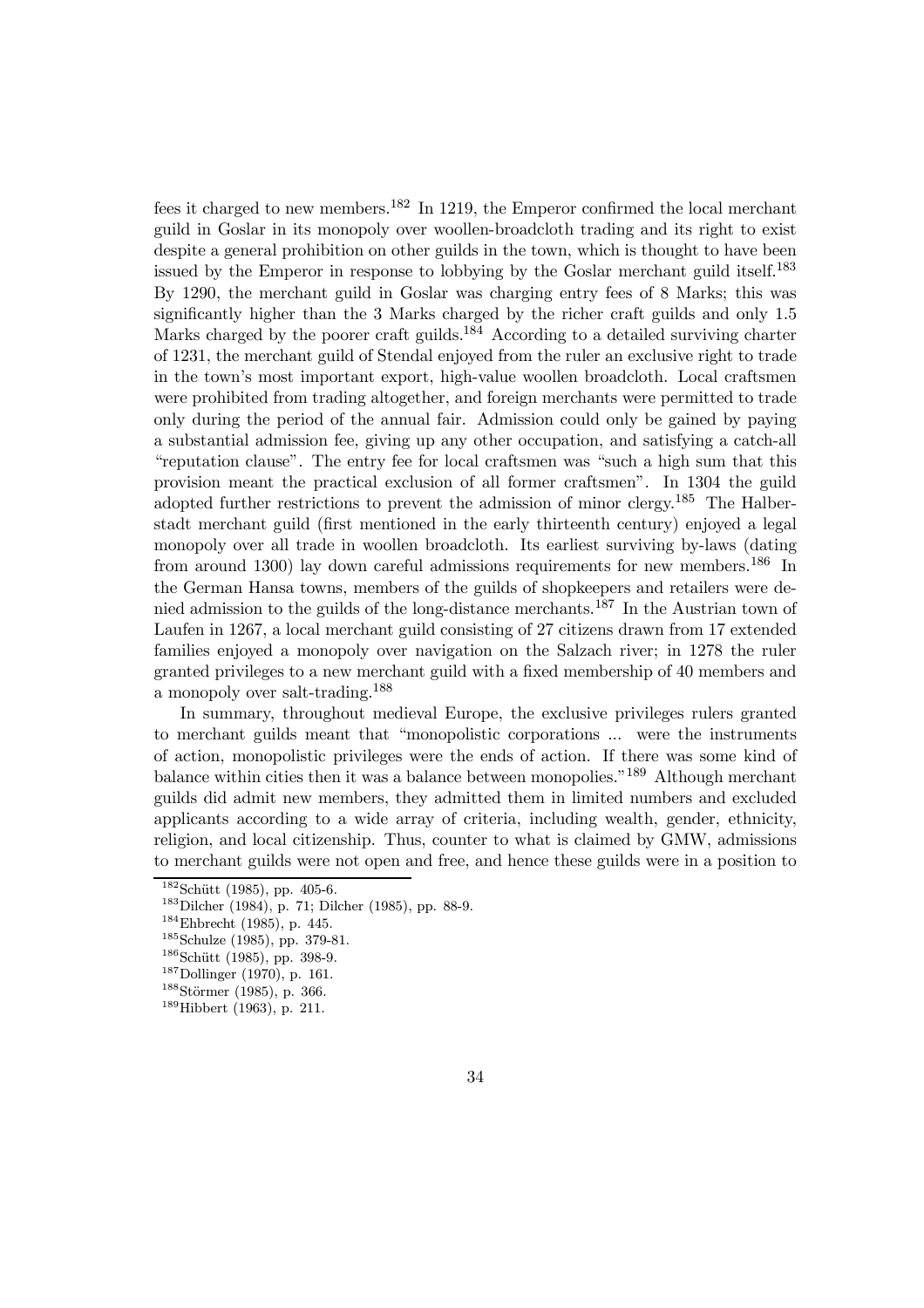act as monopolists.<sup>190</sup>

## 4.3.3. Local merchant guilds established norms to ensure that their members enjoyed rents

Merchant guilds typically established a structure of governance to formulate collective guild norms and penalize violations against them.<sup>191</sup> These norms were directed at two main aims: first, at cementing the multi-stranded social interactions among guild members, which helped generate social capital; and second, at securing economic rents for the membership.

A first category of norms fostered by merchant guilds governed the multi-stranded relationships among guild members, particularly their regular social gatherings. James Coleman has argued that "multiplex" relationships among members of a social network, whereby they transact with one another in a range of different spheres - economic, social, political, religious - help to generate social capital, by creating multiple means for members to convey and receive information about one another, inflict penalties on other network members who violate norms, and efficiently organize collective action.<sup>192</sup> Medieval merchant guilds practised, and often even mandated, regular social gatherings of their members to reinforce these multiplex relationships.<sup>193</sup> In 1024, for instance, members of the merchant guild of the Flemish city of Tiel "begin their drinking bouts at the crack of dawn, and the one who tells dirty jokes with the loudest voice and raises laughter and induces the vulgar folk to drink gains high praise among them. For this purpose they pool their money and finance carouses at special times of the year where they, at higher feasts, get drunk quasi solemnly."<sup>194</sup> Another early guild, that of St Omer in France, was by c. 1100 also fostering collective norms regarding sociability and penalizing members who violated it.<sup>195</sup> The thirteenth-century merchant guild of the German city of Stendal fined members for missing guild assemblies, of which the guild held three each year.<sup>196</sup> Early medieval merchant guilds also penalized members who, "by lending help to strangers, weakened the merchants' conviction that there was no security outside their own community".<sup>197</sup> Such norms of sociability and mutual

<sup>&</sup>lt;sup>190</sup>Merchant guilds' deliberate strategies of excluding large categories of individual from membership not only limited competition among guild members, thereby enabling such guilds to act as monopolists. They also correspond to the strategies of "closure" which James Coleman regards as essential for a social network to generate significant social capital; see Coleman (1989), pp. S104-S110.

<sup>&</sup>lt;sup>191</sup>Kohn (2003), p. 2.<br><sup>192</sup>Coleman (1989), pp. S104-S110.<br><sup>193</sup>Kohn (2003), pp. 42-3.<br><sup>194</sup>Pertz (1925), pp. 118-9; quoted in Volckart and Mangels (1999), p. 438. For more detail on the economic component of this guild's collective norms, see also Dilcher (1984), pp. 69-70.  $^{195}$  Dilcher (1984), p. 70.

<sup>&</sup>lt;sup>196</sup>Schulze (1985), pp. 379-80. <sup>197</sup>Volckart and Mangels (1999), p. 440; referring to Planitz (1940).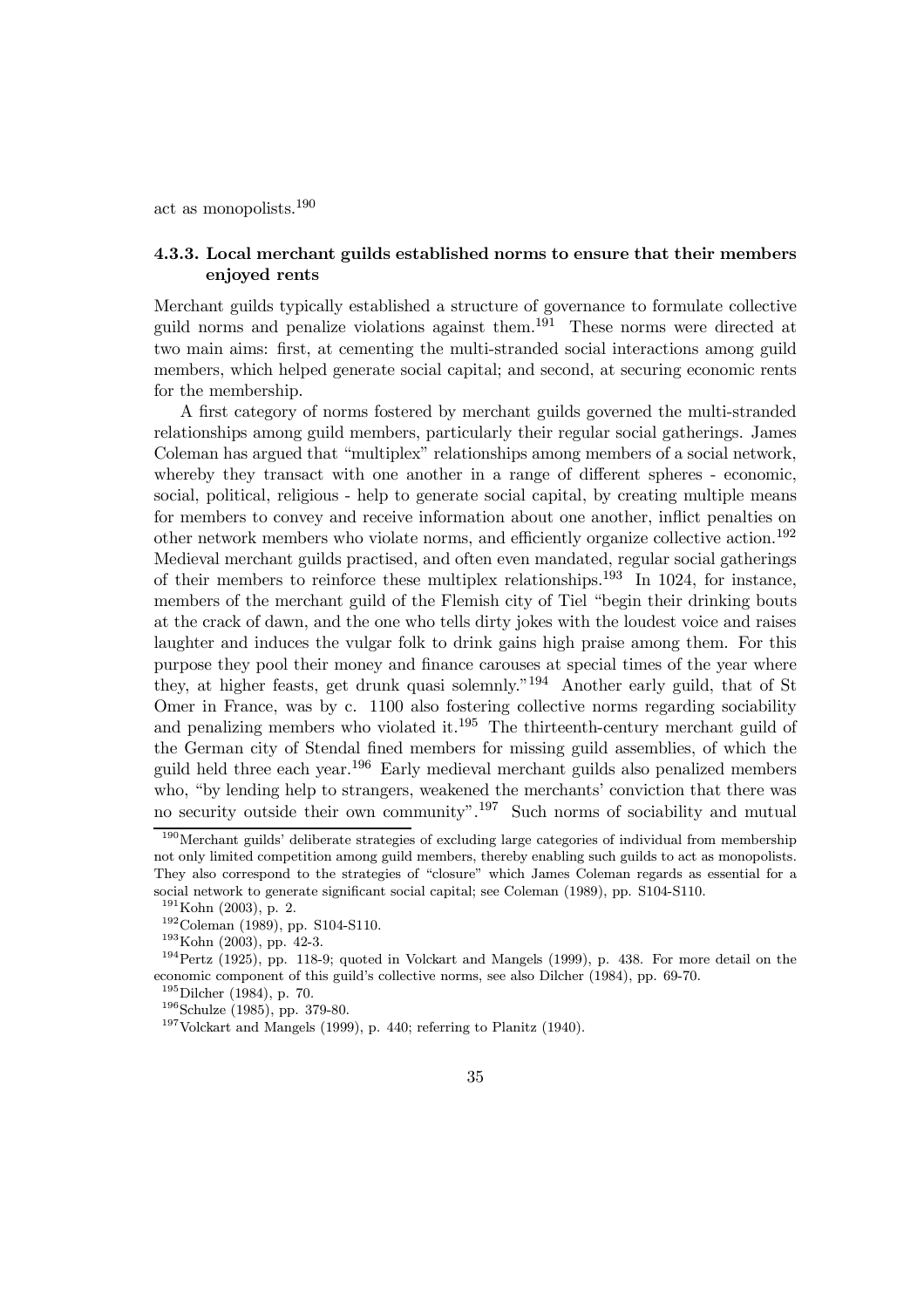assistance can be reduplicated for almost every medieval merchant guild.

A second category of norms fostered by merchant guilds were those directed at ensuring that guild members enjoyed rents. Medieval merchant guilds "submitted themselves" to certain common rules with regard to prices, quantities, chartering and lading, the organization of convoys and disputes between members of the group".<sup>198</sup> The tenthcentury Constantinople merchant guilds forbade members to engage in transactions over a certain value without reporting to the Emperor's prefect, to export certain goods, to trade in goods reserved to other merchant guilds, to compete with one another on shop-rents, to offer higher wages to employees, or to sell to various categories of purchaser (notably Jews).<sup>199</sup> Around 1100, the oldest surviving statute of a European merchant guild, that of the French town of St. Omer, prohibited "regrating" (buying up for re-sale), imposed rights of pre-emptive purchase, and claimed for its members the sole right over the long-distance trade to England and to French areas south of the Somme.<sup>200</sup> Around 1200, Swedish merchant guilds enjoyed charters from the ruler enabling them to penalize "unfair commercial competition between guild members".  $201$ The thirteenth-century privileges of the Laufen river-merchants in Austria prevented any member from having more than three ships; those of the salt-merchants' guild placed a ceiling on membership numbers.<sup>202</sup> The thirteenth-century Karimi merchant association in Alexandria enjoyed privileges from the Mamluk rulers enabling them to fix the prices on Egyptian spice exchanges and control the sale of the European merchandise offered by Italian traders.<sup>203</sup> The early fourteenth-century merchant guilds in the duchy of Brabant enjoyed privileges from the ruler entitling them to legally fix the wages that could be paid to craftsmen and labourers.<sup>204</sup> Fourteenth- and fifteenth-century English merchant companies fixed prices, imposed quotas, and regulated allotment of shipping space.<sup>205</sup> Fourteenth- and fifteenth-century Catalan merchant guilds secured regulations from the ruler prohibiting chartering of foreign ships for trade going out from their local cities when native ships were available, required alien merchants to use Catalan ships to re-export, fixed freight rates, secured insurance and sea-loan statutes which discriminated against foreigners, obtained customs duties which discriminated against French and Genoese merchants, placed embargoes on imports of foreign textiles, and required foreign merchants to register with the local merchant guild.<sup>206</sup>

In summary, throughout medieval Europe, merchant guilds did create a social capital

<sup>&</sup>lt;sup>198</sup>Bernard (1972), p. 320.<br>
<sup>199</sup>Racine (1985), p. 139; Freshfield (1938), pp. 17, 19-22, 28.<br>
<sup>200</sup>Irsigler (1985), pp. 57-8; Planitz (1940), p. 21; Dilcher (1984), p. 70.<br>
<sup>201</sup>Hoffmann (1980), pp. 38, 51.<br>
<sup>202</sup>Störm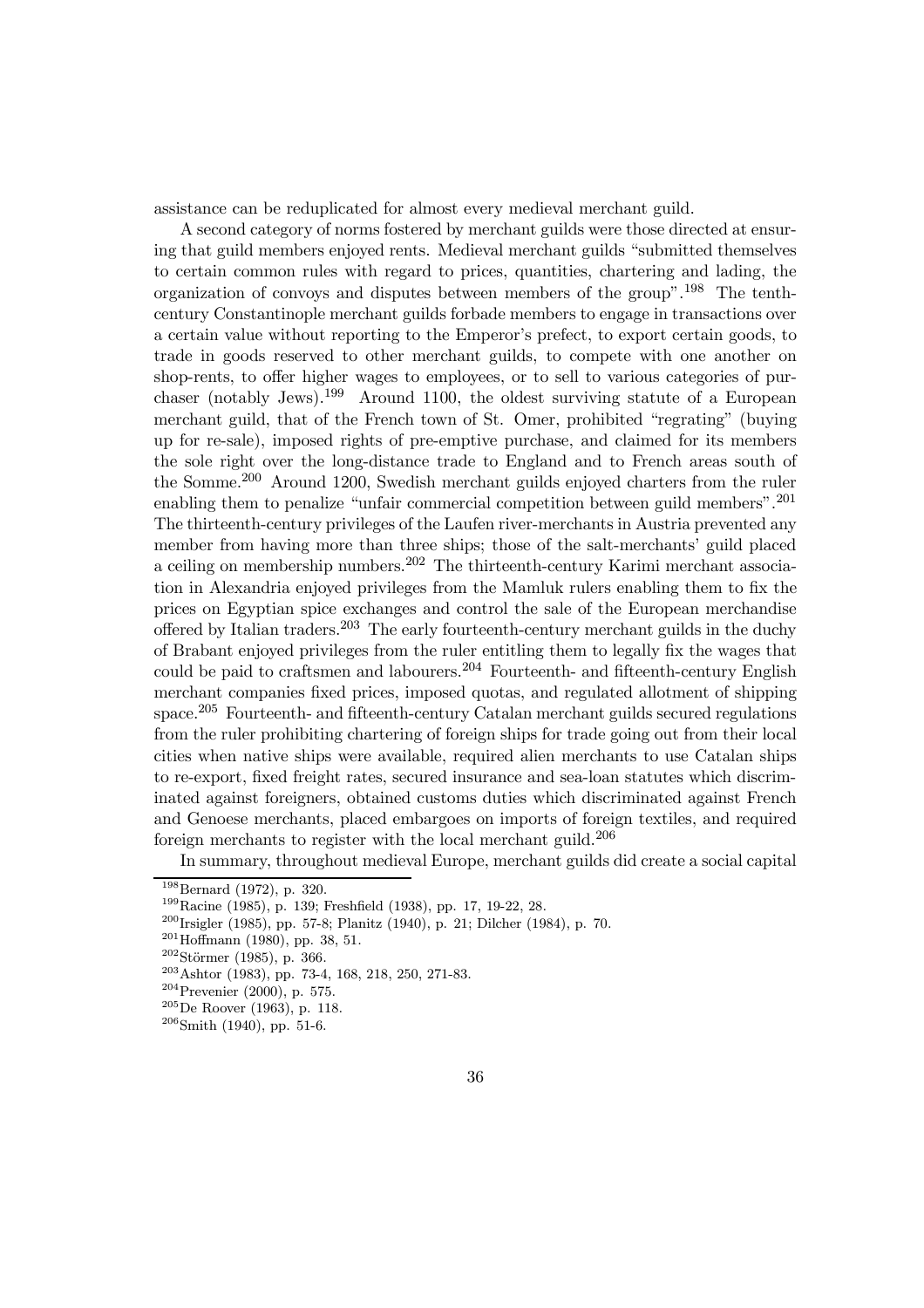of "shared norms". However, as these examples show, the shared norms established by merchant guilds were directed at securing rents for network insiders at the expense of the rest of society.

# 4.3.4. Local merchant guilds imposed sanctions on members who violated their norms

Merchant guilds exercised a wide array of formal and informal sanctions which they imposed on members who violated their norms. Informal sanctions are by their nature less frequently mentioned in the sources, but scattered references suggest that they included gossiping, shunning, and exclusion from the social gatherings of the guild.<sup>207</sup> Formal penalties were explicitly enshrined in guild by-laws and included fines, imprisonment, confiscation of wares, shaving, flogging, and expulsion from the guild.<sup>208</sup> Thus, for instance, the merchant guilds of early-tenth-century Constantinople imposed penalties of flogging, shaving, or confiscation on any member who violated their by-laws.<sup>209</sup> The twelfth-century merchant guild of the Swedish city of Flensburg imposed fines on any member who litigated against a fellow-member in a local or foreign lawcourt instead of solving the conflict internally before the guild.<sup>210</sup> The thirteenth-century Leicester merchant guild threatened expulsion and exclusion from guild privileges to anyone who engaged in business with an outsider who had violated their local monopoly.<sup>211</sup> The thirteenth-century merchant guild of the German city of Stendal fined members who violated the guild monopoly and ejected members who tried to practise crafts.<sup>212</sup> As already mentioned, Venice was one of the minority of medieval cities in which all "citizens" could trade as merchants; but the Venetian merchant "consuls" strictly regulated local merchants and penalized violations through fines (e.g. for any local who sought to operate as an intermediary between foreign merchants and local buyers without being officially appointed as a broker) or exclusion from trading rights (e.g. for any local who broke maritime regulations or breached financial contracts).<sup>213</sup> Throughout medieval Europe, local merchant guilds inflicted an array of sanctions on members who violated the norms they fostered.

<sup>&</sup>lt;sup>207</sup>Volckart and Mangels (1999), p. 440.<br><sup>208</sup>Volckart and Mangels (1999), p. 440; Kohn (2003), pp. 22-7.<br><sup>209</sup>Racine (1985), p. 139; Freshfield (1938), 16-17, 19-22, 28-9.<br><sup>210</sup>Schütt (1980), pp. 112-121.<br><sup>211</sup>Bateson (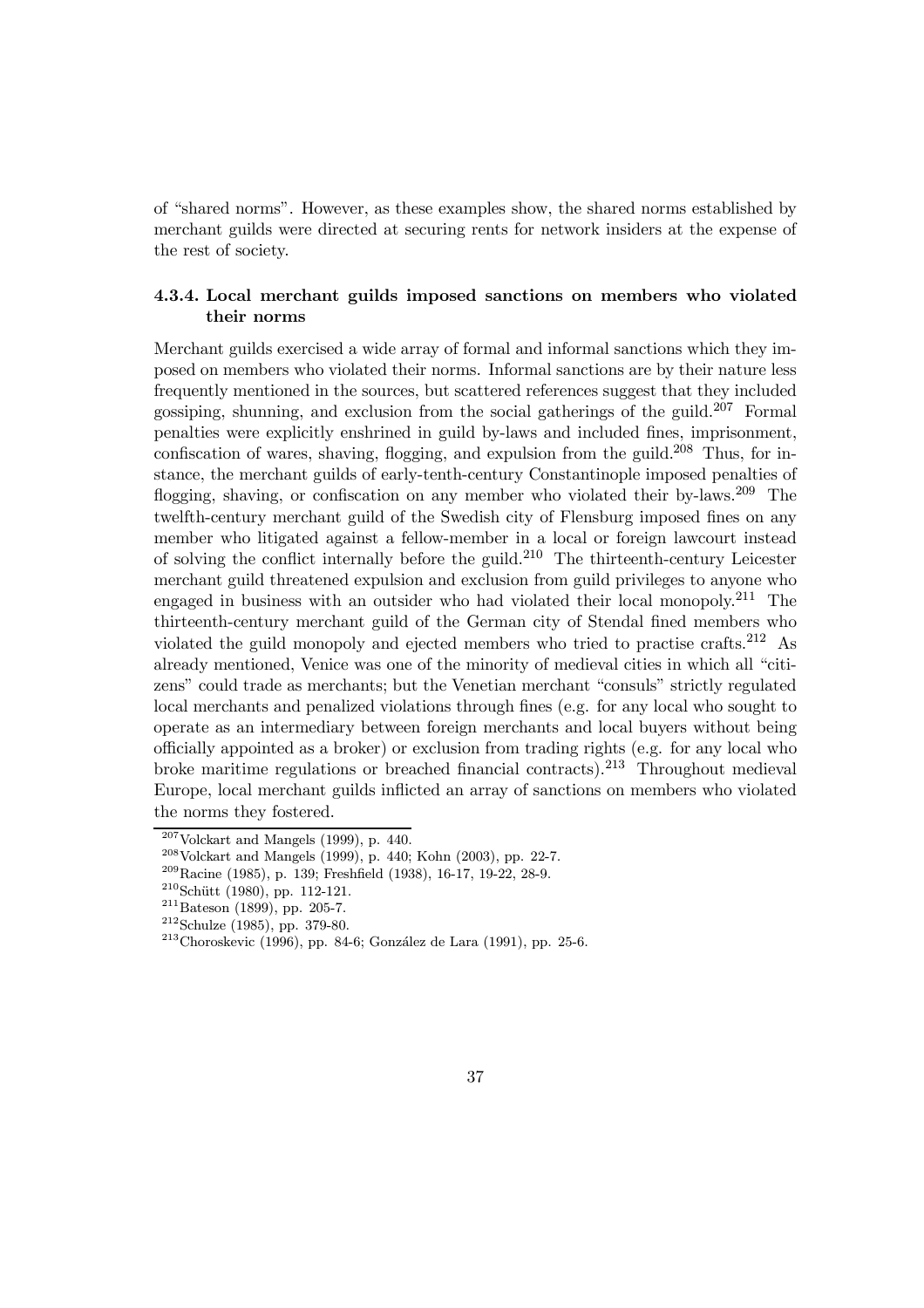# 4.3.5. Local merchant guilds levied dues from their members and used them to make transfers to rulers

Local merchant guilds customarily levied financial contributions from their members. $^{214}$ Thus, for instance, the early-tenth-century Constantinople merchant guilds collected entrance fees from new members and license fees when any member bought another's workshop.<sup>215</sup> The early eleventh-century merchant guild of the Flemish town of Tiel levied dues from members and maintained a collective fund.<sup>216</sup> The twelfth-century merchant guild of the Swedish city of Flensburg collected a tax from each member at the annual guild gathering.<sup>217</sup> The thirteenth-century salt-merchants' guild in the Austrian town of Laufen levied a money tax from each new entrant.<sup>218</sup> The fourteenthand fifteenth-century Catalan merchant guilds collected an array of dues from their members.<sup>219</sup> Fourteenth- and fifteenth-century English merchant guilds levied regular dues on their members, and raised extraordinary contributions by holding drinkingsessions "to loosen the purse-strings of the brethren".<sup>220</sup> Throughout medieval Europe, wherever their activities are recorded in detail, local merchant guilds levied financial contributions from their members.

Local merchant guilds then used these financial contributions to make transfers to rulers. Thus the early-tenth-century silk-merchants' guild in Constantinople transferred certain fees directly to the ruler.<sup>221</sup> The eleventh-century Pavia merchant guild paid a tax directly to the Master of the Royal Chamber.<sup>222</sup> The eleventh-century Tiel merchant guild boasted publicly of its immunity to criticism of its activities on the grounds that it yielded substantial customs revenues to the ruler.<sup>223</sup> The eleventh-century merchant guild of St. Omer made transfers to the town government by maintaining streets, walls, gates and fortifications, and by contributing to communal welfare provision. $^{224}$ The twelfth-century Flensburg merchant guild paid a lump-sum tax to the rulers of the city. $225$  The thirteenth-century Catalan merchant guilds "courted royal favor with gifts and loans",<sup>226</sup> and made substantial transfers to rulers to cover military costs and

<sup>&</sup>lt;sup>214</sup>Kohn (2003), pp. 43-4.<br>
<sup>215</sup>Racine (1985), p. 139; Freshfield (1938), pp. 17, 20, 22.<br>
<sup>216</sup>Volckart and Mangels (1999), pp. 437-8 with n. 39; Dilcher (1984), p. 69.<br>
<sup>217</sup>Schütt (1980), pp. 112-121.<br>
<sup>218</sup>Störmer (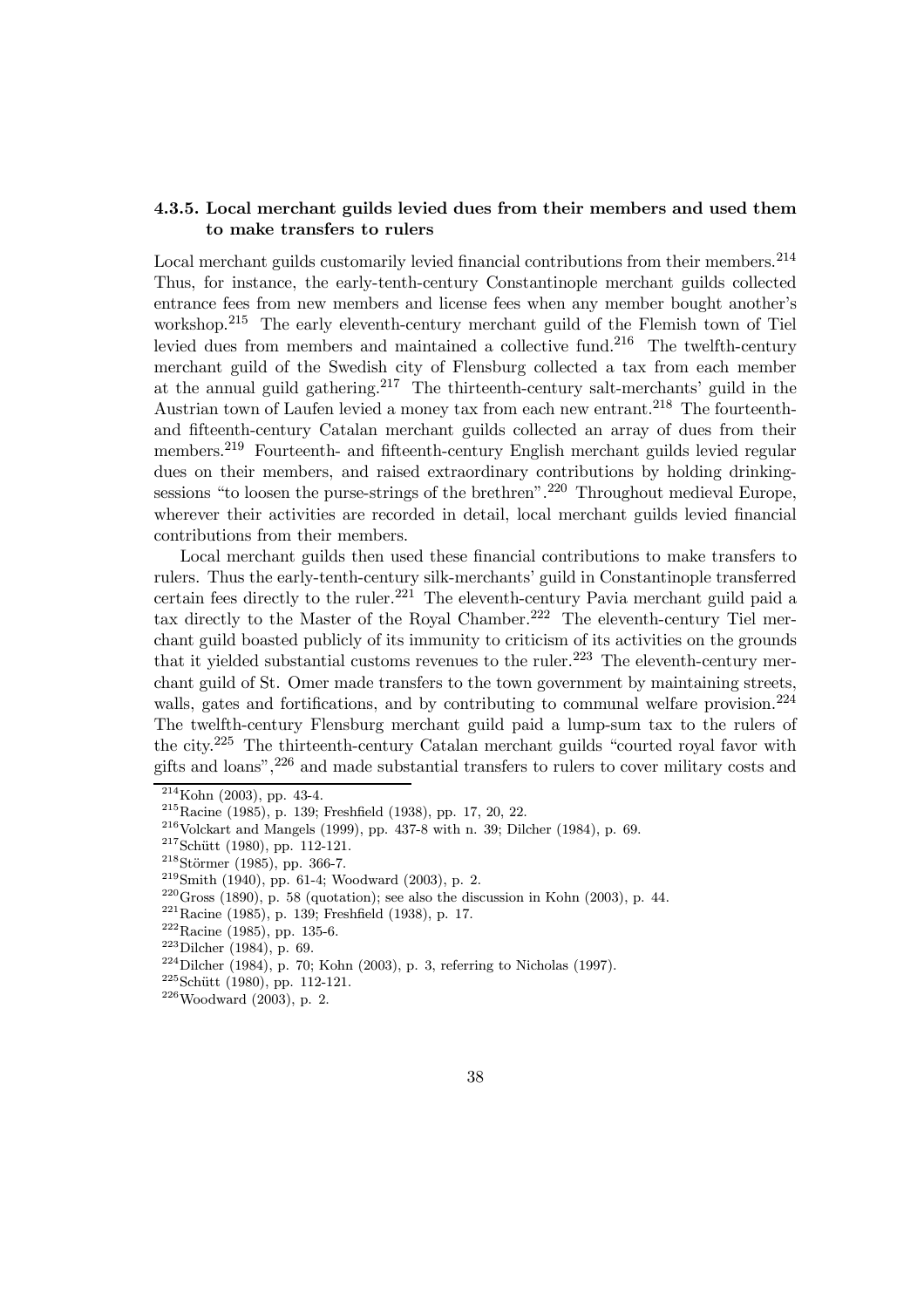other public goods.<sup>227</sup> The thirteenth- and fourteenth-century Karimi merchant association in Alexandria made large transfers to rulers in the form of customs fees, loans, and forced purchases of royal merchandise.<sup>228</sup> Fourteenth- and fifteenth-century English merchant guilds made transfers to local town governments to help pay royal taxes and cover the expenses of royal visits.<sup>229</sup> The fifteenth-century Majorca merchant guild floated a loan to help the Spanish crown furnish four galleys for a military expedition.<sup>230</sup> Spanish merchant guilds routinely made contributions to rulers to finance foreign political adventures, getting "a quid pro quo in the form of renewal and enlargement of the guild privileges ... it was the rule rather than the exception for the Consulado to pay substantial sums for privileges and other favors granted by the crown".<sup>231</sup>

It might seem that many of these transfers were one-off payments made when the ruler granted privileges to the merchant guild, but it must be recognized that guilds' privileges from rulers were subject to continual renegotiation, often involving further transfers from guild to ruler.<sup>232</sup> Transfers to the ruler were usually made as lump-sum payments, but they could also take the form of advantageous loans (as discussed in Section 5.3).

Local merchant guilds also provided assistance to rulers by helping them collect taxes on trade. This could constitute an indirect way for the guilds to transfer to rulers a share of their rents. Thus rulers throughout Europe made a practice of mortgaging customs collection to merchant guilds or companies.<sup>233</sup> Catalan merchant guilds collected duties on trade and then transferred them to the ruler. $^{234}$  Spanish merchant guilds routinely levied tariffs and other special duties on commerce which were paid directly to the crown.<sup>235</sup> The Seville *consulado*, for instance, "collected an *averia* tax to help pay for defending and supervising the fleets and collaborated with the government in the collection and administration of many other taxes on trade".<sup>236</sup> In the thirteenth and fourteenth centuries, merchant guilds and merchant companies collected the English wool subsidy, "the single most important element in the fiscal machinery of the state", on behalf of the crown in exchange for lump-sum transfers and trading privileges.<sup>237</sup>

The most important and ubiquitous manifestation of this arrangement was the institution of the "staple", which rulers granted to most medieval cities from the twelfth or

<sup>&</sup>lt;sup>227</sup>Woodward (2003), p. 2.<br><sup>228</sup>Ashtor (1983), pp. 73-4, 271-83.<br><sup>229</sup>Gross (1890), p. 58; see also the discussion in Kohn (2003), p. 44.<br><sup>230</sup>Smith (1940), p. 37.<br><sup>231</sup>Smith (1940), pp. 48, 64-5.<br><sup>232</sup>For examples, see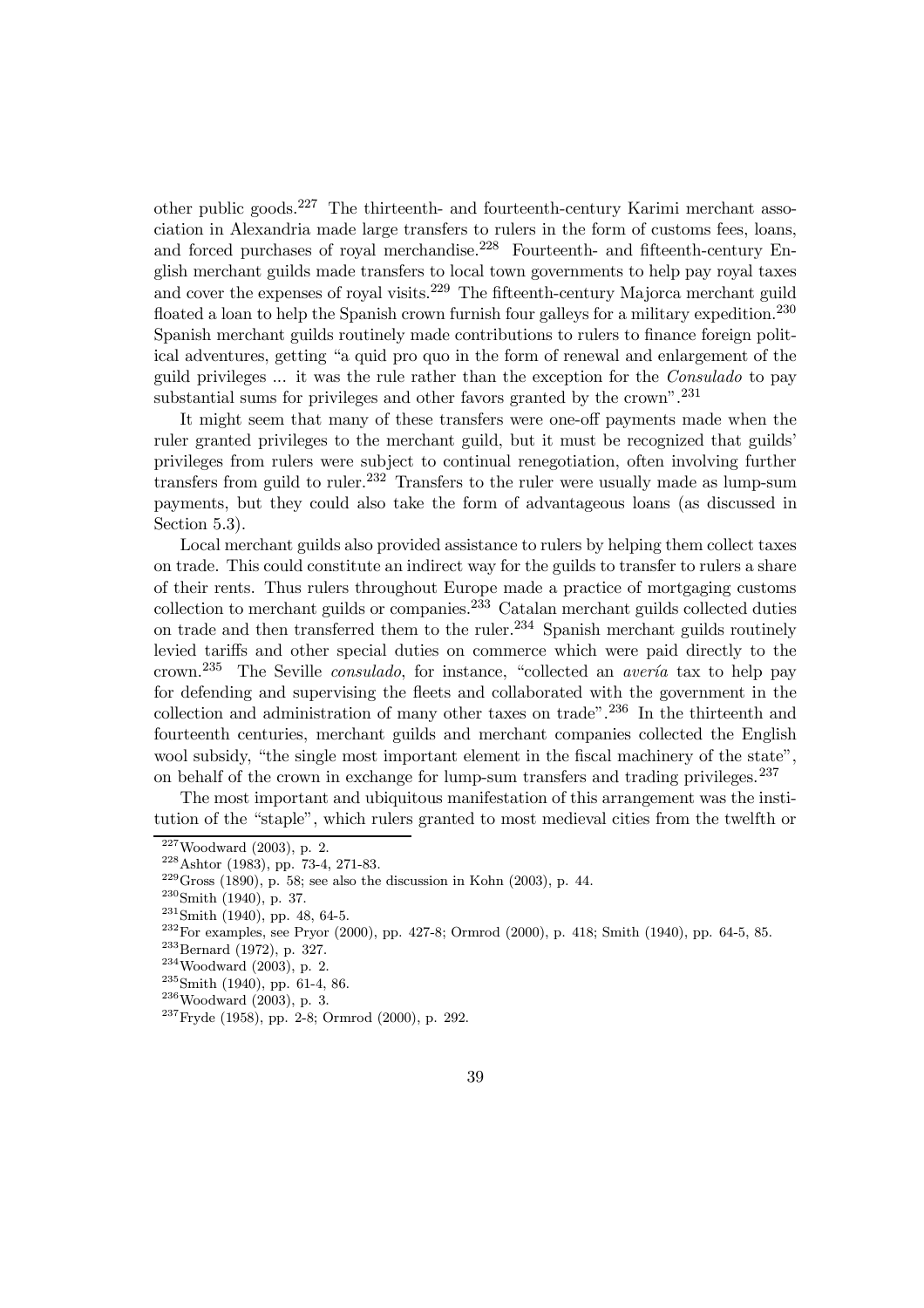thirteenth century on.<sup>238</sup> The staple was a set of privileges entitling a town to compel alien merchants travelling within a particular distance of the town (often a mile, the so-called "ban-mile") to unload their wares in municipal warehouses for a specified period (often three days).<sup>239</sup> There, locals (particularly the local merchant guild, but also guilds of craftsmen) enjoyed exclusive legal rights to purchase the goods at privileged prices, or to take over their onward transport in local carts or ships.<sup>240</sup> Staple rights could be maintained because towns were often established in geographically advantageous locations for trade (e.g. dominating important highways, inland waterways, or ports) and it was costly for alien merchants to travel around them.<sup>241</sup> Rulers often forbade alien merchants to travel through their realms on "prohibited" roads which circumvented local staple rights. Alien merchants who sought to evade the staple were threatened with being excluded from the right to trade in the town: in Cologne, for instance, those who evaded the staple were recorded on blacklists hung in the guild halls and purchasing halls, were denied the right to use freight cranes and purchasing halls, and were boycotted by local brokers' guilds.<sup>242</sup>

The town staple right served a dual purpose: it generated rents for local guilds of merchants and brokers; and it reduced rulers' costs of tax collection.<sup>243</sup> The obligation to unload all goods in local warehouses and have them inspected by local merchants with a view to exercising their right of prior purchase simplified collection of tolls for the ruler.<sup>244</sup> Rulers permitted alien merchants to buy exemptions from the local staple right by paying a tax or toll.<sup>245</sup> Rulers also sometimes obliged members of the local merchant guild to collect an excise tax on the value of all goods deposited at the staple.<sup>246</sup> The local merchant guilds clearly derived valuable rents from the staple, as shown by their perpetual lobbying for its enforcement and extension.<sup>247</sup> So valuable were the rents from the staple that less than 20 years after the Emperor granted Cologne the right

<sup>&</sup>lt;sup>238</sup>On the origins of the staple, see Kuske (1939); Kohn (2003), p. 16.<br><sup>239</sup>Kuske (1939), pp. 15-16, 33-5; Daenell (1905), p. 16.<br><sup>240</sup>See Bernard (1972), p. 302 (Bruges); Kuske (1939) (Cologne).<br><sup>241</sup>On how Cologne, Ve most of the towns located on the river Rhine) exploited their geographical advantages to attract alien merchants while still enforcing staple rights for local merchant and craft guilds, see Kuske (1939), pp.

 $\substack{16, \ 25, \ 28, \ 31-3. \\ 242 \ \text{Kuske (1939), p. 38.}}$ 

<sup>&</sup>lt;sup>243</sup>Kuske (1939), pp. 41-5; Kohn (2003), p. 16.<br><sup>244</sup>Kuske (1939), p. 38 (Cologne).<br><sup>245</sup>For examples, see Kuske (1939), p. 37 (Cologne, fee payable to town government).<br><sup>246</sup>Thus in Cologne, members of the local brokers

the  $1\%$  excise tax on the value of goods deposited at the staple as they were inspecting and fixing prices for them; see Kuske (1939), p. 41.

 $247$ On efforts by Cologne in the fifteenth century to extend the "ban-mile" for its merchants' rights of prior purchase, in order to reduce competition by the merchants of Neuß, Düsseldorf, Bonn, Nijmegen, Wesel, and Emmerich, see Kuske (1939), pp. 27-8.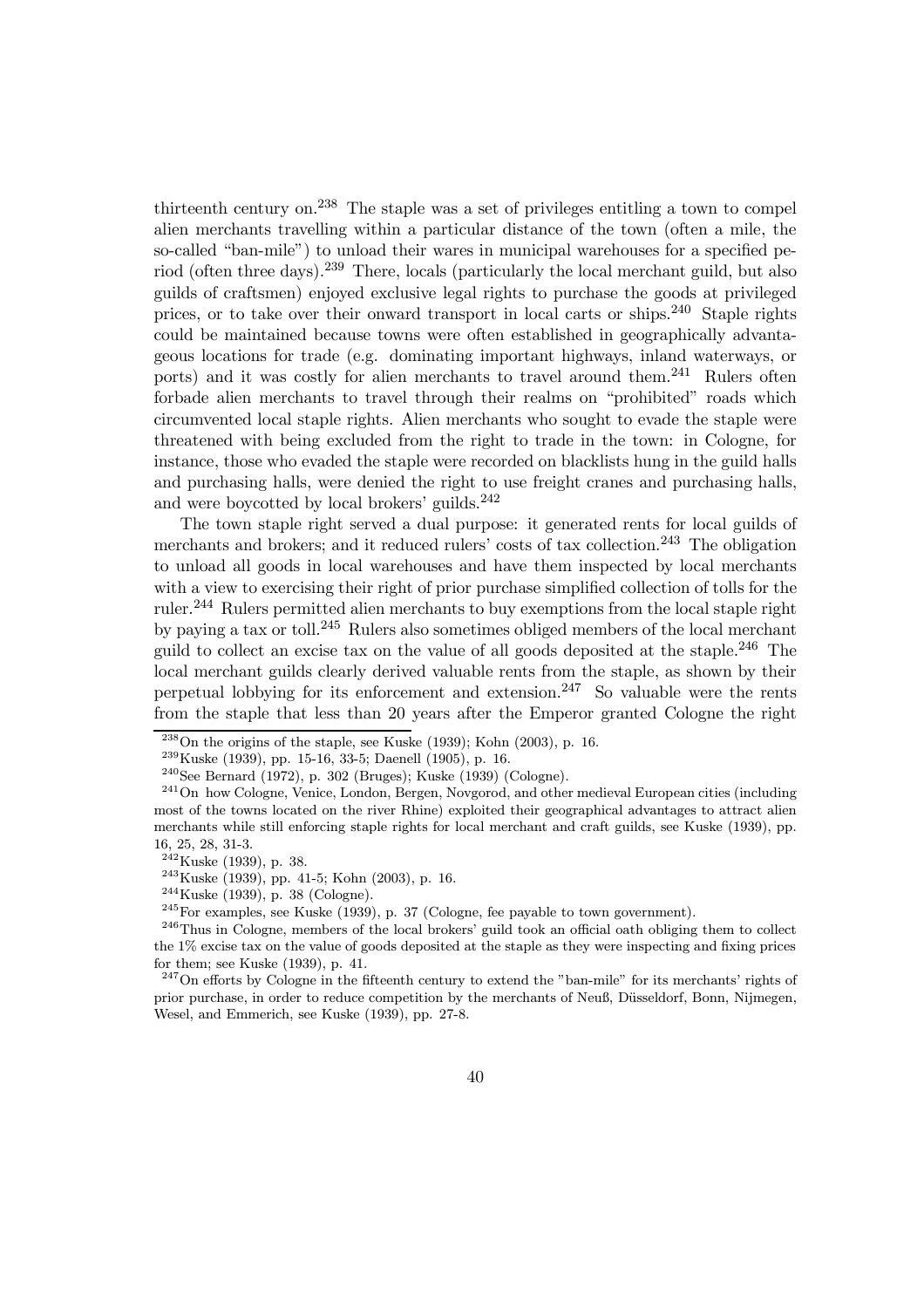to collect a new Rhine toll on alien merchants in 1475, the town voluntarily ceased to collect it because it was endangering their profits from the staple by deterring alien merchants from using the trade route leading through the city.<sup>248</sup> Alien merchant guilds equally clearly suffered costs from the staple, as shown by their attempts to avoid it, their perpetual agitation to have it reduced or abolished, and their strategy of entering into commercial associations with members of the local merchant guild in order to exempt merchandise from the staple.<sup>249</sup> Rulers benefited from the staple, as shown by its ubiquity throughout medieval Europe and its survival in some polities long into the early modern period - many staple rights in central Europe were only abolished with the Congress of Vienna in 1815.<sup>250</sup>

## 4.3.6. Local merchant guilds were granted exemptions from other forms of taxation by the ruler

A final implication of our model is that local merchant guilds were exempted from other forms of taxation by rulers. Empirically, this was a universal characteristic of relations between local merchant guilds and rulers. Planitz describes freedom from tolls as one of the most important privileges rulers conferred on merchant guilds.<sup>251</sup> Over time, most merchant guilds negotiated with rulers to obtain "exemptions from various tolls and taxes".<sup>252</sup> Thus, for instance, the twelfth-century merchant guild of Bremen was granted by the ruler the abolition of the "hanse", a special extra tax paid by merchants on top of the usual citizen's tax.<sup>253</sup> The thirteenth-century Dortmund merchant guild was granted freedom from customs charges by the German emperor.<sup>254</sup> The thirteenthcentury Schleswig merchant guild was free by the Danish king from customs duties, sales tax, and other trade taxes.<sup>255</sup> The fourteenth- and fifteenth-century Spanish merchant guilds were issued with exemptions from tolls and blanket pardons for violations of laws regarding tax payments.<sup>256</sup> Fourteenth- and fifteenth-century English merchant guilds purchased toll exemptions from the crown.<sup>257</sup> In short, freedom from other forms of taxation was a central component of the privileges granted to local merchant guilds by medieval rulers.

 $\frac{248}{249}$ Kuske (1939), p. 39.<br><sup>249</sup>Kuske (1939), pp. 38-40 (Cologne); De Roover (1963), p. 65 (Bruges); Hlavácek (2000), p. 566 (German-speaking central Europe) .  $^{250}_{250}$ Kuske (1939), p. 46.

<sup>&</sup>lt;sup>251</sup>Volckart and Mangels (1999), p. 443; quoting Planitz (1943), no page ref.<br><sup>252</sup>Kohn (2003), p. 3.<br><sup>253</sup>Ehbrecht (1985), p. 426.<br><sup>254</sup>Ehbrecht (1985), p. 425.<br><sup>255</sup>Hoffmann (1980), p. 49.<br><sup>256</sup>Kohn (2003), p. 12; refe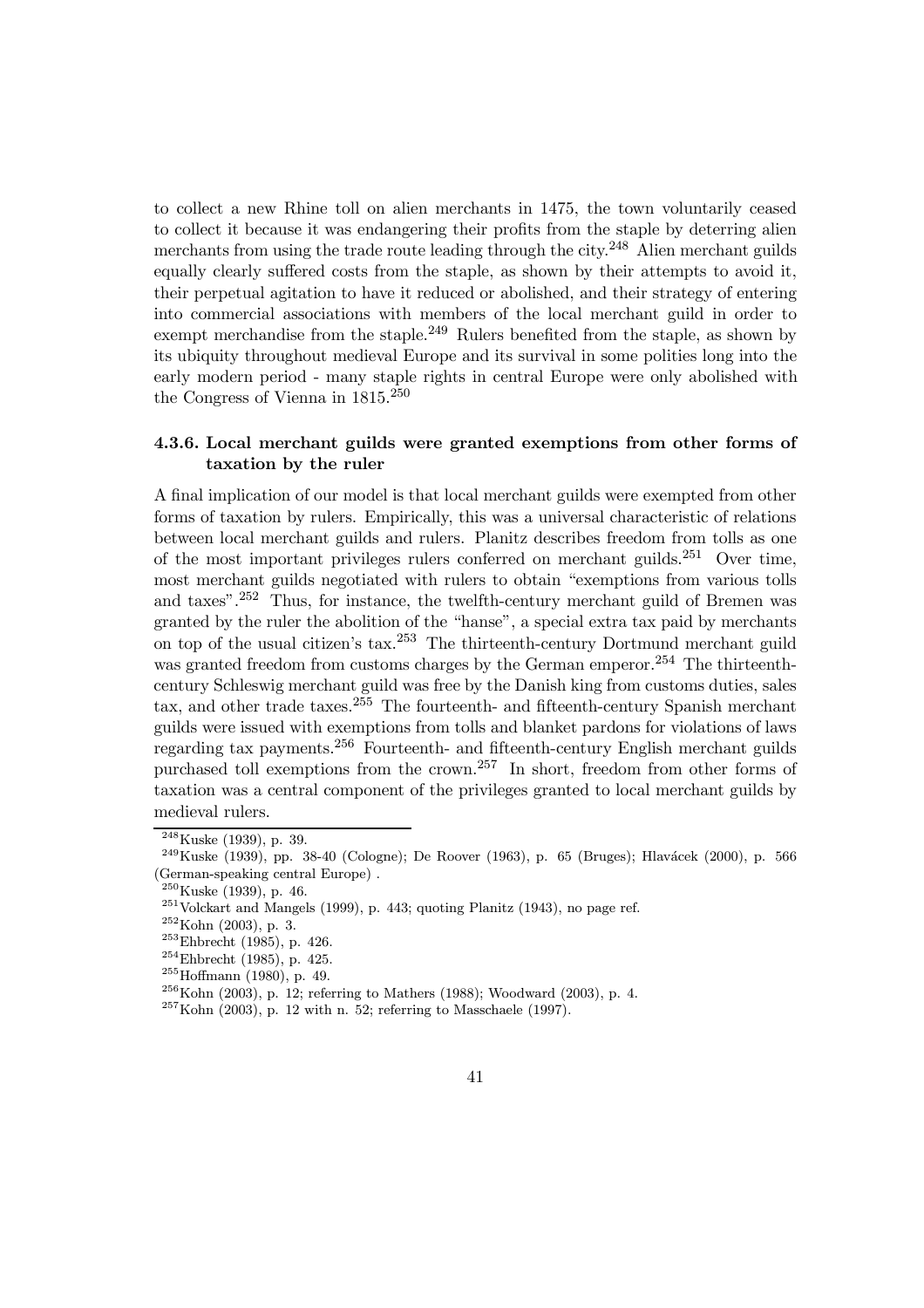### 5. Some further implications and extensions of the basic model

So far, our model explains two major bodies of evidence that the existing model ignores: why most merchant guilds were local, and why rulers were willing to grant them exclusive local trading rights and other economic privileges in return for various forms of payment. We now go on to explain why rulers often welcomed the establishment of *alien* merchant guilds, why they were willing to grant them a variety of economic privileges in return for lump-sum payments and other forms of transfer, and why most international trade centers had multiple merchant guilds (a fact ignored by the GMW model).

### 5.1. The evolution of ruler-guild relations and the role of alien guilds

To examine the evolution of ruler-guild relations, consider the simplest possible extension of the basic model to a repeated game setting. Let the two-period model described in Section 3 represent the stage game in an infinitely repeated game. Thus in what follows each "period"  $t$  will represent one realization of this stage game. The players' common discount factor is denoted by  $\delta$ . During each stage game, the random variable  $\theta_t$  will be an independent random draw from the distribution described in Subsection 3.2; that is,  $\theta_t$  takes the value  $\theta_L$  with probability  $\pi$  and  $\theta_H$  with probability  $1 - \pi$ .

The timing of the game is now as follows. At  $t = 0$ , the ruler decides whether to grant recognition to a merchant guild and on what terms. We can model this as the offer of a long-term contract to a subset  $S$  of merchants, specifying the privileges to be enjoyed by the guild (formed by this subset  $S$  of merchants) in all subsequent periods  $t$  $(t = 0, 1, \ldots \infty)$ , together with the transfers to be made by the guild to the ruler at the beginning  $(y_{0t})$  and end  $(y_{1t})$  of each period. The merchants can accept or refuse the oÆer. If they refuse, the ruler adopts the delegated taxation solution, which gives the merchants zero profits. If the offer is accepted, the game continues as specified in the contract, unless one of the two parties decides to deviate (see below).

In this setting, the first-best outcome from the ruler's ex ante  $(t = 0)$  point of view can be defined as one in which the ruler obtains utility  $U^{FB}$  in every period t, implying that his ex ante expected utility is given by:

t his ex ante expected utility is<br>  $U^* = \sum \delta^t U^{FB} = U^{FB}/(1 - \delta).$ 

Denote by  $C_0$  the ruler's contractual offer to the subset S of merchants at  $t = 0$ , and let the variable  $p_t$  take value 1 if the subset S of merchants is established as a merchant guild in period  $t$ , with monopoly rights over local trade and the right to levy dues on members; otherwise  $p_t$  takes value 0. Thus a contract  $C_0$  is defined as  $C_0 = \{p_t, y_{0t}, y_{1t}\}$ for  $t = (0, 1, ..., \infty)$ .

The first-best outcome can be sustained as a subgame perfect equilibrium of the infinitely repeated game between the ruler and the merchants as long as players are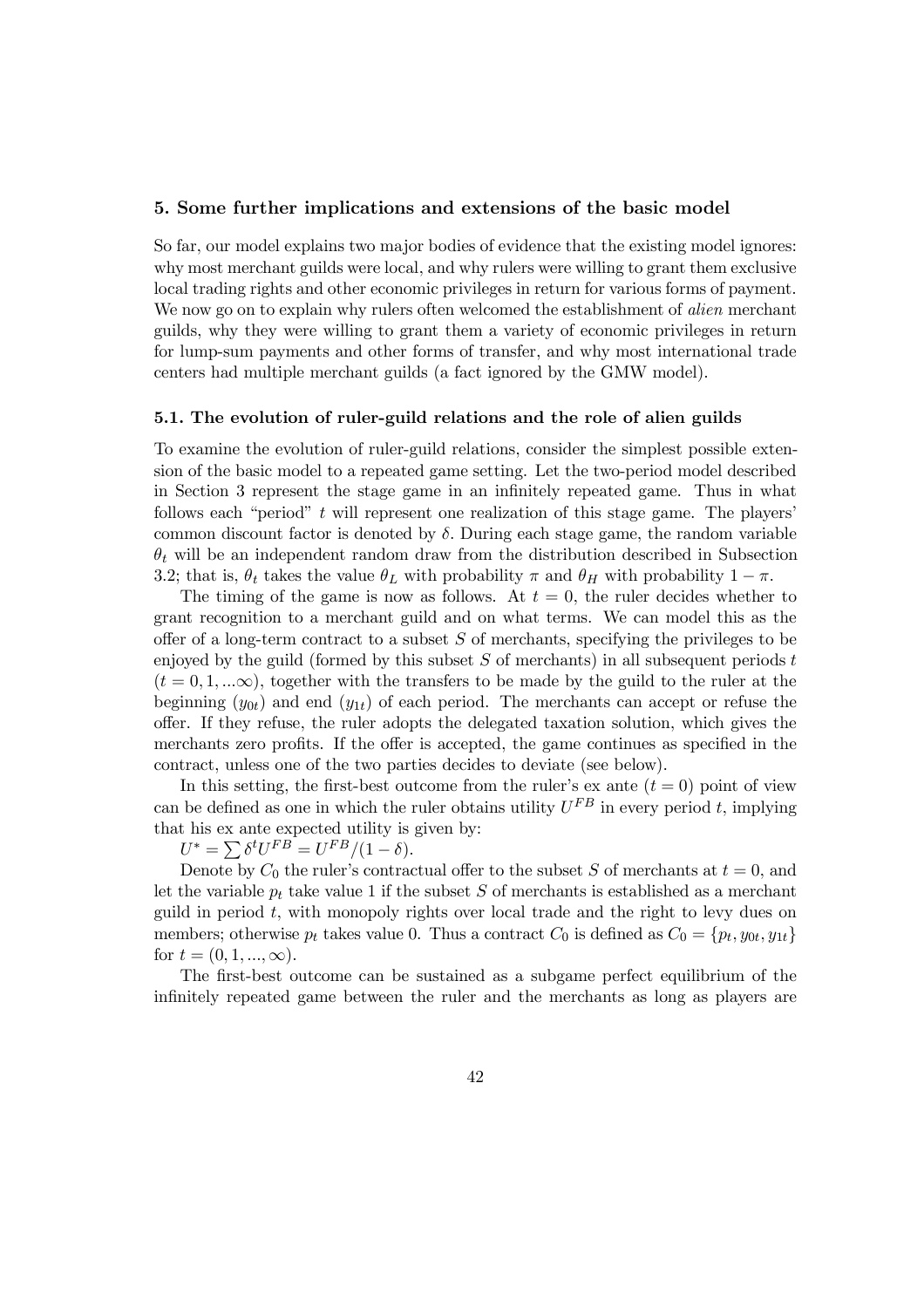sufficiently patient: $258$ 

Proposition 4 Suppose that the following condition holds:  $U^{FB}/(1 - \delta) > L + U^{DM}/(1 - \delta)$  (C1).

Then the following strategies form a subgame perfect equilibrium of the infinitely repeated game between the ruler and the merchants: at  $t = 0$ , the ruler offers the contract  $C_0 = \{p_t = 1, y_{0t} = L, y_{1t} = T^*(\theta_L)\}\$  for  $t = (0, 1, ..., \infty)$  to the subset S of merchants. If the merchants accept and respect the agreement, the ruler respects the agreement. If the merchants refuse the agreement, the ruler adopts the delegated taxation solution. If, having accepted the agreement, the merchants deviate during any period t, the ruler withdraws their privileges and adopts the delegated taxation solution from then on. The merchants at  $t = 0$  accept any offer from the ruler that gives them non-negative expected profits. If the ruler respects the agreement, so do the merchants. If the ruler deviates from the agreement during any period t, the merchants refuse to cooperate from then on.

**Proof:** The payments profile implied by the contract  $C_0$  gives the ruler expected utility  $U^*$ ; the ruler cannot do better than this. Given the ruler's strategy, the merchants cannot do better than accept his offer  $C_0$  at  $t = 0$ . It remains to show that neither the ruler nor the guild can gain by deviating in any subsequent period  $t$ . Deviation by the guild entails non-payment (or partial payment) of either L or  $T^*(\theta_L)$ . If the guild does not pay  $L$  in full, the ruler withdraws its privileges and hires an agent to collect taxes; the guild therefore cannot benefit from such a deviation. The same is true if the guild does not pay in full  $T^*(\theta_L)$ .<sup>259</sup> Deviation by the ruler entails withdrawing the guild's privileges and delegating tax collection to an agent just after the guild has paid L in full. The gain from this deviation in period t is  $L + U^{DM} - U^{FB}$ ; the loss is the difference between  $U^{FB}$  and  $U^{DM}$  in all subsequent periods. Condition (C1) implies that the ruler cannot benefit from such a deviation.<sup>260</sup>  $\Box$ 

Proposition 4 shows that the first-best outcome, in which the ruler obtains the

<sup>&</sup>lt;sup>258</sup>For simplicity we abstract from the possibility of involuntary default by the guild - that is, the possibility that at the beginning of some period t the guild may find itself with insufficient resources to make the payment  $y_{0t}$  (to the extent that the ruler cannot distinguish between voluntary and involuntary default, the latter will be punished in the same way as the former). Clearly if the likelihood of involuntary default is high, the first-best outcome is unlikely to be sustained in equilibrium over time. In practice this does not seem to have been a significant problem. Moreover, it is worth emphasizing that guilds were often able to provide non-financial assistance to the ruler (e.g. various forms of political support) which could substitute, at least partly, for financial transfers; evidence to this effect is presented below.

<sup>&</sup>lt;sup>259</sup>We assume that the tax collector can always raise at least  $T^*(\theta_L) - y_{1t}$  in tax revenues, once given the power to do so by the ruler.

<sup>&</sup>lt;sup>260</sup>Notice also that if the ruler tries to deviate by taking L from the existing guild, then withdrawing its privileges and offering to form a new guild with a different subset of merchants, the new subset of merchants will not be willing to make any ex ante payments to the ruler, for fear of suffering the same fate as the original guild. The ruler therefore could not gain from this type of deviation either.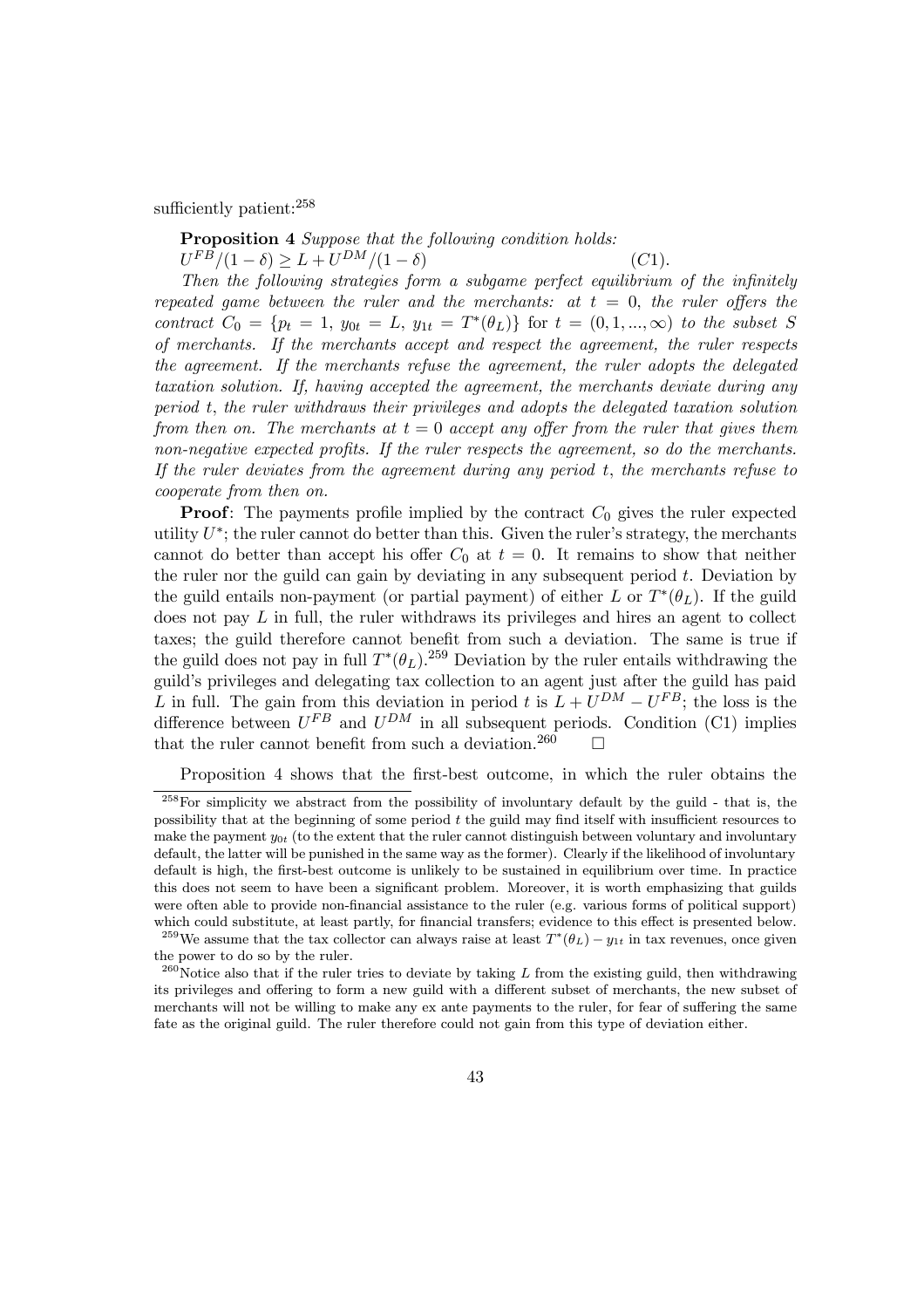total expected surplus from trade while the guild makes zero expected profits, can be sustained in equilibrium over time as long as  $\delta$  is not too low. How robust is this result?

We have assumed so far that the subset of merchants  $S$  that forms the guild is smaller than the set of all merchants  $A$  (which includes all agents potentially willing and able to act as merchants, i.e. to trade); indeed, this is what gave value to the guild's power to exclude non-members from trade (monopoly rights). This is consistent with available historical evidence, as discussed in Section 4.3 above.

However, once a guild was established and endowed with such monopoly rights, it typically used its power to try to become entrenched, eliminating or at any rate undermining potentially viable competitors so as to become the only credible player who could commit to providing the required levels of trade and regular sources of income for the ruler. Thus in the course of the twelfth- and thirteenth-century conflicts between the merchant guild and craftsmen's guilds in the German town of Goslar, the merchant guild actually prevailed upon the ruler to outlaw all guilds (except that of the merchants themselves) in 1219. When this prohibition was lifted again in 1223, the two guilds that continued to be prohibited were those of the carpenters and linen-weavers, a decision that is regarded as reflecting the economic interests of the merchants in dominating local trade.<sup>261</sup> To the extent that a merchant guild succeeded in undermining potential local competitors, it acquired some bargaining power relative to the ruler; it could then try to use this to obtain a share of the surplus from trade.

Going back to Proposition 4, notice that the ruler's "punishment" strategy, used to sustain the equilibrium, entails adopting the delegated taxation solution, which gives the ruler per-period utility  $U^{DM}$ . However, if the guild is fully entrenched, it can withdraw from trade and thereby reduce the ruler's utility to zero (no trade, no revenue). The guild, once entrenched, might be able to use this fact to renegotiate the original contract in its favour (i.e. so as to make positive expected profits); clearly, the extent to which it will be able to do this depends on the nature of the bargaining (renegotiation) game between the ruler and the guild. In practice, given that medieval rulers' coercive powers were typically subject to substantial limitations (rulers often faced both financial and political constraints - indeed merchant guilds played an important role in helping to alleviate both types of constraint, as will be discussed below), it seems highly likely that entrenched merchant guilds were indeed able to secure a significant share of the surplus from trade for themselves.

We therefore have the following implications for the evolution of ruler-guild relations over time. When guilds were first established, they were typically in no position to earn significant rents: more precisely, they did earn substantial rents from trade (monopoly profits), but these rents were used to obtain the continued support of rulers, without whom guild merchants could not have earned the rents in the first place. However, as

 $261$  Frölich (1934), pp. 36-7; Dilcher (1984), p. 71.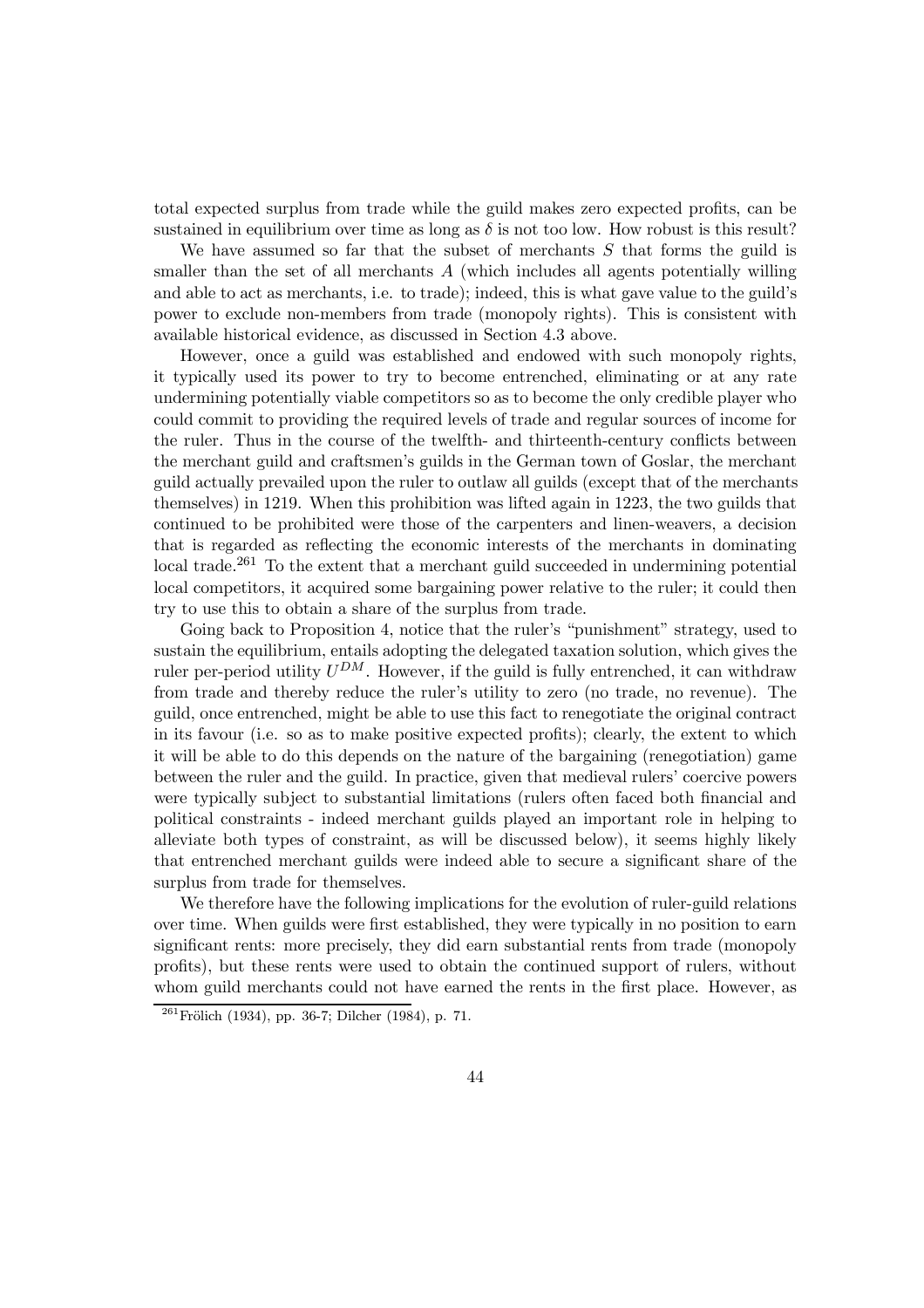time went by, those guilds that succeeded in becoming entrenched were able to acquire some bargaining power, which they used to obtain a share of the surplus from trade: the rents were then divided between rulers and guilds.

So far we have been referring to relations between each local ruler and the local guild. When a sufficiently well-organized guild of *alien* merchants arrives on the scene and tries to negotiate with the local ruler to obtain trading rights, this obviously affects the relative bargaining power of the local ruler and the local guild in their negotiations. To the extent that the alien guild represents a credible alternative to the local guild, the result is a decrease in the local guild's bargaining power, to the ruler's advantage. The implication is that, in many cases, the arrival of alien guilds should have been welcomed by local rulers, and opposed by local guilds.

Of course, in some cases the local guild may have been able to retain all its monopoly privileges - at a price. In other cases, the local guild's oÆer to the ruler may not have been sufficient to induce the ruler to turn down rival offers from alien guilds, partly because of diÆerences in what each guild could provide, and partly because each guild's bilateral negotiations with the ruler must have taken place under conditions of asymmetric information (thus, for example, the local guild probably possessed better information concerning local trade, while each alien guild probably had superior knowledge of its own costs). In practice, negotiations could take place over \partial" monopoly privileges: rulers of international trade centers were typically able to grant a wide range of privileges, including exclusive rights to trade in particular commodities, in particular areas, to particular customers, with corresponding reductions in, or exemptions from, different taxes on trade. This would have been of considerable interest to rulers, since in most cases they were likely to have even less direct access to relevant information than the guilds. In particular, their information about the true value to the guilds of the different privileges they could grant them must have been obtained to a large extent indirectly, from the offers that guilds were willing to make to be given those privileges. This suggests that rulers should have been willing to grant different privileges to a different extent to diÆerent guilds, with periodic renegotiations, in order to elicit information about the (changing) value of privileges over time.

## 5.2. Historical evidence in support of our model

We can now identify seven key *empirical implications* of this extensions of our model, which can be confronted with the historical evidence:

(1) Rulers welcomed the establishment of alien merchant guilds in their polities and granted them economic privileges.

(2) Local merchant guilds, on the other hand, objected to local rulers granting privileges to alien merchant guilds.

(3) Alien merchant guilds were able to prevent non-members from trading and to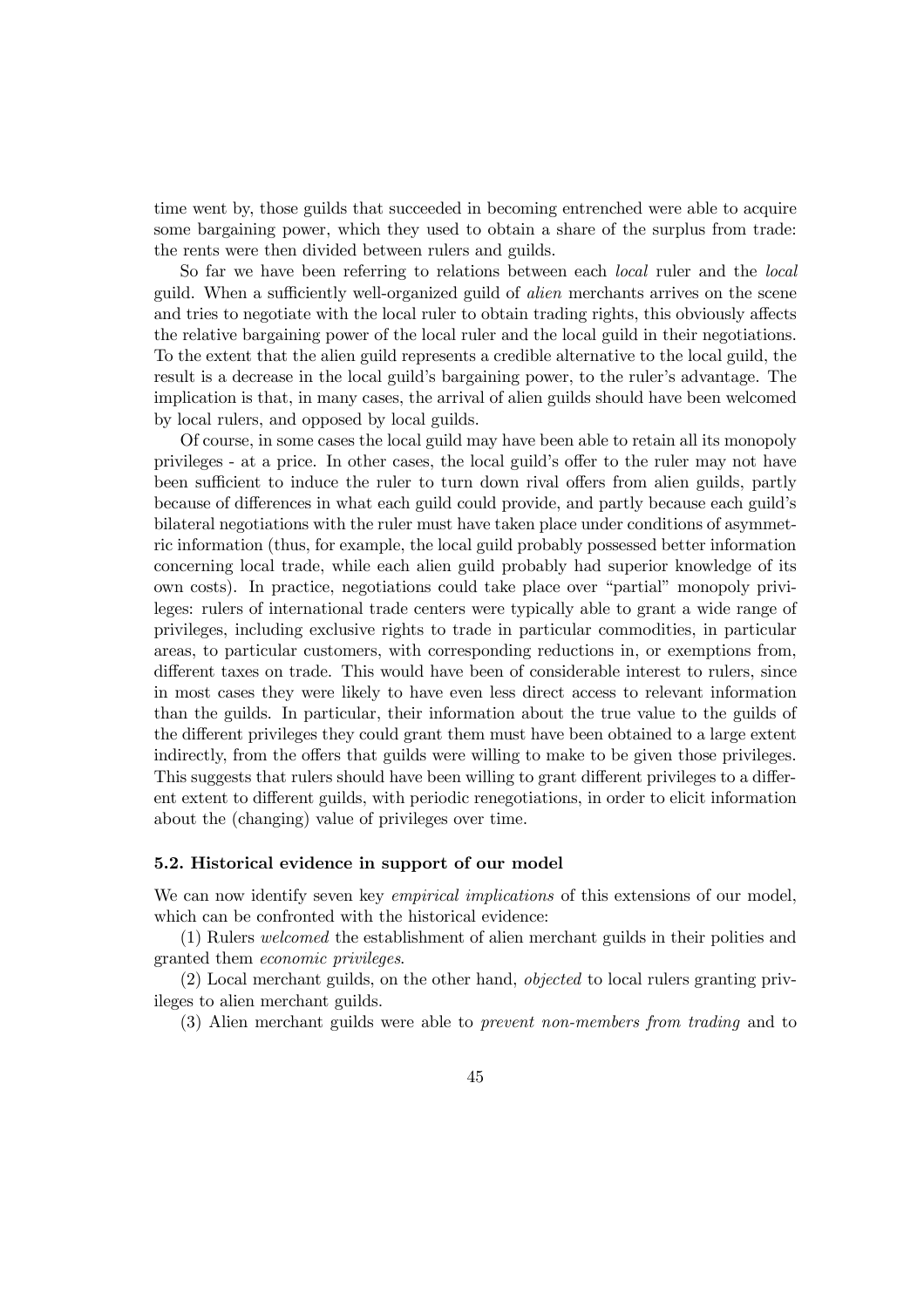### exclude applicants from membership.

(4) Alien merchant guilds established norms to promote their collective interest, particularly relating to prices, volume of trade, transactions with non-members, etc.

(5) Alien merchant guilds were able to impose sanctions to ensure that their members did not deviate from these norms.

(6) Alien merchant guilds were able to levy dues from their members, which were used, at least partly, to make *transfers* to the ruler, in return for their privileges.

(7) Rulers granted *different privileges* to different guilds in return for different transfers, with periodic renegotiations. These privileges included reductions in trade taxes. Part of the transfers from alien merchant guilds to rulers might take the form of *assis*tance in tax-gathering rather than direct financial payments.

Once again, the empirical implications of our analysis are strongly supported by the historical evidence.

## 5.2.1. Rulers welcomed alien merchant guilds

In the vast majority of documented cases, rulers welcomed the establishment of alien merchant guilds and granted them privileges. There were two reasons for this. First, an alien merchant guild could improve a ruler's bargaining position vis-à-vis other (local or alien) merchant guilds. Second, a new alien merchant guild could provide the ruler with additional fiscal assistance.

Medieval rulers are widely observed deliberately seeking to attract alien merchant guilds to their cities. Thus, for instance, from the twelfth century on, Danish rulers openly welcomed and offered privileges to guilds of north German merchants in Malmö, Copenhagen, and Ripen.<sup>262</sup> From the thirteenth century on, Swedish rulers did the same, granting north German merchant guilds commercial privileges and equal rights with domestic merchants in cities such as Stockholm and Lödöse.<sup>263</sup> From the  $1340s$ on, Norwegian rulers actively encouraged the German merchant guild in Bergen through granting it official contracts and privileges.<sup>264</sup> In 1417, the Genoese government tried to entice a German merchant colony to Genoa by it promising better conditions than those offered by the Venetians, including the privilege of exporting merchandise from the city's port, something Venice prohibited to foreign merchants.<sup>265</sup> In the fifteenth century, town rulers in the Low Countries competed with one another to attract the English guild of the Merchant Adventurers, because of the monopoly it enjoyed from the English ruler on exports of unfinished English woollen cloths, a central input into

<sup>&</sup>lt;sup>262</sup>Daenell (1905), pp. 25-6.<br><sup>263</sup>Daenell (1905), pp. 25-6.<br><sup>264</sup>Blom (1984), p. 18; Daenell (1905), pp. 26-7.<br><sup>265</sup>Ashtor (1983), p. 227.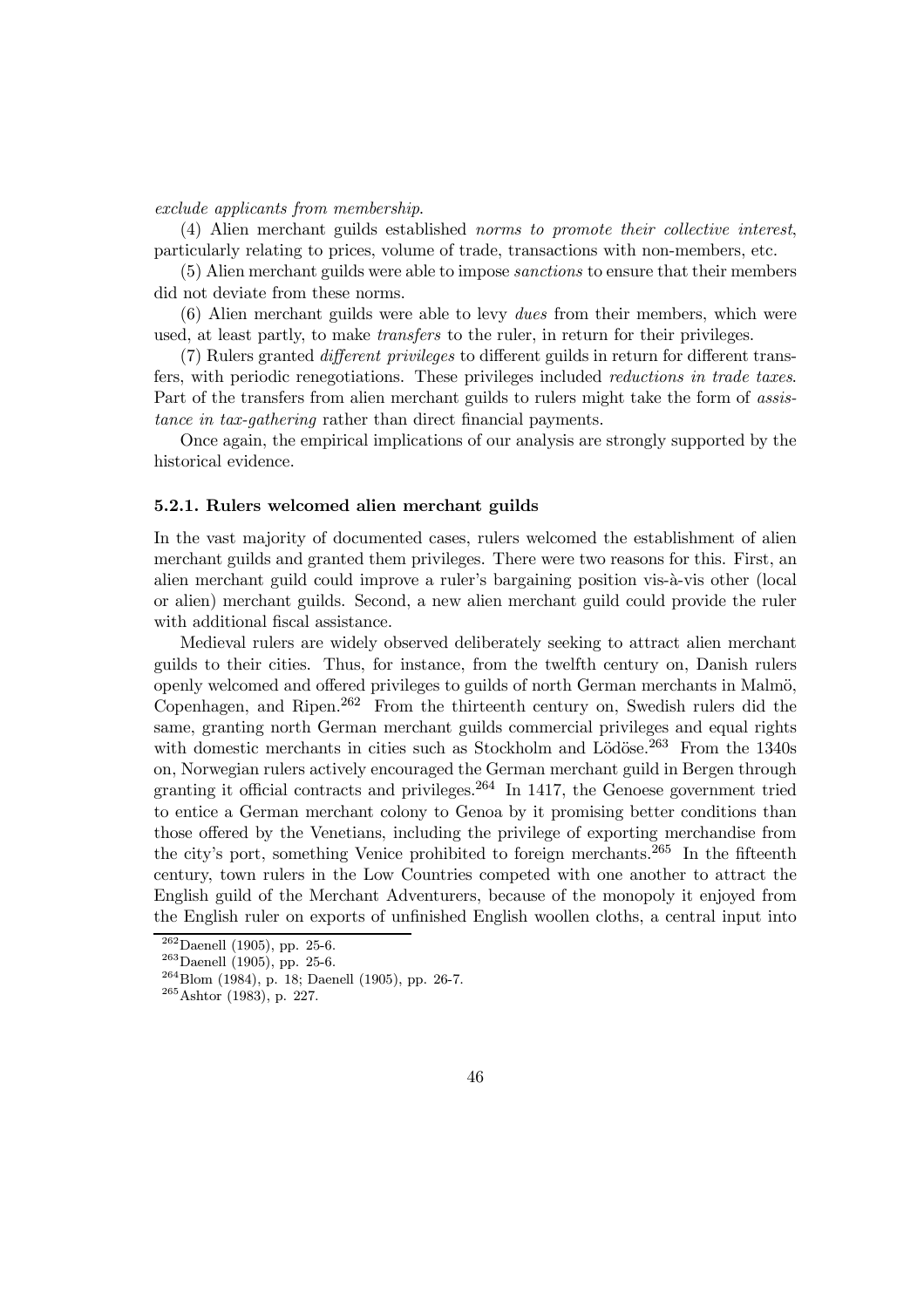the textile sector of most towns in the Low Countries.<sup>266</sup>

Rulers' willingness to welcome alien merchant guilds was sometimes explicitly motivated by the desire to reduce the entrenched power of an influential local or alien merchant guild. Thus, for example, in 1257 the ruler of Jerusalem granted privileges to the Anconitan merchant guild, in an attempt to obtain the political support of "a group" of Italian merchants who did not yet enjoy the special legal status of the Genoese or the Venetians".<sup>267</sup> In the 1350s, the ruler of Flanders granted staple privileges in Antwerp to the merchant guild of Amsterdam, in the hope of replacing the German Hansa which was embargoing his cities.  $268$  Likewise, in the 1420s, the Sultan issued new privileges to the Venetian merchant guilds in the Levant, and granted recognition to the Florentine merchant guild, motivated partly by his desire to reduce the powers of the powerful local Karimi merchant association.<sup>269</sup>

Rulers are also widely observed encouraging, or even ordering, alien merchant guilds to proliferate in their cities with a view to reducing the individual influence of each guild. Thus, for instance, the Greek emperors encouraged the formation of different alien merchant guilds in Constantinople and then deliberately fomented conflict between them so as to reduce their power.<sup>270</sup> As time passed, rulers in the Levant and other Mediterranean trading centers increasingly compelled merchants from minor Italian and Spanish cities to form separate guilds rather than trading as guest members of the colonies of the Venetians, Genoese, or Pisans.<sup>271</sup> In 1257, for instance, the rulers of Jerusalem explicitly stipulated that the merchants of Ancona were to trade as members of their own guild rather than pretending to be members of the Genoese and Venetian merchant guilds.<sup>272</sup> Around 1299, the rulers of Cyprus encouraged the separation of Provencale merchants into separate guilds for the merchants of Narbonne, Marseilles, and Montpellier, each with its separate "consul" in Famagusta. $273$ 

In summary, most rulers of long-distance trading centers welcomed alien merchant guilds and encouraged their proliferation, explicitly in order to reduce the bargaining power of any individual merchant guild, including those of local merchants.

<sup>&</sup>lt;sup>266</sup>Kohn (2003), p. 18, referring to Ramsey (1994).<br>
<sup>267</sup>Abulafia (1986), p. 535.<br>
<sup>268</sup>Daenell (1905), p. 21.<br>
<sup>269</sup>Ashtor (1983), pp. 284-6.<br>
<sup>270</sup>De Roover (1963), p. 62.<br>
<sup>271</sup>Abulafia (1988), pp. 186-9.<br>
<sup>272</sup>Abula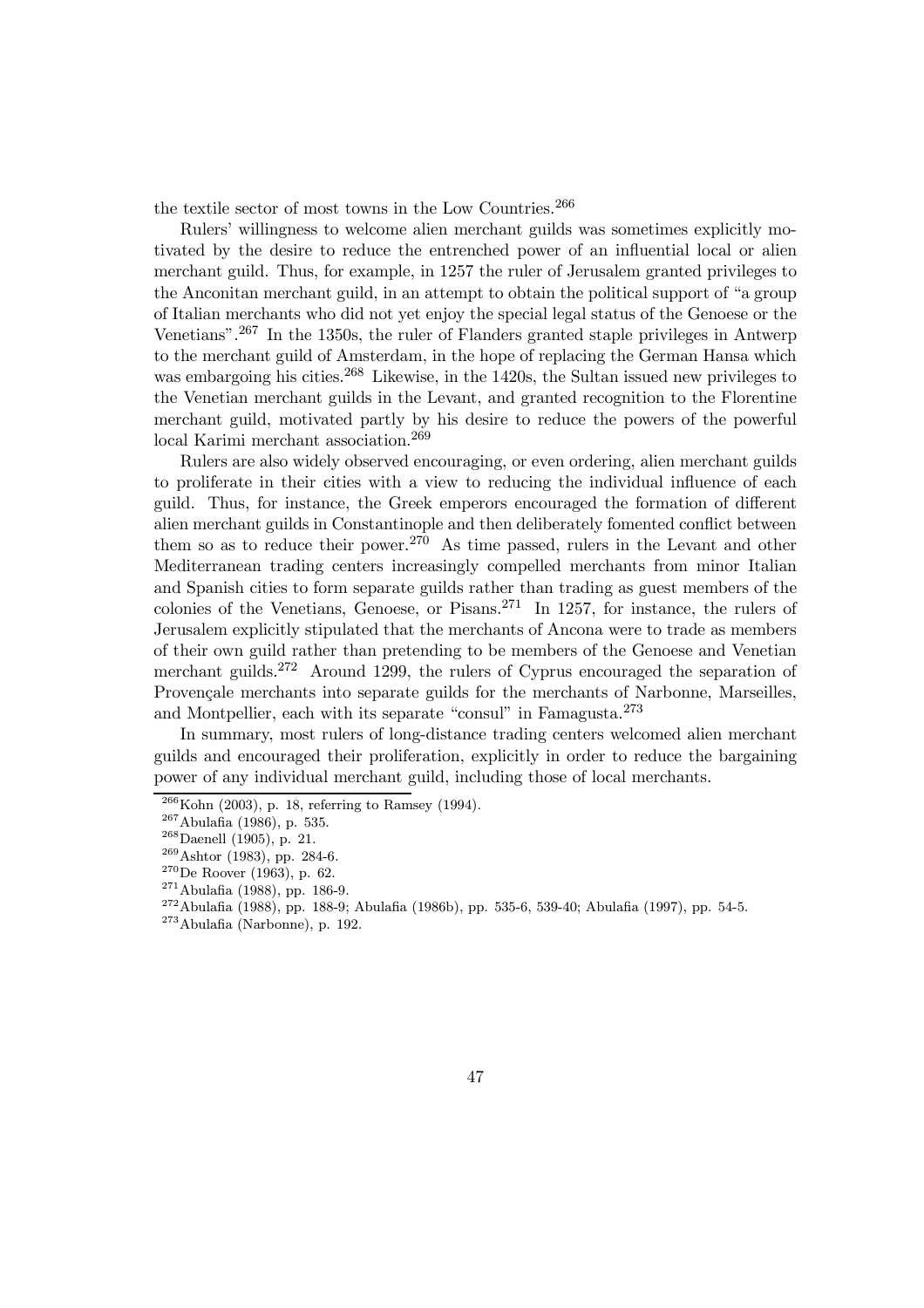## 5.2.2. Local merchant guilds objected to local rulers granting privileges to alien merchant guilds

Not surprisingly, local merchant guilds strongly objected to local rulers granting recognition and economic privileges to alien merchant guilds. In the mid-twelfth century, local merchants in Messina "grew restive" when the Sicilian rulers granted trading privileges to the merchant guilds of the Genoese, the Venetians, and the Pisans.<sup>274</sup> In 1157, the local merchant guild of the Danish city of Roskilde objected to the privileges granted by Waldemar I to German merchant guilds.<sup>275</sup> In 1280, the local merchant guild of Bruges objected to privileges granted to the German Hansa by the Flemish ruler.<sup>276</sup> In 1284, the local Norwegian merchants objected to privileges granted to the German Hansa by the Norwegian crown.<sup>277</sup> In the late thirteenth and early fourteenth century, the local merchant guild in London vehemently opposed what it regarded as the "exorbitant" privileges granted by English rulers to the German merchant Hansa.<sup>278</sup> From the thirteenth century on, local merchants in Novgorod sought to limit the trade of the German Hansa there by introducing the legal requirement (common in most major European trading cities) that alien merchants could only trade with locals through the intermediation of brokers who were members of, or appointed by, the local merchant guild.<sup>279</sup> In 1327, the local Karimi merchant association in Alexandria objected to the commercial privileges granted by the Sultan to European merchant guilds so strongly that it fomented a violent riot against the Venetian merchants.<sup>280</sup> In the fourteenth century, the Danzig merchant guild strongly opposed to the privileges granted by the ruler to the English merchant guild.<sup>281</sup> In the fifteenth century, the Bilbao merchant guild strongly opposed the recognition granted by the Spanish crown to English, Dutch, and French merchant consulates in the city.<sup>282</sup>

Alien merchant guilds which became established in a particular polity also sought to prevent the subsequent establishment of additional alien merchant guilds. The Venetian, Pisan and Genoese merchant colonies in the Levant went so far as to permit selected merchants from other alien cities to trade under their flag so as to prevent the erosion of their own political and economic power vis-à-vis the local ruler. This willingness waned, however, with the growing problems posed by "reprisals" - the practice by which rulers, particularly in the Levant and Byzantine Empire, penalized an entire merchant colony

<sup>&</sup>lt;sup>274</sup> Abulafia (1986a), p. 198.<br>
<sup>275</sup> Schütt (1980), p. 109.<br>
<sup>276</sup> Dollinger (1970), p. 48.<br>
<sup>277</sup> Dollinger (1970), p. 49.<br>
<sup>278</sup> Bernard (1972), p. 298; Lloyd (1991), pp. 21, 30.<br>
<sup>279</sup> Choroskevic (1996), p. 83.<br>
<sup>28</sup>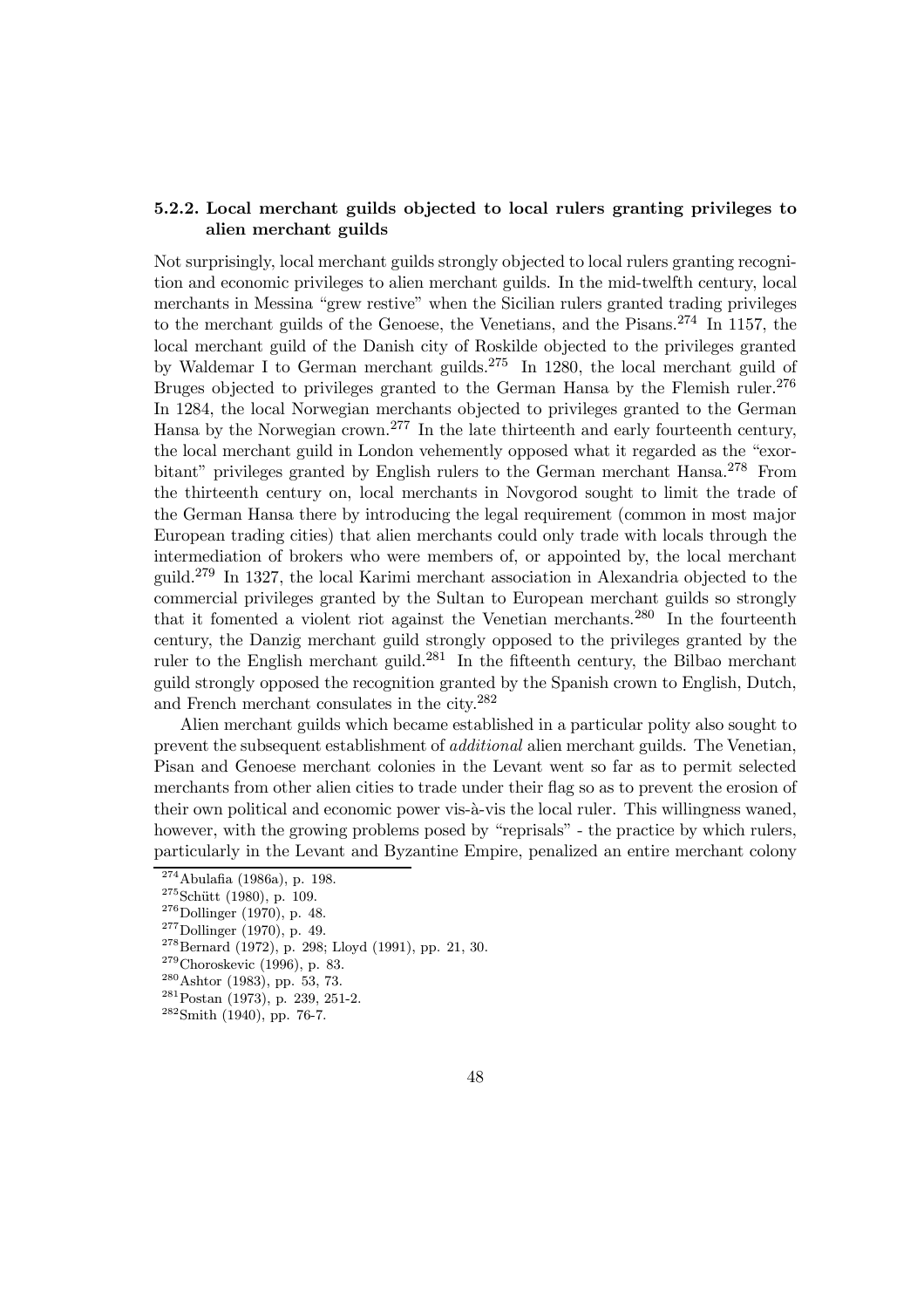when one member offended. Reprisals enormously increased the risks of admitting outsiders who could not easily be pursued in the home city, and created incentives for guilds to become more exclusive.<sup>283</sup>

# 5.2.3. Alien merchant guilds prevented non-members from trading and excluded applicants from membership

Alien merchant guilds actively sought to exclude non-members from trading in the alien polities in which they established themselves. Some alien merchant colonies defined membership quite loosely, and permitted citizens of allied cities to trade as members of the colony. This was particularly the case immediately after the colony was founded, or in alien polities where there were relatively few alien merchants from each metropolis. Thus it was most widely observed among the early Italian, Catalan, and French merchant colonies in the Levant, while it remained unusual in later periods and in centers with a greater density of alien merchants.<sup>284</sup> Early merchant colonies in alien polities had three incentives to widen their admissions policies: it increased their size and hence their bargaining power vis-à-vis the alien ruler; it increased their revenues from membership dues and hence the size of the transfers they could make to rulers; and it ensured that these merchants did not compete with guild members but rather complied with guild regulations directed at sustaining monopoly rents for the membership.<sup>285</sup> Unaffiliated merchants without an alien colony of their own had an incentive to seek guest membership in the alien merchant colony of another city, so as to enjoy its tax advantages and other privileges from the alien ruler.<sup>286</sup>

However, even those few alien colonies that did grant guest membership to merchants from allied cities progressively ceased to do so. Alien rulers preferred the merchants of each separate alien city to establish their own separate colonies, so as to increase lumpsum payments to rulers and decrease the bargaining power of any one guild. Thus in 1257 the rulers of Acre required the Anconitan merchant guild there \to search out and remove from their midst all pseudo-Anconitans"; its membership was restricted to "men of Ancona and its surrounding area".<sup>287</sup> Alien merchant colonies themselves, because of the growing threat of reprisals against an entire guild when one member committed an offence, began to prefer to exclude foreigners, whose behaviour they were less able to monitor and control through information networks in their home locality.<sup>288</sup> And home cities themselves came to prefer that their own merchants trade in their own merchant

<sup>&</sup>lt;sup>283</sup>Abulafia (1988), pp. 189-91; Abulafia (1993b), p. 55.<br><sup>284</sup>Abulafia (1986a), pp. 211-2; Ashtor (1983), pp. 68, 135, 138, 142, 145-6, 148, 237-8; Kohn (2003), p. 7.

<sup>&</sup>lt;sup>285</sup>Abulafia (1978), p. 68; Kohn (2003), p. 7.<br><sup>286</sup>Abulafia (1986a), p. 201.<br><sup>287</sup>Abulafia (1986b), pp. 539-40 (quotation); Abulafia (1997), pp. 54-5.<br><sup>288</sup>Abulafia (1988), pp. 189-91; Abulafia (1993b), p. 55; Ashtor (19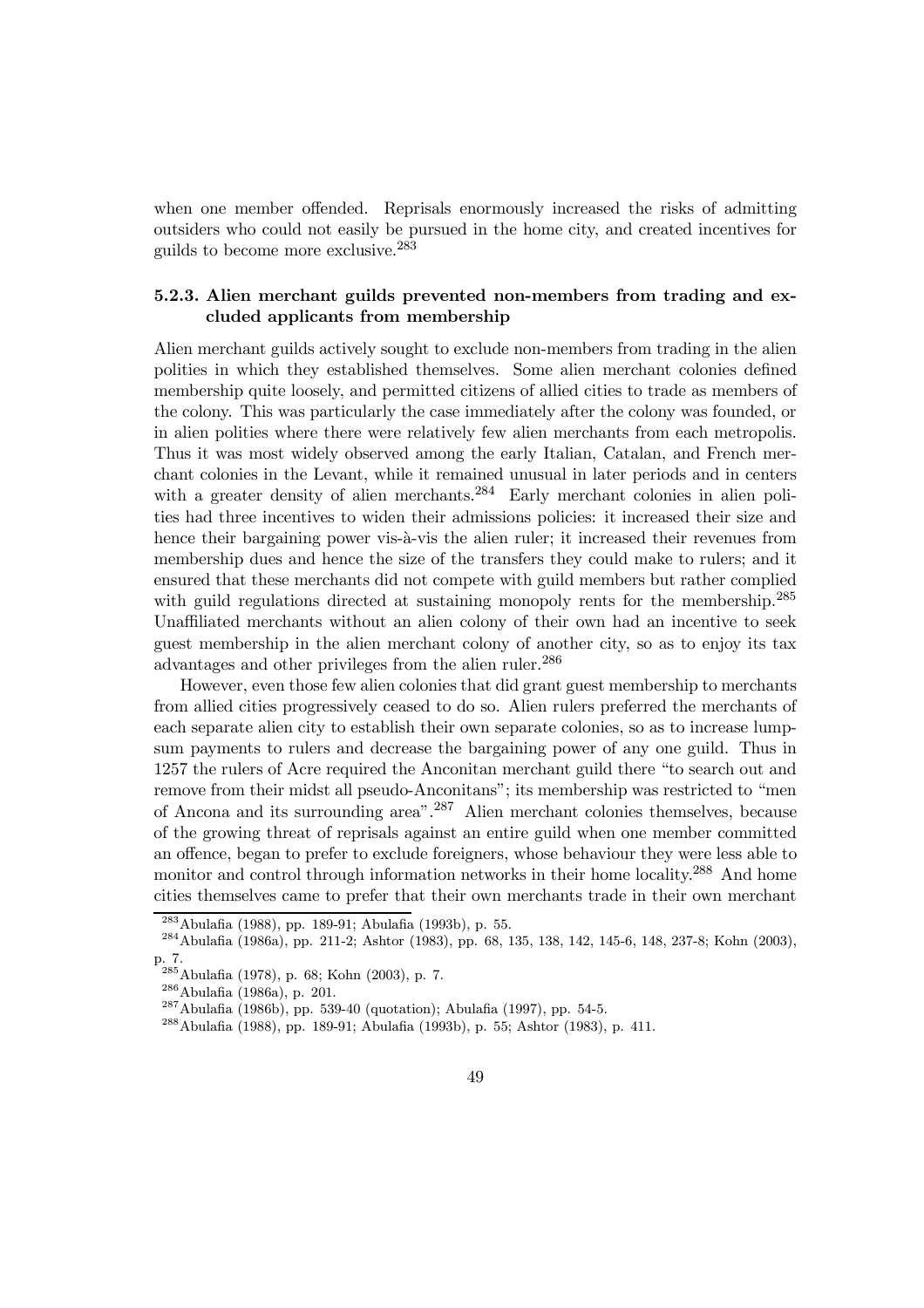colonies which were controllable by the home city, rather than encouraging competition by alien merchant guilds: thus in 1404 the Venetian government threatened confiscation for Venetian merchants trading on Anconitan ships.<sup>289</sup>

Outside the eastern Mediterranean, most alien merchant \colonies" never admitted members of other cities, and as a general rule guild membership was a pre-requisite for permission to trade. Thus, for instance, "refusal of an Italian merchant to join the appropriate colony in Flanders meant ostracism by his compatriots and commercial boycott".<sup>290</sup> The Genoese merchant guild in the Crimean trading center of CaÆa were of the view "that non-Genoese merchants should be discouraged from intensive competition", and in pursuit of this strategy its consul confiscated the goods of Sicilian merchants trading there on trivial excuses: "The Genoese regarded Caffa as entirely theirs."<sup>291</sup> The German merchant guild in Venice required every German merchant desiring to trade in Venice or the surrounding countryside to register with the guild; German traders who did not do so were forbidden to trade in the city or its *contado*.<sup>292</sup> In 1260 the German merchant guild in London placed limitation on the numbers and personal characteristics of those admitted to enjoy its privileges.<sup>293</sup> The trade between Venice and southern Germany was entirely in German hands, "and any infringement of this monopoly was severely punished".<sup>294</sup> In 1368, the German Hansa obtained privileges from Danish rulers over the Skåne fair, the main fixed international market of the Baltic region, and by this means \they excluded Scottish and English merchants and later forbade Flemish and northern French traders".<sup>295</sup> The English Merchant Adventurers appealed to royal courts to penalize unaffiliated English merchants who violated the Merchant Adventurers' monopoly by selling in Germany.<sup>296</sup> In the fourteenth and fifteenth centuries, citizens of Winchester were required to prove that they were members of the Winchester merchant guild before they were allowed to enjoy the reciprocal trading privileges negotiated in 1304 between the merchant guilds of Winchester and London.<sup>297</sup> The merchant guild of Burgos enjoyed a monopoly over Spanish trade to the Low Countries, and exclusion from this guild made it impossible to trade.<sup>298</sup> The merchant guilds of the Genoese and Venetians trading in the Levant issued rules forbidding their members from forming partnerships with members of other alien merchant

<sup>&</sup>lt;sup>289</sup>Ashtor (1983), p. 240.<br><sup>290</sup>Kohn (2003), p. 6 n. 20, referring to De Roover (1948).<br><sup>291</sup>Abulafia (1986a), p. 205.<br><sup>292</sup>Choroskevic (1996), pp. 84-6.<br><sup>293</sup>De Roover (1963), p. 113.<br><sup>294</sup>De Roover (1963), p. 116.<br><sup>295</sup>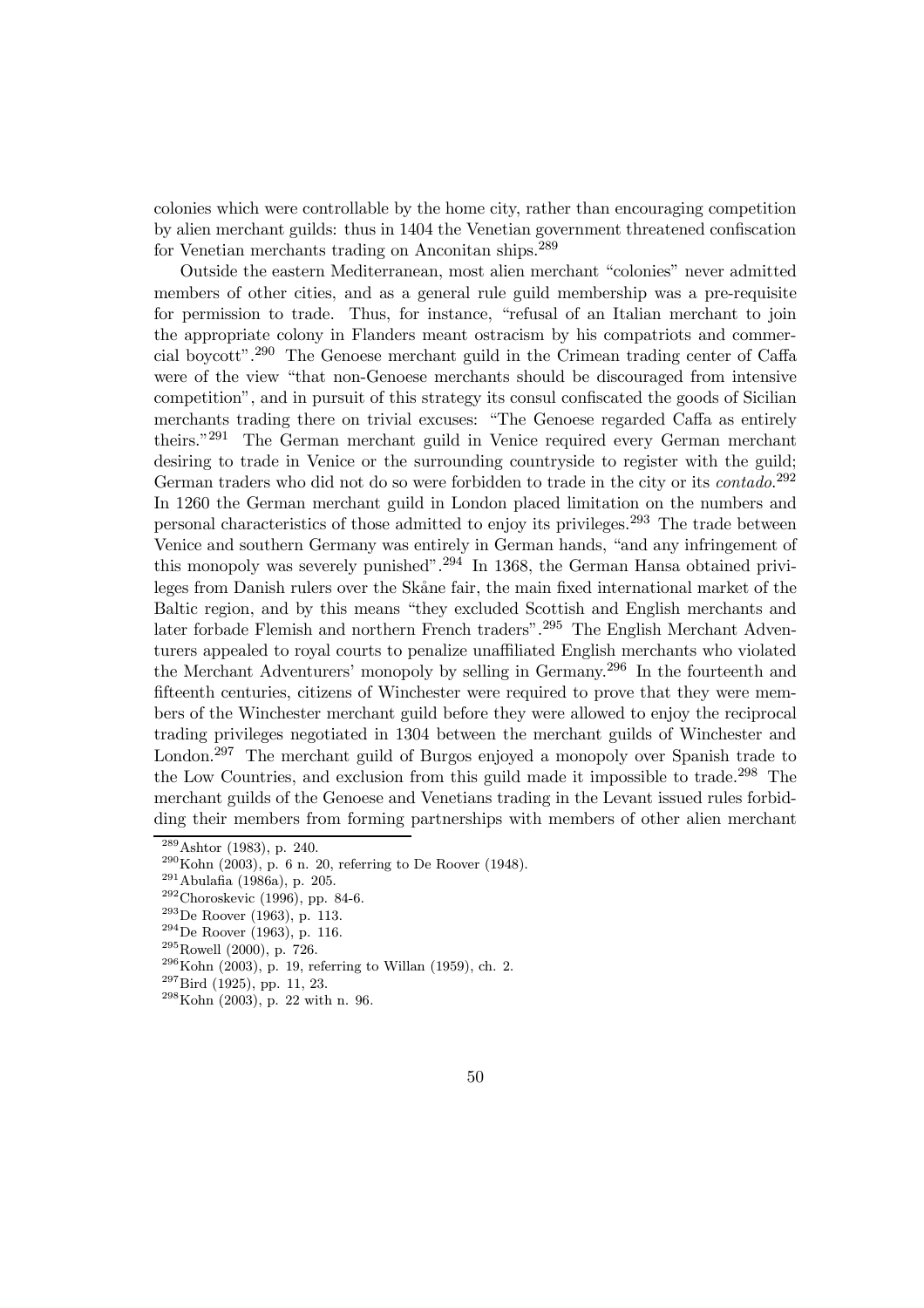guilds there.<sup>299</sup> It became the norm for most alien merchant guilds to limit membership and thus trading rights to guilded merchants from the metropolis and its dominions.

#### 5.2.4. Alien merchant guilds established norms to promote their interest

Alien merchant guilds established a variety of norms in order to promote their collective interest, and a structure of governance to decide upon these norms, monitor compliance, and punish violators.<sup>300</sup> As with the local merchant guilds of which alien merchant guilds were usually branches, the norms established fell into two categories: social norms directed at regulating the multi-stranded relationships among guild members that sustained solidarity; and economic norms explicitly directed at securing rents for the guild, particularly relating to prices, volume of trade, transactions with nonmembers, etc.

The first set of norms governed the social interactions between guild members which were often compulsory. Such norms of sociability - e.g. regular participation in guild assemblies and feasts - fostered the multi-stranded relationships by which guild members conveyed information about one another and informally penalized violations of guild norms. Thus, for instance, De Roover describes the social events organized by alien merchant guilds in Bruges as being held in order \to bring social pressure to bear upon the members".<sup>301</sup>

A few examples from well-documented alien merchant guilds illustrate the kind of economic norms they established and enforced. Thus the German merchant guild in Novgorod (founded in the twelfth century) imposed increasingly severe limits on the value of the wares each merchant could sell, the number of times he could visit Novgorod annually, the length of time he could stay, and the means of transportation he could use; it prohibited members from selling to individual Russians who visited the guild hostel, from dwelling in Russian compounds instead of the guild compound, from trading with Russians without a fellow guild member present, from competing with fellow-guild-members in buying wares from Russians, and from entering into any commercial association with Walloon, Flemish, or English merchants.<sup>302</sup> In 1278, the Venetian merchant guilds in Alexandria and Acre ruled that members arriving earlier than the annual convoy in August should not sell certain commodities and that no member should depart for Venice before mid-September, so that merchants travelling in the official convoy should not have to fear competition.<sup>303</sup> The Venetian merchant

 $^{299}_{300}$ Ashtor (1983), pp. 410-11.<br> $^{300}_{301}$ De Roover (1948), p. 20.<br> $^{301}$ De Roover (1948), p. 20.<br> $^{302}$ Choroskevic (1996), pp. 72, 75, 79, 83. We are particularly fully informed about the activities of this merchant guild because seven editions of its by-laws survive, covering the period 1225-1392 (ibid., p. 68). See also Daenell (1905), p. 10.

<sup>303</sup>Ashtor (1983), p. 10.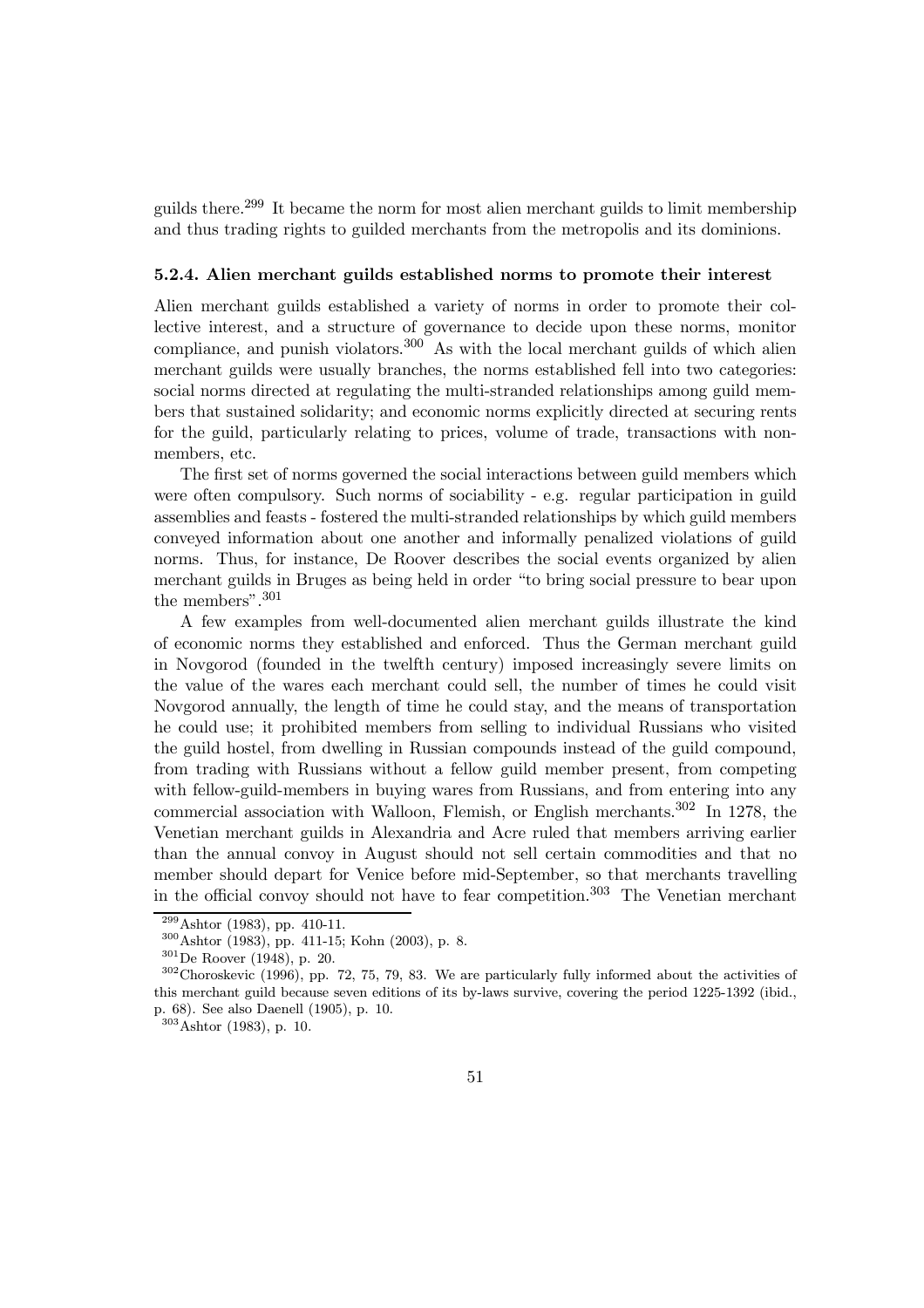guild in Acre in 1283 required all its members to pool their funds and purchase cotton jointly, "to prevent competition among them from driving up prices".  $304$  That same year, the Venetian merchant guild in Egypt proposed that all members should buy pepper in Alexandria collectively.<sup>305</sup> The Venetian guild in Alexandria also forbade its members to make purchases in Cairo, firstly "because there was no Venetian consul in the capital who could control the activities of the merchants and, secondly, because that would have resulted in dishonest competition since the spices were sold in Cairo at lower prices than in Alexandria".<sup>306</sup> The German merchant guild in Venice required every German merchant desiring to trade in Venice or the surrounding countryside to accept the services of a Venetian broker appointed from among the ranks of the local Venetian merchants, to trade only through the intermediation of this local broker, and to present a certificate from this broker before being permitted to export any wares from Venice. $307$ The English Company of Merchant Adventurers in the Low Countries and Germany allocated a sales quota to each member and required members to ship collectively and display their wares publicly at the guild's staple in Antwerp, enabling easy detection of violators of the quota.<sup>308</sup> The collective norms established by merchant guilds thus included economic rules directed at securing economic rents for members and social rules directed at enhancing the "multiplex" relations among members which enhanced the guild's ability to transmit information swiftly and organize collective action effectively in order to enforce its economic interests.

# 5.2.5. Alien merchant guilds imposed sanctions against deviations from guild norms

Like the local merchant guilds of which they were branches or consulates, alien merchant guilds imposed sanctions on those who violated their norms. Typically, penalties included fines, imprisonment, confiscation of wares, ostracism by fellow guild members, and expulsion from the guild which involved loss of the right to trade.<sup>309</sup> The German guild in Novgorod had two prisons in its hostel in which oÆenders against guild norms were incarcerated; the "cellar" prison was reserved for those who "sought to falsify or arbitrarily change the *Skra* [the guild by-laws]".<sup>310</sup> The German merchant colony in Venice fined members who concealed wares from the colony directors, sought to trade without using the services of a local broker, or violated the colony by-laws in any other

<sup>&</sup>lt;sup>304</sup>Kohn (2003), p. 19, referring to Lane (1973).<br><sup>305</sup>Ashtor (1983), p. 398.<br><sup>306</sup>Ashtor (1983), p. 398.<br><sup>307</sup>Choroskevic (1996), pp. 84-6.<br><sup>308</sup>Kohn (2003), p. 19, referring to Ramsey (1994), and Ball (1977).<br><sup>309</sup>Kohn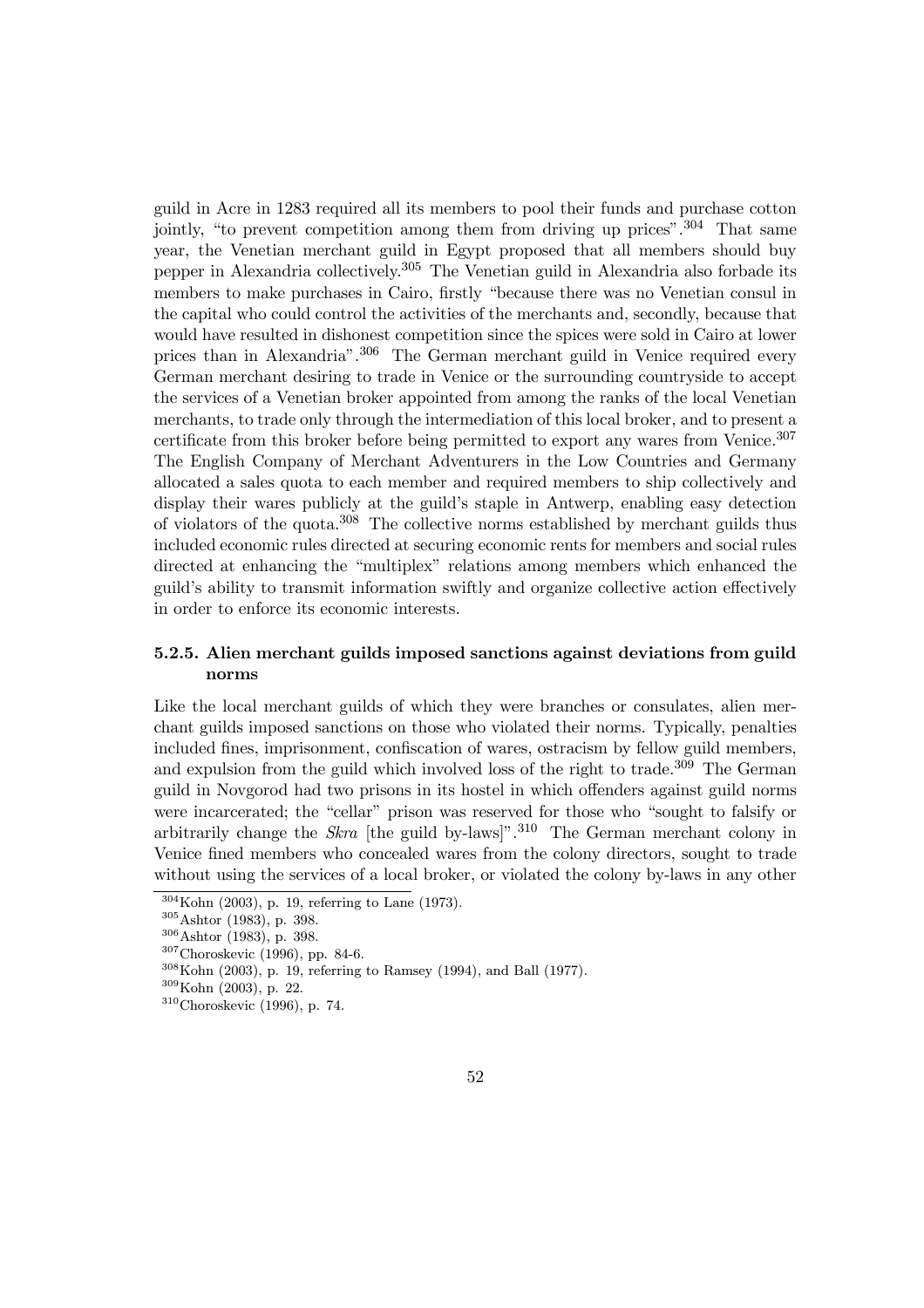way.<sup>311</sup> The merchant guilds of various European nations in Alexandria and other Levantine cities imposed drastic penalties on individual European merchants who applied to the Moslem authorities for the status of permanent residents, because their resulting \privileged status rendered unlawful competition with the other European merchants possible".<sup>312</sup> Venetian and Genoese merchant guilds in the Levant were continually having to impose penalties on members who tried to avoid paying their dues to the guild, engaged in trade through prohibited middlemen, violated guild rules on spice purchases from the locals, or disclosed guild decisions to locals.<sup>313</sup>

## 5.2.6. Alien merchant guilds levied dues from members which were used to make transfers to rulers

Like local merchant guilds, alien merchant guilds were able to levy financial contributions from their members. The German merchant guild in Novgorod (founded in the twelfth century) levied annual duties from members based on the value of their wares.<sup>314</sup> The Catalan merchant guilds levied special duties on commerce from their members at home, in Flanders, and in any part of the world where their members traded.<sup>315</sup> The Pisan merchant consulates in Sicily and Tunis levied taxes within the fondaco and expropriated the goods of merchants who died overseas.<sup>316</sup> The Genoese merchant consulates in Alexandria and Damascus regularly imposed and collected trade taxes, which usually amounted to 1 per cent of the value of merchandise shipped to or from these cities, and 3 per cent on shipments of gold and silver.<sup>317</sup> In times of financial need, however, the tax rates rose to much higher levels, as in 1406 when Genoese merchant guild in Alexandria imposed an import tax of 6 per cent and an export tax of 1 per cent on all members to help pay off extraordinary financial demands.<sup>318</sup> The Venetian merchant guild in Alexandria maintained a common fund called the cottimo which was used partly to make transfers to the Mamluk rulers, and which was sustained by regular imposts on its members, which rose from 1 per cent in the first half of the fifteenth century to  $4, 5$ , or even  $10$  per cent by the second half of the century - sufficiently high that individual merchants were constantly seeking ways to evade payment.<sup>319</sup>

The contributions guilds levied from members were used, at least partly, to make transfers to the ruler. These transfers typically took the form of lump-sum fiscal pay-

<sup>&</sup>lt;sup>311</sup>Choroskevic (1996), pp. 84-6.<br><sup>312</sup>Ashtor (1983), p. 400.<br><sup>313</sup>Ashtor (1983), p. 415.<br><sup>314</sup>Choroskevic (1996), pp. 71-2.<br><sup>315</sup>Smith (1940), pp. 61-4.<br><sup>316</sup>Abulafia (1993b), p. 55.<br><sup>317</sup>Ashtor (1983), pp. 228, 230, 33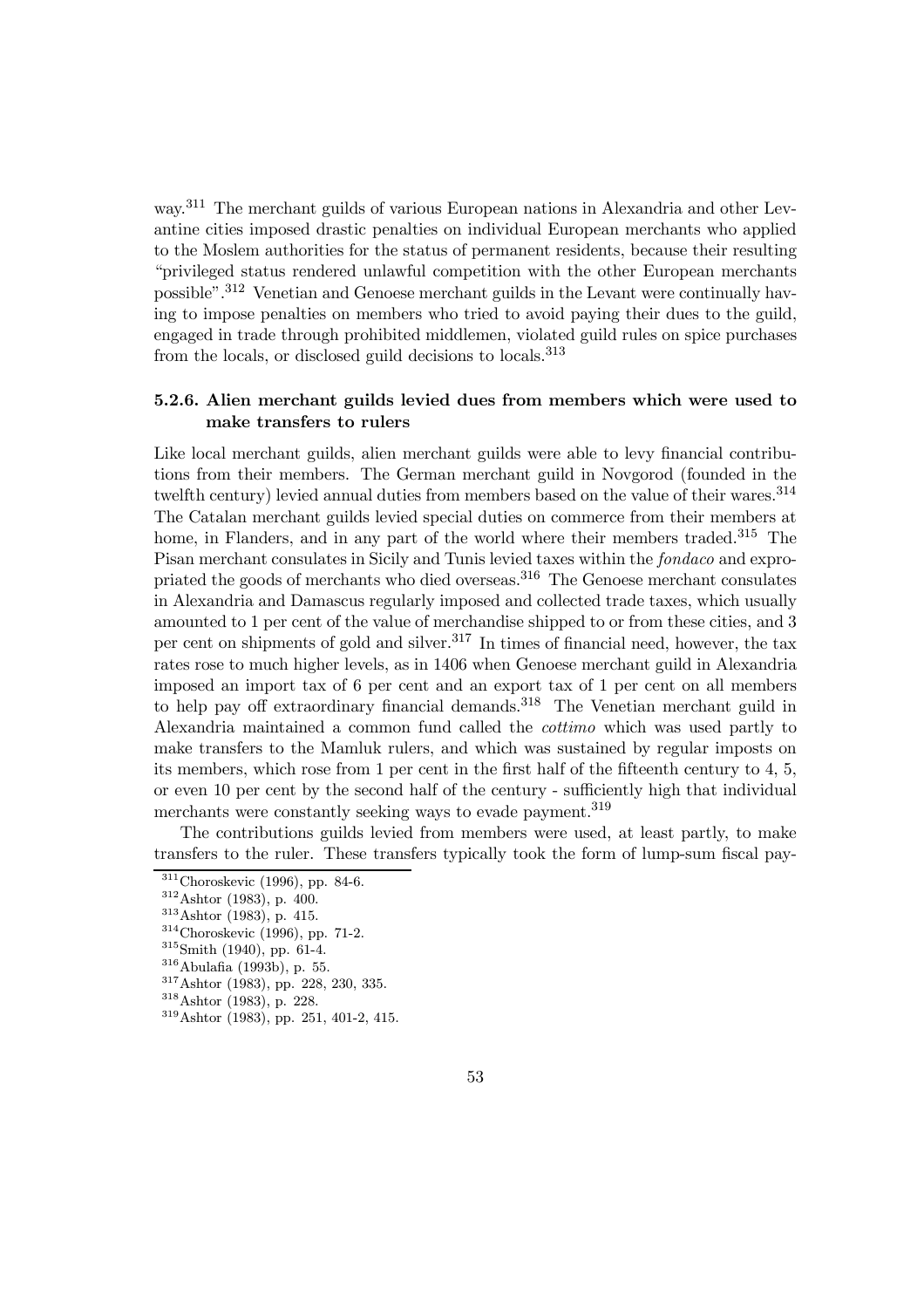ments, but also included assistance in tax gathering and promises of military and political support.

Throughout medieval Europe, alien merchant guilds "offered foreign governments payments in cash and loans on preferential terms".<sup>320</sup> As early as the 1080s, associations of alien merchants were providing \important Øscal revenues" to the Danish king, Knut the Holy, in return for which he "granted 'strangers and foreigners' equal rights with locals in Denmark".<sup>321</sup> From the later twelfth century on, the German merchant guild in Novgorod levied a \king's tax" from each member each year which was delivered directly to the Novgorod ruler.<sup>322</sup> In the early fourteenth century, the English kings granted trading privileges to alien merchant guilds in London in exchange for their paying additional customs duties, which the English crown need to finance its extended warfare in France.<sup>323</sup> In the fourteenth and fifteenth centuries, the German merchant colony in Venice represented "a significant source of money" for the Venetian government.<sup>324</sup> In the fourteenth and fifteenth centuries, the Venetian merchant guilds in Alexandria and Damascus made lump-sum payments to the Mamluk authorities, and agreed to make annual purchases of a certain quantity of pepper and sugar from the Sultan at above-market prices, in return for the grant of trading privileges.<sup>325</sup>

Transfers from alien merchant guilds to rulers sometimes took the form of assistance in tax-gathering rather than direct financial payments. Thus Edward III of England granted the German Hansa the right to collect the entire revenues from the customs from 1340 to 1343 in exchange for military loans made in  $1338-41$ .<sup>326</sup> Many of the regular imposts on trade collected by the Venetian merchant guilds in Alexandria and Damascus from their members were actually "extorted by the Moslem authorities but collected by the European consuls".<sup>327</sup>

Transfers to rulers also took the form of military assistance. During the Crusades, Genoa, Pisa and Venice offered naval assistance to the Crusaders in exchange for trading privileges for their merchant colonies in the ports of Palestine and Syria.<sup>328</sup> In 1189, the Pisan merchant colony gained full trading privileges at Acre in return for providing aid to the Third Crusade; the merchants of Amalfi, Marseille, Montpellier, and Catalonia were also offered trading privileges in exchange for material assistance to the Crusade.<sup>329</sup> In the twelfth and thirteenth centuries, the Venetian and Genoese merchant colonies in

 $\begin{array}{l} \text{$320$Kohn (2003), pp. 17-18$.}\\ \text{$321$Hoffmann (1980), pp. 30-1$.}\\ \text{$322$Choroskevic (1996), pp. 70-1$.}\\ \text{$323$Lloyd (1991), pp. 22-4$.}\\ \text{$324$Choroskevic (1996), p. 78$.}\\ \text{$325$Ashtor (1983), pp. 206-7, 215, 249-52, 401-2.}\\ \text{$326$Fryde (1958), pp. 2-8.}\\ \text{$327$Ashtor (1983), pp$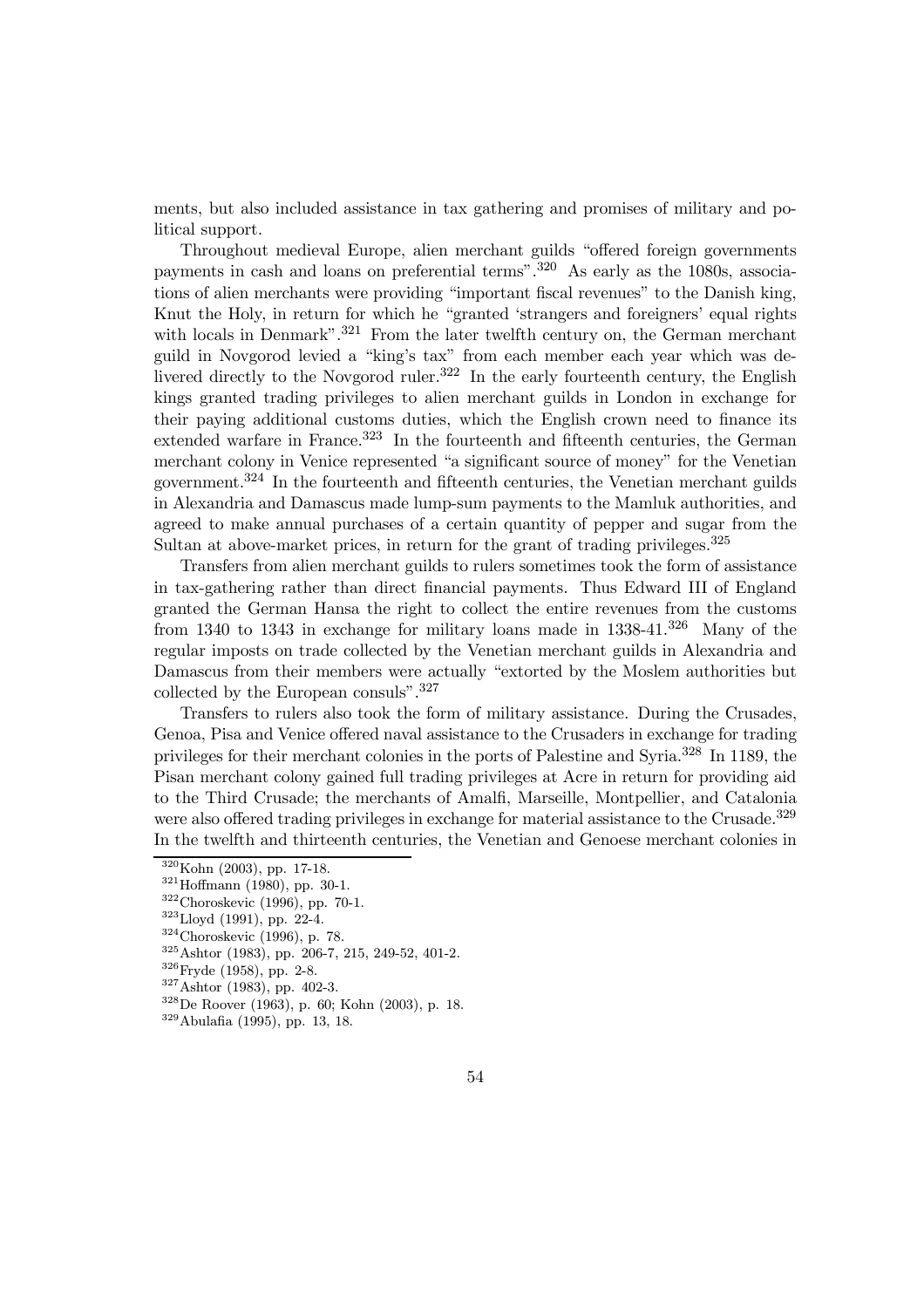Constantinople secured trading privileges in the town by offering naval support to the Greek Emperors there.<sup>330</sup> In the twelfth and thirteenth centuries, Italian merchant colonies supplied prohibited armaments to Egyptian rulers in order to secure expanded trading privileges there.<sup>331</sup> In 1245, the Pope granted trading privileges to the Anconitan merchant guild in the Kingdoms of Sicily and Jerusalem in "an attempt to win the firm support of Ancona in the early phases of the struggle between Innocent IV and the Hohenstaufen".<sup>332</sup> In 1257, the rulers of Jerusalem granted trading privileges (and land) to the Anconitan merchant guild in exchange for providing the then sizeable force of 50 armed soldiers to help defend the city, failing which the guild would have to pay a forced financial levy to recruit and equip such men; in addition, in time of military need all Anconitans actually present in Acre were to be obliged to help the ruler defend it.<sup>333</sup> In 1261, the Genoese merchant guild was awarded exceptionally handsome privileges from Emperor Michael VIII and his successors for Genoa's help in restoring Greek rule at Constantinople.<sup>334</sup> In the 1340s, King Magnus of Norway secured military support from the German Hansa and its constituent towns by granting it trading privileges.<sup>335</sup>

In summary, throughout medieval Europe, it was the norm for alien merchant guilds to make payments to rulers, whether directly in the form of financial contributions or indirectly in the form of assistance with tax collection or promises of military support.

## 5.2.7. Alien merchant guilds enjoyed tax exemptions from rulers

The privileges granted by rulers to alien merchant guilds usually included exemptions from trade taxes. These tax exemptions, like other privileges rulers granted, often varied from one merchant guild to another in the same polity, according to the differing value of the transfers and other benefits each guild could offer to the ruler.

Apart from commercial privileges, the most universal benefit granted by rulers to alien merchant guilds was freedom from tolls and other trade taxes.<sup>336</sup> Thus from the eleventh century onward, Italian merchant colonies secured "important judicial, fiscal and customs privileges" from rulers in the Levant and Africa.<sup>337</sup> French rulers granted reductions in tolls to Italian merchant guilds who passed through their realms on the way to the Champagne fairs.<sup>338</sup> In the mid-twelfth century, the Sicilian rulers granted the

<sup>&</sup>lt;sup>330</sup>Kohn (2003), p. 18, referring to De Roover (1971).<br><sup>331</sup>Abulafia (1995), pp. 16-17.<br><sup>332</sup>Abulafia (1986b), p. 531 (quotation); Abulafia (1993), p. 53.<br><sup>333</sup>Abulafia (1986b), pp. 535-6, 543; Abulafia (1997), pp. 54-5.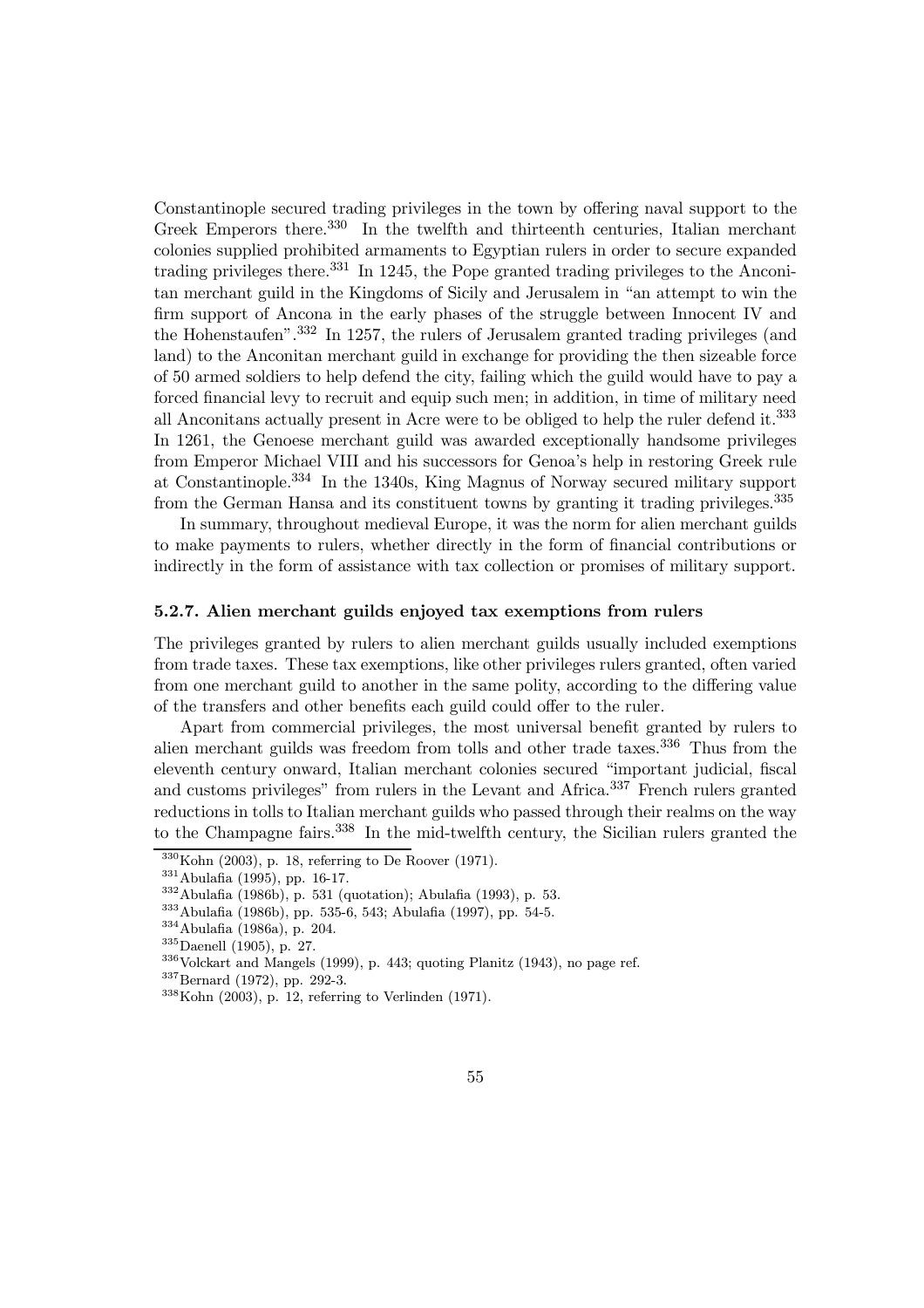merchant guilds of Genoa, Venice and Pisa major tax reductions in Sicilian ports.<sup>339</sup> In 1257, the ruler of Acre granted to the Anconitan merchant guild a tax reduction according to which its members were to pay 1 per cent of the value of goods brought in and taken out by sea from and to Christian lands, were totally freed from the seur plus tax on the diÆerent between the value of imports and the value of exports, but still had to pay tax on goods imported from pagan lands.<sup>340</sup> In 1331, the king of Armenia granted the Sicilian merchant guild a tax reduction, so that they would only have to pay 2 per cent tax on imports and exports.<sup>341</sup> In the first half of the fourteenth century, the Genoese merchant colony in the Tatar kingdom of the Golden Horde was granted reductions in customs charges.<sup>342</sup> In 1359 the rulers of Parchim in Schwerin confirmed customs reductions for three different alien merchant guilds trading in the town.<sup>343</sup> The fifteenth-century rulers of Flanders granted to the York merchant guild reductions on tolls and customs fees in Bruges, Antwerp, Barow, and Middleburg.<sup>344</sup> Thus throughout medieval Europe, from the Levant and Constantinople to England and northern Germany, rulers granted exemptions from trade taxes to alien merchant guilds.

Rulers granted different privileges to different guilds in return for different transfers, with periodic renegotiations. From the eleventh to the fourteenth century, the rulers of Constantinople granted tax exemptions or reductions to the merchants of (in descending order of the value of the exemptions) Venice, Genoa, Pisa, Catalonia, Narbonne, Ancona, Florence, and Ragusa, in contrast to local Greek merchants who had to pay full taxes.<sup>345</sup> In the Levant, the most powerful alien merchant guilds, particularly those of Venice, Genoa and Pisa, enjoyed generous tax exemptions from rulers, much larger than those enjoyed by the "minor nations" which could offer less fiscal and political support to rulers; "unprivileged merchants" (i.e., those without their own merchant guild to negotiate tax privileges for them) paid the highest taxes of all.<sup>346</sup> The twelfth-century rulers of Utrecht let the Norwegian merchants trade customs-free, required the Friesian and Saxon merchants to pay customs individually in money or wares, and charged Danish merchants a collective customs fee per ship.<sup>347</sup> The thirteenth-century Kings of England granted reductions in customs duties to the German merchant guild which

<sup>&</sup>lt;sup>339</sup> Abulafia (1978), pp. 71-2; Abulafia (1986a), p. 198.<br><sup>340</sup> Abulafia (1986), pp. 538-9.<br><sup>341</sup> Abulafia (1986a), p. 211.<br><sup>342</sup> Ashtor (1983), p. 82.<br><sup>343</sup> Theuerkauf (1996), pp. 184-5.<br><sup>343</sup> Theuerkauf (2003), p. 12, (1983), p. 69.

<sup>347</sup>Hørby (1984), p. 46.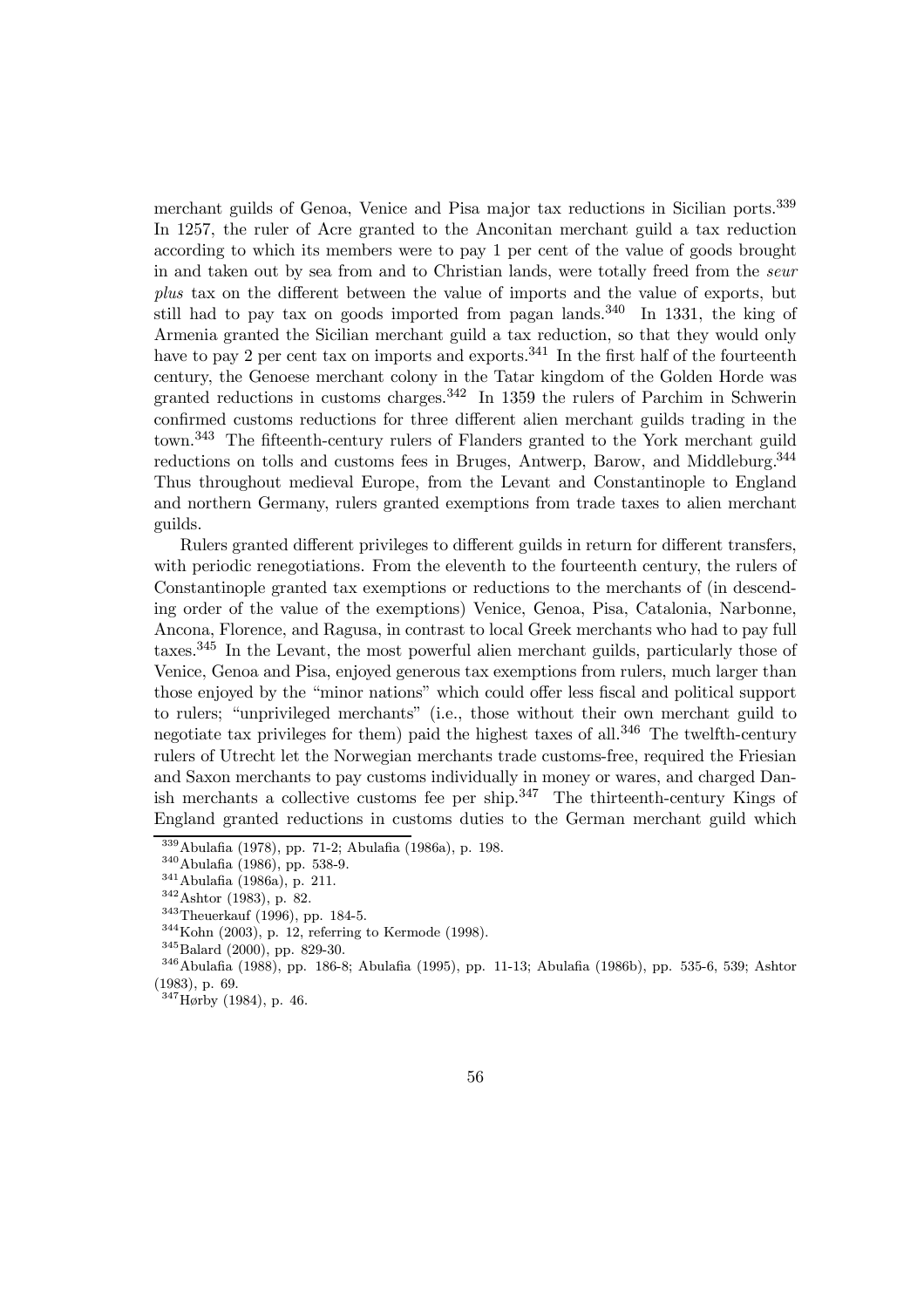were lower than those paid by other alien merchant guilds.<sup>348</sup> In the early fourteenth century, the ruler of Cyprus granted the Genoese and Venetian merchant guilds total exemption from trade taxes at Famagusta, and the merchant guilds of Pisa, Narbonne, Provence, Catalonia, and Ancona a reduction of the commercium (payable on entering or leaving the port) to 2 per cent of the value of the goods.<sup>349</sup> In the mid-fourteenth century the Genoese and Venetian merchant guilds in Egypt enjoyed the privilege of paying only 10 per cent customs dues, whereas other foreign merchants paid 15 per cent; in 1353, after diplomatic intervention by the Barcelona government with the Sultan, the Catalans were granted the privilege of paying 10 per cent as well.<sup>350</sup>

However, rulers generally continued levying some tolls from alien merchant guilds, alongside receiving lump-sums from them. As argued above, this was because rulers did not know how large the rents from trade privileges were, and preferred to retain the right to levy taxes that could be varied as circumstances changed or revealed themselves more clearly. This is well illustrated by the way in which Charles of Anjou found himself obliged to alter the prices of licenses to export wheat from Sicily: at the beginning of 1276, the price was set too high, which discouraged purchasers from buying export licenses; by August, the ruler "was obliged to lower the wheat tariff by a third in order to reduce market resistance; the court felt obliged also to permit grain sales to areas earlier under boycott, namely Pisa and Genoa".<sup>351</sup> Compelling alien merchant guilds to continue paying some trade taxes conveyed valuable information to rulers about the value of the trading privileges they were granting to the guilds.

### 5.3. Other benefits to the ruler

The establishment of merchant guilds is likely to have brought other benefits to rulers, beyond the key benefit identified in Section 4, namely the opportunity to tax local trade more efficiently, thereby increasing rulers' revenues from this source. In this section we consider two other possible benefits to rulers.

#### 5.3.1. Financing constraints

Medieval rulers could not easily borrow to finance their preferred investment projects, which included military campaigns, grand buildings, court display, and rewards to politi-

<sup>&</sup>lt;sup>348</sup>De Roover (1963), p. 113.<br><sup>349</sup>Abulafia (1986a), p. 210.<br><sup>350</sup>Some merchant colonies abroad had a certain amount of autonomy. For example, the branches of the German Hansa abroad sometimes had the right to elect their own local "consuls". The Genoese merchant colonies in the Levant were much more independent of their home cities than were those of the other trading nations, although by the end of the Øfteenth century the consuls of the Genoese merchant guild in Alexandria were being appointed by the Ashtor (1983), p. 84.

 $351$ Abulafia (1993b), p. 60.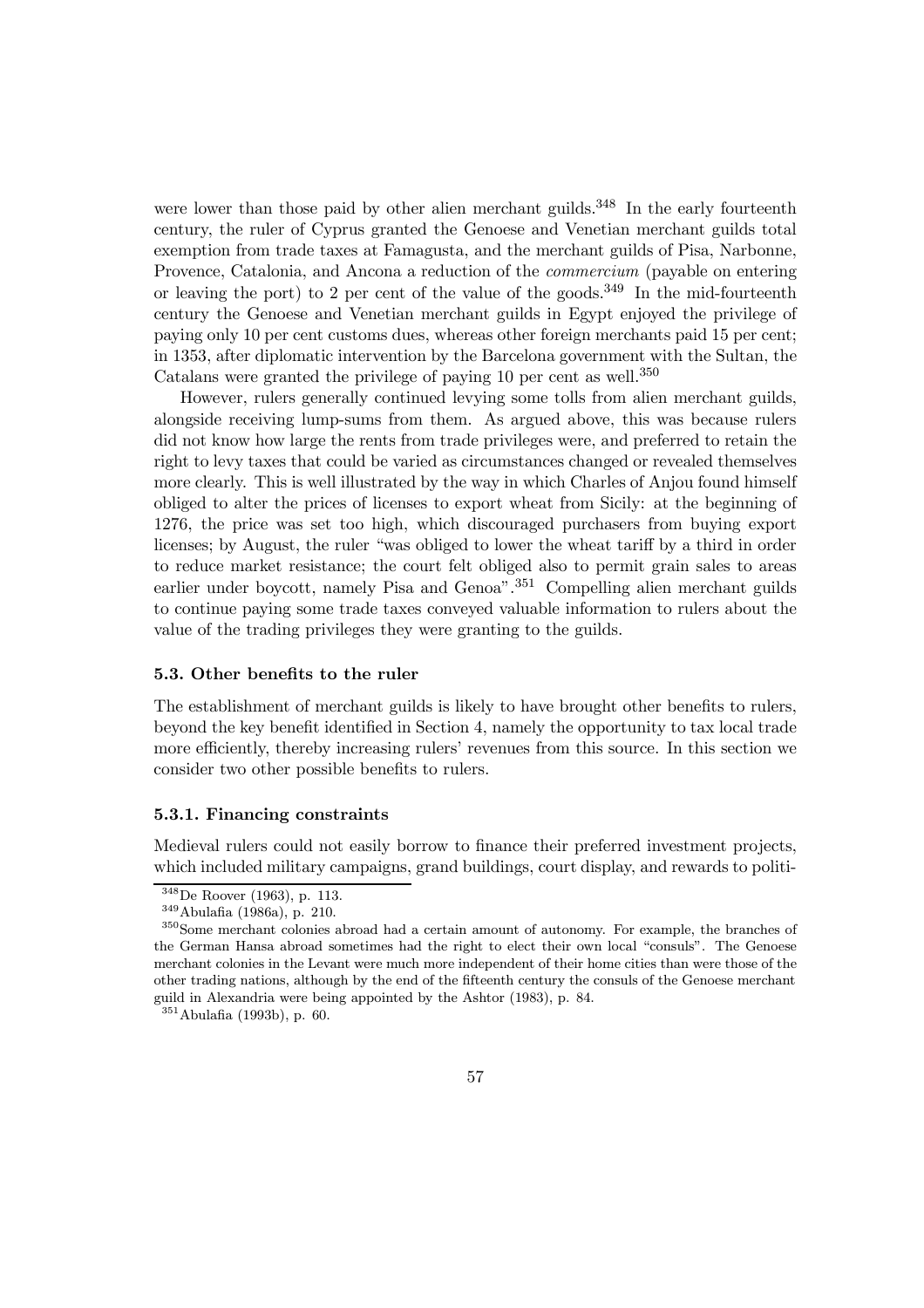cal allies. Thus, for instance, the fiscal initiatives of the rulers of Catalonia, particularly from 1162 onward, were largely directed toward securing large lump sums to finance military campaigns, diplomacy, court travel, and crusades. Catalan rulers increasingly mortgaged the right to collect taxes and tolls to creditors in order to secure ready money, but they also sold economic privileges to favoured groups. By the early thirteenth century, "credit may have approached the sum of taxation".  $352$  In later centuries, other Spanish rulers routinely granted privileges to local merchant guilds in exchange for assistance in floating military loans, or even for direct forced loans from the guild membership.<sup>353</sup> The governments of medieval Italian towns, too, borrowed heavily "to finance ordinary as well as extraordinary expenses" and were perennially short of sources of credit.<sup>354</sup>

Regular and reliable payments from merchant guilds could help to alleviate these financing constraints. In the context of the simple model developed in Section 3, for example, it is easy to see that the combination of the  $ex$  ante payment  $L$  and the  $ex$ post payment  $T^*(\theta_L)$  made by the guild could be valuable to the ruler (relative to the uncertain ex post payment associated with the delegated taxation solution).

A further potential role in alleviating rulers' financial constraints emerges from our analysis of the evolution of relations between rulers and merchant guilds. To the extent that guilds were able to acquire some bargaining power vis- $\lambda$ -vis rulers, thereby securing some rents, they may also have become a valuable source of *loans* for rulers. This may have been the case for entrenched local guilds and also for powerful alien guilds. Merchant guilds possessing sufficient bargaining power (because the ruler would suffer a significant loss if they decided to boycott trade) would have been in a much better position to lend to rulers than most other possible creditors. The guilds' power may therefore have helped rulers when they needed to borrow but could not easily do so from other sources because it was difficult for them to commit (credibly) to repay.

The historical evidence shows that this was indeed the case. Both local and alien merchant guilds made very large loans to medieval rulers, who occupied "first place among their customers and consumers of credit".<sup>355</sup> Indeed, in their demand for loans from merchants, medieval rulers "were importunate and often could not be denied".<sup>356</sup> In return for supplying credit to rulers, merchant guilds and merchant companies were granted \legal privileges and exemption from export duties, the mortgaging of customs to them and the profits from rights of moneying".  $357$ 

Local merchant guilds were a very common source of credit for their local rulers.

<sup>&</sup>lt;sup>352</sup>Bisson (1984), pp. 80-3, 88, 120, 130, 138, 141-2.<br><sup>353</sup>Smith (1940), pp. 37, 48, 64-5, 85.<br><sup>354</sup>Botticini (2000), pp. 166, 179-83.<br><sup>355</sup>Bernard (1972) (quotation); Spufford (2000).<br><sup>356</sup>Bernard (1972), p. 326 (quota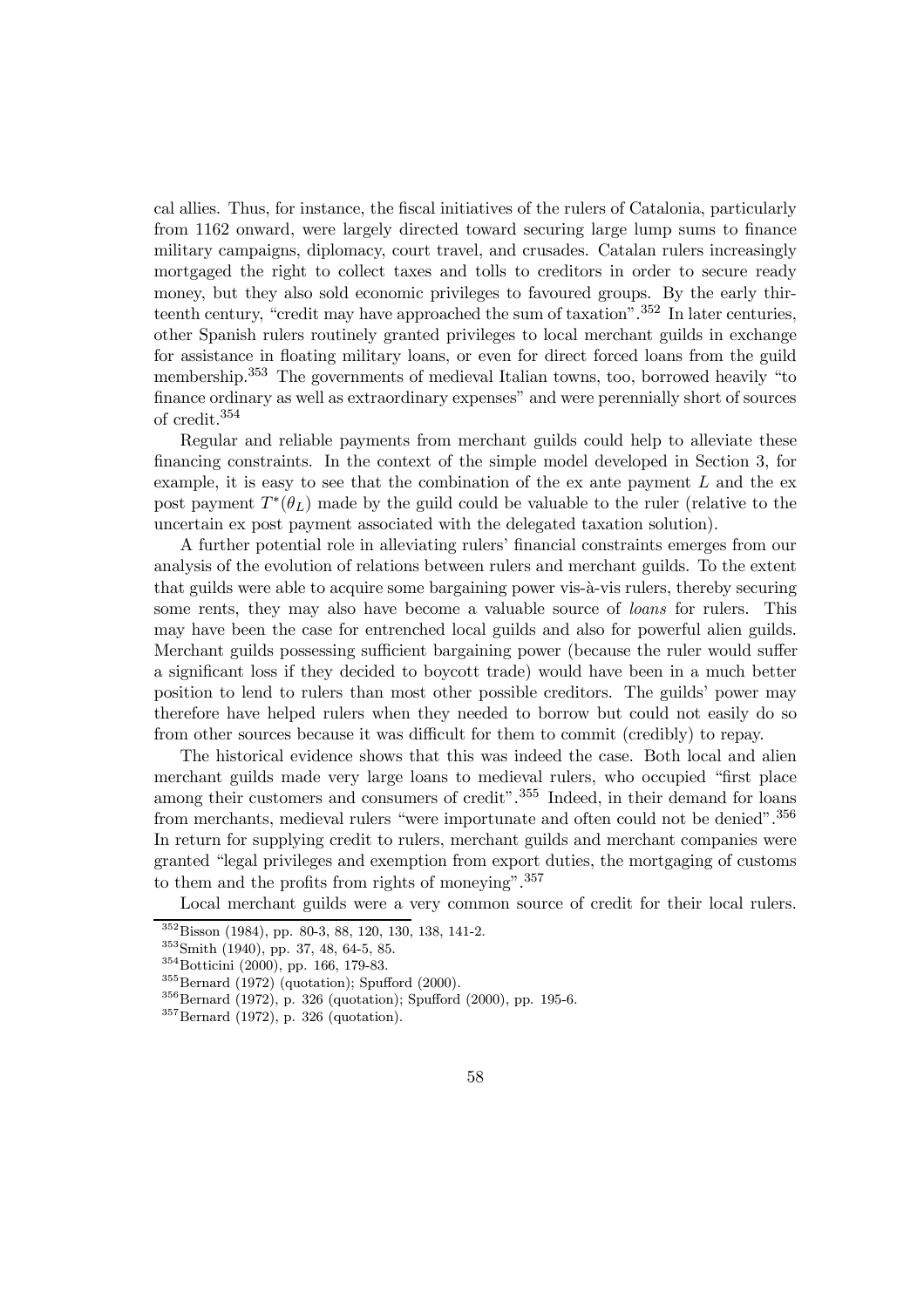In 1174, for instance, the Cologne merchant guild made a large loan to its ruler, the Archbishop of Cologne.<sup>358</sup> English merchant companies levied special dues from their member in order to finance huge loans to the ruler, "and as a result of such assistance, the privileges of these companies were increased from time to time".<sup>359</sup> Between 1250 and 1382, the Karimi merchant association in Alexandria made large loans to the Sultan of Cairo and the King of Yemen, in return for legal privileges over the spice trade.<sup>360</sup>

Alien merchant guilds were also a frequent source of loans for rulers. In the midthirteenth century, the Genoese merchants lent 80,000 livres to King Louis IX of France for a crusade, with the debts being underwritten by the merchants of Piacenza.<sup>361</sup> From the end of the thirteenth century onward, the German Hansa made huge loans to the English crown, particularly to finance wars with France. Edward III was helped to the throne in 1327 in place of his father through loans from the Hansa. In return for these loans, English rulers rewarded the Hansa with wool-export licenses, reductions in customs dues, and the right to collect customs dues from other merchants. Nevertheless, the crown never fully repaid the Hansa.<sup>362</sup> In 1312-3, members of the Florentine merchant colony in Venice were threatened with expulsion from the city unless they provided financial services at below market rates to the Venetian state.<sup>363</sup> Throughout its fourteenth-century wars, the Venetian government granted foreign merchants the right to engage in local as well as maritime trade, in exchange for their assistance with war finances.<sup>364</sup> Thus, for instance, in 1380-2, "privileges rained upon foreigners, as a cure for the profound liquidity crisis brought on by the War of Chioggia"; these included permits to purchase real estate, relaxation of ceilings on participation in maritime trade, reductions in discriminatory commercial taxation, and greater ease of becoming Venetian citizens.<sup>365</sup> In 1400, the Lithuanian ruler's sole source of credit was the German Hansa; when the Hansa refused him a loan (following a rule passed by Hansa headquarters temporarily outlawing all lending activity because of a currency crisis in Bruges), the ruler interpreted this refusal as falsely implying that he tended to default on his debts, and "ordered a whole series of severe measures against the Hansa merchants".<sup>366</sup> In the 1470s the ruler of Naples borrowed heavily from Florentine merchants, in return granting the Florentine merchant guild in Naples tax reductions, monopolies, and grain export licenses .<sup>367</sup>

<sup>&</sup>lt;sup>358</sup>Planitz (1940), p. 73.<br>
<sup>359</sup>Scott (1912), p. 10.<br>
<sup>360</sup>Ashtor (1983), pp. 73-4, 271-83.<br>
<sup>361</sup>Bernard (1972), p. 326.<br>
<sup>362</sup>Dollinger (1970), pp. 56-7; Fryde (1958), p. 2.<br>
<sup>363</sup>Mueller (1997), pp. 258-9.<br>
<sup>364</sup>Keda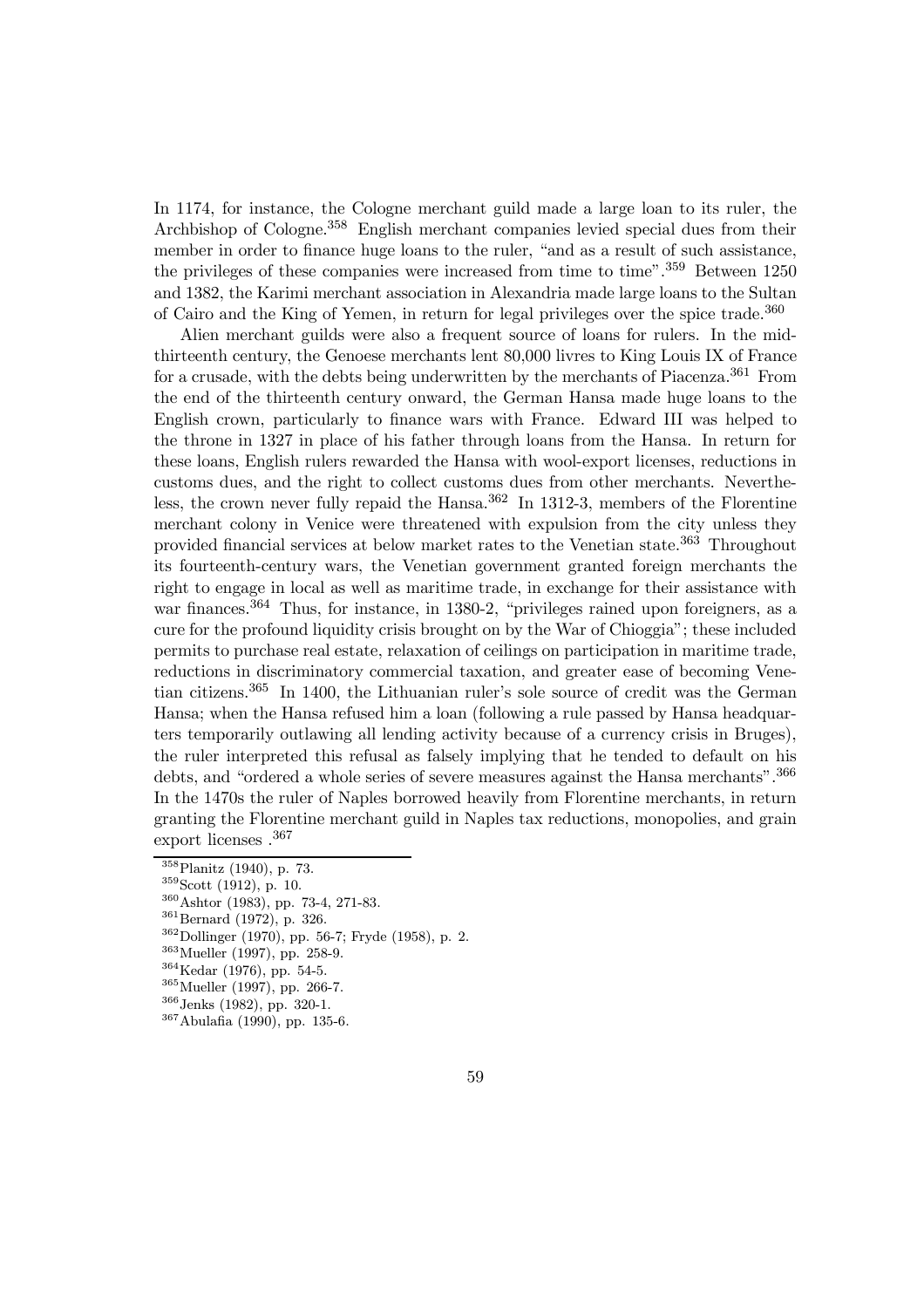In summary, throughout medieval Europe, both local and alien merchant guilds played an important role in providing loans to credit-strapped rulers, who returned the favour by granting them with legal privileges enabling them to reap rents from these rulers' subjects.

### 5.3.2. Countervailing powers: merchants and nobles

In some cases, rulers may have benefited from the formation of merchant guilds because they enabled merchants to exercise some countervailing power to the (considerable) power held at the time by the landholding nobility. This possibility can be illustrated very simply. Suppose that the ruler has a policy instrument at his disposal, denoted by P, with the following characteristics:

 $\cdot$  if P is implemented, the nobles (as a group) receive net benefits of value  $B > 0$ , while merchants (as a group) incur a net loss of value  $C > 0$ . For simplicity, assume that  $P$  entails no costs or benefits for any other players;

 $\cdot$  if P is not implemented ("status quo"), the net benefits to everyone are equal to zero.

Consider first the case where the nobles are powerful and well-organized, so that they can negotiate effectively with the ruler as a group, while merchants are not organized at all, and unable to negotiate with the ruler in any way. The ruler's objective, as before, is to maximize his revenue, which in this case comes from \contributions" made by players wanting to influence his policy decision (more generally, the ruler's objective may also be to keep/increase his political power, in which case the \contributions" may include an element of political support, as well as financial transfers).

Since the merchants are not organized and unable to "lobby" the ruler, the only possible contributions come from the nobility. Thus nobles have a great deal of bargaining power relative to the ruler (particularly if the ruler's need for contributions is high - e.g. when he faces a potential threat or challenge). As a consequence, nobles will be able to "persuade" the ruler to implement  $P$  at a low cost to themselves in terms of contributions. Let the value of their contributions in this case be  $y_B < B$ .

Now suppose the merchants are organized in a guild, which can negotiate with the ruler and offer a contribution to influence his policy decision. If  $B > C > y_B$ , the ruler will still implement  $P$  (which is socially efficient in this case), but he will be able to extract a higher contribution from the nobles, of value C. If, on the other hand,  $C > B > y_B$ , the ruler will not implement P (the status quo is socially efficient in this case), and he will be able to extract a contribution of value B from the merchant guild.

This simple example clearly illustrates the more general point: rulers, given the power held by the nobility, had an interest in encouraging and helping the merchants to become organized as a group, so as to represent a countervailing power to the nobility.

The historical evidence shows that medieval rulers did seek to diversify their sources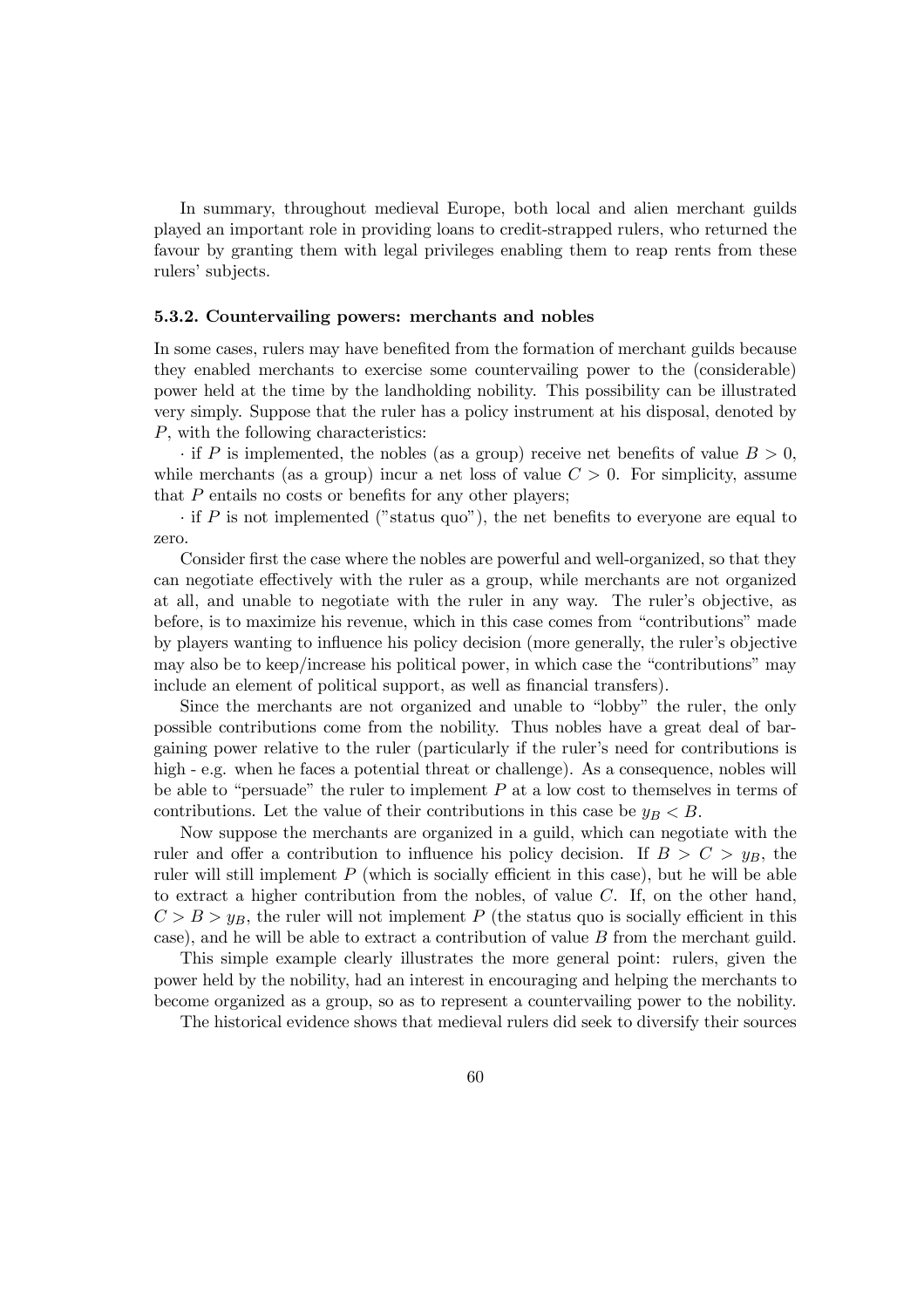of economic contributions and political support. The nobility was probably the most important source at the beginning of the medieval period. This gave it considerable power: for instance, the rulers of medieval Catalonia were constrained in their ability to expand extraordinary taxation by the power of the nobility, who preferred peasants to pay exactions to themselves as feudal dues.<sup>368</sup>

However, by the twelfth century at latest, merchant guilds were beginning to constitute another important constituency from which rulers could hope to derive political support as well as economic contributions. Thus, for instance, in the 1120s and 1130s King Roger of Sicily granted tax privileges to the merchant guilds of the Venetians and the Genoese in exchange for their political support against Emperor Lothar, while the merchant guild of the Pisans, who supported Lothar, had to pay normal taxes.<sup>369</sup> In 1162, the German emperor Friedrich Barbarossa promised tax and other privileges to the Pisans for their merchant guilds in Sicily if they helped him overthrow the upstart kingdom there.<sup>370</sup>

There is also evidence that merchant guilds became valuable political allies for rulers vis-à-vis their own landholding nobility. In the twelfth and thirteenth centuries, the rulers of Flanders granted wide-ranging privileges to Flemish towns and the merchant guilds that dominated them in return for \Ønancial aid, in their struggles against the still active nobility".<sup>371</sup> In the late thirteenth and early fourteenth century, the Catalan monarchy saw the overseas consulates formed by the Barcelona merchant guild in Tunis and Alexandria as "a major source of revenue which might enable the king to emancipate himself from dependence on internal taxation" - i.e., from the necessity of making political concessions to the landowning nobility represented in the *corts*.<sup>372</sup> In the late fifteenth century, the ruler of Naples granted extensive tax reductions and monopolies to the Florentine merchant guild in return for large loans to help him quell a rebellion by his nobles.<sup>373</sup> That is, merchant guilds gained institutional powers as part of a wider process of decline in the influence of the nobility.<sup>374</sup>

## 6. Conclusions

"Social capital" is widely advocated as the cure to many modern economic ills, and history is mined for examples of institutions that generate it. Merchant guilds are unquestionably economists' favourite example of an institution whose social capital

<sup>&</sup>lt;sup>368</sup>Bisson (1984), pp. 86, 137.<br><sup>369</sup>Abulafia (1978), p. 72.<br><sup>370</sup>Abulafia (1978), pp. 72-3.<br><sup>371</sup>Blockmans (2000), p. 414.<br><sup>372</sup>Abulafia (2000), p. 660.<br><sup>373</sup>Abulafia (1990), pp. 135-6.<br><sup>374</sup>Stephenson (1933), esp. p. 1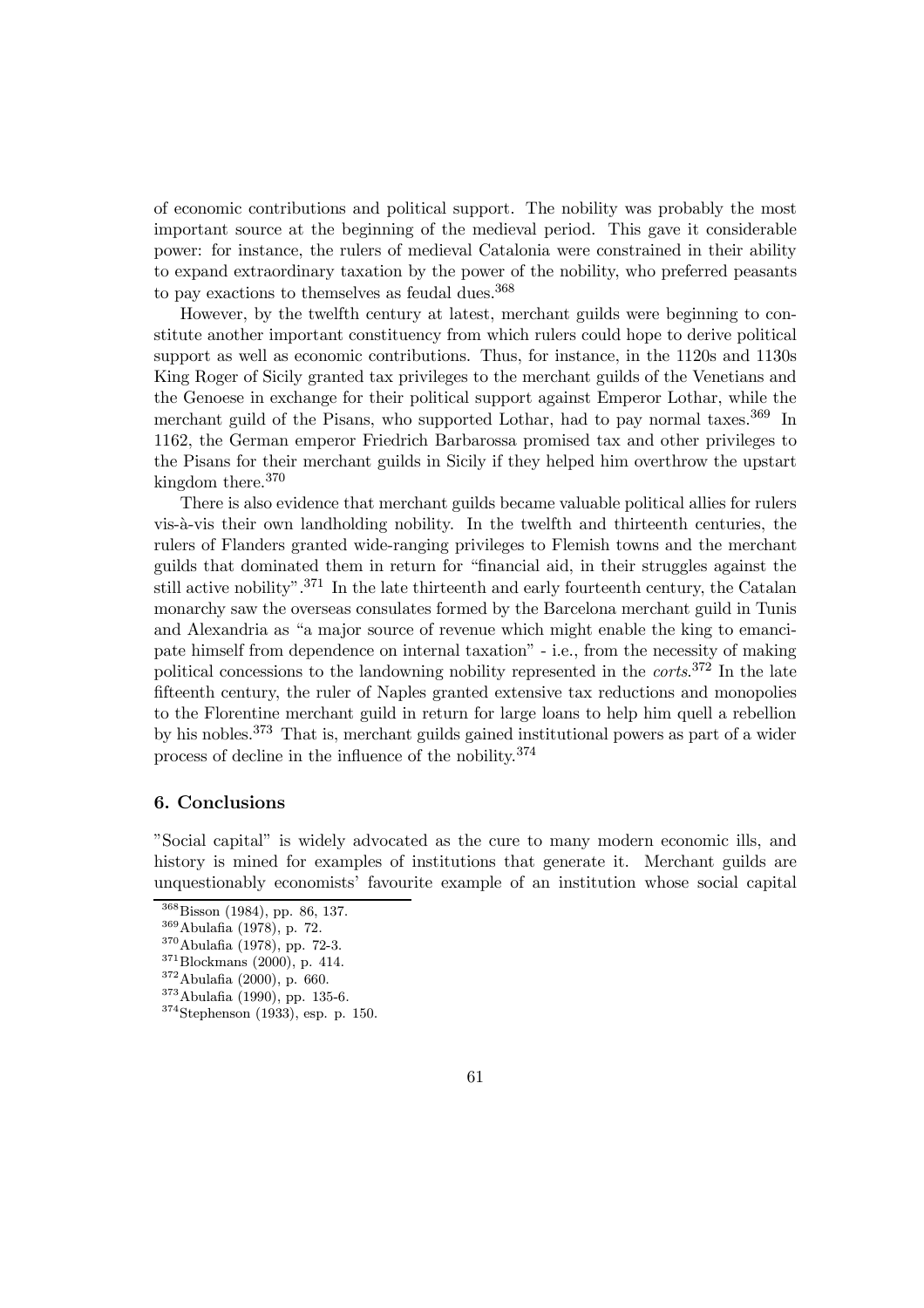benefited entire economies.

We question this rosy view of merchant guilds and social capital, and propose an alternative model which accords better with the empirical evidence. We identify four major bodies of evidence that are inconsistent with the prevailing theories of GMW and VM, that merchant guilds emerged to guarantee security in long-distance commerce. First, most merchant guilds were local organizations of those trading in a particular city, enjoying economic privileges from local rulers; only a minority were active in longdistance trade and so formed branches abroad; thus the commitment problems of alien rulers were irrelevant to most merchant guilds. Second, merchant guilds themselves created commercial insecurity for outsiders by attacking those whom they regarded as infringing their monopolies. Third, most international trading centers contained several merchant guilds, rendering guild boycotts of alien rulers ineffectual. Fourth, merchant guilds universally made transfers to rulers in return for economic privileges. The prevailing theories of merchant guilds are inconsistent with these stylized facts about merchant guilds.

We advance an alternative model of merchant guilds that better accounts for the facts, but has very different implications. Our theory argues that merchant guilds enabled rulers to tax trade much more efficiently. As we show, this fiscal advantage was the basis for a collusive relationship between rulers and merchant guilds which evolved to provide substantial mutual benefits - often to the detriment of other members of society.

Our theory explains not only the rise and behaviour of merchant guilds in medieval Europe, but also their disappearance. The GMW theory argues that merchant guilds disappeared at the end of the medieval period when rulers became better able to provide commercial security: "as the state system evolved, the need for the merchant guilds to secure merchants' rights declined".<sup>375</sup> From the twelfth century onward, as VM acknowledge, medieval rulers developed state structures which guaranteed commercial security increasingly effectively, "thereby supplementing and gradually replacing the elder guilds as suppliers of rules for trade".<sup>376</sup> Both these arguments are inconsistent with the empirical findings. By 1500, the "military", "fiscal" and "bureaucratic" revolutions meant that most Europe rulers were more than capable of guaranteeing commercial security in normal times.<sup>377</sup> However, in most parts of Europe, merchant guilds did not disappear. True, in England and the Netherlands, merchant guilds did decline rapidly after about 1500.<sup>378</sup> But this cannot have been because English and Dutch rulers had very precocious armies and bureaucracies - if anything, they lagged behind the "absolutist" rulers of the rest of the continent in these respects. Rather, England and the Netherlands

<sup>&</sup>lt;sup>375</sup>Greif et al. (1994), p. 773.<br><sup>376</sup>Volckart and Mangels (1999), p. 442.<br><sup>377</sup>Glamann (1974), pp. 513-22; Woodward (2003), p. 2.<br><sup>378</sup>Ogilvie (1993), pp. 169-70, 173; Ogilvie (1994), pp. 43-5; Smith (1940), pp. 16-18.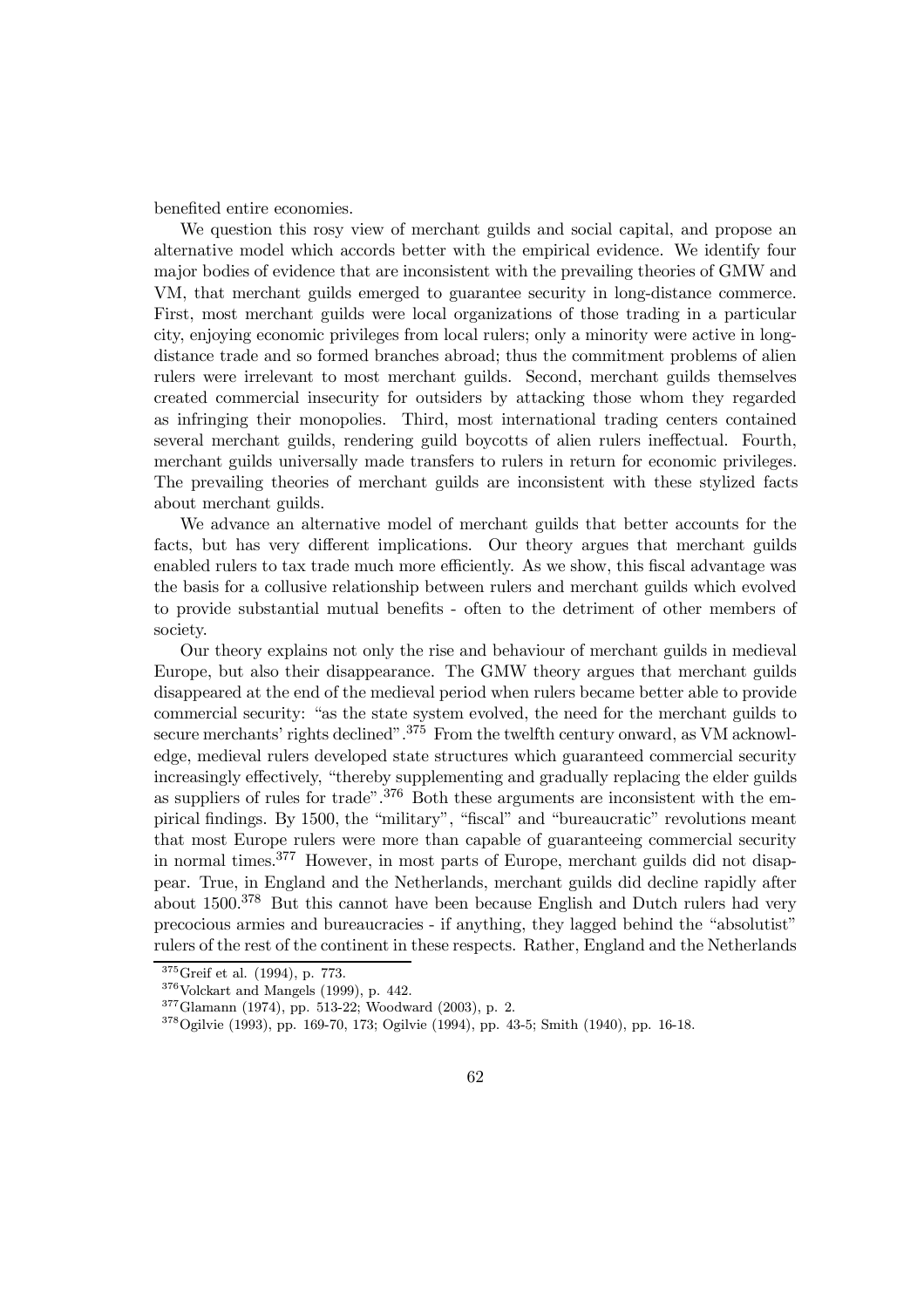were precocious in developing new fiscal methods - both taxation and borrowing - which freed them from financial dependence on the practice of granting economic privileges to favoured groups such as merchant guilds.<sup>379</sup> By contrast, in France, Germany, Austria, Spain, and Italy, "absolutist" sovereigns satisfied their huge demand for revenues to fight wars and engage in court display by continuing to grant economic privileges to merchant guilds in return for lump-sum transfers throughout the sixteenth, seventeenth and eighteenth centuries.<sup>380</sup> They only abolished merchant guilds in the eighteenth or nineteenth centuries - i.e., when they developed alternative fiscal mechanisms. $^{381}$ 

What implications does our alternative interpretation of this important medieval institution have for how we think about social capital more generally? Merchant guilds constituted closely knit "social networks" in which members transacted with one another repeatedly in a wide variety of diÆerent spheres of activity, thereby generating a "social capital" of shared norms, rapid and accurate transmission of information about members' actions, efficient punishment of deviations from group norms, and effective organization of collective action. But the norms they fostered, the information they conveyed, the deviance they punished, and the collective action they organized have disturbing implications for the impact of social capital on society as a whole.<sup>382</sup> Merchant guilds colluded with rulers to obtain rents, which they then shared between them. Rulers may have allocated some of their share of these rents to providing public goods, but probably very little: all available evidence shows that pre-modern rulers spent the vast majority of their revenues on military activity and court display.<sup>383</sup> Merchant guilds enjoyed their share of rents as supra-normal profits. Consumers were harmed by this exercise of social capital, since they paid a higher price for the traded goods supplied by monopolistic guilded merchants.<sup>384</sup> Non-guilded merchants who were excluded from guild membership were harmed by this exercise of social capital, since they were prohibited from trading; often those excluded from merchant guilds constituted the less well-off members of society in any case (women, Jews, foreigners, migrants, peasants). Finally, the economy at large was harmed by this exercise of social capital because, by acting as monopolists and raising prices, merchant guilds ensured that fewer transactions took place. These theoretical and empirical observations suggest strongly that

<sup>&</sup>lt;sup>379</sup>Brewer (1989), pp. 3-24; De Vries and Van der Woude (1997), pp. 113-29; Ogilvie (1997, 2003); Priks (2003), pp. 4-5; Stasavage (2002), pp. 164, 177.

<sup>380</sup>Brewer (1989), pp. 3-24; Ogilvie (1992), pp. 429-34; Ogilvie (1999), pp. 199-202; Priks (2003), pp. 4-5; Stasavage (2002), pp. 164, 177.Ogilvie (1992, 1999).

<sup>381</sup>Ogilvie (1993), pp. 169-70, 173; Ogilvie (1994), pp. 43-5; Smith (1940), pp. 16-18; Woodward (2003), pp. 2-3, 6-8.

<sup>&</sup>lt;sup>382</sup>For empirical examples drawn from other time-periods and societies in pre-industrial European history, see Ogilvie (2002), pp. 22-31; Ogilvie (2003), pp. 21-2, 340-4.

 $384$ For an example of these heightened prices, and the incentives they created for smuggling, see Woodward (2003), pp. 3, 5.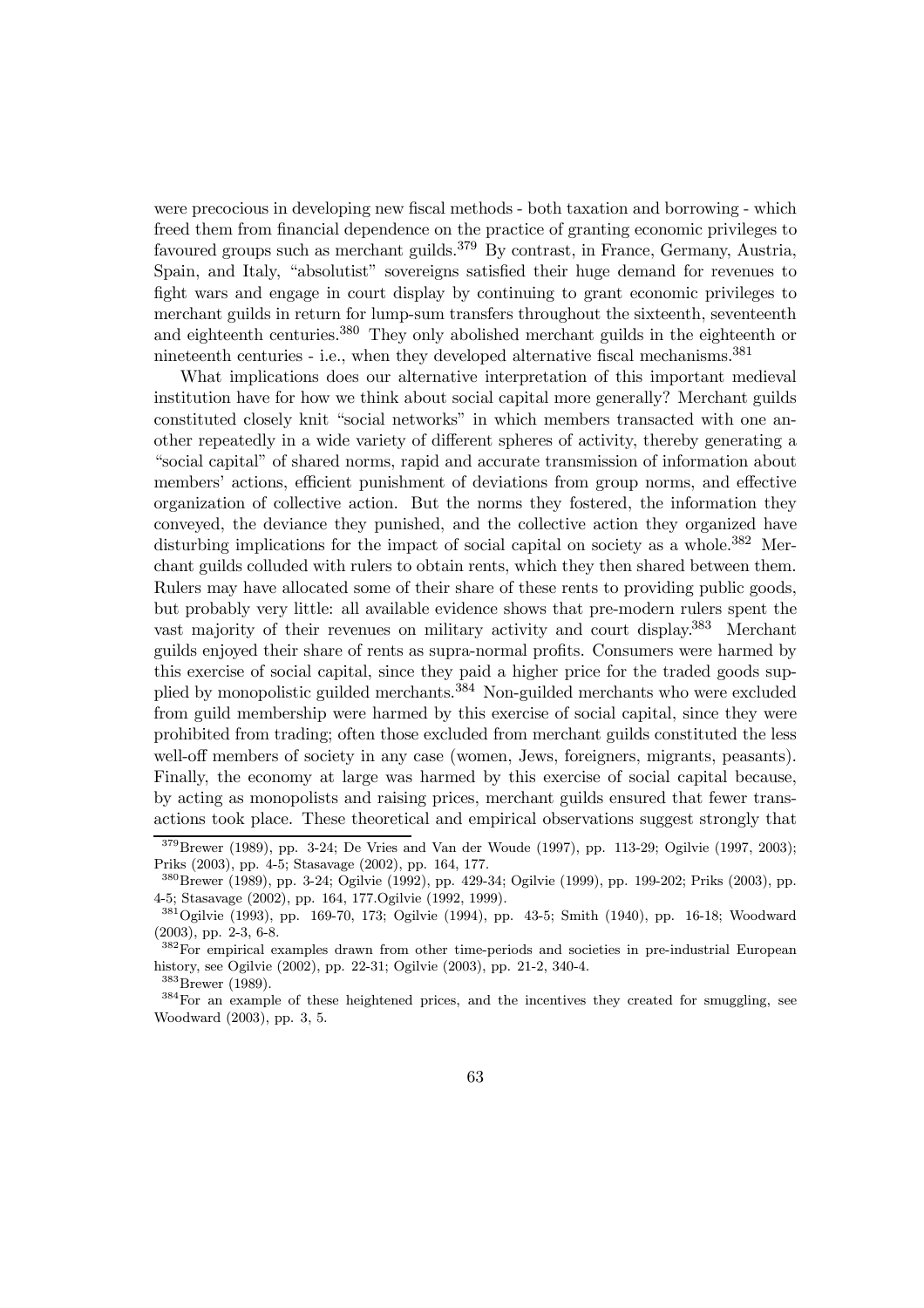economists must be willing to focus on the negative, as well as the positive, externalities of social capital.

## 7. References

Abulafia, David, "Pisan commercial colonies and consulates in twelfth-century Sicily", English Historical Review, 93 (1978), 68-81.

Abulafia, David, "The merchants of Messina: Levant trade and domestic economy", Papers of the British School at Rome, 54 (1986a), 196-212; repr. in Abulafia, David (ed.), Commerce and conquest in the Mediterranean, 1100-1500 (Aldershot, Hampshire, 1993), ch. XII.

Abulafia, David, "The Anconitan privileges in the Kingdom of Jerusalem and the Levant trade of Ancona", in Airaldi, G., and Kedar, B. Z. (eds.), I comuni italiani nel regno crociato die Gerusalemme (Genoa, 1986b), 525-70; repr. in Abulafia, David (ed.), Commerce and conquest in the Mediterranean, 1100-1500 (Aldershot, Hampshire, 1993), ch. XIII.

Abulafia, David, "The Levant trade of the minor cities in the thirteenth and fourteenth centuries: strengths and weaknesses", Asian and African Studies, 22 (1988), 183-202.

Abulafia, David, "The crown and the economy under Ferrante I of Naples  $(1458-94)$ ". in Dean, Trevor, and Wickham, Chris (eds.), City and countryside in late medieval and Renaissance Italy : essays presented to Philip Jones (London, 1990), 125-46; repr. in Abulafia, David (ed.), *Commerce and conquest in the Mediterranean*, 1100-1500 (Aldershot, Hampshire, 1993), ch. IX.

Abulafia, David, "Trade and crusade, 1050-1250", in Goodich, Michael, Menache, Sophia, and Schein, Sylvia (eds.), Cross cultural convergences in the Crusader period: essays presented to Aryeh Grabois on his sixty-fifth birthday (New York etc., 1995), 1-20.

Abulafia, David, "East and west: comments on the commerce of the city of Ancona in the Middle Ages", in Ghezzo, M. P. (ed.), Città e sistema adriatico alla fine del medioevo. Bilancio degli studi e prospettive di ricerca (Padua, 1997), 49-66, repr. in AbulaØa, David (ed.), Mediterranean encounters: economic, religious, political, 1100- 1550 (Ashgate, 2000), ch. IV.

Abulafia, David, "Grain traffic out of the Apulian ports on behalf of Lorenzo de'Medici, 1486-7", in Xuereb, Paul (ed.), Karissime Gotifride. Historical essays presented to Professor Godfrey Wettinger on his seventieth birthday (Malta, 1999), 25-36; repr. in Abulafia, David (ed.), *Mediterranean encounters: economic, religious, political*, 1100-1550 (Ashgate, 2000), ch. IX.

Abulafia, David, "The rise of Aragon-Catalonia", in Abulafia, David (ed.), The new Cambridge medieval history, vol. V: c. 1198 - c. 1300 (Cambridge, 2000), 644-67.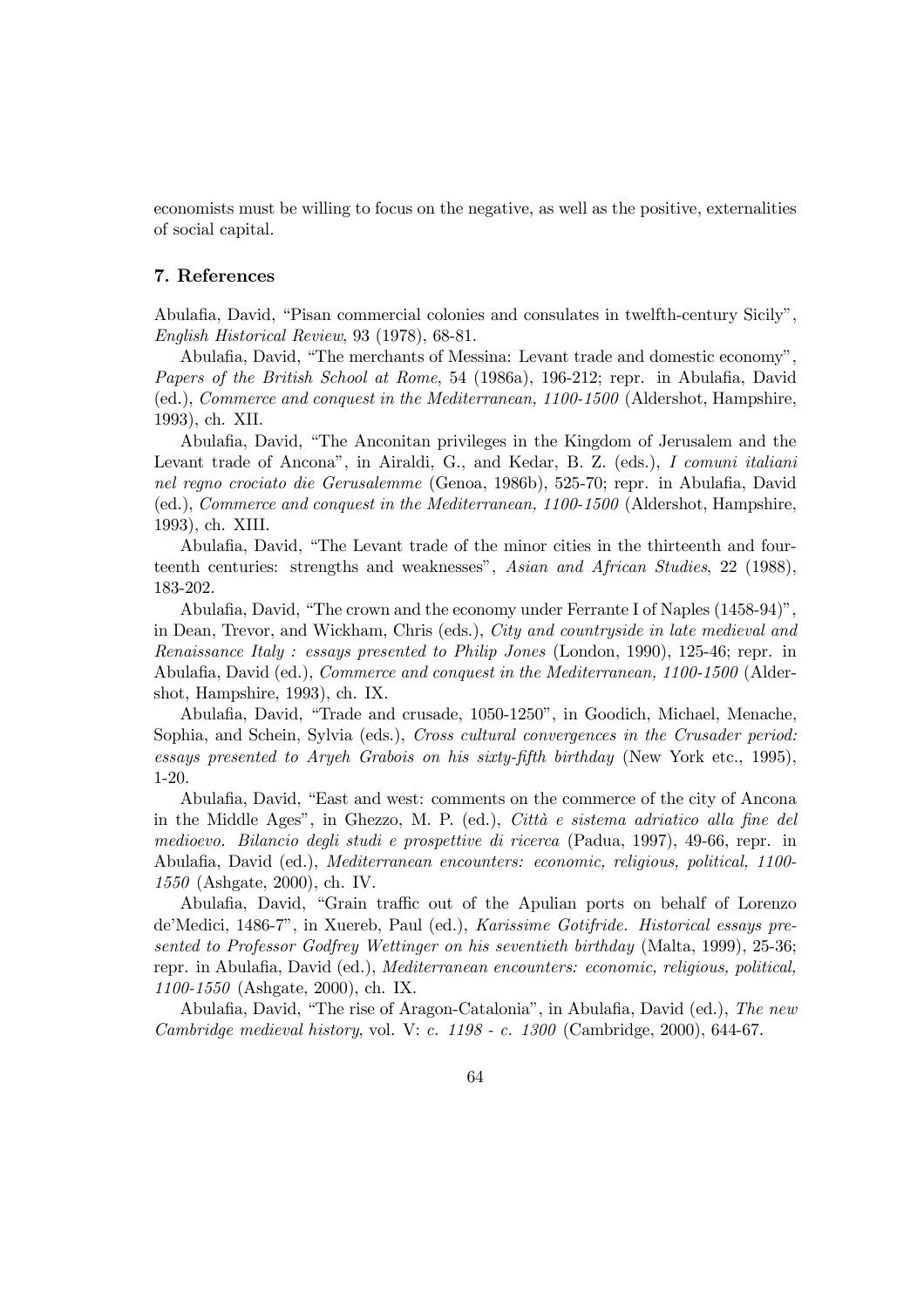Abulafia, David, "Narbonne, the lands of the Crown of Aragon, and the Levant trade  $1187-1400$ ", repr. in Abulafia, David (ed.), *Commerce and conquest in the Mediter*ranean, 1100-1500 (Aldershot, Hampshire, 1993a).

Abulafia, David, "A Tyrrhenian triangle: Tuscany, Sicily, Tunis, 1276-1300", repr. in Abulafia, David (ed.), *Commerce and conquest in the Mediterranean*, 1100-1500 (Aldershot, Hampshire, 1993b), ch. VII.

Arrow, Kenneth J., "Observations on social capital", in Dasgupta, Partha, and Serageldin, Ismail (eds.), Social capital: a multifaceted perspective (Washington, 2000), 3-5.

Ashtor, E., Levant trade in the later Middle Ages (Princeton, NJ, 1983).

Bahr, K., Handel und Verkehr der Deutschen Hanse in Flandern während des vierzehnten Jahrhunderts (Leipzig, 1911).

Ball, J. N., Merchants and merchandise: the expansion of trade in Europe, 1500-1630 (London, 1977).

Bardhan, Pranab, "The nature of institutional impediments to economic development", Center for International and Development Economics Research. Paper C96-066 (March 3, 1996). http://repositories.cdlib.org/iber/cider/C96-066

Bateson, Mary (ed.), Records of the Borough of Leicester (London, 1899), vol. I. Bernard, Jacques, "Trade and finance in the Middle Ages: 900 to 1500", in Cipolla,

C. M., and Borchardt, Knut (eds.), The Fontanta economic history of Europe, vol. I: The Middle Ages (London, 1972), 274-329.

Bird, W. H. B. (ed.), The Black Book of Winchester (Winchester, 1925).

Bisson, Thomas N., Fiscal accounts of Catalonia under the early Count-Kings (1151- 1213) (Berkeley, 1984).

Blockmans, Wim, "Flanders", in Abulafia, David (ed.), The new Cambridge medieval history, vol. V: c. 1198 - c. 1300 (Cambridge, 2000), 405-18.

Blom, Grethe Authén, "Der Ursprung der Gilden in Norwegen und ihre Entwicklung in den Städten während des Mittelalters", in Friedland, Klaus (ed.), Gilde und Korporation in den nordeuropäischen Städten des späten Mittelalters (Köln/Wien, 1984), 5-28.

Bourdieu, Pierre, "The forms of capital", in Richardson, J. G. (ed.) Handbook of theory and research for the sociology of education (Westport, CT, 1986).

Brewer, John, The sinews of power: war, money and the English state, 1688-1783 (London, 1989).

Carpenter, D. A., "The Plantagenet kings", in Abulafia, David (ed.), The new Cambridge medieval history, vol. V: c. 1198 - c. 1300 (Cambridge, 2000), 314-57.

Choroskevic, Anna Leonidovna, \Der deutsche Hof in Novgorod und die deutsche Herberge (Fondaco dei Tedeschi) in Venedig im 13./14. Jahrhundert. Eine vergleichende Vorstudie", in Pelc, Ortwin, and Pickhan, Gertrud (eds.), Zwischen Lübeck und Novgorod. Wirtschaft, Politik und Kultur im Ostseeraum vom frühen Mittelalter bis ins 20. Jahrhundert. Norbert Angermann zum 60. Geburtstag (Lƒuneburg, 1996), 67-87.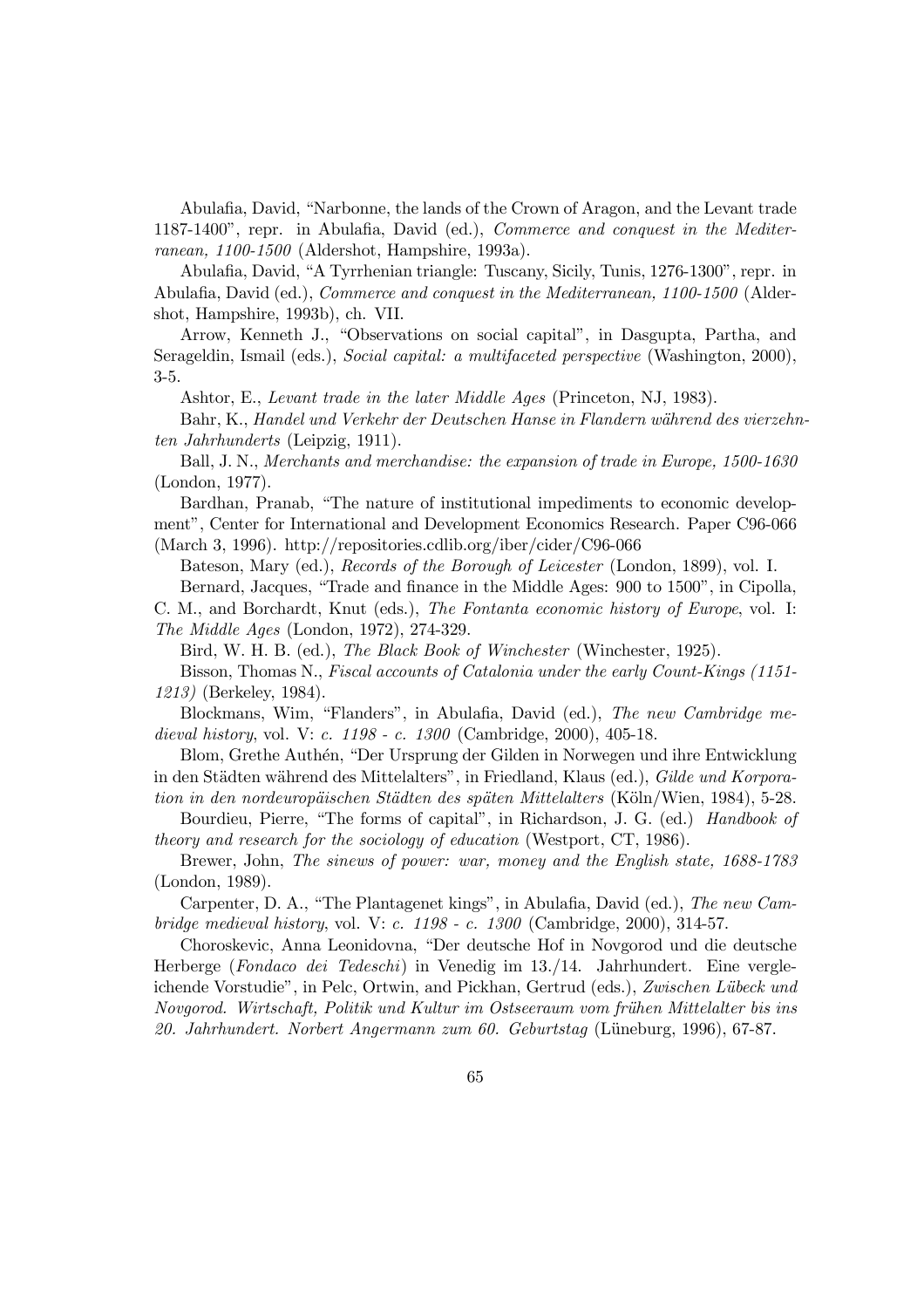Coleman, James S., "Social capital in the creation of human capital",  $American$ Journal of Sociology, 94 (1989), S95-S120.

Coleman, James S., Foundations of social theory (Cambridge, MA, 1990).

Coornaert, E., Les corporations en France avant 1789 (Paris, 1941).

Coornaert, Emile, "European economic institutions and the New World: the chartered companies", in Rich, E. E., and Wilson, C. H. (eds.), The economy of expanding Europe in the sixteenth and seventeenth centuries (Cambridge, 1967), 223-75.

Daenell, E. R., Die Blütezeit der deutschen Hanse. Hansische Geschichte von der zweiten Hälfte des IV. bis zum letzten Viertel des XV. Jahrhunderts, 2 vols. (Berlin, 1905; repr. Berlin, 2001).

Dasgupta, Partha, "Economic progress and the idea of social capital", in Dasgupta, Partha, and Serageldin, Ismail (eds.), *Social capital: a multifaceted perspective* (Washington, 2000), 325-424.

Dasgupta, Partha, and Serageldin, Ismail (eds.), Social capital: a multifaceted perspective (Washington, 2000).

De Roover, Raymond, Money, banking and credit in mediaeval Bruges (Cambridge, MA, 1948).

De Roover, Raymond, \The organization of trade", in Postan, M. M., Rich, E. E., and Miller, Edward (eds.), The Cambridge economic history of Europe, vol. III: Economic organization and policies in the Middle Ages (Cambridge, 1963), 42-118.

De Vries, Jan, and Van der Woude, Ad, The first modern economy: success, failure, and perseverance of the Dutch economy, 1500-1815 (Cambridge, 1997).

Dilcher, Gerhard, \Personale und lokale Strukturen kaufmƒannischen Rechts als Vorformen genossenschaftlichen Stadtrechts", in Friedland, Klaus (ed.), Gilde und Korporation in den nordeuropäischen Städten des späten Mittelalters (Köln/Wien, 1984), 65-78.

Dilcher, Gerhard, "Die genossenschaftliche Struktur von Gilden und Zünften", in Schwineköper, Berent (ed.), Gilden und Zünfte. Kaufmännische und gewerbliche Genossenschaften im frühen und hohen Mittelalter (Sigmaringen, 1985), 71-112.

Dollinger, Philippe, The German Hansa (Stanford, 1970).

Ehbrecht, Wilfried, "Beiträge und Uberlegungen zu Gilden im nordwestlichen Deutschland (vornehmlich im 13. Jahrhundert)", in Schwineköper, Berent (ed.), Gilden und Zünfte. Kaufmännische und gewerbliche Genossenschaften im frühen und hohen Mittelalter (Sigmaringen, 1985), 413-50.

Epstein, Stephan R., An island for itself: economic development and social change in late medieval Sicily (Cambridge, 1992).

Epstein, Steven A., "Urban society", in Abulafia, David (ed.), The new Cambridge medieval history, vol. V: c. 1198 - c. 1300 (Cambridge, 2000), 26-37.

Favier, J., Gold and spices: the rise of commerce in the Middle Ages (New York, 1998).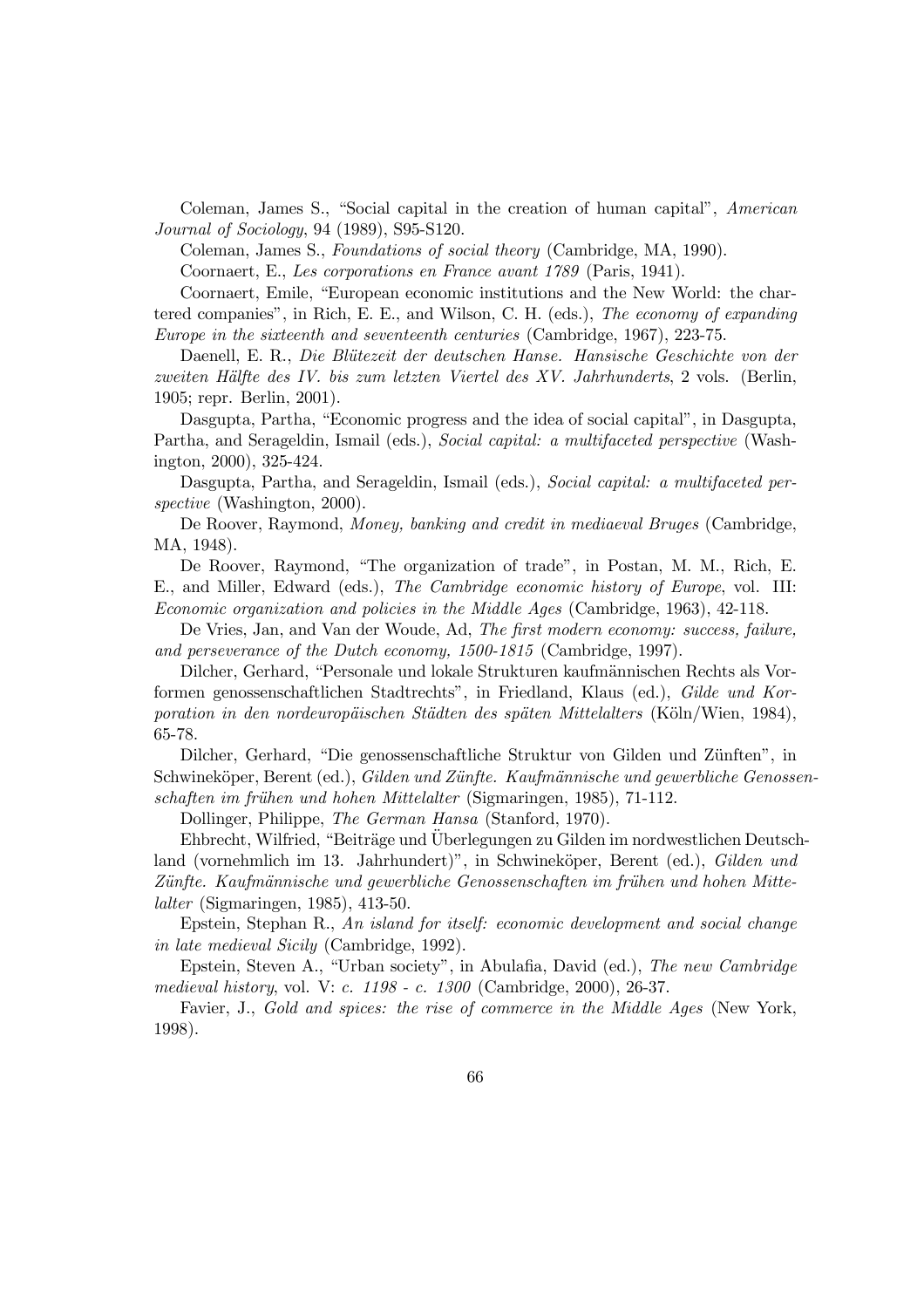Freshfield, E. H., Roman Law in the later Roman Empire: Byzantine guilds, professional and commercial. Ordinances of Leo VI c. 895 from the Book of the Eparch (Cambridge, 1938).

Frölich, K., "Kaufmannsgilden und Stadtverfassung im Mittelalter", in Walther Merk (ed.), Festschrift Alfred Schultze zum 70. Geburtstag (Weimar, 1934), 85-128; reprinted in C. Haase (ed.), Die Stadt des Mittelalters, 3 vols (Darmstadt, 1972), vol. II: Recht und Verfassung, 11-54.

Fryde, E. B., "The English farmers of the Customs, 1343-51", Transactions of the Royal Historical Society, 5th series, 9 (1959), 1-18.

Fryde, Natalie, "Gilds in England before the Black Death", in Schwineköper, Berent (ed.), Gilden und Zünfte. Kaufmännische und gewerbliche Genossenschaften im frühen und hohen Mittelalter (Sigmaringen, 1985), 215-30.

Fukuyama, Francis, Trust: the social virtues and the creation of prosperity (New York, 1995).

Glaeser, Edward L., Laibson, David, and Sacerdote, Bruce, "An economic approach to social capital", Economic Journal, 112 (2002), 437-58.

Glamann, Kristof, "European trade, 1500-1750", in Cipolla, Carlo M. (ed.), The Fontana economic history of Europe, vol. 2: The sixteenth and seventeenth centuries (Glasgow, 1974), 427-526.

González de Lara, Yadira, "Institutions for contract enforcement and risk-sharing: from debt to equity in late medieval Venice", unpublished paper, Ente Einaudi (18 Oct. 2001).

Green, Louis, "Florence", in Abulafia, David (ed.), The new Cambridge medieval history, vol. V: c. 1198 - c. 1300 (Cambridge, 2000), 479-96.

Greif, Avner, Milgrom, Paul, and Weingast, Barry R., "Coordination, commitment, and enforcement: the case of the merchant guild", *Journal of Political Economy*, 102 (1994), 745-76.

Gross, Charles, The gild merchant: A contribution to British municipal history (Oxford, 1890, repr. 1964).

Hibbert, A. B., "The economic policies of towns", in Postan, M. M., Rich, E. E., and Miller, Edward (eds.), The Cambridge economic history of Europe, vol. III, Economic organization and policies in the Middle Ages (Cambridge, 1963), 157-229.

Hilton, R. H., \Women traders in medieval England", Women's Studies, 11 (1984), 139-55.

Hlavácek, Ivan, "The Luxemburgs and Rupert of the Palatinate, 1347-1410", in Jones, Michael (ed.), The new Cambridge medieval history, vol. VI: c. 1300 - c. 1415 (Cambridge, 2000), 551-69.

Hoffman, E., "Beiträge zur Geschichte der Stadt Schleswig und des westlichen Ostseeraums im 12. und 13. Jahrhundert", Zeitschrift der Gesellschaft für Schleswig-Holsteinische Geschichte, 105 (1980), 27-76.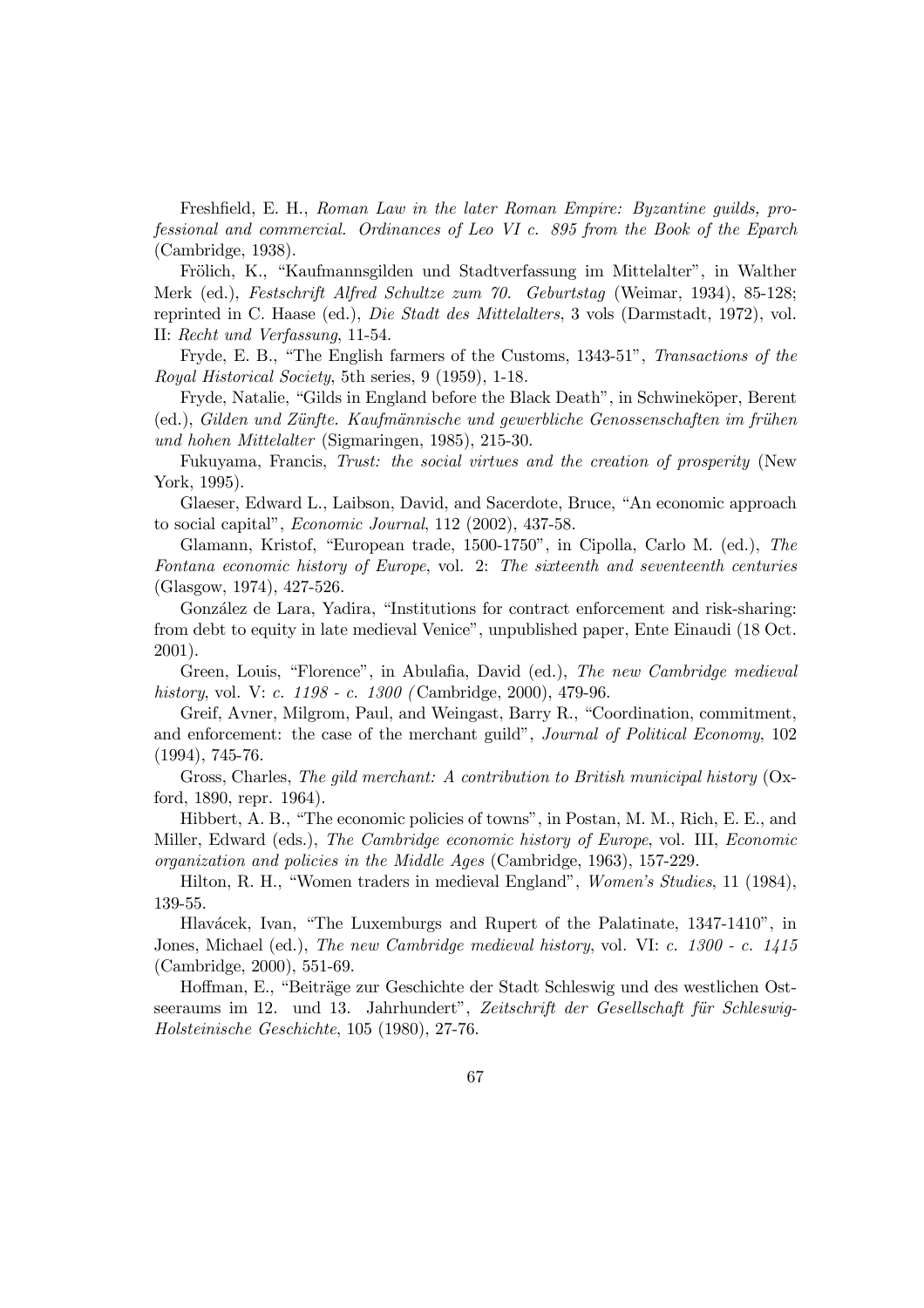Hørby, Kai, "Königliche-dänische Kaufleute. Dänische Wanderkaufleute des frühen Mittelalters, ihre korporative Organisation und ihre Beziehungen zu dänischen Städten, Handelszentren und Märkten", in Friedland, Klaus (ed.), Gilde und Korporation in den nordeuropäischen Städten des späten Mittelalters (Köln/Wien, 1984), 41-50.

Irsigler, Franz, "Zur Problematik der Gilde- und Zunftterminologie", in Schwineköper, Berent (ed.), Gilden und Zünfte. Kaufmännische und gewerbliche Genossenschaften im frƒuhen und hohen Mittelalter (Sigmaringen, 1985), 53-70.

Jenks, Stuart, "War die Hanse kreditfeindlich?", Vierteljahrschrift für Sozial- und Wirtschaftsgeschichte, 69 (1982), 305-38.

Johanek, Peter, "Merchants, markets and towns", in Reuter, Timothy (ed.), The new Cambridge medieval history, Vol. 3: c. 900-c. 1024 (Cambridge, 1999), 64-94.

Kedar, B. Z., Merchants in crisis: Genoese and Venetian men of affairs and the fourteenth-century depression (New Haven, CT, 1976).

Kemble, J. M., The Saxons in England: a history of the English commonwealth till the period of the Norman conquest (London, 1876).

Kermode, J., Medieval merchants: York, Beverley, and Hull in the later Middle Ages (Cambridge, 1998).

Klein, Julius, "Medieval Spanish gilds", in Gay, E. F. (ed.), Facts and factors in economic history (Cambridge, MA, 1932), 164-88.

Kohn, Meir, "Merchant associations in pre-industrial Europe", Working Paper 03-11, Dartmouth College (Jul. 2003). http://www.dartmouth.edu/~mkohn/Papers/ 16.%20Associations.pdf

Kollmann, Nancy Shields, "The principalities of Rus' in the fourteenth century", in Jones, Michael (ed.), The new Cambridge medieval history, vol. VI: c. 1300 - c. 1415 (Cambridge, 2000), 764-94.

Kuske, Bruno, "Der Kölner Stapel und seine Zusammenhänge als wirtschaftspolitisches Beispiel", Jahrbuch des Kölnischen Geschichtsvereins, 21 (1939), 1-46.

Laiou, Angeliki E., "The Byzantine empire in the fourteenth century", in Jones, Michael (ed.), The new Cambridge medieval history, vol. VI: c. 1300 - c. 1415 (Cambridge, 2000), 795-824.

Lane, F. C., Venice, a maritime republic (Baltimore, 1973).

Leguay, Jean-Pierre, "Urban life", in Jones, Michael (ed.), The new Cambridge medieval history, vol. VI: c. 1300 - c. 1415 (Cambridge, 2000), 102-25.

Lin, Nan, Social capital: a theory of social structure and action (Cambridge, 2001).

Lloyd, T. H., England and the German Hanse, 1157-1611: a study of their trade and commercial diplomacy (Cambridge, 1991).

Lopez, Robert S., "European merchants in the medieval Indies: the evidence of commercial documents", Journal of Economic History, 3 (1943), 164-84.

Masschaele, J., Peasants, merchants, and markets: inland trade in medieval England, 1150-1350 (New York, 1997).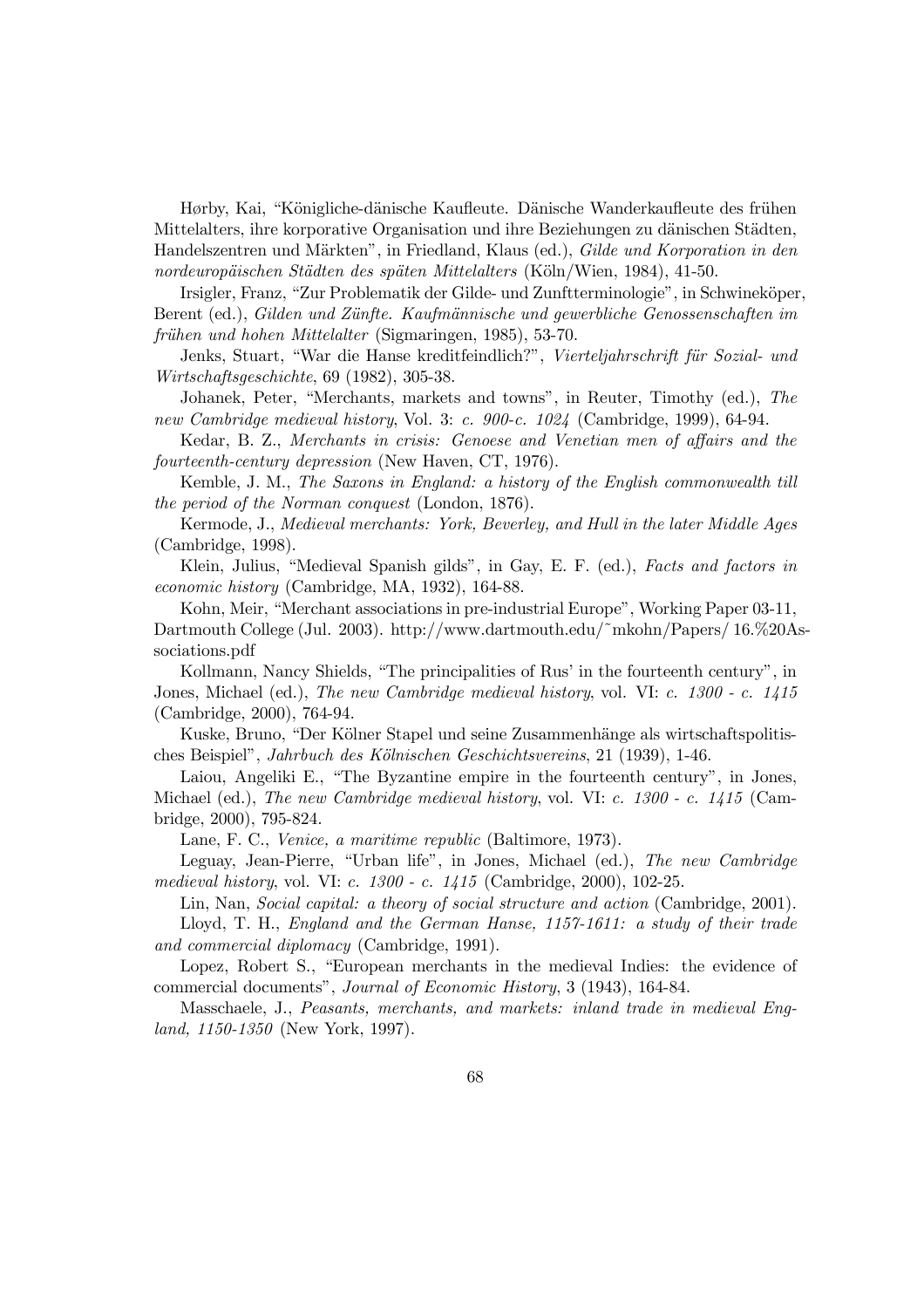Mathers, C. J., "Family partnerships and international trade in early modern Europe: merchants from Burgos in England and France, 1470-1570", Business History Review, 62 (1988), 367-97.

Mazzaoui, M. F., The Italian cotton industry in the later Middle Ages, 1100-1600 (Cambridge, 1981).

Michaud, Claude, "The kingdoms of central Europe in the fourteenth century", in Jones, Michael (ed.), The new Cambridge medieval history, vol. VI: c. 1300 - c. 1415 (Cambridge, 2000), 735-63.

Moore, E. W., The fairs of medieval England: an introductory study (Toronto, 1985). Mueller, Reinhold C., The Venetian money market: banks, panics, and the public debt, 1200-1500 (Baltimore, 1997).

Narayan, Deepa, and Pritchett, Lant, "Social capital: evidence and implications", in Dasgupta, Partha, and Serageldin, Ismail (eds.), Social capital: a multifaceted perspective (Washington, 2000), 269-95.

Nicholas, D. The growth of the medieval city: from late antiquity to the early fourteenth century (London, 1997).

Ogilvie, Sheilagh, "Germany and the seventeenth-century crisis", *Historical Journal*, 35 (1992), 417-41.

Ogilvie, Sheilagh, "Proto-industrialization in Europe", *Continuity and Change*, 8 (1993), 159-80.

Ogilvie, Sheilagh, "Soziale Institutionen und Proto-industrialisierung", in Cerman, Markus, and Ogilvie, Sheilagh (eds.), Proto-industrialisierung in Europa: Industrielle Produktion vor dem Fabrikszeitalter (Vienna, 1994), 35-50.

Ogilvie, Sheilagh, \Institutions and economic development in early modern Central Europe", Transactions of the Royal Historical Society, 6th series 5 (1995), 221-50.

Ogilvie, Sheilagh, "Social institutions and proto-industrialization", in Ogilvie, Sheilagh, and Cerman, Markus (eds.), European proto-industrialization (Cambridge, 1996), 23-37.

Ogilvie, Sheilagh, State corporatism and proto-industry: the Württemberg Black Forest, 1580-1797 (Cambridge, 1997).

Ogilvie, Sheilagh, "The German state: a non-Prussian view", in E. Hellmuth  $\&$ J. Brewer (eds.), Rethinking Leviathan: the eighteenth-century state in Britain and Germany (Oxford, 1999), 167-202.

Ogilvie, Sheilagh, "Guilds, Efficiency, and Social Capital: Evidence from German Proto-Industry", CESifo Working Papers, 820 (University of Munich, Germany, Dec. 2002). http://www.econ.cam.ac.uk/faculty/ogilvie/cesifo guilds soccap.pdf

Ogilvie, Sheilagh, A bitter living: women, markets, and social capital in early modern Germany (Oxford, 2003).

Origo, I., The merchant of Prato, Francesco die Marco Datini, 1335-1410 (Boston, 1986).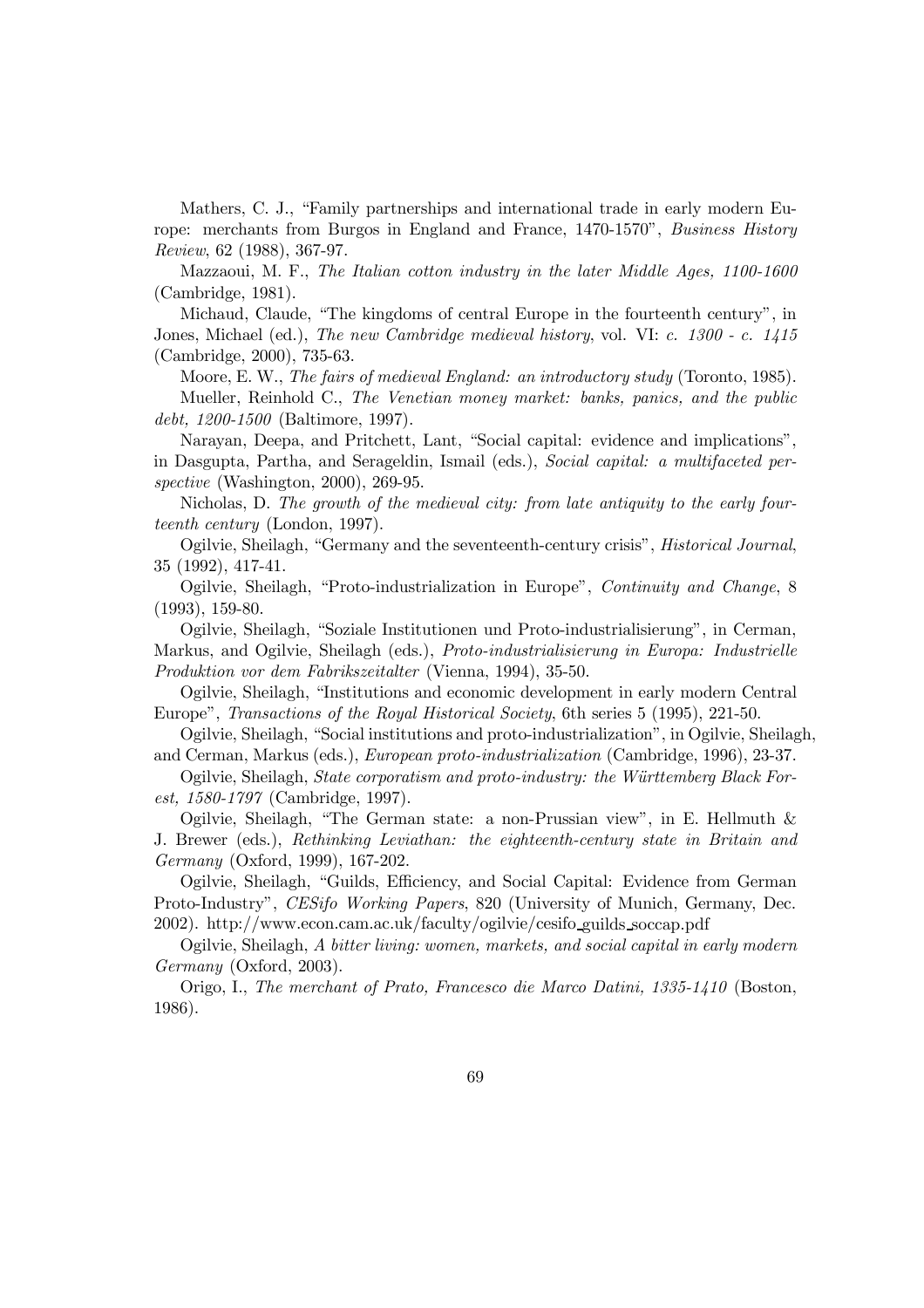Pertz, Georg H. (ed), Monvmenta Germaniae Historica, Scriptorum Tomus IV (Hanover, 1925).

Pirenne, H., Les villes du moyen-âge (Brussels, 1927).

Planitz, Hans, "Kaufmannsgilde und städtische Eidgenossenschaft in niederfränkischen Städten im 11. und 12. Jahrhundert", Zeitschrift der Savigny-Stiftung für Rechtsgeschichte, germanistische Abteilung, 60 (1940), 1-116.

Postan, M. M., "The economic and political relations of England and the Hanse from 1400 to 1475", in Postan, M. M., Medieval trade and finance (Cambridge, 1973), 232-304.

Postan, M. M., "The trade of medieval Europe: the North", in Postan, M. M., and Miller, Edward (eds), The Cambridge economic history of Europe, vol. 3: Economic organization and policies in the Middle Ages (2nd edn Cambridge, 1987), 168-305.

Priks, Mikael, "Rent extraction through corrupt officials, default risk and monitoring costs", Working paper, CES, University of Munich, Germany. http://www.lrzmuenchen.de/~ces/RentextractionFebruary2003.pdf

Pryor, John H., "The Maritime Republics", in Abulafia, David (ed.), The new Cambridge medieval history, vol. V: c. 1198 - c. 1300 (Cambridge, 2000), 419-46.

Putnam, Robert D., Bowling alone: the collapse and revival of American community (New York, 2000).

Putnam, Robert D., Leonardi, Robert, and Nanetti, Rafaella Y., Making democracy work: civic traditions in modern Italy (Princeton, New Jersey, 1993).

Racine, P., "Associations de marchands et associations de métiers en Italie de 600 à 1200", in Schwineköper, Berent (ed.), Gilden und Zünfte. Kaufmännische und gewerbliche Genossenschaften im frühen und hohen Mittelalter (Sigmaringen, 1985), 127-50.

Raiser, Martin, "Informal institutions, social capital and economic transition", in Cornia, Giovanni Andrea, and Popov, Vladimir (eds.), Transition and institutions. the experience of gradual and late reformers (Oxford, 2001), 218-39.

Ramsey, Peter, \Thomas Gresham: a sixteenth-century English entrepreneur?", in Klep, P., and Cauwenberghe, E. v. (eds.), Entrepreneurship and the transformation of the economy (10th-20th centuries): essays in honor of Herman Van der Wee (Leuven, 1994).

Reyerson, Kathryn, "Commerce and communications", in Abulafia, David (ed.), The new Cambridge medieval history, vol. V: c. 1198 - c. 1300 (Cambridge, 2000), 50-70.

Reynolds, R. L., "In search of a business class in thirteenth-century Genoa", Journal of Economic History, 5, supplement (1945), 1-19.

Rowell, S. C., "Baltic Europe", in Jones, Michael (ed.), The new Cambridge medieval history, vol. VI: c. 1300 - c. 1415 (Cambridge, 2000), 699-734.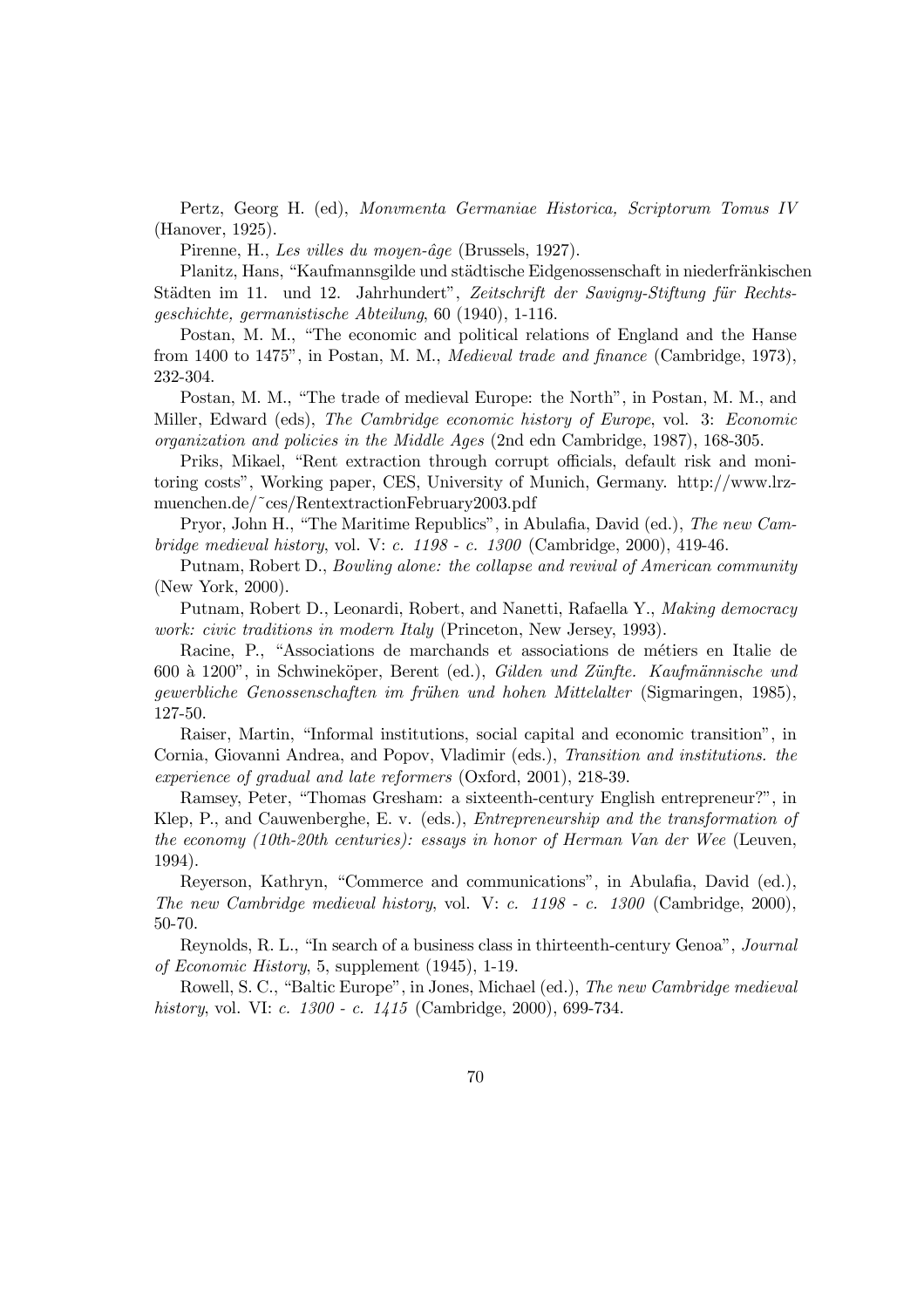Scammell, G. V., The world encompassed: the first European maritime empires, c. 800-1650 (Berkley, 1981).

Schultze, Alfred, "Über Gästerecht und Gastgerichte in den deutschen Städten des Mittelalters", Historische Zeitschrift, 101 (1908), 473-528.

Schulz, Knut, \Patriziergesellschaften und Zƒunfte in den mittel- und oberrheinischen Bischofsstädten", in Schwineköper, Berent (ed.), Gilden und Zünfte. Kaufmännische und gewerbliche Genossenschaften im frühen und hohen Mittelalter (Sigmaringen, 1985), 311-36.

Schulze, Hans K., \Kaufmannsgilde und Stadtentstehung im mitteldeutschen Raum", in Schwineköper, Berent (ed.), Gilden und Zünfte. Kaufmännische und gewerbliche Genossenschaften im frühen und hohen Mittelalter (Sigmaringen, 1985), 377-412.

Schütt, Hans-Friedrich, "Gilde und Stadt", Zeitschrift der Gesellschaft für Schleswig-Holsteinische Geschichte, 105 (1980), 77-136.

Scott, W. R., The constitution and finance of English, Scottish and Irish joint-stock companies to 1720, vol. I (Cambridge, 1912).

Smith, R. S., The Spanish guild merchant: a history of the consulado, 1250-1700 (Durham, NC, 1940).

Sobel, Joel, "Can we trust social capital?", Journal of Economic Literature, 40 (2002), 139-54.

Sprandel, Rolf, "Handel und Gewerbe vom 6.-11. Jahrhundert", in Schwineköper, Berent (ed.), Gilden und Zünfte. Kaufmännische und gewerbliche Genossenschaften im frühen und hohen Mittelalter (Sigmaringen, 1985), 9-30.

Spufford, Peter, Money and its uses in medieval Europe (Cambridge, 1988).

Spufford, Peter, "Trade in fourteenth-century Europe", in Jones, Michael (ed.), The new Cambridge medieval history, vol. VI: c. 1300 - c. 1415 (Cambridge, 2000), 155-208.

Stasavage, David, "Credible commitment in early modern Europe: North and Weingast revisited", Journal of Law, Economics, and Organization, 18 (2002), 155-86.

Stephenson, C., Borough and town. A study of urban origins in England (Cambridge, MA, 1933).

Stiglitz, J., "New bridges across the chasm: institutional strategies for the transition economies" (World Bank, 8 Dec. 1999). http://wbln0018.worldbank.org/eca/eca.nsf/0/ 0ac8adc7b03aca0885256847004e2b82?OpenDocument

Störmer, Wilhelm, "Vergesellschaftungsformen des Meliorats und des Handwerks in den Städten des bayerisch-österriechischen Raums", in Schwineköper, Berent (ed.), Gilden und Zünfte. Kaufmännische und gewerbliche Genossenschaften im frühen und hohen Mittelalter (Sigmaringen, 1985), 337-76.

Supple, B., "The nature of enterprise", in Rich, E. E., and Wilson, C. H. (eds.), The economic organization of early modern Europe (Cambridge, 1977), 393-461.

Theuerkauf, Gerhard, \Binnen- und Seehandel zur Hansezeit an mecklenburgischen Beispielen", in in Pelc, Ortwin, and Pickhan, Gertrud (eds.), Zwischen Lübeck und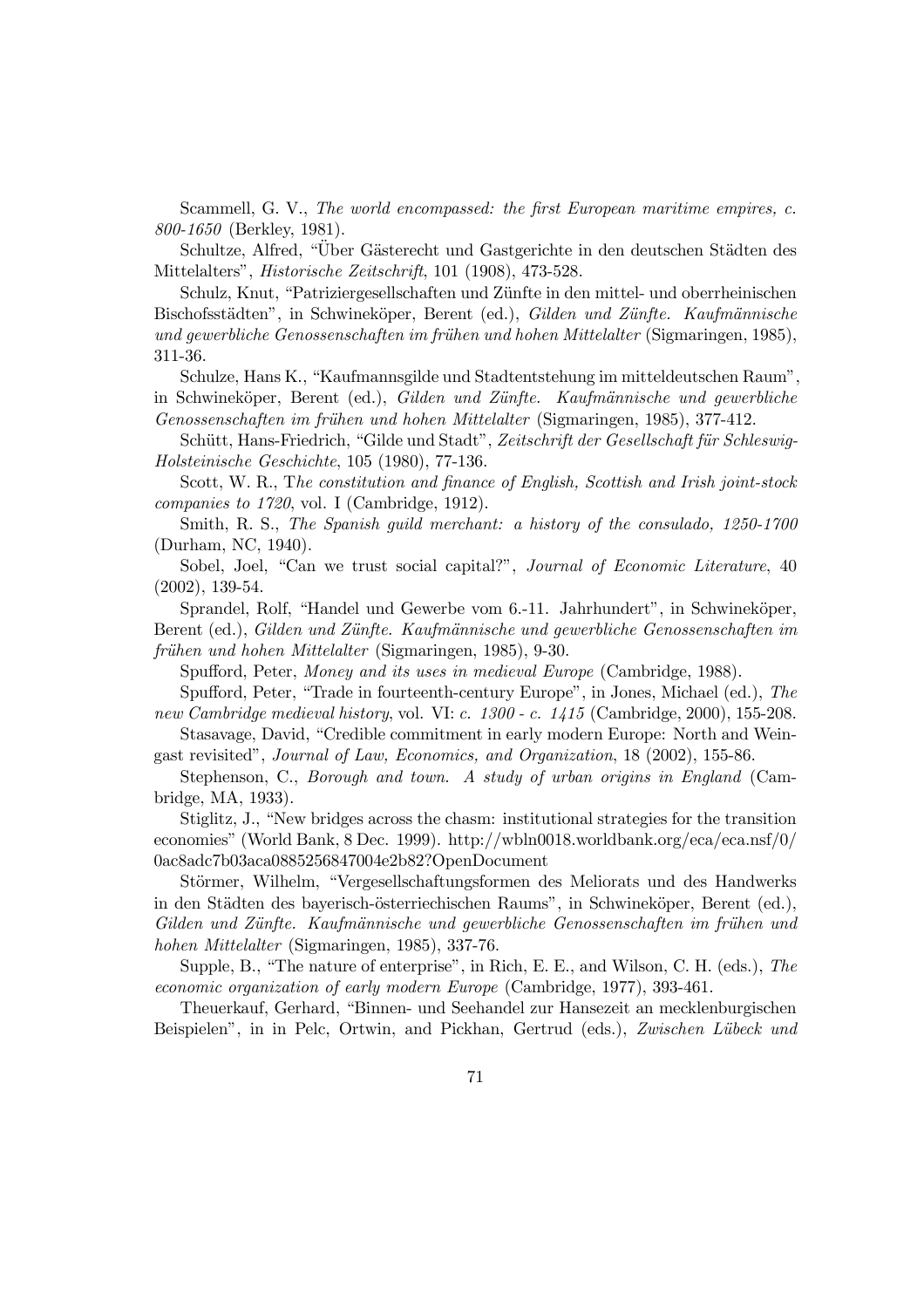Novgorod. Wirtschaft, Politik und Kultur im Ostseeraum vom frühen Mittelalter bis ins 20. Jahrhundert. Norbert Angermann zum 60. Geburtstag (Lƒuneburg, 1996), 179-89.

Verlinden, C., "Markets and fairs", in Postan, M. M., Rich, E. E., and Miller, Edward (eds.), The Cambridge economic history of Europe, vol. 3: Economic organization and policies in the Middle Ages (Cambridge, 1963; 2nd edn 1971), 119-53.

Volckart, Oliver, and Mangels, Antje, "Are the roots of the modern lex mercatoria really medieval?", Southern economic journal, 65 (1999), 427-50.

Willan, T. W., Studies in Elizabethan foreign trade (Manchester, 1959).

Woodward, Ralph Lee, Jr., "Merchant guilds (Consulados de Comercio) in the Spanish World", in Northrup, Cynthia (ed.), World trade: a historical encyclopedia of economics, politics, society, and culture (Westport, CT, forthcoming 2003). http://www. google.com/search?q=cache:Sghkz8JLKykC:enterprise.is.tcu.edu/~rwoodward/merguild. doc+%22merchant+guild%22+%22early+modern%22&hl=en&ie =UTF-8

Waltzing, Jean-Pierre, Étude historique sur les corporations professionnelles chez les romains, 4 vols. (Louvain, 1895/1900).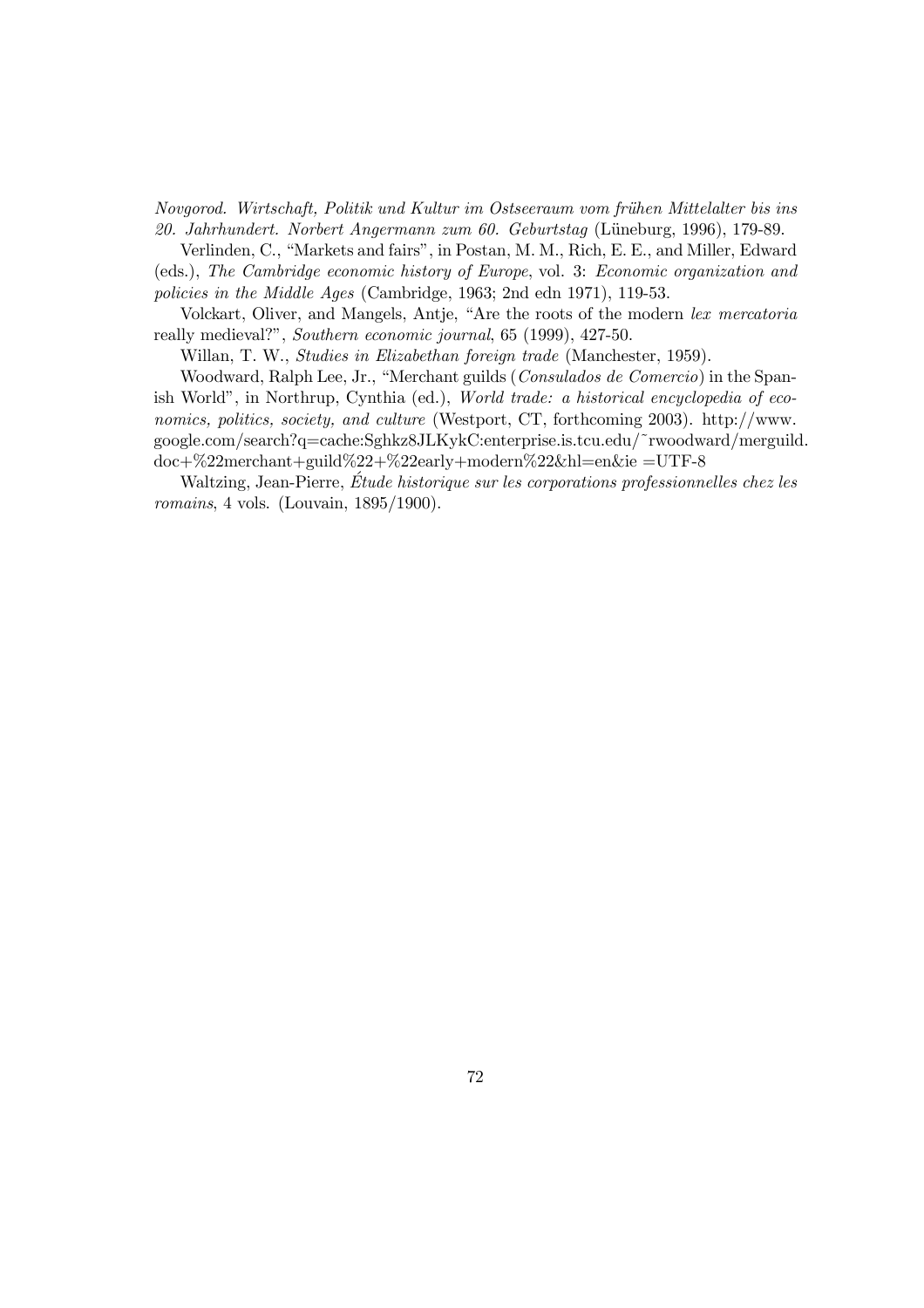## 8. Appendix

## Proof of Proposition 1

In any given state of nature  $\theta$ , the tax rate that maximizes tax revenues has the following two properties: (a) it induces the same level of trade,  $q^*(\theta)$ , which would be chosen by a profit-maximizing monopolist facing a constant marginal cost of production  $c$ ; (b) it leaves exactly zero profits to the (competitive) merchants. We can therefore obtain the optimal tax rate,  $\tau^*(\theta)$ , by first solving the monopolist's problem to find  $q^*(\theta)$ , and then noting that, by property (b) above, we must have:

$$
(1 - \tau^*(\theta))P(q^*(\theta)) = c \tag{8.1}
$$

The monopolist would choose  $q^*(\theta)$  such that:

$$
q^* = \arg \max[\theta(a - bq) - c]q \qquad (8.2)
$$

which yields the solution:

$$
q^*(\theta) = \frac{a\theta - c}{2b\theta} \tag{8.3}
$$

The price is then given by:

$$
P(q^*(\theta)) = \theta[a - bq^*(\theta)] = \frac{a\theta + c}{2}
$$
\n(8.4)

From  $(7.1)$  and  $(7.4)$ , we obtain the optimal tax rate:

$$
\tau^*(\theta) = 1 - \frac{c}{P(q^*(\theta))} = \frac{a\theta - c}{a\theta + c}
$$
\n(8.5)

and hence total tax revenues:

$$
T^*(\theta) = \tau^* P(q^*) q^* = \frac{(a\theta - c)^2}{4b\theta}
$$
\n(8.6)

 $\Box$ 

## Proof of Proposition 2

To begin with, we need to derive  $T^{\circ}(\tau,\theta)$ , the total tax revenue the agent can collect in state  $\theta$  by applying the tax rate  $\tau$ . This will be given by:

$$
T^{\circ}(\tau,\theta) = \tau P(\tau,\theta)q(\tau,\theta)
$$
\n(8.7)

where  $P(\tau,\theta)$  and  $q(\tau,\theta)$  are the equilibrium price and quantity traded in state  $\theta$  when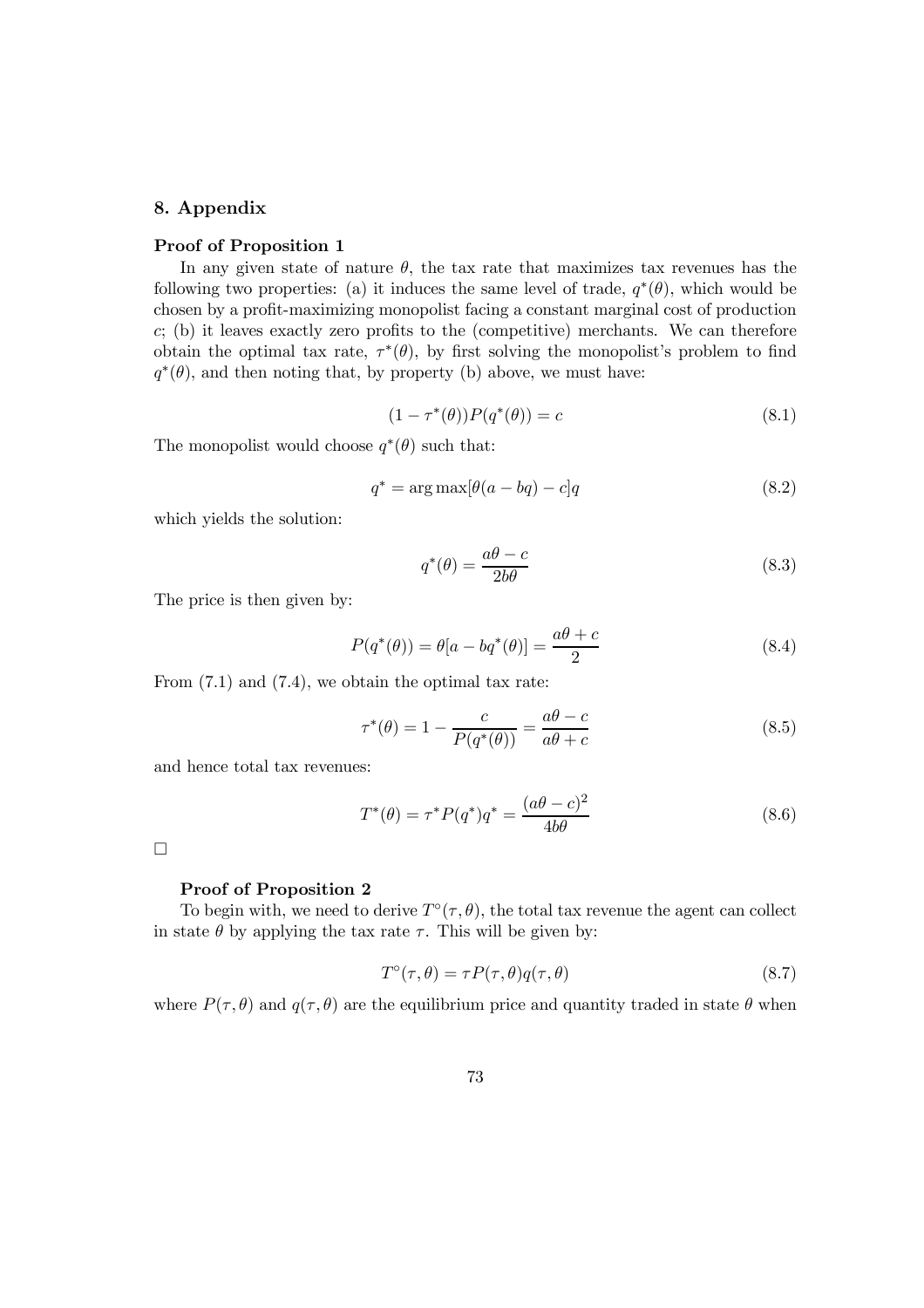the tax rate is  $\tau$ . Merchants will trade up to the point where marginal revenue equals marginal cost, i.e.  $P(1 - \tau) = c$ . Using this condition, we obtain:

$$
P(\tau, \theta) = \frac{c}{1 - \tau} \tag{8.8}
$$

$$
q(\tau,\theta) = \frac{a}{b} - \frac{c}{b\theta(1-\tau)}
$$
\n(8.9)

Assume the ruler can observe the tax rate  $\tau$  applied by the agent, but not the true state of nature  $\theta$ , nor realized values of q, P and T. Let the ex-ante agreement between the ruler and the agent specify the following:

- the tax rate to be applied by the agent in state  $\theta_i$  ( $i = H, L$ ),  $\tau_i$ ;

- the transfer to be made by the agent to the ruler in state  $\theta_i$  ( $i = H, L$ ),  $t_i$ .

The ruler chooses  $\tau_i, t_i$  ( $i = H, L$ ) to maximize his expected revenue subject to two types of constraint: the agent should be induced to reveal truthfully the state of nature  $\theta$  (incentive compatibility constraint), and he should be able to raise sufficient revenues from taxation to pay the required transfer (feasibility or limited liability constraint). The ruler's problem is given by:

$$
Max \qquad \pi t_L + (1 - \pi)t_H \tag{8.10}
$$

$$
s.t. \tT^{\circ}(\tau_H, \theta_H) - t_H \geq T^{\circ}(\tau_L, \theta_H) - t_L \t(ICC_H)
$$
\n
$$
(8.11)
$$

$$
T^{\circ}(\tau_L, \theta_L) - t_L \ge T^{\circ}(\tau_H, \theta_L) - t_H \qquad (ICC_L)
$$
\n
$$
(8.12)
$$

$$
T^{\circ}(\tau_H, \theta_H) - t_H \ge 0 \qquad (LL_H)
$$
\n
$$
(8.13)
$$

$$
T^{\circ}(\tau_L, \theta_L) - t_L \ge 0 \qquad (LL_L)
$$
\n
$$
(8.14)
$$

The binding constraints are  $ICC_H$  and  $LL_L$ , while  $ICC_L$  and  $LL_H$  can be neglected. Thus:

$$
t_L = T^{\circ}(\tau_L, \theta_L) \tag{8.15}
$$

$$
t_H = T^{\circ}(\tau_H, \theta_H) - T^{\circ}(\tau_L, \theta_H) + T^{\circ}(\tau_L, \theta_L)
$$
\n(8.16)

and the ruler's problem can be written more simply as: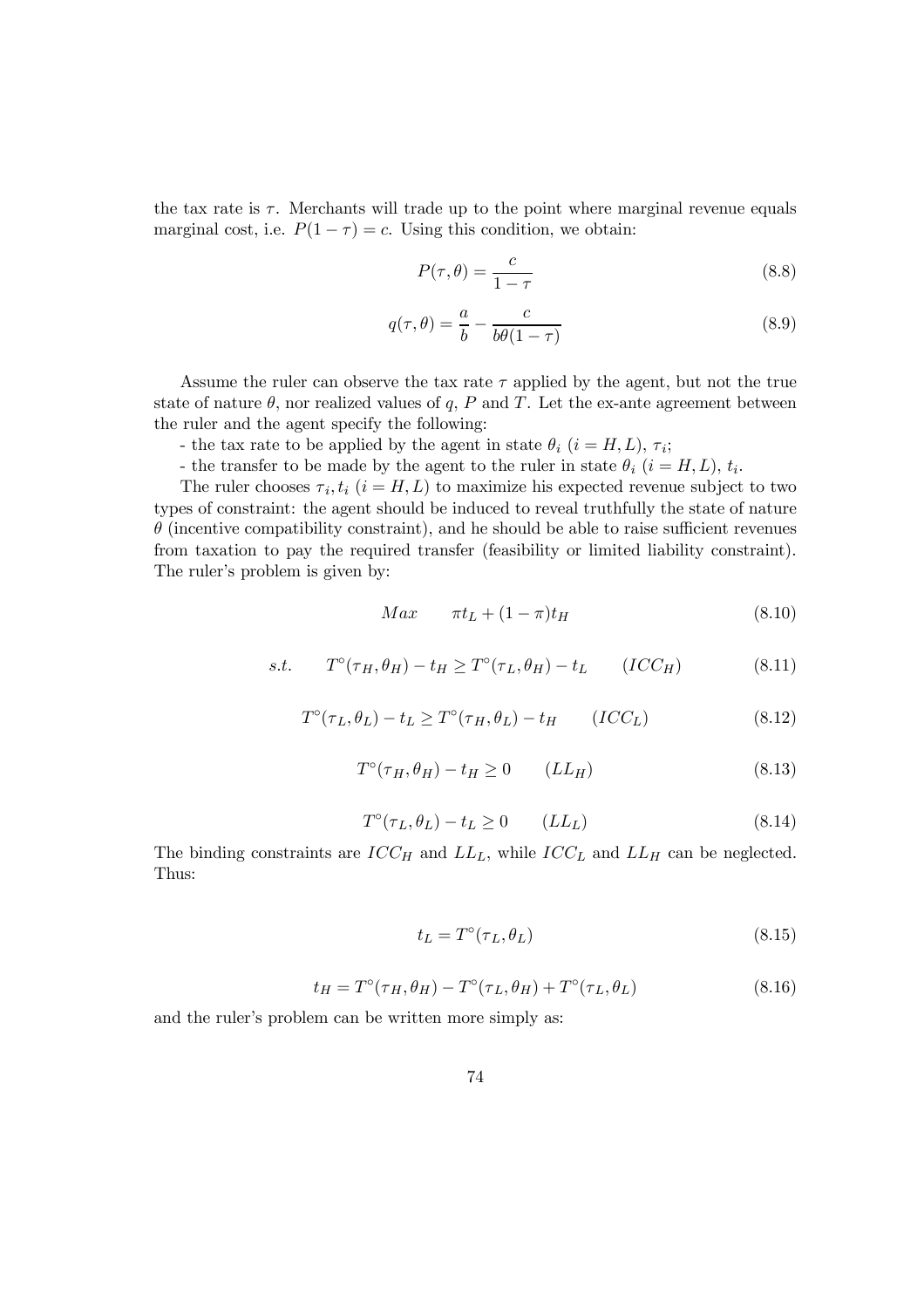$$
Max \qquad \pi T^{\circ}(\tau_L, \theta_L) + (1 - \pi)[T^{\circ}(\tau_H, \theta_H) - T^{\circ}(\tau_L, \theta_H) + T^{\circ}(\tau_L, \theta_L)] \qquad (8.17)
$$

Clearly the ruler can set  $\tau_H$  so as to maximize  $(1 - \pi)T^{\circ}(\tau_H, \theta_H)$ , which implies setting the tax rate at its first-best level in state  $\theta_H$ :

$$
\tau_H = \tau_H^* \tag{8.18}
$$

The ruler then has to choose  $\tau_L$  to maximize the following expression:

$$
L = \pi T^{\circ}(\tau_L, \theta_L) + (1 - \pi)[T^{\circ}(\tau_L, \theta_L) - T^{\circ}(\tau_L, \theta_H)] \tag{8.19}
$$

Using (8.7), this becomes:

$$
L = \tau_L[P(\tau_L, \theta_L)q(\tau_L, \theta_L) - (1 - \pi)P(\tau_L, \theta_H)q(\tau_L, \theta_H)] \tag{8.20}
$$

which, after some manipulation, can be written as:

$$
L = \frac{\tau_L \pi ac}{b(1 - \tau_L)} - \frac{\tau_L \alpha c^2}{b(1 - \tau_L)^2}
$$
(8.21)

where

$$
\alpha = \frac{1}{\theta_L} - \frac{(1 - \pi)}{\theta_H} > 0\tag{8.22}
$$

The first-order condition with respect to  $\tau_L$  then gives:

$$
\tau_L = \frac{\pi a - \alpha c}{\pi a + \alpha c} < \tau_L^* \tag{8.23}
$$

Thus in state  $\theta_L$  the tax rate is set below its first-best level, implying that:

$$
T^{\circ}(\tau_L, \theta_L) < T^{\circ}(\tau_L^*, \theta_L) \tag{8.24}
$$

i.e. tax revenues are not maximized in state  $\theta_L$ .

In state  $\theta_H$  tax revenues are maximized, so that

$$
T^{\circ}(\tau_H, \theta_H) = T^{\circ}(\tau_H^*, \theta_H) \tag{8.25}
$$

but the ruler receives only a part of the taxes collected:

$$
t_H = T^{\circ}(\tau_H, \theta_H) - [T^{\circ}(\tau_L, \theta_H) - T^{\circ}(\tau_L, \theta_L)] < T^{\circ}(\tau_H, \theta_H) \tag{8.26}
$$

The ruler's expected utility is equal to: